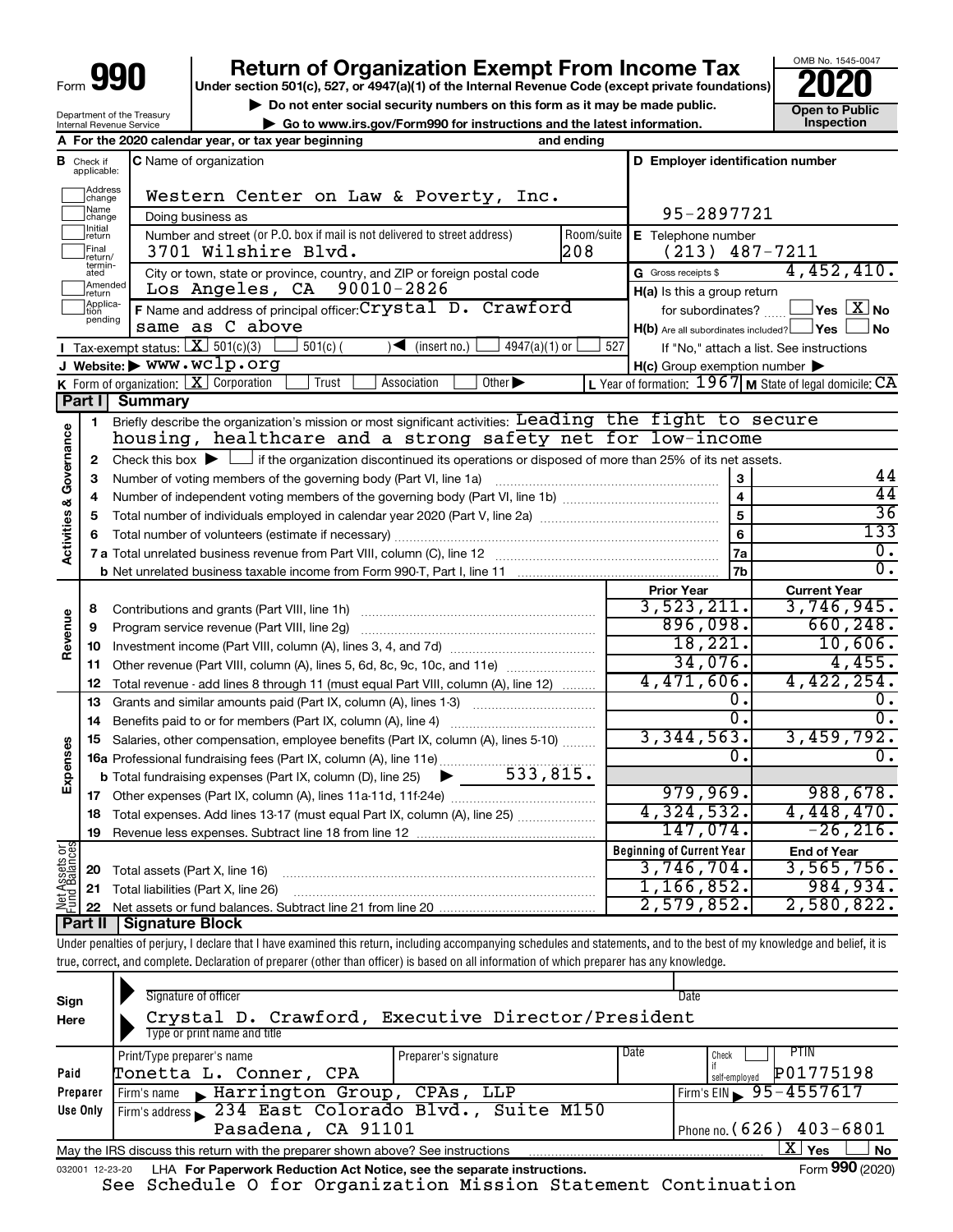|              | 95-2897721<br>Western Center on Law & Poverty, Inc.<br>Form 990 (2020)                                                                           | Page 2               |
|--------------|--------------------------------------------------------------------------------------------------------------------------------------------------|----------------------|
|              | Part III   Statement of Program Service Accomplishments                                                                                          |                      |
|              |                                                                                                                                                  | $\boxed{\mathbf{X}}$ |
| $\mathbf{1}$ | Briefly describe the organization's mission:                                                                                                     |                      |
|              | For over 50 years, Western Center on Law and Poverty (WCLP) has led                                                                              |                      |
|              | the fight in securing housing, health care and a strong safety net for                                                                           |                      |
|              | low-income Californians by improving and transforming the public                                                                                 |                      |
|              | policy systems that touch their lives.                                                                                                           |                      |
| $\mathbf{2}$ | Did the organization undertake any significant program services during the year which were not listed on the                                     |                      |
|              | $\Box$ Yes $~[\overline{\mathrm{X}}]$ No<br>prior Form 990 or 990-EZ?                                                                            |                      |
|              | If "Yes," describe these new services on Schedule O.                                                                                             |                      |
| 3            | $\Box$ Yes $\boxed{\text{X}}$ No<br>Did the organization cease conducting, or make significant changes in how it conducts, any program services? |                      |
|              | If "Yes," describe these changes on Schedule O.                                                                                                  |                      |
| 4            | Describe the organization's program service accomplishments for each of its three largest program services, as measured by expenses.             |                      |
|              | Section 501(c)(3) and 501(c)(4) organizations are required to report the amount of grants and allocations to others, the total expenses, and     |                      |
|              | revenue, if any, for each program service reported.                                                                                              |                      |
| 4a           | 221, 249.<br>$1,175,571$ $\cdot$ including grants of \$<br>) (Expenses \$<br>) (Revenue \$<br>(Code:                                             |                      |
|              | Housing: WCLP enforces and expands Californians' rights to: easily find                                                                          |                      |
|              | and move into affordable housing; maintain their existing low-income                                                                             |                      |
|              | housing; have stable housing and avoid homelessness; and live in                                                                                 |                      |
|              | inclusive and equitable communities. WCLP focuses on improving the                                                                               |                      |
|              | rights of low-income renters, promoting equitable land use policies,                                                                             |                      |
|              | preventing displacement, furthering fair housing, and ensuring that                                                                              |                      |
|              | there is adequate production of new affordable housing.                                                                                          |                      |
|              |                                                                                                                                                  |                      |
|              |                                                                                                                                                  |                      |
|              |                                                                                                                                                  |                      |
|              |                                                                                                                                                  |                      |
|              |                                                                                                                                                  |                      |
| 4b           | 1, $162$ , $733$ . including grants of \$<br>223,692.<br>(Expenses \$<br>) (Revenue \$<br>(Code:                                                 |                      |
|              | Public Benefits and Economic Justice: WCLP works to expand access to                                                                             |                      |
|              | jobs, income and opportunity for the poorest Californians; to reduce                                                                             |                      |
|              | the criminalization of poverty and racial bias in anti-poverty                                                                                   |                      |
|              | programs, public institutions, work environments, and financial                                                                                  |                      |
|              | services. WCLP also works to ensure that the public safety net is                                                                                |                      |
|              | actually available when needed, and that people struggling to gain                                                                               |                      |
|              | independence from welfare actually receive the supportive services the                                                                           |                      |
|              |                                                                                                                                                  |                      |
|              | law affords them. WCLP guarantees that the voice of poor people is<br>heard in the policy debates that affect their lives.                       |                      |
|              |                                                                                                                                                  |                      |
|              |                                                                                                                                                  |                      |
|              |                                                                                                                                                  |                      |
|              |                                                                                                                                                  |                      |
| 4с           | 215, 307.<br>$1,131,503$ $\cdot$ including grants of \$<br>(Expenses \$<br>) (Revenue \$<br>(Code:                                               |                      |
|              | Health Care: WCLP works on behalf of low-income Californians to defend                                                                           |                      |
|              | health care reform; create new state based health care programs; extend                                                                          |                      |
|              | coverage to the uninsured; strengthen county indigent health care                                                                                |                      |
|              | programs; expand mental health services; stop illegal debt collection                                                                            |                      |
|              | practices; and ensure appropriate consumer protections when accessing                                                                            |                      |
|              | health care services.                                                                                                                            |                      |
|              |                                                                                                                                                  |                      |
|              |                                                                                                                                                  |                      |
|              |                                                                                                                                                  |                      |
|              |                                                                                                                                                  |                      |
|              |                                                                                                                                                  |                      |
|              |                                                                                                                                                  |                      |
|              | 4d Other program services (Describe on Schedule O.)                                                                                              |                      |
|              | (Expenses \$<br>including grants of \$<br>(Revenue \$                                                                                            |                      |
|              | 3,469,807.<br>4e Total program service expenses                                                                                                  |                      |
|              | Form 990 (2020)                                                                                                                                  |                      |
|              | 032002 12-23-20                                                                                                                                  |                      |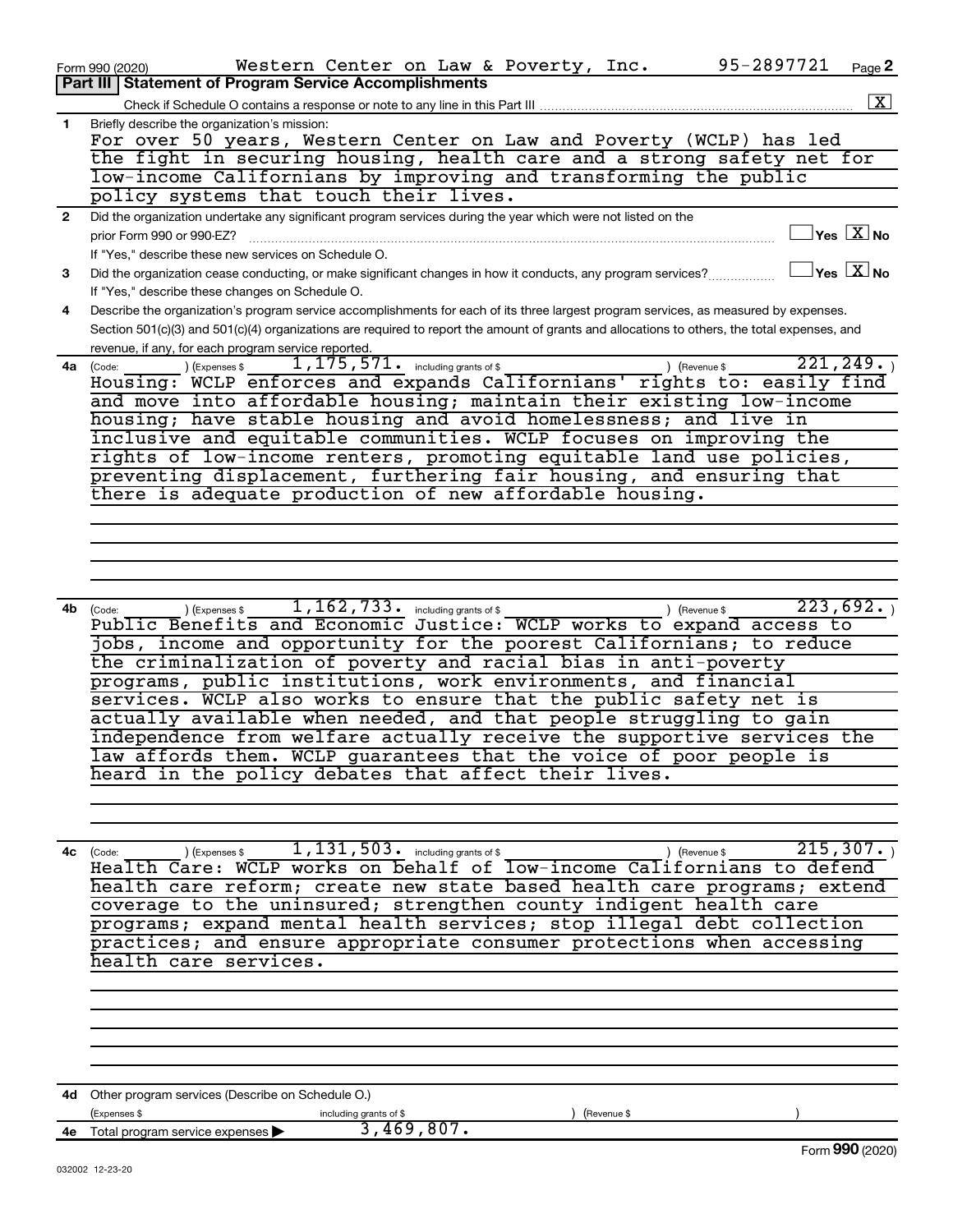|  | Form 990 (2020) |
|--|-----------------|
|  |                 |

**Part IV Checklist of Required Schedules**

|    |                                                                                                                                                                                                                                             |                 | Yes | No                      |
|----|---------------------------------------------------------------------------------------------------------------------------------------------------------------------------------------------------------------------------------------------|-----------------|-----|-------------------------|
| 1. | Is the organization described in section 501(c)(3) or 4947(a)(1) (other than a private foundation)?<br>If "Yes," complete Schedule A                                                                                                        | 1               | х   |                         |
| 2  |                                                                                                                                                                                                                                             | $\mathbf{2}$    | X   |                         |
| 3  | Did the organization engage in direct or indirect political campaign activities on behalf of or in opposition to candidates for                                                                                                             |                 |     |                         |
|    | public office? If "Yes," complete Schedule C, Part I                                                                                                                                                                                        | 3               |     | x.                      |
| 4  | Section 501(c)(3) organizations. Did the organization engage in lobbying activities, or have a section 501(h) election in effect                                                                                                            | 4               | х   |                         |
| 5  | Is the organization a section 501(c)(4), 501(c)(5), or 501(c)(6) organization that receives membership dues, assessments, or                                                                                                                |                 |     |                         |
|    | Did the organization maintain any donor advised funds or any similar funds or accounts for which donors have the right to                                                                                                                   | 5               |     | x.                      |
| 6  | provide advice on the distribution or investment of amounts in such funds or accounts? If "Yes," complete Schedule D, Part I                                                                                                                | 6               |     | х                       |
| 7  | Did the organization receive or hold a conservation easement, including easements to preserve open space,                                                                                                                                   | 7               |     | x                       |
| 8  | Did the organization maintain collections of works of art, historical treasures, or other similar assets? If "Yes," complete                                                                                                                | 8               |     | x                       |
| 9  | Did the organization report an amount in Part X, line 21, for escrow or custodial account liability, serve as a custodian for                                                                                                               |                 |     |                         |
|    | amounts not listed in Part X; or provide credit counseling, debt management, credit repair, or debt negotiation services?                                                                                                                   | 9               |     | x                       |
| 10 | Did the organization, directly or through a related organization, hold assets in donor-restricted endowments                                                                                                                                | 10              | х   |                         |
| 11 | If the organization's answer to any of the following questions is "Yes," then complete Schedule D, Parts VI, VII, VIII, IX, or X<br>as applicable.                                                                                          |                 |     |                         |
|    | a Did the organization report an amount for land, buildings, and equipment in Part X, line 10? If "Yes," complete Schedule D,<br>Part VI                                                                                                    | 11a             | х   |                         |
|    | <b>b</b> Did the organization report an amount for investments - other securities in Part X, line 12, that is 5% or more of its total                                                                                                       | 11b             |     | x                       |
|    | c Did the organization report an amount for investments - program related in Part X, line 13, that is 5% or more of its total                                                                                                               |                 |     |                         |
|    |                                                                                                                                                                                                                                             | 11c             |     | x                       |
|    | d Did the organization report an amount for other assets in Part X, line 15, that is 5% or more of its total assets reported in                                                                                                             |                 |     |                         |
|    |                                                                                                                                                                                                                                             | 11d             |     | х                       |
|    |                                                                                                                                                                                                                                             | 11e             |     | X                       |
| f  | Did the organization's separate or consolidated financial statements for the tax year include a footnote that addresses                                                                                                                     |                 |     |                         |
|    | the organization's liability for uncertain tax positions under FIN 48 (ASC 740)? If "Yes," complete Schedule D, Part X                                                                                                                      | 11f             | х   |                         |
|    | 12a Did the organization obtain separate, independent audited financial statements for the tax year? If "Yes," complete                                                                                                                     | 12a             |     | x                       |
|    | <b>b</b> Was the organization included in consolidated, independent audited financial statements for the tax year?<br>If "Yes," and if the organization answered "No" to line 12a, then completing Schedule D, Parts XI and XII is optional | 12b             | х   |                         |
| 13 |                                                                                                                                                                                                                                             | 13              |     | $\overline{\textbf{x}}$ |
|    |                                                                                                                                                                                                                                             | 14a             |     | X                       |
|    | <b>b</b> Did the organization have aggregate revenues or expenses of more than \$10,000 from grantmaking, fundraising, business,                                                                                                            |                 |     |                         |
|    | investment, and program service activities outside the United States, or aggregate foreign investments valued at \$100,000                                                                                                                  | 14b             |     | x                       |
| 15 | Did the organization report on Part IX, column (A), line 3, more than \$5,000 of grants or other assistance to or for any                                                                                                                   | 15              |     | х                       |
| 16 | Did the organization report on Part IX, column (A), line 3, more than \$5,000 of aggregate grants or other assistance to                                                                                                                    | 16              |     | х                       |
| 17 | Did the organization report a total of more than \$15,000 of expenses for professional fundraising services on Part IX,                                                                                                                     |                 |     |                         |
|    |                                                                                                                                                                                                                                             | 17              |     | x                       |
| 18 | Did the organization report more than \$15,000 total of fundraising event gross income and contributions on Part VIII, lines                                                                                                                | 18              | х   |                         |
| 19 | Did the organization report more than \$15,000 of gross income from gaming activities on Part VIII, line 9a? If "Yes,"                                                                                                                      |                 |     |                         |
|    |                                                                                                                                                                                                                                             | 19              |     | х                       |
|    |                                                                                                                                                                                                                                             | <b>20a</b>      |     | x                       |
|    |                                                                                                                                                                                                                                             | 20 <sub>b</sub> |     |                         |
| 21 | Did the organization report more than \$5,000 of grants or other assistance to any domestic organization or                                                                                                                                 |                 |     |                         |
|    |                                                                                                                                                                                                                                             | 21              |     | x                       |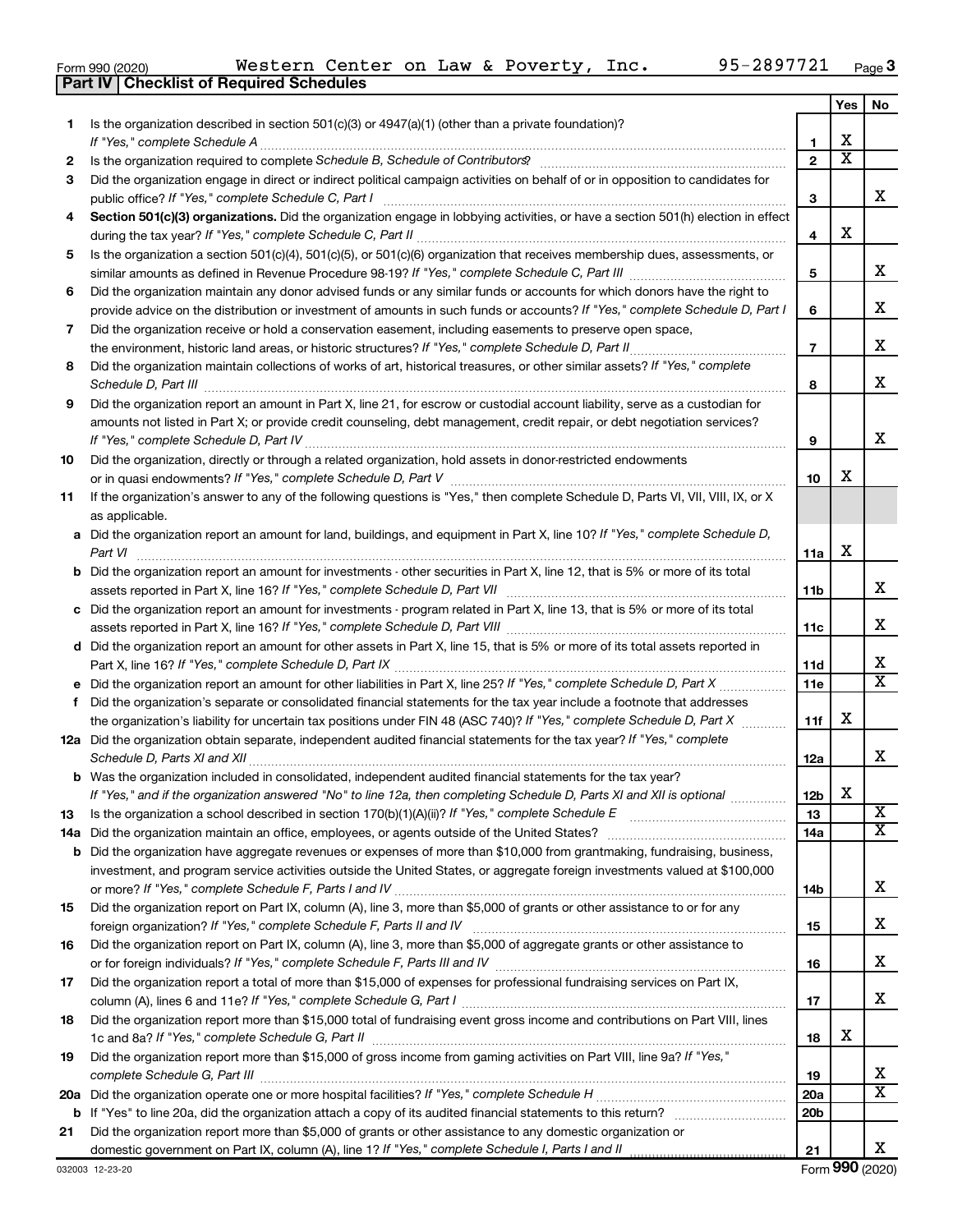| Form 990 (2020) |  |
|-----------------|--|
|-----------------|--|

*(continued)* **Part IV Checklist of Required Schedules**

|               |                                                                                                                                                                                                                                                   |                 | Yes | No                      |
|---------------|---------------------------------------------------------------------------------------------------------------------------------------------------------------------------------------------------------------------------------------------------|-----------------|-----|-------------------------|
| 22            | Did the organization report more than \$5,000 of grants or other assistance to or for domestic individuals on                                                                                                                                     |                 |     |                         |
|               |                                                                                                                                                                                                                                                   | 22              |     | x                       |
| 23            | Did the organization answer "Yes" to Part VII, Section A, line 3, 4, or 5 about compensation of the organization's current                                                                                                                        |                 |     |                         |
|               | and former officers, directors, trustees, key employees, and highest compensated employees? If "Yes," complete                                                                                                                                    |                 | X   |                         |
|               | Schedule J                                                                                                                                                                                                                                        | 23              |     |                         |
|               | 24a Did the organization have a tax-exempt bond issue with an outstanding principal amount of more than \$100,000 as of the<br>last day of the year, that was issued after December 31, 2002? If "Yes," answer lines 24b through 24d and complete |                 |     |                         |
|               | Schedule K. If "No," go to line 25a                                                                                                                                                                                                               | 24a             |     | x                       |
|               |                                                                                                                                                                                                                                                   | 24 <sub>b</sub> |     |                         |
|               | c Did the organization maintain an escrow account other than a refunding escrow at any time during the year to defease                                                                                                                            |                 |     |                         |
|               | any tax-exempt bonds?                                                                                                                                                                                                                             | 24c             |     |                         |
|               |                                                                                                                                                                                                                                                   | 24d             |     |                         |
|               | 25a Section 501(c)(3), 501(c)(4), and 501(c)(29) organizations. Did the organization engage in an excess benefit                                                                                                                                  |                 |     |                         |
|               |                                                                                                                                                                                                                                                   | 25a             |     | x                       |
|               | <b>b</b> Is the organization aware that it engaged in an excess benefit transaction with a disqualified person in a prior year, and                                                                                                               |                 |     |                         |
|               | that the transaction has not been reported on any of the organization's prior Forms 990 or 990-EZ? If "Yes," complete                                                                                                                             |                 |     |                         |
|               | Schedule L, Part I                                                                                                                                                                                                                                | 25b             |     | х                       |
| 26            | Did the organization report any amount on Part X, line 5 or 22, for receivables from or payables to any current                                                                                                                                   |                 |     |                         |
|               | or former officer, director, trustee, key employee, creator or founder, substantial contributor, or 35%                                                                                                                                           |                 |     |                         |
|               | controlled entity or family member of any of these persons? If "Yes," complete Schedule L, Part II                                                                                                                                                | 26              |     | x                       |
| 27            | Did the organization provide a grant or other assistance to any current or former officer, director, trustee, key employee,                                                                                                                       |                 |     |                         |
|               | creator or founder, substantial contributor or employee thereof, a grant selection committee member, or to a 35% controlled                                                                                                                       |                 |     |                         |
|               | entity (including an employee thereof) or family member of any of these persons? If "Yes," complete Schedule L, Part III                                                                                                                          | 27              |     | x                       |
| 28            | Was the organization a party to a business transaction with one of the following parties (see Schedule L, Part IV                                                                                                                                 |                 |     |                         |
|               | instructions, for applicable filing thresholds, conditions, and exceptions):                                                                                                                                                                      |                 |     |                         |
|               | a A current or former officer, director, trustee, key employee, creator or founder, or substantial contributor? If                                                                                                                                |                 |     |                         |
|               |                                                                                                                                                                                                                                                   | 28a             |     | х                       |
|               |                                                                                                                                                                                                                                                   | 28 <sub>b</sub> |     | X                       |
|               | c A 35% controlled entity of one or more individuals and/or organizations described in lines 28a or 28b?If                                                                                                                                        |                 |     |                         |
|               |                                                                                                                                                                                                                                                   | 28c             |     | х                       |
| 29            |                                                                                                                                                                                                                                                   | 29              |     | $\overline{\text{x}}$   |
| 30            | Did the organization receive contributions of art, historical treasures, or other similar assets, or qualified conservation                                                                                                                       |                 |     |                         |
|               |                                                                                                                                                                                                                                                   | 30              |     | х                       |
| 31            | Did the organization liquidate, terminate, or dissolve and cease operations? If "Yes," complete Schedule N, Part I                                                                                                                                | 31              |     | $\overline{\textbf{X}}$ |
| 32            | Did the organization sell, exchange, dispose of, or transfer more than 25% of its net assets? If "Yes," complete                                                                                                                                  |                 |     |                         |
|               | Schedule N, Part II                                                                                                                                                                                                                               | 32              |     | х                       |
| 33            | Did the organization own 100% of an entity disregarded as separate from the organization under Regulations                                                                                                                                        |                 |     | x                       |
|               |                                                                                                                                                                                                                                                   | 33              |     |                         |
| 34            | Was the organization related to any tax-exempt or taxable entity? If "Yes," complete Schedule R, Part II, III, or IV, and<br>Part V, line 1                                                                                                       | 34              | X   |                         |
|               |                                                                                                                                                                                                                                                   | 35a             | X   |                         |
|               | b If "Yes" to line 35a, did the organization receive any payment from or engage in any transaction with a controlled entity                                                                                                                       |                 |     |                         |
|               |                                                                                                                                                                                                                                                   | 35 <sub>b</sub> |     | х                       |
| 36            | Section 501(c)(3) organizations. Did the organization make any transfers to an exempt non-charitable related organization?                                                                                                                        |                 |     |                         |
|               |                                                                                                                                                                                                                                                   | 36              |     | х                       |
| 37            | Did the organization conduct more than 5% of its activities through an entity that is not a related organization                                                                                                                                  |                 |     |                         |
|               | and that is treated as a partnership for federal income tax purposes? If "Yes," complete Schedule R, Part VI                                                                                                                                      | 37              |     | x                       |
| 38            | Did the organization complete Schedule O and provide explanations in Schedule O for Part VI, lines 11b and 19?                                                                                                                                    |                 |     |                         |
|               |                                                                                                                                                                                                                                                   | 38              | X   |                         |
| <b>Part V</b> | <b>Statements Regarding Other IRS Filings and Tax Compliance</b>                                                                                                                                                                                  |                 |     |                         |
|               |                                                                                                                                                                                                                                                   |                 |     |                         |
|               |                                                                                                                                                                                                                                                   |                 | Yes | No                      |
|               | 14<br>1a                                                                                                                                                                                                                                          |                 |     |                         |
|               | <b>b</b> Enter the number of Forms W-2G included in line 1a. Enter -0- if not applicable<br>1b                                                                                                                                                    |                 |     |                         |
|               | c Did the organization comply with backup withholding rules for reportable payments to vendors and reportable gaming                                                                                                                              |                 |     |                         |
|               |                                                                                                                                                                                                                                                   | 1c              | X   |                         |

Form (2020) **990**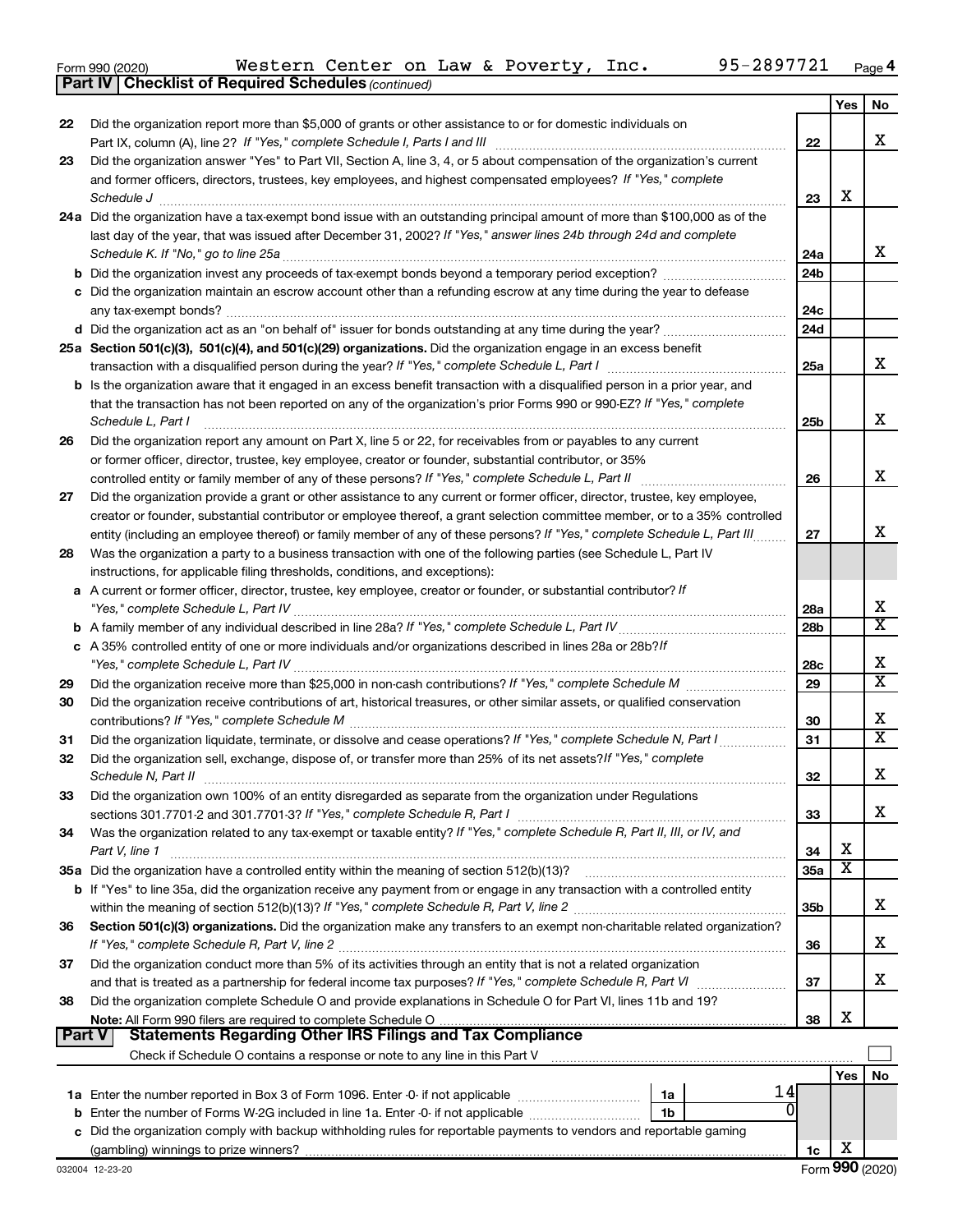| Form 990 (2020) |                                                                                     |  |  | Western Center on Law & Poverty, Inc. | 95-2897721 | Page |
|-----------------|-------------------------------------------------------------------------------------|--|--|---------------------------------------|------------|------|
|                 | <b>Part V</b> Statements Regarding Other IRS Filings and Tax Compliance (continued) |  |  |                                       |            |      |

|        |                                                                                                                                                                                                                                                                        |                | Yes                     | No                      |  |
|--------|------------------------------------------------------------------------------------------------------------------------------------------------------------------------------------------------------------------------------------------------------------------------|----------------|-------------------------|-------------------------|--|
|        | 2a Enter the number of employees reported on Form W-3, Transmittal of Wage and Tax Statements,                                                                                                                                                                         |                |                         |                         |  |
|        | 36<br>filed for the calendar year ending with or within the year covered by this return<br>2a                                                                                                                                                                          |                |                         |                         |  |
|        |                                                                                                                                                                                                                                                                        | 2 <sub>b</sub> | X                       |                         |  |
|        |                                                                                                                                                                                                                                                                        |                |                         |                         |  |
|        | 3a Did the organization have unrelated business gross income of \$1,000 or more during the year?                                                                                                                                                                       | За             |                         | x                       |  |
|        |                                                                                                                                                                                                                                                                        | 3 <sub>b</sub> |                         |                         |  |
|        | 4a At any time during the calendar year, did the organization have an interest in, or a signature or other authority over, a                                                                                                                                           |                |                         |                         |  |
|        | financial account in a foreign country (such as a bank account, securities account, or other financial account)?                                                                                                                                                       | 4a             |                         | X                       |  |
|        | <b>b</b> If "Yes," enter the name of the foreign country $\blacktriangleright$                                                                                                                                                                                         |                |                         |                         |  |
|        | See instructions for filing requirements for FinCEN Form 114, Report of Foreign Bank and Financial Accounts (FBAR).                                                                                                                                                    |                |                         |                         |  |
| 5а     |                                                                                                                                                                                                                                                                        | 5a             |                         | х                       |  |
| b      |                                                                                                                                                                                                                                                                        | 5 <sub>b</sub> |                         | $\overline{\texttt{X}}$ |  |
|        |                                                                                                                                                                                                                                                                        | 5c             |                         |                         |  |
|        | 6a Does the organization have annual gross receipts that are normally greater than \$100,000, and did the organization solicit                                                                                                                                         |                |                         |                         |  |
|        | any contributions that were not tax deductible as charitable contributions?                                                                                                                                                                                            | 6a             |                         | x                       |  |
|        | <b>b</b> If "Yes," did the organization include with every solicitation an express statement that such contributions or gifts                                                                                                                                          |                |                         |                         |  |
|        | were not tax deductible?                                                                                                                                                                                                                                               | 6b             |                         |                         |  |
| 7      | Organizations that may receive deductible contributions under section 170(c).                                                                                                                                                                                          |                |                         |                         |  |
| a      | Did the organization receive a payment in excess of \$75 made partly as a contribution and partly for goods and services provided to the payor?                                                                                                                        | 7a             | х                       |                         |  |
| b      |                                                                                                                                                                                                                                                                        | 7b             | $\overline{\textbf{x}}$ |                         |  |
|        | Did the organization sell, exchange, or otherwise dispose of tangible personal property for which it was required                                                                                                                                                      |                |                         | х                       |  |
|        |                                                                                                                                                                                                                                                                        | 7c             |                         |                         |  |
| d      | 7d                                                                                                                                                                                                                                                                     |                |                         | x                       |  |
| е      | Did the organization receive any funds, directly or indirectly, to pay premiums on a personal benefit contract?                                                                                                                                                        | 7е             |                         | $\overline{\texttt{x}}$ |  |
|        | Did the organization, during the year, pay premiums, directly or indirectly, on a personal benefit contract?                                                                                                                                                           | 7f<br>7g       | N/R                     |                         |  |
| g      | If the organization received a contribution of qualified intellectual property, did the organization file Form 8899 as required?<br>If the organization received a contribution of cars, boats, airplanes, or other vehicles, did the organization file a Form 1098-C? |                |                         |                         |  |
| h<br>8 | Sponsoring organizations maintaining donor advised funds. Did a donor advised fund maintained by the                                                                                                                                                                   | 7h             | N/R                     |                         |  |
|        | N/A<br>sponsoring organization have excess business holdings at any time during the year?                                                                                                                                                                              | 8              |                         |                         |  |
| 9      | Sponsoring organizations maintaining donor advised funds.                                                                                                                                                                                                              |                |                         |                         |  |
| а      | N/A<br>Did the sponsoring organization make any taxable distributions under section 4966?                                                                                                                                                                              | 9а             |                         |                         |  |
| b      | N/A                                                                                                                                                                                                                                                                    | 9b             |                         |                         |  |
| 10     | Section 501(c)(7) organizations. Enter:                                                                                                                                                                                                                                |                |                         |                         |  |
| а      | 10a                                                                                                                                                                                                                                                                    |                |                         |                         |  |
| b      | 10 <sub>b</sub><br>Gross receipts, included on Form 990, Part VIII, line 12, for public use of club facilities                                                                                                                                                         |                |                         |                         |  |
| 11     | Section 501(c)(12) organizations. Enter:                                                                                                                                                                                                                               |                |                         |                         |  |
|        | $N/A$   11a                                                                                                                                                                                                                                                            |                |                         |                         |  |
|        | <b>b</b> Gross income from other sources (Do not net amounts due or paid to other sources against                                                                                                                                                                      |                |                         |                         |  |
|        | 11b                                                                                                                                                                                                                                                                    |                |                         |                         |  |
|        | 12a Section 4947(a)(1) non-exempt charitable trusts. Is the organization filing Form 990 in lieu of Form 1041?                                                                                                                                                         | 12a            |                         |                         |  |
|        | <b>b</b> If "Yes," enter the amount of tax-exempt interest received or accrued during the year $\ldots \mathbf{N}/\mathbf{A}$ .<br>12b                                                                                                                                 |                |                         |                         |  |
| 13     | Section 501(c)(29) qualified nonprofit health insurance issuers.                                                                                                                                                                                                       |                |                         |                         |  |
|        | N/A<br><b>a</b> Is the organization licensed to issue qualified health plans in more than one state?                                                                                                                                                                   | 13a            |                         |                         |  |
|        | Note: See the instructions for additional information the organization must report on Schedule O.                                                                                                                                                                      |                |                         |                         |  |
|        | <b>b</b> Enter the amount of reserves the organization is required to maintain by the states in which the                                                                                                                                                              |                |                         |                         |  |
|        | 13b                                                                                                                                                                                                                                                                    |                |                         |                         |  |
|        | 13 <sub>c</sub>                                                                                                                                                                                                                                                        |                |                         |                         |  |
|        | 14a Did the organization receive any payments for indoor tanning services during the tax year?                                                                                                                                                                         | 14a            |                         | x                       |  |
|        | <b>b</b> If "Yes," has it filed a Form 720 to report these payments? If "No," provide an explanation on Schedule O                                                                                                                                                     | 14b            |                         |                         |  |
| 15     | Is the organization subject to the section 4960 tax on payment(s) of more than \$1,000,000 in remuneration or                                                                                                                                                          |                |                         |                         |  |
|        | excess parachute payment(s) during the year?                                                                                                                                                                                                                           | 15             |                         | x                       |  |
|        | If "Yes," see instructions and file Form 4720, Schedule N.                                                                                                                                                                                                             |                |                         |                         |  |
| 16     | Is the organization an educational institution subject to the section 4968 excise tax on net investment income?                                                                                                                                                        | 16             |                         | х                       |  |
|        | If "Yes," complete Form 4720, Schedule O.                                                                                                                                                                                                                              |                |                         |                         |  |

Form (2020) **990**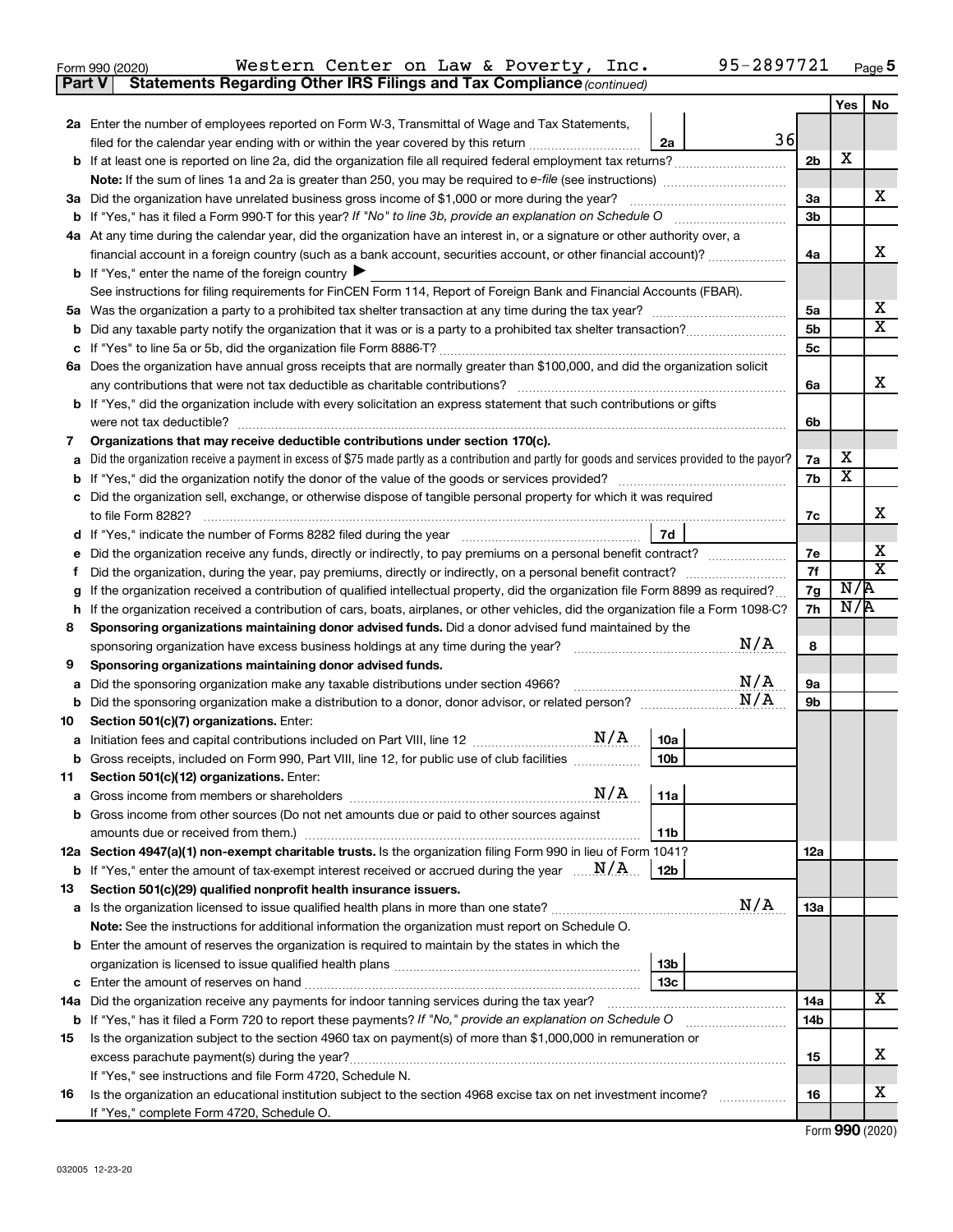|  |  | Form 990 (2020) |
|--|--|-----------------|
|--|--|-----------------|

# Form 990 (2020) Page Western Center on Law & Poverty, Inc. 95-2897721

**Part VI** Governance, Management, and Disclosure For each "Yes" response to lines 2 through 7b below, and for a "No" response *to line 8a, 8b, or 10b below, describe the circumstances, processes, or changes on Schedule O. See instructions.*

| <b>Section A. Governing Body and Management</b><br>44<br><b>1a</b> Enter the number of voting members of the governing body at the end of the tax year<br>1a<br>If there are material differences in voting rights among members of the governing body, or if the governing<br>body delegated broad authority to an executive committee or similar committee, explain on Schedule O.<br>44<br>Enter the number of voting members included on line 1a, above, who are independent<br>1b<br>b<br>Did any officer, director, trustee, or key employee have a family relationship or a business relationship with any other<br>2<br>officer, director, trustee, or key employee?<br>2<br>Did the organization delegate control over management duties customarily performed by or under the direct supervision<br>3<br>З<br>4<br>Did the organization make any significant changes to its governing documents since the prior Form 990 was filed?<br>4<br>5<br>5<br>6<br>6<br>7a Did the organization have members, stockholders, or other persons who had the power to elect or appoint one or<br>7a<br><b>b</b> Are any governance decisions of the organization reserved to (or subject to approval by) members, stockholders, or<br>persons other than the governing body?<br>7b<br>Did the organization contemporaneously document the meetings held or written actions undertaken during the year by the following:<br>8<br>The governing body? [[11] notice is a construction of the construction of the construction of the construction of the construction of the construction of the construction of the construction of the construction of the cons<br>8а<br>a<br>Each committee with authority to act on behalf of the governing body?<br>8b<br>b<br>Is there any officer, director, trustee, or key employee listed in Part VII, Section A, who cannot be reached at the<br>9<br>9<br><b>Section B. Policies</b> (This Section B requests information about policies not required by the Internal Revenue Code.)<br><b>10a</b><br><b>b</b> If "Yes," did the organization have written policies and procedures governing the activities of such chapters, affiliates,<br>10 <sub>b</sub><br>11a<br>11a Has the organization provided a complete copy of this Form 990 to all members of its governing body before filing the form?<br><b>b</b> Describe in Schedule O the process, if any, used by the organization to review this Form 990.<br>12a<br>12a<br>Were officers, directors, or trustees, and key employees required to disclose annually interests that could give rise to conflicts?<br>12 <sub>b</sub><br>b<br>Did the organization regularly and consistently monitor and enforce compliance with the policy? If "Yes," describe<br>с<br>in Schedule O how this was done<br>12c<br>13<br>Did the organization have a written whistleblower policy?<br>13<br>14<br>14<br>Did the process for determining compensation of the following persons include a review and approval by independent<br>15<br>persons, comparability data, and contemporaneous substantiation of the deliberation and decision?<br><b>15a</b><br>The organization's CEO, Executive Director, or top management official manufactured content content of the organization's CEO, Executive Director, or top management official manufactured content of the original manufacture<br>15 <sub>b</sub><br>If "Yes" to line 15a or 15b, describe the process in Schedule O (see instructions).<br>16a Did the organization invest in, contribute assets to, or participate in a joint venture or similar arrangement with a<br>taxable entity during the year?<br>16a<br>b If "Yes," did the organization follow a written policy or procedure requiring the organization to evaluate its participation<br>in joint venture arrangements under applicable federal tax law, and take steps to safeguard the organization's | Yes                     |                         |
|----------------------------------------------------------------------------------------------------------------------------------------------------------------------------------------------------------------------------------------------------------------------------------------------------------------------------------------------------------------------------------------------------------------------------------------------------------------------------------------------------------------------------------------------------------------------------------------------------------------------------------------------------------------------------------------------------------------------------------------------------------------------------------------------------------------------------------------------------------------------------------------------------------------------------------------------------------------------------------------------------------------------------------------------------------------------------------------------------------------------------------------------------------------------------------------------------------------------------------------------------------------------------------------------------------------------------------------------------------------------------------------------------------------------------------------------------------------------------------------------------------------------------------------------------------------------------------------------------------------------------------------------------------------------------------------------------------------------------------------------------------------------------------------------------------------------------------------------------------------------------------------------------------------------------------------------------------------------------------------------------------------------------------------------------------------------------------------------------------------------------------------------------------------------------------------------------------------------------------------------------------------------------------------------------------------------------------------------------------------------------------------------------------------------------------------------------------------------------------------------------------------------------------------------------------------------------------------------------------------------------------------------------------------------------------------------------------------------------------------------------------------------------------------------------------------------------------------------------------------------------------------------------------------------------------------------------------------------------------------------------------------------------------------------------------------------------------------------------------------------------------------------------------------------------------------------------------------------------------------------------------------------------------------------------------------------------------------------------------------------------------------------------------------------------------------------------------------------------------------------------------------------------------------------------------------------------------------------------------------------------------------------------------------------------------------------------------------------------------------------------------------------------------------------------------------------------------------------------------------------------------------------------------------------|-------------------------|-------------------------|
|                                                                                                                                                                                                                                                                                                                                                                                                                                                                                                                                                                                                                                                                                                                                                                                                                                                                                                                                                                                                                                                                                                                                                                                                                                                                                                                                                                                                                                                                                                                                                                                                                                                                                                                                                                                                                                                                                                                                                                                                                                                                                                                                                                                                                                                                                                                                                                                                                                                                                                                                                                                                                                                                                                                                                                                                                                                                                                                                                                                                                                                                                                                                                                                                                                                                                                                                                                                                                                                                                                                                                                                                                                                                                                                                                                                                                                                                                                                      |                         |                         |
|                                                                                                                                                                                                                                                                                                                                                                                                                                                                                                                                                                                                                                                                                                                                                                                                                                                                                                                                                                                                                                                                                                                                                                                                                                                                                                                                                                                                                                                                                                                                                                                                                                                                                                                                                                                                                                                                                                                                                                                                                                                                                                                                                                                                                                                                                                                                                                                                                                                                                                                                                                                                                                                                                                                                                                                                                                                                                                                                                                                                                                                                                                                                                                                                                                                                                                                                                                                                                                                                                                                                                                                                                                                                                                                                                                                                                                                                                                                      |                         | No                      |
|                                                                                                                                                                                                                                                                                                                                                                                                                                                                                                                                                                                                                                                                                                                                                                                                                                                                                                                                                                                                                                                                                                                                                                                                                                                                                                                                                                                                                                                                                                                                                                                                                                                                                                                                                                                                                                                                                                                                                                                                                                                                                                                                                                                                                                                                                                                                                                                                                                                                                                                                                                                                                                                                                                                                                                                                                                                                                                                                                                                                                                                                                                                                                                                                                                                                                                                                                                                                                                                                                                                                                                                                                                                                                                                                                                                                                                                                                                                      |                         |                         |
|                                                                                                                                                                                                                                                                                                                                                                                                                                                                                                                                                                                                                                                                                                                                                                                                                                                                                                                                                                                                                                                                                                                                                                                                                                                                                                                                                                                                                                                                                                                                                                                                                                                                                                                                                                                                                                                                                                                                                                                                                                                                                                                                                                                                                                                                                                                                                                                                                                                                                                                                                                                                                                                                                                                                                                                                                                                                                                                                                                                                                                                                                                                                                                                                                                                                                                                                                                                                                                                                                                                                                                                                                                                                                                                                                                                                                                                                                                                      |                         |                         |
|                                                                                                                                                                                                                                                                                                                                                                                                                                                                                                                                                                                                                                                                                                                                                                                                                                                                                                                                                                                                                                                                                                                                                                                                                                                                                                                                                                                                                                                                                                                                                                                                                                                                                                                                                                                                                                                                                                                                                                                                                                                                                                                                                                                                                                                                                                                                                                                                                                                                                                                                                                                                                                                                                                                                                                                                                                                                                                                                                                                                                                                                                                                                                                                                                                                                                                                                                                                                                                                                                                                                                                                                                                                                                                                                                                                                                                                                                                                      |                         |                         |
|                                                                                                                                                                                                                                                                                                                                                                                                                                                                                                                                                                                                                                                                                                                                                                                                                                                                                                                                                                                                                                                                                                                                                                                                                                                                                                                                                                                                                                                                                                                                                                                                                                                                                                                                                                                                                                                                                                                                                                                                                                                                                                                                                                                                                                                                                                                                                                                                                                                                                                                                                                                                                                                                                                                                                                                                                                                                                                                                                                                                                                                                                                                                                                                                                                                                                                                                                                                                                                                                                                                                                                                                                                                                                                                                                                                                                                                                                                                      |                         |                         |
|                                                                                                                                                                                                                                                                                                                                                                                                                                                                                                                                                                                                                                                                                                                                                                                                                                                                                                                                                                                                                                                                                                                                                                                                                                                                                                                                                                                                                                                                                                                                                                                                                                                                                                                                                                                                                                                                                                                                                                                                                                                                                                                                                                                                                                                                                                                                                                                                                                                                                                                                                                                                                                                                                                                                                                                                                                                                                                                                                                                                                                                                                                                                                                                                                                                                                                                                                                                                                                                                                                                                                                                                                                                                                                                                                                                                                                                                                                                      |                         |                         |
|                                                                                                                                                                                                                                                                                                                                                                                                                                                                                                                                                                                                                                                                                                                                                                                                                                                                                                                                                                                                                                                                                                                                                                                                                                                                                                                                                                                                                                                                                                                                                                                                                                                                                                                                                                                                                                                                                                                                                                                                                                                                                                                                                                                                                                                                                                                                                                                                                                                                                                                                                                                                                                                                                                                                                                                                                                                                                                                                                                                                                                                                                                                                                                                                                                                                                                                                                                                                                                                                                                                                                                                                                                                                                                                                                                                                                                                                                                                      |                         | х                       |
|                                                                                                                                                                                                                                                                                                                                                                                                                                                                                                                                                                                                                                                                                                                                                                                                                                                                                                                                                                                                                                                                                                                                                                                                                                                                                                                                                                                                                                                                                                                                                                                                                                                                                                                                                                                                                                                                                                                                                                                                                                                                                                                                                                                                                                                                                                                                                                                                                                                                                                                                                                                                                                                                                                                                                                                                                                                                                                                                                                                                                                                                                                                                                                                                                                                                                                                                                                                                                                                                                                                                                                                                                                                                                                                                                                                                                                                                                                                      |                         |                         |
|                                                                                                                                                                                                                                                                                                                                                                                                                                                                                                                                                                                                                                                                                                                                                                                                                                                                                                                                                                                                                                                                                                                                                                                                                                                                                                                                                                                                                                                                                                                                                                                                                                                                                                                                                                                                                                                                                                                                                                                                                                                                                                                                                                                                                                                                                                                                                                                                                                                                                                                                                                                                                                                                                                                                                                                                                                                                                                                                                                                                                                                                                                                                                                                                                                                                                                                                                                                                                                                                                                                                                                                                                                                                                                                                                                                                                                                                                                                      |                         | х                       |
|                                                                                                                                                                                                                                                                                                                                                                                                                                                                                                                                                                                                                                                                                                                                                                                                                                                                                                                                                                                                                                                                                                                                                                                                                                                                                                                                                                                                                                                                                                                                                                                                                                                                                                                                                                                                                                                                                                                                                                                                                                                                                                                                                                                                                                                                                                                                                                                                                                                                                                                                                                                                                                                                                                                                                                                                                                                                                                                                                                                                                                                                                                                                                                                                                                                                                                                                                                                                                                                                                                                                                                                                                                                                                                                                                                                                                                                                                                                      |                         | $\overline{\mathbf{x}}$ |
|                                                                                                                                                                                                                                                                                                                                                                                                                                                                                                                                                                                                                                                                                                                                                                                                                                                                                                                                                                                                                                                                                                                                                                                                                                                                                                                                                                                                                                                                                                                                                                                                                                                                                                                                                                                                                                                                                                                                                                                                                                                                                                                                                                                                                                                                                                                                                                                                                                                                                                                                                                                                                                                                                                                                                                                                                                                                                                                                                                                                                                                                                                                                                                                                                                                                                                                                                                                                                                                                                                                                                                                                                                                                                                                                                                                                                                                                                                                      |                         | $\overline{\mathbf{x}}$ |
|                                                                                                                                                                                                                                                                                                                                                                                                                                                                                                                                                                                                                                                                                                                                                                                                                                                                                                                                                                                                                                                                                                                                                                                                                                                                                                                                                                                                                                                                                                                                                                                                                                                                                                                                                                                                                                                                                                                                                                                                                                                                                                                                                                                                                                                                                                                                                                                                                                                                                                                                                                                                                                                                                                                                                                                                                                                                                                                                                                                                                                                                                                                                                                                                                                                                                                                                                                                                                                                                                                                                                                                                                                                                                                                                                                                                                                                                                                                      |                         | $\overline{\textbf{X}}$ |
|                                                                                                                                                                                                                                                                                                                                                                                                                                                                                                                                                                                                                                                                                                                                                                                                                                                                                                                                                                                                                                                                                                                                                                                                                                                                                                                                                                                                                                                                                                                                                                                                                                                                                                                                                                                                                                                                                                                                                                                                                                                                                                                                                                                                                                                                                                                                                                                                                                                                                                                                                                                                                                                                                                                                                                                                                                                                                                                                                                                                                                                                                                                                                                                                                                                                                                                                                                                                                                                                                                                                                                                                                                                                                                                                                                                                                                                                                                                      |                         |                         |
|                                                                                                                                                                                                                                                                                                                                                                                                                                                                                                                                                                                                                                                                                                                                                                                                                                                                                                                                                                                                                                                                                                                                                                                                                                                                                                                                                                                                                                                                                                                                                                                                                                                                                                                                                                                                                                                                                                                                                                                                                                                                                                                                                                                                                                                                                                                                                                                                                                                                                                                                                                                                                                                                                                                                                                                                                                                                                                                                                                                                                                                                                                                                                                                                                                                                                                                                                                                                                                                                                                                                                                                                                                                                                                                                                                                                                                                                                                                      |                         | х                       |
|                                                                                                                                                                                                                                                                                                                                                                                                                                                                                                                                                                                                                                                                                                                                                                                                                                                                                                                                                                                                                                                                                                                                                                                                                                                                                                                                                                                                                                                                                                                                                                                                                                                                                                                                                                                                                                                                                                                                                                                                                                                                                                                                                                                                                                                                                                                                                                                                                                                                                                                                                                                                                                                                                                                                                                                                                                                                                                                                                                                                                                                                                                                                                                                                                                                                                                                                                                                                                                                                                                                                                                                                                                                                                                                                                                                                                                                                                                                      |                         |                         |
|                                                                                                                                                                                                                                                                                                                                                                                                                                                                                                                                                                                                                                                                                                                                                                                                                                                                                                                                                                                                                                                                                                                                                                                                                                                                                                                                                                                                                                                                                                                                                                                                                                                                                                                                                                                                                                                                                                                                                                                                                                                                                                                                                                                                                                                                                                                                                                                                                                                                                                                                                                                                                                                                                                                                                                                                                                                                                                                                                                                                                                                                                                                                                                                                                                                                                                                                                                                                                                                                                                                                                                                                                                                                                                                                                                                                                                                                                                                      |                         | x                       |
|                                                                                                                                                                                                                                                                                                                                                                                                                                                                                                                                                                                                                                                                                                                                                                                                                                                                                                                                                                                                                                                                                                                                                                                                                                                                                                                                                                                                                                                                                                                                                                                                                                                                                                                                                                                                                                                                                                                                                                                                                                                                                                                                                                                                                                                                                                                                                                                                                                                                                                                                                                                                                                                                                                                                                                                                                                                                                                                                                                                                                                                                                                                                                                                                                                                                                                                                                                                                                                                                                                                                                                                                                                                                                                                                                                                                                                                                                                                      |                         |                         |
|                                                                                                                                                                                                                                                                                                                                                                                                                                                                                                                                                                                                                                                                                                                                                                                                                                                                                                                                                                                                                                                                                                                                                                                                                                                                                                                                                                                                                                                                                                                                                                                                                                                                                                                                                                                                                                                                                                                                                                                                                                                                                                                                                                                                                                                                                                                                                                                                                                                                                                                                                                                                                                                                                                                                                                                                                                                                                                                                                                                                                                                                                                                                                                                                                                                                                                                                                                                                                                                                                                                                                                                                                                                                                                                                                                                                                                                                                                                      | х                       |                         |
|                                                                                                                                                                                                                                                                                                                                                                                                                                                                                                                                                                                                                                                                                                                                                                                                                                                                                                                                                                                                                                                                                                                                                                                                                                                                                                                                                                                                                                                                                                                                                                                                                                                                                                                                                                                                                                                                                                                                                                                                                                                                                                                                                                                                                                                                                                                                                                                                                                                                                                                                                                                                                                                                                                                                                                                                                                                                                                                                                                                                                                                                                                                                                                                                                                                                                                                                                                                                                                                                                                                                                                                                                                                                                                                                                                                                                                                                                                                      | $\overline{\textbf{x}}$ |                         |
|                                                                                                                                                                                                                                                                                                                                                                                                                                                                                                                                                                                                                                                                                                                                                                                                                                                                                                                                                                                                                                                                                                                                                                                                                                                                                                                                                                                                                                                                                                                                                                                                                                                                                                                                                                                                                                                                                                                                                                                                                                                                                                                                                                                                                                                                                                                                                                                                                                                                                                                                                                                                                                                                                                                                                                                                                                                                                                                                                                                                                                                                                                                                                                                                                                                                                                                                                                                                                                                                                                                                                                                                                                                                                                                                                                                                                                                                                                                      |                         |                         |
|                                                                                                                                                                                                                                                                                                                                                                                                                                                                                                                                                                                                                                                                                                                                                                                                                                                                                                                                                                                                                                                                                                                                                                                                                                                                                                                                                                                                                                                                                                                                                                                                                                                                                                                                                                                                                                                                                                                                                                                                                                                                                                                                                                                                                                                                                                                                                                                                                                                                                                                                                                                                                                                                                                                                                                                                                                                                                                                                                                                                                                                                                                                                                                                                                                                                                                                                                                                                                                                                                                                                                                                                                                                                                                                                                                                                                                                                                                                      |                         | x                       |
|                                                                                                                                                                                                                                                                                                                                                                                                                                                                                                                                                                                                                                                                                                                                                                                                                                                                                                                                                                                                                                                                                                                                                                                                                                                                                                                                                                                                                                                                                                                                                                                                                                                                                                                                                                                                                                                                                                                                                                                                                                                                                                                                                                                                                                                                                                                                                                                                                                                                                                                                                                                                                                                                                                                                                                                                                                                                                                                                                                                                                                                                                                                                                                                                                                                                                                                                                                                                                                                                                                                                                                                                                                                                                                                                                                                                                                                                                                                      |                         |                         |
|                                                                                                                                                                                                                                                                                                                                                                                                                                                                                                                                                                                                                                                                                                                                                                                                                                                                                                                                                                                                                                                                                                                                                                                                                                                                                                                                                                                                                                                                                                                                                                                                                                                                                                                                                                                                                                                                                                                                                                                                                                                                                                                                                                                                                                                                                                                                                                                                                                                                                                                                                                                                                                                                                                                                                                                                                                                                                                                                                                                                                                                                                                                                                                                                                                                                                                                                                                                                                                                                                                                                                                                                                                                                                                                                                                                                                                                                                                                      | Yes                     | No                      |
|                                                                                                                                                                                                                                                                                                                                                                                                                                                                                                                                                                                                                                                                                                                                                                                                                                                                                                                                                                                                                                                                                                                                                                                                                                                                                                                                                                                                                                                                                                                                                                                                                                                                                                                                                                                                                                                                                                                                                                                                                                                                                                                                                                                                                                                                                                                                                                                                                                                                                                                                                                                                                                                                                                                                                                                                                                                                                                                                                                                                                                                                                                                                                                                                                                                                                                                                                                                                                                                                                                                                                                                                                                                                                                                                                                                                                                                                                                                      |                         | х                       |
|                                                                                                                                                                                                                                                                                                                                                                                                                                                                                                                                                                                                                                                                                                                                                                                                                                                                                                                                                                                                                                                                                                                                                                                                                                                                                                                                                                                                                                                                                                                                                                                                                                                                                                                                                                                                                                                                                                                                                                                                                                                                                                                                                                                                                                                                                                                                                                                                                                                                                                                                                                                                                                                                                                                                                                                                                                                                                                                                                                                                                                                                                                                                                                                                                                                                                                                                                                                                                                                                                                                                                                                                                                                                                                                                                                                                                                                                                                                      |                         |                         |
|                                                                                                                                                                                                                                                                                                                                                                                                                                                                                                                                                                                                                                                                                                                                                                                                                                                                                                                                                                                                                                                                                                                                                                                                                                                                                                                                                                                                                                                                                                                                                                                                                                                                                                                                                                                                                                                                                                                                                                                                                                                                                                                                                                                                                                                                                                                                                                                                                                                                                                                                                                                                                                                                                                                                                                                                                                                                                                                                                                                                                                                                                                                                                                                                                                                                                                                                                                                                                                                                                                                                                                                                                                                                                                                                                                                                                                                                                                                      |                         |                         |
|                                                                                                                                                                                                                                                                                                                                                                                                                                                                                                                                                                                                                                                                                                                                                                                                                                                                                                                                                                                                                                                                                                                                                                                                                                                                                                                                                                                                                                                                                                                                                                                                                                                                                                                                                                                                                                                                                                                                                                                                                                                                                                                                                                                                                                                                                                                                                                                                                                                                                                                                                                                                                                                                                                                                                                                                                                                                                                                                                                                                                                                                                                                                                                                                                                                                                                                                                                                                                                                                                                                                                                                                                                                                                                                                                                                                                                                                                                                      | x                       |                         |
|                                                                                                                                                                                                                                                                                                                                                                                                                                                                                                                                                                                                                                                                                                                                                                                                                                                                                                                                                                                                                                                                                                                                                                                                                                                                                                                                                                                                                                                                                                                                                                                                                                                                                                                                                                                                                                                                                                                                                                                                                                                                                                                                                                                                                                                                                                                                                                                                                                                                                                                                                                                                                                                                                                                                                                                                                                                                                                                                                                                                                                                                                                                                                                                                                                                                                                                                                                                                                                                                                                                                                                                                                                                                                                                                                                                                                                                                                                                      |                         |                         |
|                                                                                                                                                                                                                                                                                                                                                                                                                                                                                                                                                                                                                                                                                                                                                                                                                                                                                                                                                                                                                                                                                                                                                                                                                                                                                                                                                                                                                                                                                                                                                                                                                                                                                                                                                                                                                                                                                                                                                                                                                                                                                                                                                                                                                                                                                                                                                                                                                                                                                                                                                                                                                                                                                                                                                                                                                                                                                                                                                                                                                                                                                                                                                                                                                                                                                                                                                                                                                                                                                                                                                                                                                                                                                                                                                                                                                                                                                                                      | х                       |                         |
|                                                                                                                                                                                                                                                                                                                                                                                                                                                                                                                                                                                                                                                                                                                                                                                                                                                                                                                                                                                                                                                                                                                                                                                                                                                                                                                                                                                                                                                                                                                                                                                                                                                                                                                                                                                                                                                                                                                                                                                                                                                                                                                                                                                                                                                                                                                                                                                                                                                                                                                                                                                                                                                                                                                                                                                                                                                                                                                                                                                                                                                                                                                                                                                                                                                                                                                                                                                                                                                                                                                                                                                                                                                                                                                                                                                                                                                                                                                      | $\overline{\textbf{x}}$ |                         |
|                                                                                                                                                                                                                                                                                                                                                                                                                                                                                                                                                                                                                                                                                                                                                                                                                                                                                                                                                                                                                                                                                                                                                                                                                                                                                                                                                                                                                                                                                                                                                                                                                                                                                                                                                                                                                                                                                                                                                                                                                                                                                                                                                                                                                                                                                                                                                                                                                                                                                                                                                                                                                                                                                                                                                                                                                                                                                                                                                                                                                                                                                                                                                                                                                                                                                                                                                                                                                                                                                                                                                                                                                                                                                                                                                                                                                                                                                                                      |                         |                         |
|                                                                                                                                                                                                                                                                                                                                                                                                                                                                                                                                                                                                                                                                                                                                                                                                                                                                                                                                                                                                                                                                                                                                                                                                                                                                                                                                                                                                                                                                                                                                                                                                                                                                                                                                                                                                                                                                                                                                                                                                                                                                                                                                                                                                                                                                                                                                                                                                                                                                                                                                                                                                                                                                                                                                                                                                                                                                                                                                                                                                                                                                                                                                                                                                                                                                                                                                                                                                                                                                                                                                                                                                                                                                                                                                                                                                                                                                                                                      | х                       |                         |
|                                                                                                                                                                                                                                                                                                                                                                                                                                                                                                                                                                                                                                                                                                                                                                                                                                                                                                                                                                                                                                                                                                                                                                                                                                                                                                                                                                                                                                                                                                                                                                                                                                                                                                                                                                                                                                                                                                                                                                                                                                                                                                                                                                                                                                                                                                                                                                                                                                                                                                                                                                                                                                                                                                                                                                                                                                                                                                                                                                                                                                                                                                                                                                                                                                                                                                                                                                                                                                                                                                                                                                                                                                                                                                                                                                                                                                                                                                                      | $\overline{\textbf{x}}$ |                         |
|                                                                                                                                                                                                                                                                                                                                                                                                                                                                                                                                                                                                                                                                                                                                                                                                                                                                                                                                                                                                                                                                                                                                                                                                                                                                                                                                                                                                                                                                                                                                                                                                                                                                                                                                                                                                                                                                                                                                                                                                                                                                                                                                                                                                                                                                                                                                                                                                                                                                                                                                                                                                                                                                                                                                                                                                                                                                                                                                                                                                                                                                                                                                                                                                                                                                                                                                                                                                                                                                                                                                                                                                                                                                                                                                                                                                                                                                                                                      | $\overline{\textbf{x}}$ |                         |
|                                                                                                                                                                                                                                                                                                                                                                                                                                                                                                                                                                                                                                                                                                                                                                                                                                                                                                                                                                                                                                                                                                                                                                                                                                                                                                                                                                                                                                                                                                                                                                                                                                                                                                                                                                                                                                                                                                                                                                                                                                                                                                                                                                                                                                                                                                                                                                                                                                                                                                                                                                                                                                                                                                                                                                                                                                                                                                                                                                                                                                                                                                                                                                                                                                                                                                                                                                                                                                                                                                                                                                                                                                                                                                                                                                                                                                                                                                                      |                         |                         |
|                                                                                                                                                                                                                                                                                                                                                                                                                                                                                                                                                                                                                                                                                                                                                                                                                                                                                                                                                                                                                                                                                                                                                                                                                                                                                                                                                                                                                                                                                                                                                                                                                                                                                                                                                                                                                                                                                                                                                                                                                                                                                                                                                                                                                                                                                                                                                                                                                                                                                                                                                                                                                                                                                                                                                                                                                                                                                                                                                                                                                                                                                                                                                                                                                                                                                                                                                                                                                                                                                                                                                                                                                                                                                                                                                                                                                                                                                                                      |                         |                         |
|                                                                                                                                                                                                                                                                                                                                                                                                                                                                                                                                                                                                                                                                                                                                                                                                                                                                                                                                                                                                                                                                                                                                                                                                                                                                                                                                                                                                                                                                                                                                                                                                                                                                                                                                                                                                                                                                                                                                                                                                                                                                                                                                                                                                                                                                                                                                                                                                                                                                                                                                                                                                                                                                                                                                                                                                                                                                                                                                                                                                                                                                                                                                                                                                                                                                                                                                                                                                                                                                                                                                                                                                                                                                                                                                                                                                                                                                                                                      | х                       |                         |
|                                                                                                                                                                                                                                                                                                                                                                                                                                                                                                                                                                                                                                                                                                                                                                                                                                                                                                                                                                                                                                                                                                                                                                                                                                                                                                                                                                                                                                                                                                                                                                                                                                                                                                                                                                                                                                                                                                                                                                                                                                                                                                                                                                                                                                                                                                                                                                                                                                                                                                                                                                                                                                                                                                                                                                                                                                                                                                                                                                                                                                                                                                                                                                                                                                                                                                                                                                                                                                                                                                                                                                                                                                                                                                                                                                                                                                                                                                                      | X                       |                         |
|                                                                                                                                                                                                                                                                                                                                                                                                                                                                                                                                                                                                                                                                                                                                                                                                                                                                                                                                                                                                                                                                                                                                                                                                                                                                                                                                                                                                                                                                                                                                                                                                                                                                                                                                                                                                                                                                                                                                                                                                                                                                                                                                                                                                                                                                                                                                                                                                                                                                                                                                                                                                                                                                                                                                                                                                                                                                                                                                                                                                                                                                                                                                                                                                                                                                                                                                                                                                                                                                                                                                                                                                                                                                                                                                                                                                                                                                                                                      |                         |                         |
|                                                                                                                                                                                                                                                                                                                                                                                                                                                                                                                                                                                                                                                                                                                                                                                                                                                                                                                                                                                                                                                                                                                                                                                                                                                                                                                                                                                                                                                                                                                                                                                                                                                                                                                                                                                                                                                                                                                                                                                                                                                                                                                                                                                                                                                                                                                                                                                                                                                                                                                                                                                                                                                                                                                                                                                                                                                                                                                                                                                                                                                                                                                                                                                                                                                                                                                                                                                                                                                                                                                                                                                                                                                                                                                                                                                                                                                                                                                      |                         |                         |
|                                                                                                                                                                                                                                                                                                                                                                                                                                                                                                                                                                                                                                                                                                                                                                                                                                                                                                                                                                                                                                                                                                                                                                                                                                                                                                                                                                                                                                                                                                                                                                                                                                                                                                                                                                                                                                                                                                                                                                                                                                                                                                                                                                                                                                                                                                                                                                                                                                                                                                                                                                                                                                                                                                                                                                                                                                                                                                                                                                                                                                                                                                                                                                                                                                                                                                                                                                                                                                                                                                                                                                                                                                                                                                                                                                                                                                                                                                                      |                         | х                       |
|                                                                                                                                                                                                                                                                                                                                                                                                                                                                                                                                                                                                                                                                                                                                                                                                                                                                                                                                                                                                                                                                                                                                                                                                                                                                                                                                                                                                                                                                                                                                                                                                                                                                                                                                                                                                                                                                                                                                                                                                                                                                                                                                                                                                                                                                                                                                                                                                                                                                                                                                                                                                                                                                                                                                                                                                                                                                                                                                                                                                                                                                                                                                                                                                                                                                                                                                                                                                                                                                                                                                                                                                                                                                                                                                                                                                                                                                                                                      |                         |                         |
|                                                                                                                                                                                                                                                                                                                                                                                                                                                                                                                                                                                                                                                                                                                                                                                                                                                                                                                                                                                                                                                                                                                                                                                                                                                                                                                                                                                                                                                                                                                                                                                                                                                                                                                                                                                                                                                                                                                                                                                                                                                                                                                                                                                                                                                                                                                                                                                                                                                                                                                                                                                                                                                                                                                                                                                                                                                                                                                                                                                                                                                                                                                                                                                                                                                                                                                                                                                                                                                                                                                                                                                                                                                                                                                                                                                                                                                                                                                      |                         |                         |
| exempt status with respect to such arrangements?<br><b>16b</b>                                                                                                                                                                                                                                                                                                                                                                                                                                                                                                                                                                                                                                                                                                                                                                                                                                                                                                                                                                                                                                                                                                                                                                                                                                                                                                                                                                                                                                                                                                                                                                                                                                                                                                                                                                                                                                                                                                                                                                                                                                                                                                                                                                                                                                                                                                                                                                                                                                                                                                                                                                                                                                                                                                                                                                                                                                                                                                                                                                                                                                                                                                                                                                                                                                                                                                                                                                                                                                                                                                                                                                                                                                                                                                                                                                                                                                                       |                         |                         |
| <b>Section C. Disclosure</b>                                                                                                                                                                                                                                                                                                                                                                                                                                                                                                                                                                                                                                                                                                                                                                                                                                                                                                                                                                                                                                                                                                                                                                                                                                                                                                                                                                                                                                                                                                                                                                                                                                                                                                                                                                                                                                                                                                                                                                                                                                                                                                                                                                                                                                                                                                                                                                                                                                                                                                                                                                                                                                                                                                                                                                                                                                                                                                                                                                                                                                                                                                                                                                                                                                                                                                                                                                                                                                                                                                                                                                                                                                                                                                                                                                                                                                                                                         |                         |                         |
| List the states with which a copy of this Form 990 is required to be filed $\blacktriangleright$ CA<br>17                                                                                                                                                                                                                                                                                                                                                                                                                                                                                                                                                                                                                                                                                                                                                                                                                                                                                                                                                                                                                                                                                                                                                                                                                                                                                                                                                                                                                                                                                                                                                                                                                                                                                                                                                                                                                                                                                                                                                                                                                                                                                                                                                                                                                                                                                                                                                                                                                                                                                                                                                                                                                                                                                                                                                                                                                                                                                                                                                                                                                                                                                                                                                                                                                                                                                                                                                                                                                                                                                                                                                                                                                                                                                                                                                                                                            |                         |                         |
| Section 6104 requires an organization to make its Forms 1023 (1024 or 1024-A, if applicable), 990, and 990-T (Section 501(c)(3)s only) available<br>18                                                                                                                                                                                                                                                                                                                                                                                                                                                                                                                                                                                                                                                                                                                                                                                                                                                                                                                                                                                                                                                                                                                                                                                                                                                                                                                                                                                                                                                                                                                                                                                                                                                                                                                                                                                                                                                                                                                                                                                                                                                                                                                                                                                                                                                                                                                                                                                                                                                                                                                                                                                                                                                                                                                                                                                                                                                                                                                                                                                                                                                                                                                                                                                                                                                                                                                                                                                                                                                                                                                                                                                                                                                                                                                                                               |                         |                         |
| for public inspection. Indicate how you made these available. Check all that apply.<br>$\lfloor x \rfloor$ Upon request<br>$X$ Other (explain on Schedule O)<br><b>X</b> Own website<br>Another's website                                                                                                                                                                                                                                                                                                                                                                                                                                                                                                                                                                                                                                                                                                                                                                                                                                                                                                                                                                                                                                                                                                                                                                                                                                                                                                                                                                                                                                                                                                                                                                                                                                                                                                                                                                                                                                                                                                                                                                                                                                                                                                                                                                                                                                                                                                                                                                                                                                                                                                                                                                                                                                                                                                                                                                                                                                                                                                                                                                                                                                                                                                                                                                                                                                                                                                                                                                                                                                                                                                                                                                                                                                                                                                            |                         |                         |
| Describe on Schedule O whether (and if so, how) the organization made its governing documents, conflict of interest policy, and financial                                                                                                                                                                                                                                                                                                                                                                                                                                                                                                                                                                                                                                                                                                                                                                                                                                                                                                                                                                                                                                                                                                                                                                                                                                                                                                                                                                                                                                                                                                                                                                                                                                                                                                                                                                                                                                                                                                                                                                                                                                                                                                                                                                                                                                                                                                                                                                                                                                                                                                                                                                                                                                                                                                                                                                                                                                                                                                                                                                                                                                                                                                                                                                                                                                                                                                                                                                                                                                                                                                                                                                                                                                                                                                                                                                            |                         |                         |
| 19<br>statements available to the public during the tax year.                                                                                                                                                                                                                                                                                                                                                                                                                                                                                                                                                                                                                                                                                                                                                                                                                                                                                                                                                                                                                                                                                                                                                                                                                                                                                                                                                                                                                                                                                                                                                                                                                                                                                                                                                                                                                                                                                                                                                                                                                                                                                                                                                                                                                                                                                                                                                                                                                                                                                                                                                                                                                                                                                                                                                                                                                                                                                                                                                                                                                                                                                                                                                                                                                                                                                                                                                                                                                                                                                                                                                                                                                                                                                                                                                                                                                                                        |                         |                         |
| State the name, address, and telephone number of the person who possesses the organization's books and records<br>20                                                                                                                                                                                                                                                                                                                                                                                                                                                                                                                                                                                                                                                                                                                                                                                                                                                                                                                                                                                                                                                                                                                                                                                                                                                                                                                                                                                                                                                                                                                                                                                                                                                                                                                                                                                                                                                                                                                                                                                                                                                                                                                                                                                                                                                                                                                                                                                                                                                                                                                                                                                                                                                                                                                                                                                                                                                                                                                                                                                                                                                                                                                                                                                                                                                                                                                                                                                                                                                                                                                                                                                                                                                                                                                                                                                                 |                         |                         |
| Stephanie Surabian, Dir. of Finance - (213) 487-7211                                                                                                                                                                                                                                                                                                                                                                                                                                                                                                                                                                                                                                                                                                                                                                                                                                                                                                                                                                                                                                                                                                                                                                                                                                                                                                                                                                                                                                                                                                                                                                                                                                                                                                                                                                                                                                                                                                                                                                                                                                                                                                                                                                                                                                                                                                                                                                                                                                                                                                                                                                                                                                                                                                                                                                                                                                                                                                                                                                                                                                                                                                                                                                                                                                                                                                                                                                                                                                                                                                                                                                                                                                                                                                                                                                                                                                                                 |                         |                         |
|                                                                                                                                                                                                                                                                                                                                                                                                                                                                                                                                                                                                                                                                                                                                                                                                                                                                                                                                                                                                                                                                                                                                                                                                                                                                                                                                                                                                                                                                                                                                                                                                                                                                                                                                                                                                                                                                                                                                                                                                                                                                                                                                                                                                                                                                                                                                                                                                                                                                                                                                                                                                                                                                                                                                                                                                                                                                                                                                                                                                                                                                                                                                                                                                                                                                                                                                                                                                                                                                                                                                                                                                                                                                                                                                                                                                                                                                                                                      |                         |                         |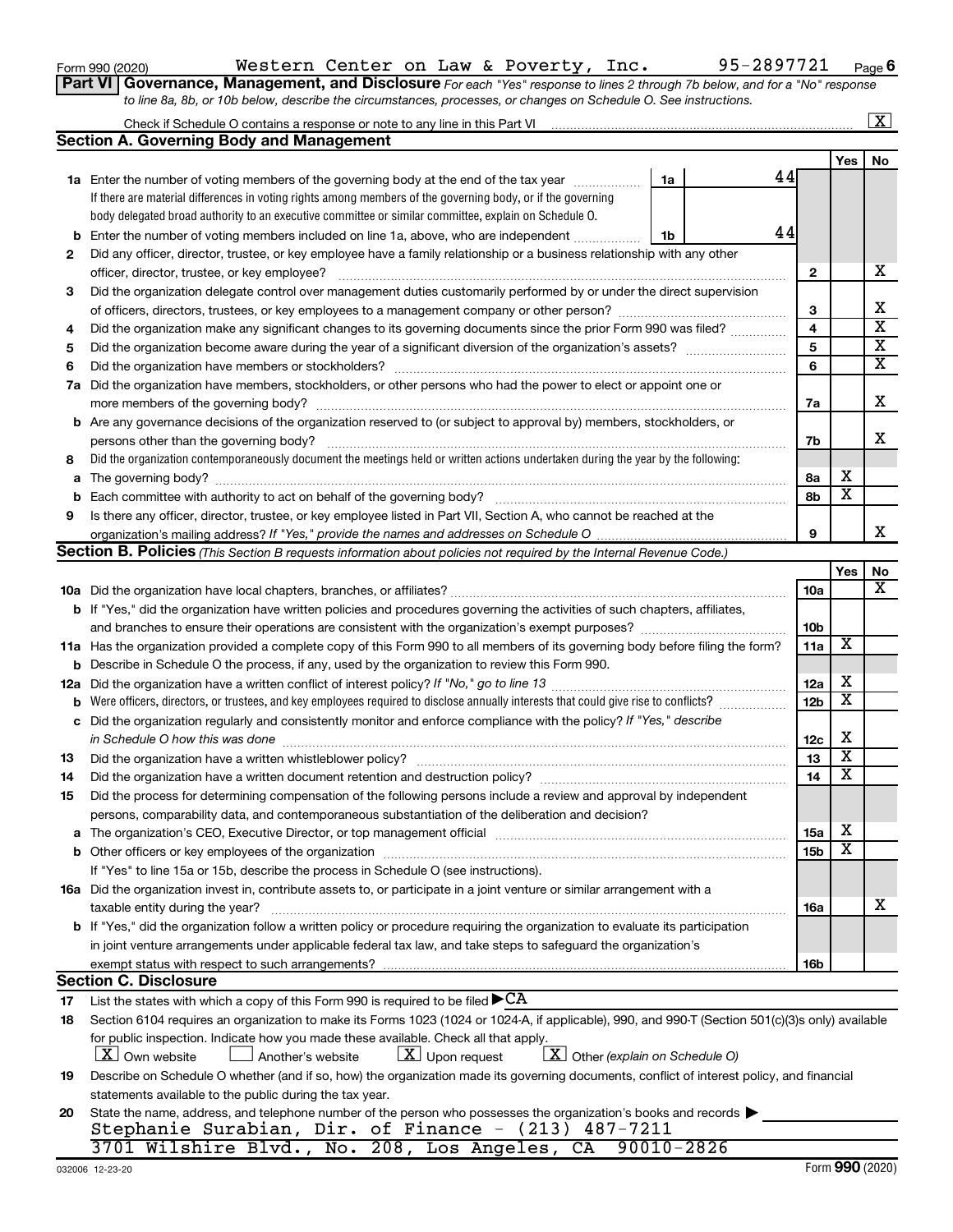| Form 990 (2020)                                                                            | Western Center on Law & Poverty, Inc.         |  |  |  |  |  | 95-2897721 | Page 7 |  |  |  |  |
|--------------------------------------------------------------------------------------------|-----------------------------------------------|--|--|--|--|--|------------|--------|--|--|--|--|
| Part VII Compensation of Officers, Directors, Trustees, Key Employees, Highest Compensated |                                               |  |  |  |  |  |            |        |  |  |  |  |
|                                                                                            | <b>Employees, and Independent Contractors</b> |  |  |  |  |  |            |        |  |  |  |  |
| Check if Schedule O contains a response or note to any line in this Part VII               |                                               |  |  |  |  |  |            |        |  |  |  |  |
| Section A. Officers, Directors, Trustees, Key Employees, and Highest Compensated Employees |                                               |  |  |  |  |  |            |        |  |  |  |  |
|                                                                                            |                                               |  |  |  |  |  |            |        |  |  |  |  |

**1a**  Complete this table for all persons required to be listed. Report compensation for the calendar year ending with or within the organization's tax year.  $\bullet$  List all of the organization's current officers, directors, trustees (whether individuals or organizations), regardless of amount of compensation.

Enter -0- in columns (D), (E), and (F) if no compensation was paid.

**•** List all of the organization's current key employees, if any. See instructions for definition of "key employee."

• List the organization's five *current* highest compensated employees (other than an officer, director, trustee, or key employee) who received reportable compensation (Box 5 of Form W-2 and/or Box 7 of Form 1099-MISC) of more than \$100,000 from the organization and any related organizations.

 $\bullet$  List all of the organization's former officers, key employees, and highest compensated employees who received more than \$100,000 of reportable compensation from the organization and any related organizations.

**•** List all of the organization's former directors or trustees that received, in the capacity as a former director or trustee of the organization, more than \$10,000 of reportable compensation from the organization and any related organizations.

See instructions for the order in which to list the persons above.

Check this box if neither the organization nor any related organization compensated any current officer, director, or trustee.  $\Box$ 

| (A)                               | (B)                    |                               |                                                                  | (C)         |              |                                   |        | (D)             | (E)                              | (F)                      |
|-----------------------------------|------------------------|-------------------------------|------------------------------------------------------------------|-------------|--------------|-----------------------------------|--------|-----------------|----------------------------------|--------------------------|
| Name and title                    | Average                |                               | (do not check more than one                                      | Position    |              |                                   |        | Reportable      | Reportable                       | Estimated                |
|                                   | hours per              |                               | box, unless person is both an<br>officer and a director/trustee) |             |              |                                   |        | compensation    | compensation                     | amount of                |
|                                   | week                   |                               |                                                                  |             |              |                                   |        | from<br>the     | from related                     | other                    |
|                                   | (list any<br>hours for |                               |                                                                  |             |              |                                   |        | organization    | organizations<br>(W-2/1099-MISC) | compensation<br>from the |
|                                   | related                |                               |                                                                  |             |              |                                   |        | (W-2/1099-MISC) |                                  | organization             |
|                                   | organizations          |                               |                                                                  |             |              |                                   |        |                 |                                  | and related              |
|                                   | below                  | ndividual trustee or director | Institutional trustee                                            |             | Key employee |                                   |        |                 |                                  | organizations            |
|                                   | line)                  |                               |                                                                  | Officer     |              | Highest compensated<br>  employee | Former |                 |                                  |                          |
| Richard Rothschild<br>(1)         | 40.00                  |                               |                                                                  |             |              |                                   |        |                 |                                  |                          |
| Director of Litigation            |                        |                               |                                                                  |             |              | $\mathbf X$                       |        | 156,162.        | $\mathbf 0$ .                    | 7,000.                   |
| Michael Herald<br>(2)             | 40.00                  |                               |                                                                  |             |              |                                   |        |                 |                                  |                          |
| Director of Policy Advocacy       |                        |                               |                                                                  |             |              | X                                 |        | 152,556.        | $\mathbf 0$ .                    | 5,000.                   |
| Corilee Racela<br>(3)             | 40.00                  |                               |                                                                  |             |              |                                   |        |                 |                                  |                          |
| Deputy Director                   |                        |                               |                                                                  |             |              | $\mathbf X$                       |        | 134,272.        | 0.                               | 4,000.                   |
| Stephanie Surabian<br>(4)         | 40.00                  |                               |                                                                  |             |              |                                   |        |                 |                                  |                          |
| Director of Finance               |                        |                               |                                                                  | $\mathbf X$ |              |                                   |        | 127,550.        | $\mathbf 0$ .                    | 4,000.                   |
| Jennifer Flory<br>(5)             | 40.00                  |                               |                                                                  |             |              |                                   |        |                 |                                  |                          |
| Policy Advocate                   |                        |                               |                                                                  |             |              | X                                 |        | 123,599.        | $\mathbf 0$ .                    | 4,896.                   |
| (6) Linda Nguy                    | 40.00                  |                               |                                                                  |             |              |                                   |        |                 |                                  |                          |
| Policy Advocate                   |                        |                               |                                                                  |             |              | X                                 |        | 123,583.        | $\mathbf 0$ .                    | 4,312.                   |
| Crystal D. Crawford<br>(7)        | 40.00                  |                               |                                                                  |             |              |                                   |        |                 |                                  |                          |
| Executive Dir./Pres. (Start 7/20) | 0.50                   |                               |                                                                  | $\mathbf X$ |              |                                   |        | 89,498.         | $\mathbf 0$ .                    | 2,250.                   |
| (8) Paul Tepper                   | 40.00                  |                               |                                                                  |             |              |                                   |        |                 |                                  |                          |
| Exec. Dir./President (End 2/20)   | 0.50                   |                               |                                                                  | $\mathbf x$ |              |                                   |        | 55,859.         | $\mathbf 0$ .                    | 1,583.                   |
| (9) David Elson                   | 1.00                   |                               |                                                                  |             |              |                                   |        |                 |                                  |                          |
| Board Co-Chair(Pres. 2/20-9/20)   |                        | Х                             |                                                                  | X           |              |                                   |        | $\mathbf 0$ .   | О.                               | 0.                       |
| (10) Lois D. Thompson             | 1.00                   |                               |                                                                  |             |              |                                   |        |                 |                                  |                          |
| Board Co-Chair (Start 3/20)       |                        | $\mathbf X$                   |                                                                  | $\mathbf X$ |              |                                   |        | $\mathbf 0$     | О.                               | 0.                       |
| (11) Grace Carter                 | 1.00                   |                               |                                                                  |             |              |                                   |        |                 |                                  |                          |
| Board Co-Chair (End 3/20)         | $0.20$ X               |                               |                                                                  | $\mathbf X$ |              |                                   |        | 0.              | 0.                               | 0.                       |
| (12) Jeremy D. Matz               | 1.00                   |                               |                                                                  |             |              |                                   |        |                 |                                  |                          |
| Board Secretary/Treasurer         |                        | X                             |                                                                  | $\mathbf X$ |              |                                   |        | $\mathbf 0$ .   | $\mathbf 0$ .                    | $\mathbf 0$ .            |
| (13) Dylan Ballard                | 1.00                   |                               |                                                                  |             |              |                                   |        |                 |                                  |                          |
| Director (Start 3/20)             |                        | $\mathbf X$                   |                                                                  |             |              |                                   |        | $\mathbf 0$     | $\mathbf 0$ .                    | $\mathbf 0$ .            |
| (14) Alex Beroukhim               | 1.00                   |                               |                                                                  |             |              |                                   |        |                 |                                  |                          |
| Director                          |                        | $\mathbf X$                   |                                                                  |             |              |                                   |        | $\mathbf 0$ .   | $\mathbf 0$ .                    | 0.                       |
| (15) Shane Brun                   | 1.00                   |                               |                                                                  |             |              |                                   |        |                 |                                  |                          |
| Director                          |                        | $\mathbf X$                   |                                                                  |             |              |                                   |        | 0.              | $\mathbf 0$ .                    | $\mathbf 0$ .            |
| (16) Elizabeth Butler Steyer      | 1.00                   |                               |                                                                  |             |              |                                   |        |                 |                                  |                          |
| Director (Start 6/20)             |                        | $\mathbf X$                   |                                                                  |             |              |                                   |        | 0.              | $\mathbf 0$ .                    | $\mathbf 0$ .            |
| (17) David Carpenter              | 1.00                   |                               |                                                                  |             |              |                                   |        |                 |                                  |                          |
| Director                          |                        | X                             |                                                                  |             |              |                                   |        | 0.              | 0.                               | $0$ .                    |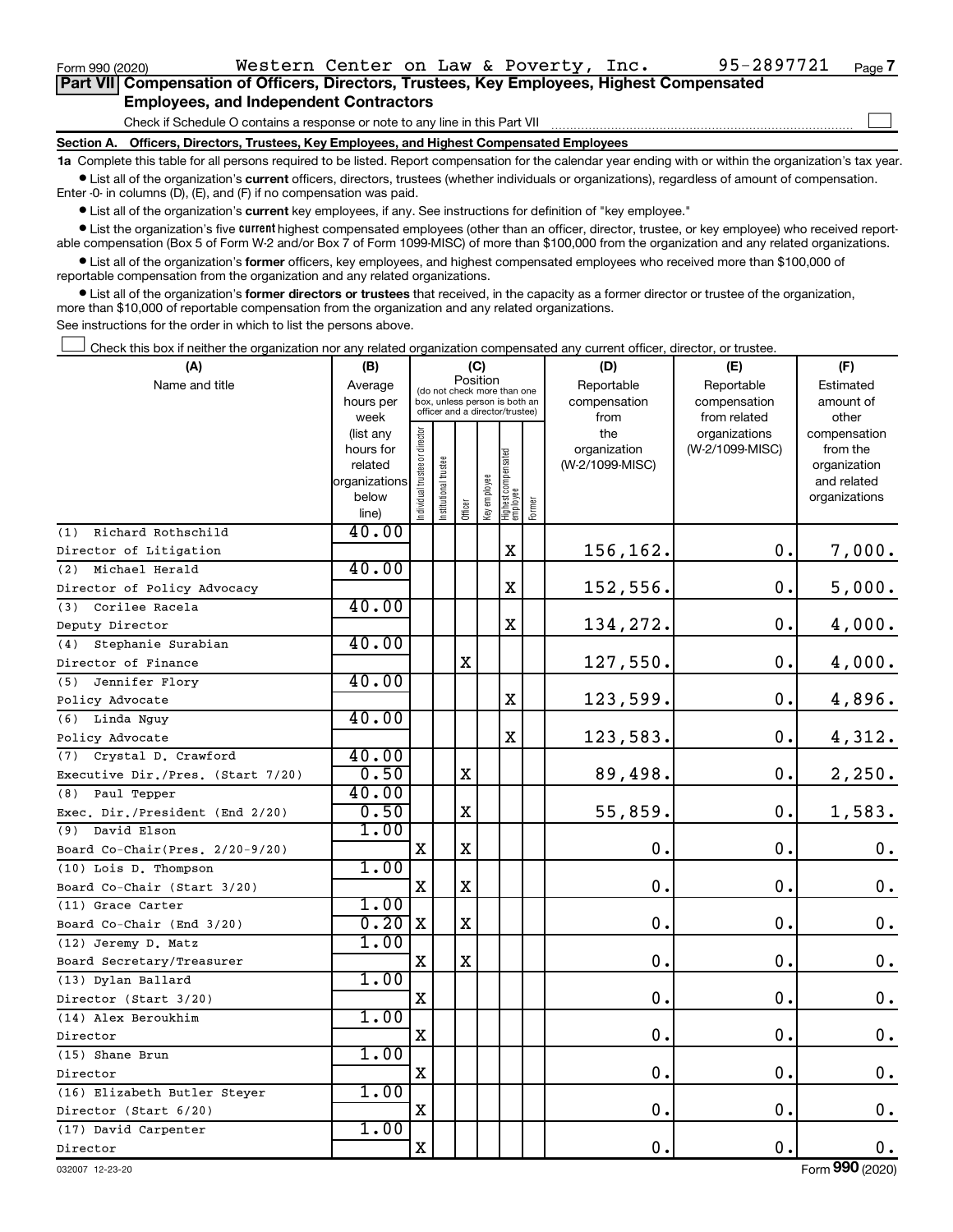| Section A. Officers, Directors, Trustees, Key Employees, and Highest Compensated Employees (continued)<br>(B)<br>(A)<br>(C)<br>(F)<br>(D)<br>(E)<br>Position<br>Average<br>Name and title<br>Reportable<br>Reportable<br>Estimated<br>(do not check more than one<br>hours per<br>compensation<br>compensation<br>amount of<br>box, unless person is both an<br>officer and a director/trustee)<br>week<br>from<br>from related<br>other<br>(list any<br>Individual trustee or director<br>the<br>organizations<br>compensation<br>hours for<br>organization<br>(W-2/1099-MISC)<br>from the<br>Highest compensated<br> employee<br>Institutional trustee<br>related<br>(W-2/1099-MISC)<br>organization<br>organizations<br>Officer<br>Key employee<br>and related<br>below<br>organizations<br>Former<br>line)<br>1.00<br>(18) Margaret Carter<br>$\mathbf X$<br>0.<br>0.<br>$0$ .<br>Director<br>1.00<br>(19) Corinna Cherian<br>X<br>0.<br>0.<br>0.<br>Director<br>1.00<br>(20) Felicia Davis<br>X<br>0.<br>0.<br>0.<br>Director (Start 3/20)<br>1.00<br>(21) Grant A. Davis-Denny<br>X<br>0.<br>0.<br>0.<br>Director<br>1.00<br>(22) Kirk D. Dillman<br>$\mathbf 0$ .<br>X<br>0.<br>0.<br>Director<br>1.00<br>(23) Daralyn Durie<br>X<br>0.<br>0.<br>0.<br>Director<br>1.00<br>(24) Lorraine Echavarria<br>X<br>0.<br>0.<br>0.<br>Director<br>1.00<br>(25) Diana Feinstein<br>$\mathbf 0$ .<br>X<br>0.<br>0.<br>Director<br>1.00<br>(26) David E. Fink<br>X<br>0.<br>0.<br>$0$ .<br>Director<br>963,079.<br>33,041.<br>σ.<br>1b Subtotal<br>$\overline{0}$ .<br>$\overline{0}$ .<br>$\overline{0}$ .<br>c Total from continuation sheets to Part VII, Section A manuscription<br>33,041.<br>963,079.<br>$\overline{0}$ .<br>Total number of individuals (including but not limited to those listed above) who received more than \$100,000 of reportable<br>2<br>14<br>compensation from the organization $\blacktriangleright$<br>Yes<br>No<br>3<br>Did the organization list any former officer, director, trustee, key employee, or highest compensated employee on<br>X<br>line 1a? If "Yes," complete Schedule J for such individual manufacture content to the set of the set of the such re<br>3<br>For any individual listed on line 1a, is the sum of reportable compensation and other compensation from the organization<br>х<br>and related organizations greater than \$150,000? If "Yes," complete Schedule J for such individual<br>4<br>Did any person listed on line 1a receive or accrue compensation from any unrelated organization or individual for services<br>5<br>X<br>5<br><b>Section B. Independent Contractors</b><br>Complete this table for your five highest compensated independent contractors that received more than \$100,000 of compensation from<br>1<br>the organization. Report compensation for the calendar year ending with or within the organization's tax year.<br>(C)<br>(A)<br>(B)<br>Name and business address<br>Description of services<br>Compensation<br><b>NONE</b><br>Total number of independent contractors (including but not limited to those listed above) who received more than<br>2<br>0<br>\$100,000 of compensation from the organization | Form 990 (2020) | Western Center on Law & Poverty, Inc. |  |  |  |  |  |  |  | 95-2897721 |  | Page 8 |
|---------------------------------------------------------------------------------------------------------------------------------------------------------------------------------------------------------------------------------------------------------------------------------------------------------------------------------------------------------------------------------------------------------------------------------------------------------------------------------------------------------------------------------------------------------------------------------------------------------------------------------------------------------------------------------------------------------------------------------------------------------------------------------------------------------------------------------------------------------------------------------------------------------------------------------------------------------------------------------------------------------------------------------------------------------------------------------------------------------------------------------------------------------------------------------------------------------------------------------------------------------------------------------------------------------------------------------------------------------------------------------------------------------------------------------------------------------------------------------------------------------------------------------------------------------------------------------------------------------------------------------------------------------------------------------------------------------------------------------------------------------------------------------------------------------------------------------------------------------------------------------------------------------------------------------------------------------------------------------------------------------------------------------------------------------------------------------------------------------------------------------------------------------------------------------------------------------------------------------------------------------------------------------------------------------------------------------------------------------------------------------------------------------------------------------------------------------------------------------------------------------------------------------------------------------------------------------------------------------------------------------------------------------------------------------------------------------------------------------------------------------------------------------------------------------------------------------------------------------------------------------------------------------------------------------------------------------------------------------------------------------------------------------------------------------------------------------------------------------------------------------------------------------------------------------------------------------------|-----------------|---------------------------------------|--|--|--|--|--|--|--|------------|--|--------|
|                                                                                                                                                                                                                                                                                                                                                                                                                                                                                                                                                                                                                                                                                                                                                                                                                                                                                                                                                                                                                                                                                                                                                                                                                                                                                                                                                                                                                                                                                                                                                                                                                                                                                                                                                                                                                                                                                                                                                                                                                                                                                                                                                                                                                                                                                                                                                                                                                                                                                                                                                                                                                                                                                                                                                                                                                                                                                                                                                                                                                                                                                                                                                                                                               | <b>Part VII</b> |                                       |  |  |  |  |  |  |  |            |  |        |
|                                                                                                                                                                                                                                                                                                                                                                                                                                                                                                                                                                                                                                                                                                                                                                                                                                                                                                                                                                                                                                                                                                                                                                                                                                                                                                                                                                                                                                                                                                                                                                                                                                                                                                                                                                                                                                                                                                                                                                                                                                                                                                                                                                                                                                                                                                                                                                                                                                                                                                                                                                                                                                                                                                                                                                                                                                                                                                                                                                                                                                                                                                                                                                                                               |                 |                                       |  |  |  |  |  |  |  |            |  |        |
|                                                                                                                                                                                                                                                                                                                                                                                                                                                                                                                                                                                                                                                                                                                                                                                                                                                                                                                                                                                                                                                                                                                                                                                                                                                                                                                                                                                                                                                                                                                                                                                                                                                                                                                                                                                                                                                                                                                                                                                                                                                                                                                                                                                                                                                                                                                                                                                                                                                                                                                                                                                                                                                                                                                                                                                                                                                                                                                                                                                                                                                                                                                                                                                                               |                 |                                       |  |  |  |  |  |  |  |            |  |        |
|                                                                                                                                                                                                                                                                                                                                                                                                                                                                                                                                                                                                                                                                                                                                                                                                                                                                                                                                                                                                                                                                                                                                                                                                                                                                                                                                                                                                                                                                                                                                                                                                                                                                                                                                                                                                                                                                                                                                                                                                                                                                                                                                                                                                                                                                                                                                                                                                                                                                                                                                                                                                                                                                                                                                                                                                                                                                                                                                                                                                                                                                                                                                                                                                               |                 |                                       |  |  |  |  |  |  |  |            |  |        |
|                                                                                                                                                                                                                                                                                                                                                                                                                                                                                                                                                                                                                                                                                                                                                                                                                                                                                                                                                                                                                                                                                                                                                                                                                                                                                                                                                                                                                                                                                                                                                                                                                                                                                                                                                                                                                                                                                                                                                                                                                                                                                                                                                                                                                                                                                                                                                                                                                                                                                                                                                                                                                                                                                                                                                                                                                                                                                                                                                                                                                                                                                                                                                                                                               |                 |                                       |  |  |  |  |  |  |  |            |  |        |
|                                                                                                                                                                                                                                                                                                                                                                                                                                                                                                                                                                                                                                                                                                                                                                                                                                                                                                                                                                                                                                                                                                                                                                                                                                                                                                                                                                                                                                                                                                                                                                                                                                                                                                                                                                                                                                                                                                                                                                                                                                                                                                                                                                                                                                                                                                                                                                                                                                                                                                                                                                                                                                                                                                                                                                                                                                                                                                                                                                                                                                                                                                                                                                                                               |                 |                                       |  |  |  |  |  |  |  |            |  |        |
|                                                                                                                                                                                                                                                                                                                                                                                                                                                                                                                                                                                                                                                                                                                                                                                                                                                                                                                                                                                                                                                                                                                                                                                                                                                                                                                                                                                                                                                                                                                                                                                                                                                                                                                                                                                                                                                                                                                                                                                                                                                                                                                                                                                                                                                                                                                                                                                                                                                                                                                                                                                                                                                                                                                                                                                                                                                                                                                                                                                                                                                                                                                                                                                                               |                 |                                       |  |  |  |  |  |  |  |            |  |        |
|                                                                                                                                                                                                                                                                                                                                                                                                                                                                                                                                                                                                                                                                                                                                                                                                                                                                                                                                                                                                                                                                                                                                                                                                                                                                                                                                                                                                                                                                                                                                                                                                                                                                                                                                                                                                                                                                                                                                                                                                                                                                                                                                                                                                                                                                                                                                                                                                                                                                                                                                                                                                                                                                                                                                                                                                                                                                                                                                                                                                                                                                                                                                                                                                               |                 |                                       |  |  |  |  |  |  |  |            |  |        |
|                                                                                                                                                                                                                                                                                                                                                                                                                                                                                                                                                                                                                                                                                                                                                                                                                                                                                                                                                                                                                                                                                                                                                                                                                                                                                                                                                                                                                                                                                                                                                                                                                                                                                                                                                                                                                                                                                                                                                                                                                                                                                                                                                                                                                                                                                                                                                                                                                                                                                                                                                                                                                                                                                                                                                                                                                                                                                                                                                                                                                                                                                                                                                                                                               |                 |                                       |  |  |  |  |  |  |  |            |  |        |
|                                                                                                                                                                                                                                                                                                                                                                                                                                                                                                                                                                                                                                                                                                                                                                                                                                                                                                                                                                                                                                                                                                                                                                                                                                                                                                                                                                                                                                                                                                                                                                                                                                                                                                                                                                                                                                                                                                                                                                                                                                                                                                                                                                                                                                                                                                                                                                                                                                                                                                                                                                                                                                                                                                                                                                                                                                                                                                                                                                                                                                                                                                                                                                                                               |                 |                                       |  |  |  |  |  |  |  |            |  |        |
|                                                                                                                                                                                                                                                                                                                                                                                                                                                                                                                                                                                                                                                                                                                                                                                                                                                                                                                                                                                                                                                                                                                                                                                                                                                                                                                                                                                                                                                                                                                                                                                                                                                                                                                                                                                                                                                                                                                                                                                                                                                                                                                                                                                                                                                                                                                                                                                                                                                                                                                                                                                                                                                                                                                                                                                                                                                                                                                                                                                                                                                                                                                                                                                                               |                 |                                       |  |  |  |  |  |  |  |            |  |        |
|                                                                                                                                                                                                                                                                                                                                                                                                                                                                                                                                                                                                                                                                                                                                                                                                                                                                                                                                                                                                                                                                                                                                                                                                                                                                                                                                                                                                                                                                                                                                                                                                                                                                                                                                                                                                                                                                                                                                                                                                                                                                                                                                                                                                                                                                                                                                                                                                                                                                                                                                                                                                                                                                                                                                                                                                                                                                                                                                                                                                                                                                                                                                                                                                               |                 |                                       |  |  |  |  |  |  |  |            |  |        |
|                                                                                                                                                                                                                                                                                                                                                                                                                                                                                                                                                                                                                                                                                                                                                                                                                                                                                                                                                                                                                                                                                                                                                                                                                                                                                                                                                                                                                                                                                                                                                                                                                                                                                                                                                                                                                                                                                                                                                                                                                                                                                                                                                                                                                                                                                                                                                                                                                                                                                                                                                                                                                                                                                                                                                                                                                                                                                                                                                                                                                                                                                                                                                                                                               |                 |                                       |  |  |  |  |  |  |  |            |  |        |
|                                                                                                                                                                                                                                                                                                                                                                                                                                                                                                                                                                                                                                                                                                                                                                                                                                                                                                                                                                                                                                                                                                                                                                                                                                                                                                                                                                                                                                                                                                                                                                                                                                                                                                                                                                                                                                                                                                                                                                                                                                                                                                                                                                                                                                                                                                                                                                                                                                                                                                                                                                                                                                                                                                                                                                                                                                                                                                                                                                                                                                                                                                                                                                                                               |                 |                                       |  |  |  |  |  |  |  |            |  |        |
|                                                                                                                                                                                                                                                                                                                                                                                                                                                                                                                                                                                                                                                                                                                                                                                                                                                                                                                                                                                                                                                                                                                                                                                                                                                                                                                                                                                                                                                                                                                                                                                                                                                                                                                                                                                                                                                                                                                                                                                                                                                                                                                                                                                                                                                                                                                                                                                                                                                                                                                                                                                                                                                                                                                                                                                                                                                                                                                                                                                                                                                                                                                                                                                                               |                 |                                       |  |  |  |  |  |  |  |            |  |        |
|                                                                                                                                                                                                                                                                                                                                                                                                                                                                                                                                                                                                                                                                                                                                                                                                                                                                                                                                                                                                                                                                                                                                                                                                                                                                                                                                                                                                                                                                                                                                                                                                                                                                                                                                                                                                                                                                                                                                                                                                                                                                                                                                                                                                                                                                                                                                                                                                                                                                                                                                                                                                                                                                                                                                                                                                                                                                                                                                                                                                                                                                                                                                                                                                               |                 |                                       |  |  |  |  |  |  |  |            |  |        |
|                                                                                                                                                                                                                                                                                                                                                                                                                                                                                                                                                                                                                                                                                                                                                                                                                                                                                                                                                                                                                                                                                                                                                                                                                                                                                                                                                                                                                                                                                                                                                                                                                                                                                                                                                                                                                                                                                                                                                                                                                                                                                                                                                                                                                                                                                                                                                                                                                                                                                                                                                                                                                                                                                                                                                                                                                                                                                                                                                                                                                                                                                                                                                                                                               |                 |                                       |  |  |  |  |  |  |  |            |  |        |
|                                                                                                                                                                                                                                                                                                                                                                                                                                                                                                                                                                                                                                                                                                                                                                                                                                                                                                                                                                                                                                                                                                                                                                                                                                                                                                                                                                                                                                                                                                                                                                                                                                                                                                                                                                                                                                                                                                                                                                                                                                                                                                                                                                                                                                                                                                                                                                                                                                                                                                                                                                                                                                                                                                                                                                                                                                                                                                                                                                                                                                                                                                                                                                                                               |                 |                                       |  |  |  |  |  |  |  |            |  |        |
|                                                                                                                                                                                                                                                                                                                                                                                                                                                                                                                                                                                                                                                                                                                                                                                                                                                                                                                                                                                                                                                                                                                                                                                                                                                                                                                                                                                                                                                                                                                                                                                                                                                                                                                                                                                                                                                                                                                                                                                                                                                                                                                                                                                                                                                                                                                                                                                                                                                                                                                                                                                                                                                                                                                                                                                                                                                                                                                                                                                                                                                                                                                                                                                                               |                 |                                       |  |  |  |  |  |  |  |            |  |        |
|                                                                                                                                                                                                                                                                                                                                                                                                                                                                                                                                                                                                                                                                                                                                                                                                                                                                                                                                                                                                                                                                                                                                                                                                                                                                                                                                                                                                                                                                                                                                                                                                                                                                                                                                                                                                                                                                                                                                                                                                                                                                                                                                                                                                                                                                                                                                                                                                                                                                                                                                                                                                                                                                                                                                                                                                                                                                                                                                                                                                                                                                                                                                                                                                               |                 |                                       |  |  |  |  |  |  |  |            |  |        |
|                                                                                                                                                                                                                                                                                                                                                                                                                                                                                                                                                                                                                                                                                                                                                                                                                                                                                                                                                                                                                                                                                                                                                                                                                                                                                                                                                                                                                                                                                                                                                                                                                                                                                                                                                                                                                                                                                                                                                                                                                                                                                                                                                                                                                                                                                                                                                                                                                                                                                                                                                                                                                                                                                                                                                                                                                                                                                                                                                                                                                                                                                                                                                                                                               |                 |                                       |  |  |  |  |  |  |  |            |  |        |
|                                                                                                                                                                                                                                                                                                                                                                                                                                                                                                                                                                                                                                                                                                                                                                                                                                                                                                                                                                                                                                                                                                                                                                                                                                                                                                                                                                                                                                                                                                                                                                                                                                                                                                                                                                                                                                                                                                                                                                                                                                                                                                                                                                                                                                                                                                                                                                                                                                                                                                                                                                                                                                                                                                                                                                                                                                                                                                                                                                                                                                                                                                                                                                                                               |                 |                                       |  |  |  |  |  |  |  |            |  |        |
|                                                                                                                                                                                                                                                                                                                                                                                                                                                                                                                                                                                                                                                                                                                                                                                                                                                                                                                                                                                                                                                                                                                                                                                                                                                                                                                                                                                                                                                                                                                                                                                                                                                                                                                                                                                                                                                                                                                                                                                                                                                                                                                                                                                                                                                                                                                                                                                                                                                                                                                                                                                                                                                                                                                                                                                                                                                                                                                                                                                                                                                                                                                                                                                                               |                 |                                       |  |  |  |  |  |  |  |            |  |        |
|                                                                                                                                                                                                                                                                                                                                                                                                                                                                                                                                                                                                                                                                                                                                                                                                                                                                                                                                                                                                                                                                                                                                                                                                                                                                                                                                                                                                                                                                                                                                                                                                                                                                                                                                                                                                                                                                                                                                                                                                                                                                                                                                                                                                                                                                                                                                                                                                                                                                                                                                                                                                                                                                                                                                                                                                                                                                                                                                                                                                                                                                                                                                                                                                               |                 |                                       |  |  |  |  |  |  |  |            |  |        |
|                                                                                                                                                                                                                                                                                                                                                                                                                                                                                                                                                                                                                                                                                                                                                                                                                                                                                                                                                                                                                                                                                                                                                                                                                                                                                                                                                                                                                                                                                                                                                                                                                                                                                                                                                                                                                                                                                                                                                                                                                                                                                                                                                                                                                                                                                                                                                                                                                                                                                                                                                                                                                                                                                                                                                                                                                                                                                                                                                                                                                                                                                                                                                                                                               |                 |                                       |  |  |  |  |  |  |  |            |  |        |
|                                                                                                                                                                                                                                                                                                                                                                                                                                                                                                                                                                                                                                                                                                                                                                                                                                                                                                                                                                                                                                                                                                                                                                                                                                                                                                                                                                                                                                                                                                                                                                                                                                                                                                                                                                                                                                                                                                                                                                                                                                                                                                                                                                                                                                                                                                                                                                                                                                                                                                                                                                                                                                                                                                                                                                                                                                                                                                                                                                                                                                                                                                                                                                                                               |                 |                                       |  |  |  |  |  |  |  |            |  |        |
|                                                                                                                                                                                                                                                                                                                                                                                                                                                                                                                                                                                                                                                                                                                                                                                                                                                                                                                                                                                                                                                                                                                                                                                                                                                                                                                                                                                                                                                                                                                                                                                                                                                                                                                                                                                                                                                                                                                                                                                                                                                                                                                                                                                                                                                                                                                                                                                                                                                                                                                                                                                                                                                                                                                                                                                                                                                                                                                                                                                                                                                                                                                                                                                                               |                 |                                       |  |  |  |  |  |  |  |            |  |        |
|                                                                                                                                                                                                                                                                                                                                                                                                                                                                                                                                                                                                                                                                                                                                                                                                                                                                                                                                                                                                                                                                                                                                                                                                                                                                                                                                                                                                                                                                                                                                                                                                                                                                                                                                                                                                                                                                                                                                                                                                                                                                                                                                                                                                                                                                                                                                                                                                                                                                                                                                                                                                                                                                                                                                                                                                                                                                                                                                                                                                                                                                                                                                                                                                               |                 |                                       |  |  |  |  |  |  |  |            |  |        |
|                                                                                                                                                                                                                                                                                                                                                                                                                                                                                                                                                                                                                                                                                                                                                                                                                                                                                                                                                                                                                                                                                                                                                                                                                                                                                                                                                                                                                                                                                                                                                                                                                                                                                                                                                                                                                                                                                                                                                                                                                                                                                                                                                                                                                                                                                                                                                                                                                                                                                                                                                                                                                                                                                                                                                                                                                                                                                                                                                                                                                                                                                                                                                                                                               |                 |                                       |  |  |  |  |  |  |  |            |  |        |
|                                                                                                                                                                                                                                                                                                                                                                                                                                                                                                                                                                                                                                                                                                                                                                                                                                                                                                                                                                                                                                                                                                                                                                                                                                                                                                                                                                                                                                                                                                                                                                                                                                                                                                                                                                                                                                                                                                                                                                                                                                                                                                                                                                                                                                                                                                                                                                                                                                                                                                                                                                                                                                                                                                                                                                                                                                                                                                                                                                                                                                                                                                                                                                                                               |                 |                                       |  |  |  |  |  |  |  |            |  |        |
|                                                                                                                                                                                                                                                                                                                                                                                                                                                                                                                                                                                                                                                                                                                                                                                                                                                                                                                                                                                                                                                                                                                                                                                                                                                                                                                                                                                                                                                                                                                                                                                                                                                                                                                                                                                                                                                                                                                                                                                                                                                                                                                                                                                                                                                                                                                                                                                                                                                                                                                                                                                                                                                                                                                                                                                                                                                                                                                                                                                                                                                                                                                                                                                                               |                 |                                       |  |  |  |  |  |  |  |            |  |        |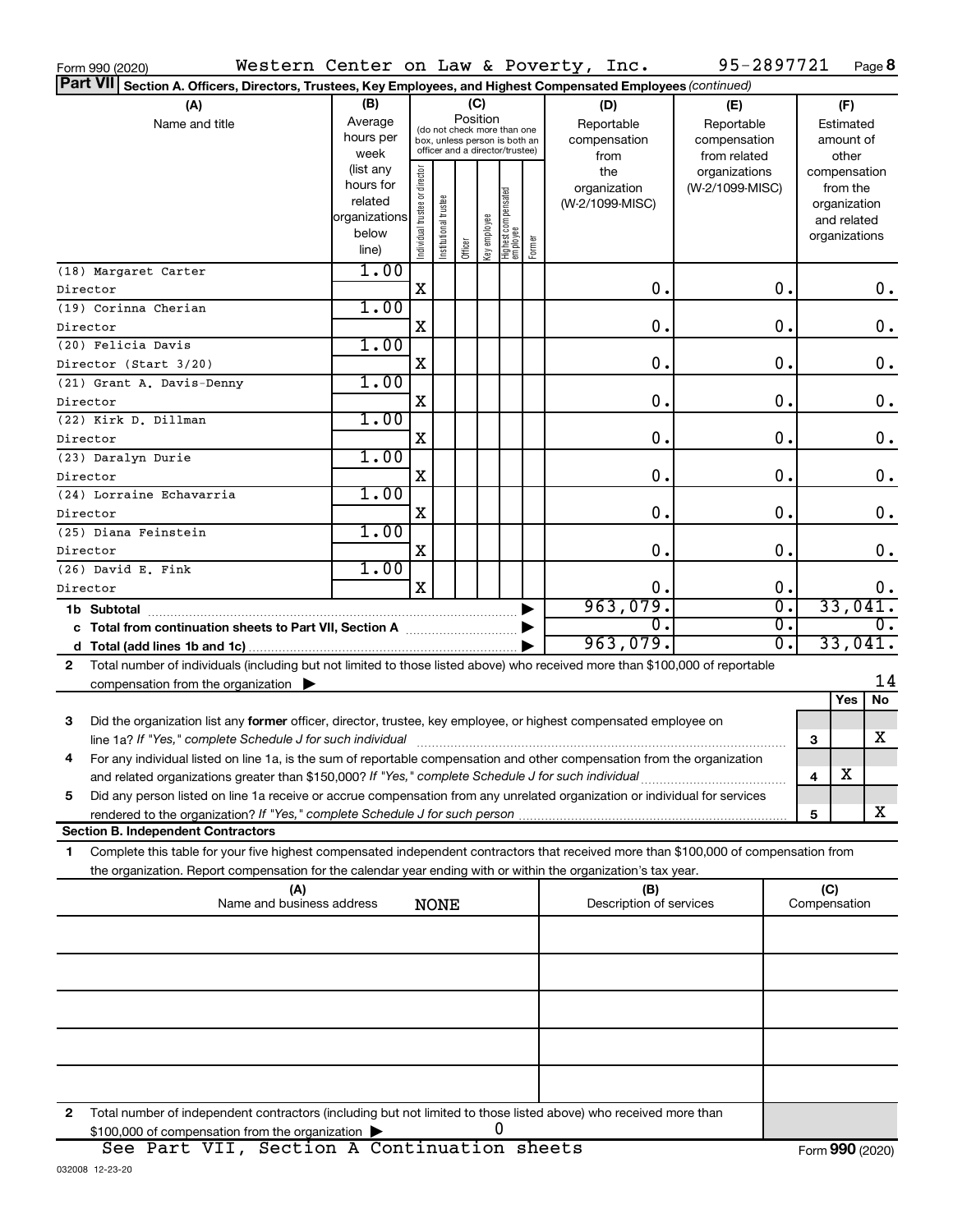| Western Center on Law & Poverty, Inc.<br>Form 990                                                               |                                                                            |                               |                        |          |              |                              |        |                                                | 95-2897721                                       |                                                                                   |
|-----------------------------------------------------------------------------------------------------------------|----------------------------------------------------------------------------|-------------------------------|------------------------|----------|--------------|------------------------------|--------|------------------------------------------------|--------------------------------------------------|-----------------------------------------------------------------------------------|
| Part VII Section A. Officers, Directors, Trustees, Key Employees, and Highest Compensated Employees (continued) |                                                                            |                               |                        |          |              |                              |        |                                                |                                                  |                                                                                   |
| (A)                                                                                                             | (B)                                                                        |                               |                        |          | (C)          |                              |        | (D)                                            | (E)                                              | (F)                                                                               |
| Name and title                                                                                                  | Average                                                                    |                               |                        | Position |              |                              |        | Reportable                                     | Reportable                                       | Estimated                                                                         |
|                                                                                                                 | hours                                                                      |                               | (check all that apply) |          |              |                              |        | compensation                                   | compensation                                     | amount of                                                                         |
|                                                                                                                 | per<br>week<br>(list any<br>hours for<br>related<br>organizations<br>below | ndividual trustee or director | nstitutional trustee   |          | Key employee | Highest compensated employee |        | from<br>the<br>organization<br>(W-2/1099-MISC) | from related<br>organizations<br>(W-2/1099-MISC) | other<br>compensation<br>from the<br>organization<br>and related<br>organizations |
|                                                                                                                 | line)                                                                      |                               |                        | Officer  |              |                              | Former |                                                |                                                  |                                                                                   |
| (27) Christine Goodman                                                                                          | 1.00                                                                       |                               |                        |          |              |                              |        |                                                |                                                  |                                                                                   |
| Director                                                                                                        |                                                                            | X                             |                        |          |              |                              |        | 0.                                             | 0.                                               | 0.                                                                                |
| (28) Jonathan Gottlieb                                                                                          | 1.00                                                                       |                               |                        |          |              |                              |        |                                                |                                                  |                                                                                   |
| Director                                                                                                        |                                                                            | X                             |                        |          |              |                              |        | 0.                                             | 0.                                               | $\mathbf 0$ .                                                                     |
| (29) Paul Hall                                                                                                  | 1.00                                                                       |                               |                        |          |              |                              |        |                                                |                                                  |                                                                                   |
| Director                                                                                                        |                                                                            | X                             |                        |          |              |                              |        | 0.                                             | 0.                                               | $\mathbf 0$ .                                                                     |
| (30) Joshua Hamilton                                                                                            | 1.00                                                                       |                               |                        |          |              |                              |        |                                                |                                                  |                                                                                   |
| Director                                                                                                        |                                                                            | X                             |                        |          |              |                              |        | 0.                                             | 0.                                               | $\mathbf 0$ .                                                                     |
| (31) Michael Hostettler                                                                                         | 1.00                                                                       |                               |                        |          |              |                              |        |                                                |                                                  |                                                                                   |
| Director (Start 9/20)                                                                                           |                                                                            | X                             |                        |          |              |                              |        | 0.                                             | 0.                                               | 0.                                                                                |
| (32) Olivia Kim                                                                                                 | 1.00                                                                       |                               |                        |          |              |                              |        |                                                |                                                  |                                                                                   |
| Director                                                                                                        |                                                                            | X                             |                        |          |              |                              |        | 0.                                             | 0.                                               | 0.                                                                                |
| (33) Raymond B. Kim                                                                                             | 1.00                                                                       |                               |                        |          |              |                              |        |                                                |                                                  |                                                                                   |
| Director (End 12/20)                                                                                            |                                                                            | X                             |                        |          |              |                              |        | 0.                                             | 0.                                               | 0.                                                                                |
| (34) Leif King                                                                                                  | 1.00                                                                       |                               |                        |          |              |                              |        |                                                |                                                  |                                                                                   |
| Director (Start 12/20)                                                                                          |                                                                            | X                             |                        |          |              |                              |        | 0.                                             | 0.                                               | $\mathbf 0$ .                                                                     |
| (35) Allen Lanstra                                                                                              | 1.00                                                                       |                               |                        |          |              |                              |        |                                                |                                                  |                                                                                   |
| Director                                                                                                        |                                                                            | X                             |                        |          |              |                              |        | 0.                                             | 0.                                               | $\mathbf 0$ .                                                                     |
| (36) Susan K. Leader                                                                                            | 1.00                                                                       |                               |                        |          |              |                              |        |                                                |                                                  |                                                                                   |
| Director                                                                                                        |                                                                            | X                             |                        |          |              |                              |        | 0.                                             | 0.                                               | $\mathbf 0$ .                                                                     |
| (37) Shira Liu                                                                                                  | 1.00                                                                       |                               |                        |          |              |                              |        |                                                |                                                  |                                                                                   |
| Director                                                                                                        |                                                                            | X                             |                        |          |              |                              |        | 0.                                             | 0.                                               | 0.                                                                                |
| (38) Thomas Loran III                                                                                           | 1.00                                                                       |                               |                        |          |              |                              |        |                                                |                                                  |                                                                                   |
| Director                                                                                                        |                                                                            | X                             |                        |          |              |                              |        | 0.                                             | 0.                                               | 0.                                                                                |
| (39) Jessica L. Lunney                                                                                          | 1.00                                                                       |                               |                        |          |              |                              |        |                                                |                                                  |                                                                                   |
| Director                                                                                                        |                                                                            | X                             |                        |          |              |                              |        | $\mathbf 0$ .                                  | $\mathbf 0$ .                                    | $0$ .                                                                             |
| (40) Kelley S. Olah                                                                                             | 1.00                                                                       |                               |                        |          |              |                              |        |                                                |                                                  |                                                                                   |
| Director                                                                                                        |                                                                            | х                             |                        |          |              |                              |        | 0.                                             | 0.                                               | $0$ .                                                                             |
| (41) Adam Paris                                                                                                 | 1.00                                                                       |                               |                        |          |              |                              |        |                                                |                                                  |                                                                                   |
| Director                                                                                                        |                                                                            | X                             |                        |          |              |                              |        | 0.                                             | 0.                                               | $0\cdot$                                                                          |
| (42) Alison L. Plessman                                                                                         | 1.00                                                                       |                               |                        |          |              |                              |        |                                                |                                                  |                                                                                   |
| Director                                                                                                        |                                                                            | х                             |                        |          |              |                              |        | 0.                                             | 0.                                               | $0\cdot$                                                                          |
| (43) Sylvia Rivera                                                                                              | 1.00                                                                       |                               |                        |          |              |                              |        |                                                |                                                  |                                                                                   |
| Director                                                                                                        |                                                                            | х                             |                        |          |              |                              |        | 0.                                             | 0.                                               | $0\cdot$                                                                          |
| (44) Rey M. Rodriguez                                                                                           | 1.00                                                                       |                               |                        |          |              |                              |        |                                                |                                                  |                                                                                   |
| Director                                                                                                        |                                                                            | х                             |                        |          |              |                              |        | 0.                                             | 0.                                               | $0\cdot$                                                                          |
| (45) Michael Shipley                                                                                            | 1.00                                                                       |                               |                        |          |              |                              |        |                                                |                                                  |                                                                                   |
| Director                                                                                                        |                                                                            | X                             |                        |          |              |                              |        | 0.                                             | 0.                                               | $0\cdot$                                                                          |
| (46) Steven G. Sklaver                                                                                          | 1.00                                                                       |                               |                        |          |              |                              |        |                                                |                                                  |                                                                                   |
| Director                                                                                                        |                                                                            | X                             |                        |          |              |                              |        | 0.                                             | 0.                                               | $0$ .                                                                             |
|                                                                                                                 |                                                                            |                               |                        |          |              |                              |        |                                                |                                                  |                                                                                   |
|                                                                                                                 |                                                                            |                               |                        |          |              |                              |        |                                                |                                                  |                                                                                   |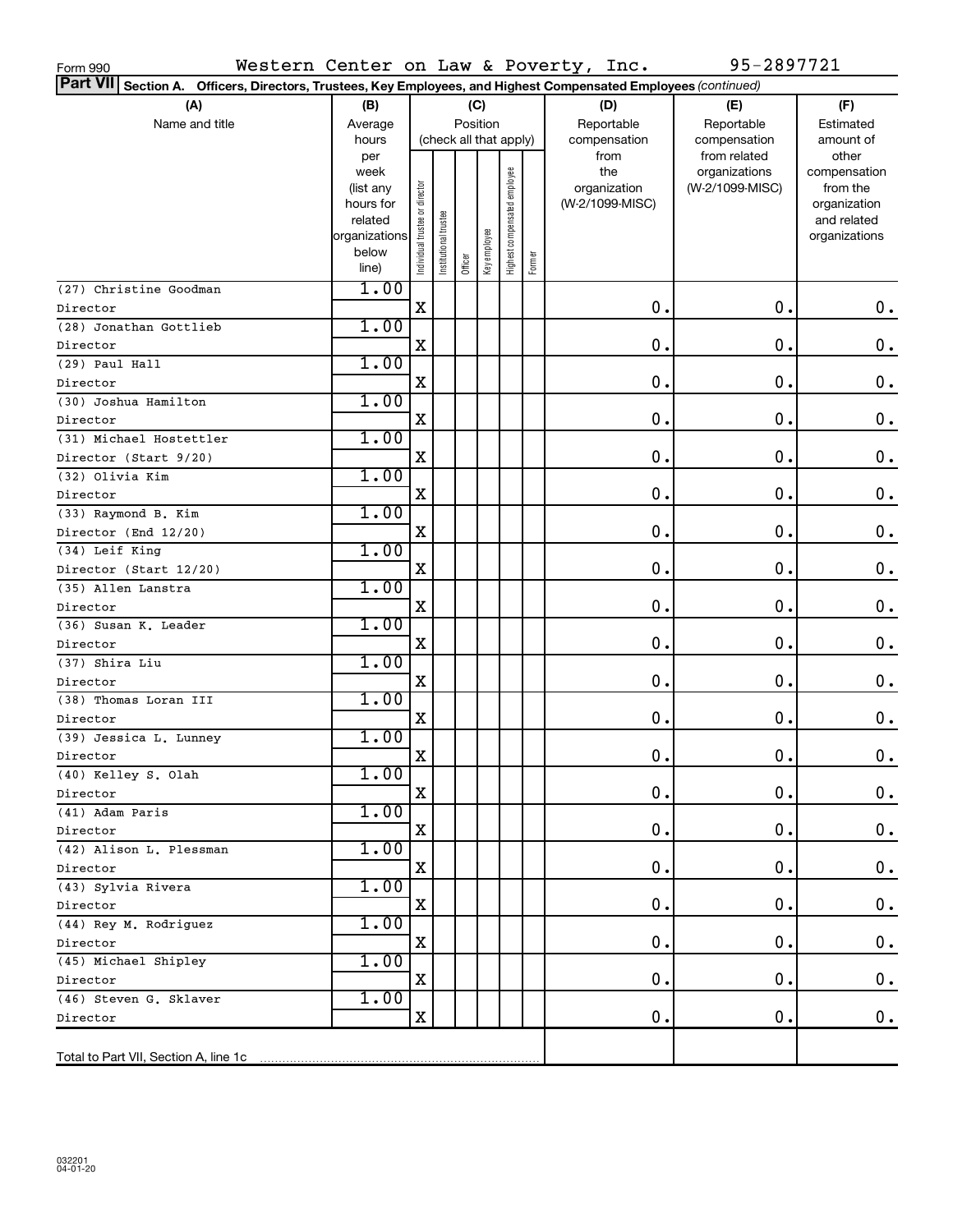| Form 990                                                                                                        |                                                                                     |                                |                        |         |              |                              |        | Western Center on Law & Poverty, Inc.          | 95-2897721                                       |                                                                                   |
|-----------------------------------------------------------------------------------------------------------------|-------------------------------------------------------------------------------------|--------------------------------|------------------------|---------|--------------|------------------------------|--------|------------------------------------------------|--------------------------------------------------|-----------------------------------------------------------------------------------|
| Part VII Section A. Officers, Directors, Trustees, Key Employees, and Highest Compensated Employees (continued) |                                                                                     |                                |                        |         |              |                              |        |                                                |                                                  |                                                                                   |
| (A)                                                                                                             | (B)                                                                                 |                                |                        |         | (C)          |                              |        | (D)                                            | (E)                                              | (F)                                                                               |
| Name and title                                                                                                  | Average                                                                             |                                |                        |         | Position     |                              |        | Reportable                                     | Reportable                                       | Estimated                                                                         |
|                                                                                                                 | hours                                                                               |                                | (check all that apply) |         |              |                              |        | compensation                                   | compensation                                     | amount of                                                                         |
|                                                                                                                 | per<br>week<br>(list any<br>hours for<br>related<br>organizations<br>below<br>line) | Individual trustee or director | Institutional trustee  | Officer | Key employee | Highest compensated employee | Former | from<br>the<br>organization<br>(W-2/1099-MISC) | from related<br>organizations<br>(W-2/1099-MISC) | other<br>compensation<br>from the<br>organization<br>and related<br>organizations |
| (47) Patrick J. Somers                                                                                          | 1.00                                                                                |                                |                        |         |              |                              |        |                                                |                                                  |                                                                                   |
| Director                                                                                                        |                                                                                     | $\mathbf X$                    |                        |         |              |                              |        | 0.                                             | 0.                                               | 0.                                                                                |
| (48) Stephen Sorensen                                                                                           | 1.00                                                                                |                                |                        |         |              |                              |        |                                                |                                                  |                                                                                   |
| Director                                                                                                        |                                                                                     | X                              |                        |         |              |                              |        | 0.                                             | 0.                                               | $\mathbf 0$ .                                                                     |
|                                                                                                                 | 1.00                                                                                |                                |                        |         |              |                              |        |                                                |                                                  |                                                                                   |
| (49) Howard J. Steinberg                                                                                        | 0.20                                                                                | X                              |                        |         |              |                              |        | 0.                                             | 0.                                               | $\mathbf 0$ .                                                                     |
| Director                                                                                                        |                                                                                     |                                |                        |         |              |                              |        |                                                |                                                  |                                                                                   |
| (50) Lois M. Takahashi                                                                                          | 1.00                                                                                |                                |                        |         |              |                              |        |                                                |                                                  |                                                                                   |
| Director                                                                                                        |                                                                                     | х                              |                        |         |              |                              |        | 0.                                             | 0.                                               | $\mathbf 0$ .                                                                     |
| (51) Andrew J. "A.J." Thomas                                                                                    | 1.00                                                                                |                                |                        |         |              |                              |        |                                                |                                                  |                                                                                   |
| Director                                                                                                        |                                                                                     | X                              |                        |         |              |                              |        | 0.                                             | 0.                                               | $\mathbf 0$ .                                                                     |
| (52) Rodrigo Virseda                                                                                            | 1.00                                                                                |                                |                        |         |              |                              |        |                                                |                                                  |                                                                                   |
| Director (End 9/20)                                                                                             |                                                                                     | X                              |                        |         |              |                              |        | 0.                                             | 0.                                               | $\mathbf 0$ .                                                                     |
| (53) Fred von Lohmann                                                                                           | 1.00                                                                                |                                |                        |         |              |                              |        |                                                |                                                  |                                                                                   |
| Director                                                                                                        |                                                                                     | X                              |                        |         |              |                              |        | 0.                                             | 0.                                               | $\mathbf 0$ .                                                                     |
| (54) Dale Walls                                                                                                 | 1.00                                                                                |                                |                        |         |              |                              |        |                                                |                                                  |                                                                                   |
| Director                                                                                                        |                                                                                     | X                              |                        |         |              |                              |        | 0.                                             | 0.                                               | $\boldsymbol{0}$ .                                                                |
| (55) Jeremy Williams                                                                                            | 1.00                                                                                |                                |                        |         |              |                              |        |                                                |                                                  |                                                                                   |
| Director                                                                                                        |                                                                                     | X                              |                        |         |              |                              |        | 0.                                             | 0.                                               | 0.                                                                                |
| (56) Stephanie Yonekura                                                                                         | 1.00                                                                                | X                              |                        |         |              |                              |        | 0.                                             | 0.                                               | 0.                                                                                |
| Director                                                                                                        |                                                                                     |                                |                        |         |              |                              |        |                                                |                                                  |                                                                                   |
|                                                                                                                 |                                                                                     |                                |                        |         |              |                              |        |                                                |                                                  |                                                                                   |
|                                                                                                                 |                                                                                     |                                |                        |         |              |                              |        |                                                |                                                  |                                                                                   |
|                                                                                                                 |                                                                                     |                                |                        |         |              |                              |        |                                                |                                                  |                                                                                   |
|                                                                                                                 |                                                                                     |                                |                        |         |              |                              |        |                                                |                                                  |                                                                                   |
|                                                                                                                 |                                                                                     |                                |                        |         |              |                              |        |                                                |                                                  |                                                                                   |
|                                                                                                                 |                                                                                     |                                |                        |         |              |                              |        |                                                |                                                  |                                                                                   |
|                                                                                                                 |                                                                                     |                                |                        |         |              |                              |        |                                                |                                                  |                                                                                   |
|                                                                                                                 |                                                                                     |                                |                        |         |              |                              |        |                                                |                                                  |                                                                                   |
|                                                                                                                 |                                                                                     |                                |                        |         |              |                              |        |                                                |                                                  |                                                                                   |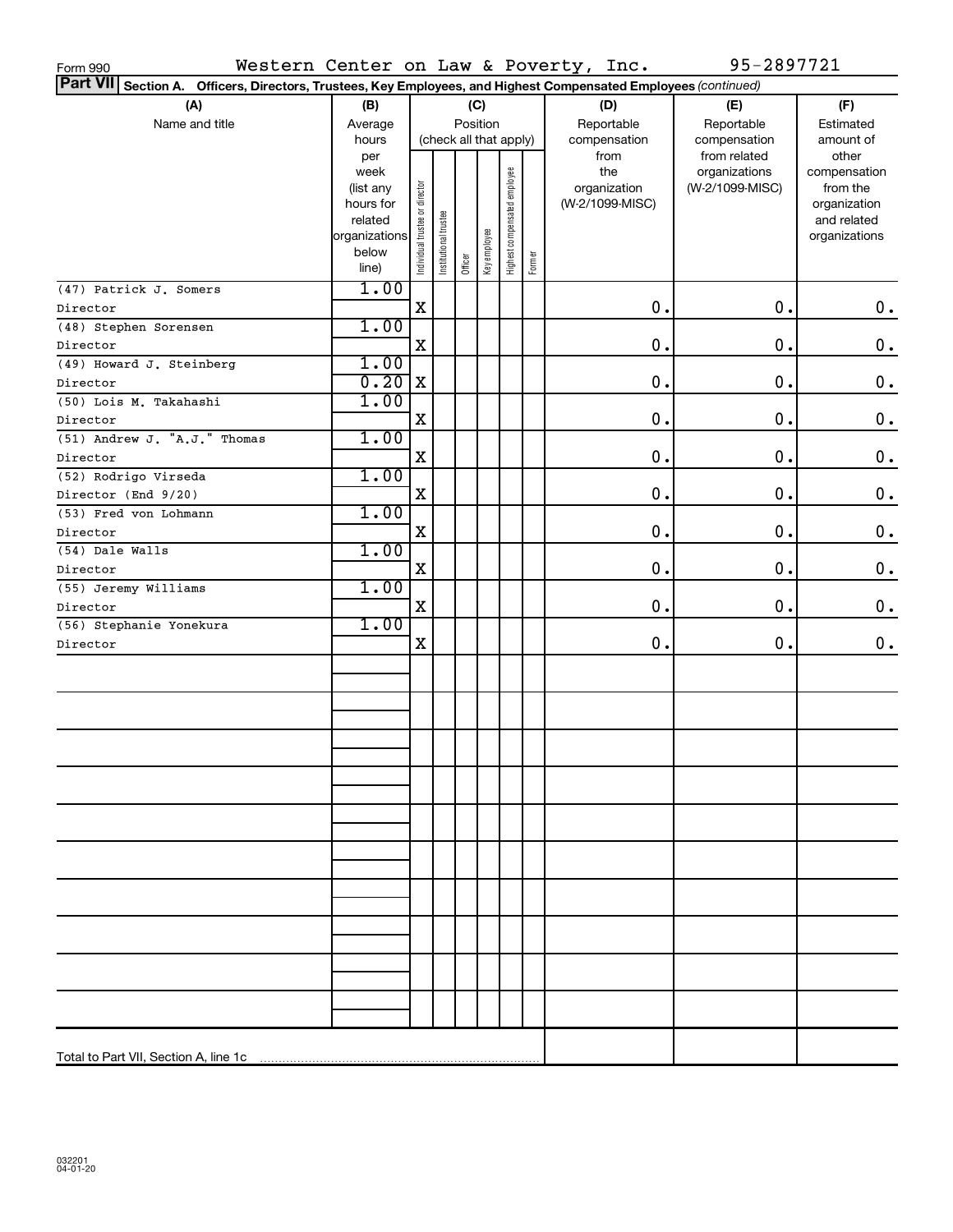|                                                           | Form 990 (2020)  | Western Center on Law & Poverty, Inc.                                         |                       |                                  |                                       | 95-2897721                    | Page 9                  |
|-----------------------------------------------------------|------------------|-------------------------------------------------------------------------------|-----------------------|----------------------------------|---------------------------------------|-------------------------------|-------------------------|
|                                                           | <b>Part VIII</b> | <b>Statement of Revenue</b>                                                   |                       |                                  |                                       |                               |                         |
|                                                           |                  | Check if Schedule O contains a response or note to any line in this Part VIII |                       |                                  |                                       |                               |                         |
|                                                           |                  |                                                                               |                       | (A)                              | (B)                                   | $\overline{C}$                | (D)<br>Revenue excluded |
|                                                           |                  |                                                                               |                       | Total revenue                    | Related or exempt<br>function revenue | Unrelated<br>business revenue | from tax under          |
|                                                           |                  |                                                                               |                       |                                  |                                       |                               | sections 512 - 514      |
|                                                           |                  | 1a<br>1 a Federated campaigns                                                 |                       |                                  |                                       |                               |                         |
|                                                           |                  | 1 <sub>b</sub><br><b>b</b> Membership dues                                    |                       |                                  |                                       |                               |                         |
|                                                           |                  | 1 <sub>c</sub><br>c Fundraising events                                        | 420,761.              |                                  |                                       |                               |                         |
|                                                           |                  | 1 <sub>d</sub><br>d Related organizations                                     | 230,000.              |                                  |                                       |                               |                         |
|                                                           |                  | e Government grants (contributions)<br>1e                                     | 476, 236.             |                                  |                                       |                               |                         |
|                                                           |                  | f All other contributions, gifts, grants, and                                 |                       |                                  |                                       |                               |                         |
| Contributions, Gifts, Grants<br>and Other Similar Amounts |                  | similar amounts not included above<br>1f                                      | 2,619,948.            |                                  |                                       |                               |                         |
|                                                           |                  | 1g   \$<br>g Noncash contributions included in lines 1a-1f                    |                       |                                  |                                       |                               |                         |
|                                                           |                  |                                                                               | $\blacktriangleright$ | $\overline{3}$ ,746,945.         |                                       |                               |                         |
|                                                           |                  |                                                                               | <b>Business Code</b>  |                                  |                                       |                               |                         |
|                                                           |                  | 2a Court awarded fees                                                         | 541100                | 431,751.                         | 431,751.                              |                               |                         |
|                                                           |                  | <b>b</b> Donated atty fees                                                    | 541100                | 224,685.                         | 224,685.                              |                               |                         |
|                                                           |                  | Publications                                                                  | 511190                | 3,812.                           | 3,812.                                |                               |                         |
|                                                           | d                |                                                                               |                       |                                  |                                       |                               |                         |
| Program Service<br>Revenue                                |                  |                                                                               |                       |                                  |                                       |                               |                         |
|                                                           | е<br>f           | All other program service revenue                                             |                       |                                  |                                       |                               |                         |
|                                                           |                  |                                                                               |                       | 660,248.                         |                                       |                               |                         |
|                                                           | 3                | Investment income (including dividends, interest, and                         |                       |                                  |                                       |                               |                         |
|                                                           |                  |                                                                               |                       | 10,606.                          |                                       |                               | 10,606.                 |
|                                                           | 4                | Income from investment of tax-exempt bond proceeds                            |                       |                                  |                                       |                               |                         |
|                                                           | 5                |                                                                               |                       |                                  |                                       |                               |                         |
|                                                           |                  | (i) Real                                                                      | (ii) Personal         |                                  |                                       |                               |                         |
|                                                           |                  | 4,380.<br>  6a<br><b>6 a</b> Gross rents                                      |                       |                                  |                                       |                               |                         |
|                                                           |                  | σ.<br>6b<br><b>b</b> Less: rental expenses $\ldots$                           |                       |                                  |                                       |                               |                         |
|                                                           |                  | 4,380.<br>6c<br>c Rental income or (loss)                                     |                       |                                  |                                       |                               |                         |
|                                                           |                  | d Net rental income or (loss)                                                 |                       | 4,380.                           |                                       |                               | 4,380.                  |
|                                                           |                  | (i) Securities<br>7 a Gross amount from sales of                              | (ii) Other            |                                  |                                       |                               |                         |
|                                                           |                  | assets other than inventory<br>7a                                             |                       |                                  |                                       |                               |                         |
|                                                           |                  | <b>b</b> Less: cost or other basis                                            |                       |                                  |                                       |                               |                         |
|                                                           |                  | and sales expenses<br>7b                                                      |                       |                                  |                                       |                               |                         |
| evenue                                                    |                  | 7c<br>c Gain or (loss)                                                        |                       |                                  |                                       |                               |                         |
|                                                           |                  |                                                                               |                       |                                  |                                       |                               |                         |
| Other F                                                   |                  | 8 a Gross income from fundraising events (not                                 |                       |                                  |                                       |                               |                         |
|                                                           |                  | including \$ $420,761$ . of                                                   |                       |                                  |                                       |                               |                         |
|                                                           |                  | contributions reported on line 1c). See                                       |                       |                                  |                                       |                               |                         |
|                                                           |                  |                                                                               | $ a_2 $ 30, 156.      |                                  |                                       |                               |                         |
|                                                           |                  | 8bl<br><b>b</b> Less: direct expenses                                         | 30, 156.              |                                  |                                       |                               |                         |
|                                                           |                  | c Net income or (loss) from fundraising events                                |                       | $\overline{0}$ .                 |                                       |                               |                         |
|                                                           |                  | 9 a Gross income from gaming activities. See                                  |                       |                                  |                                       |                               |                         |
|                                                           |                  |                                                                               |                       |                                  |                                       |                               |                         |
|                                                           |                  | 9 <sub>b</sub>                                                                |                       |                                  |                                       |                               |                         |
|                                                           |                  | c Net income or (loss) from gaming activities                                 |                       |                                  |                                       |                               |                         |
|                                                           |                  | 10 a Gross sales of inventory, less returns                                   |                       |                                  |                                       |                               |                         |
|                                                           |                  |                                                                               |                       |                                  |                                       |                               |                         |
|                                                           |                  | 10bl<br><b>b</b> Less: cost of goods sold                                     |                       |                                  |                                       |                               |                         |
|                                                           |                  | c Net income or (loss) from sales of inventory                                |                       |                                  |                                       |                               |                         |
|                                                           |                  |                                                                               | <b>Business Code</b>  |                                  |                                       |                               |                         |
| Miscellaneous<br>Revenue                                  |                  | 11 a Miscellaneous                                                            | 900099                | 75.                              |                                       |                               | $\overline{75}$ .       |
|                                                           | b                |                                                                               |                       |                                  |                                       |                               |                         |
|                                                           | c                |                                                                               |                       |                                  |                                       |                               |                         |
|                                                           |                  |                                                                               |                       |                                  |                                       |                               |                         |
|                                                           |                  |                                                                               |                       | 75.                              |                                       |                               |                         |
|                                                           | 12               |                                                                               |                       | $\blacktriangleright$ 4,422,254. | 660, 248.                             | $\overline{0}$ .              | 15,061.                 |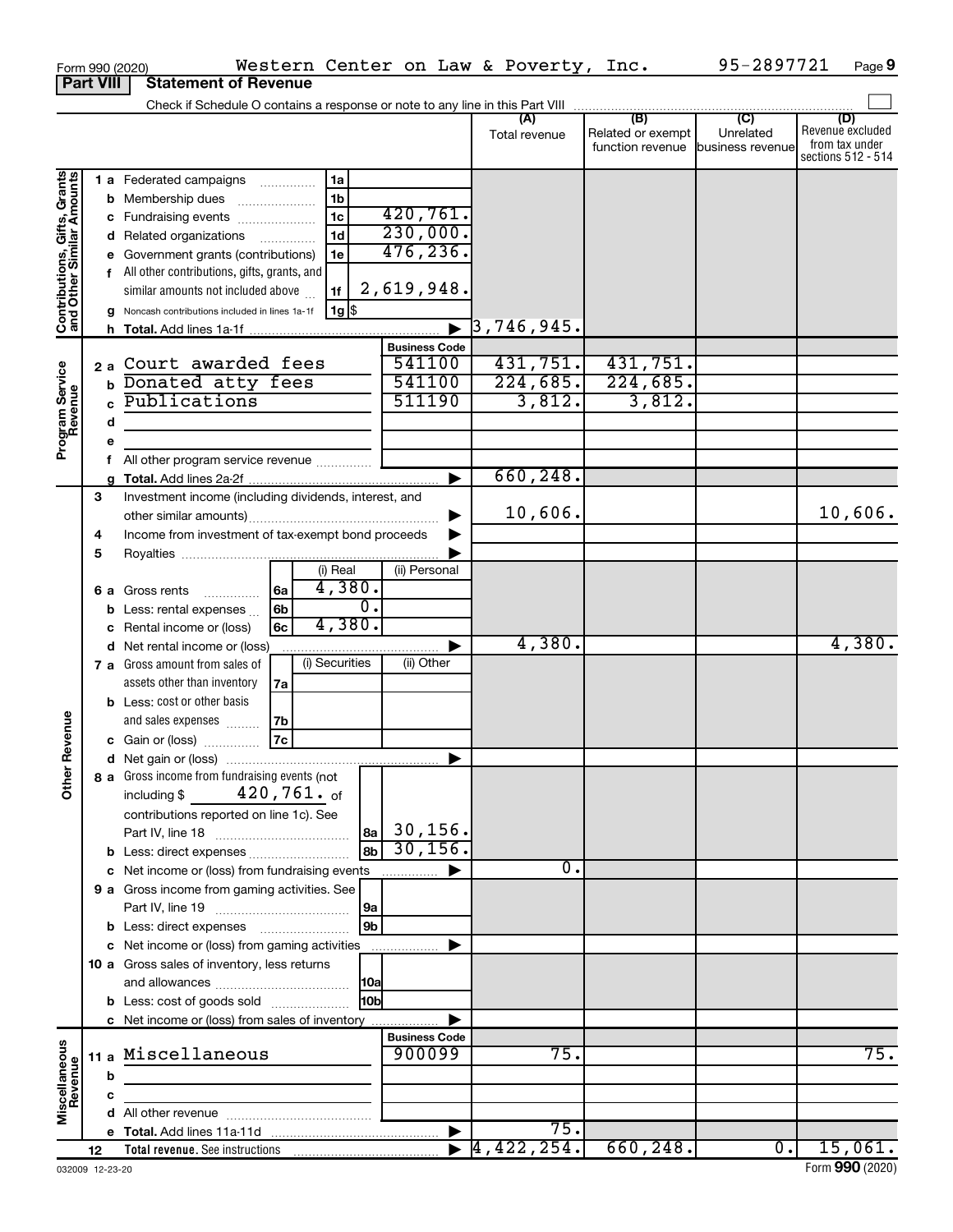|             | <b>Part IX Statement of Functional Expenses</b>                                                                            |                       |                                    |                                           |                                |
|-------------|----------------------------------------------------------------------------------------------------------------------------|-----------------------|------------------------------------|-------------------------------------------|--------------------------------|
|             | Section 501(c)(3) and 501(c)(4) organizations must complete all columns. All other organizations must complete column (A). |                       |                                    |                                           |                                |
|             | Check if Schedule O contains a response or note to any line in this Part IX                                                |                       |                                    |                                           |                                |
|             | Do not include amounts reported on lines 6b,<br>7b, 8b, 9b, and 10b of Part VIII.                                          | (A)<br>Total expenses | (B)<br>Program service<br>expenses | (C)<br>Management and<br>general expenses | (D)<br>Fundraising<br>expenses |
| 1           | Grants and other assistance to domestic organizations                                                                      |                       |                                    |                                           |                                |
|             | and domestic governments. See Part IV, line 21                                                                             |                       |                                    |                                           |                                |
| 2           | Grants and other assistance to domestic                                                                                    |                       |                                    |                                           |                                |
|             | individuals. See Part IV, line 22                                                                                          |                       |                                    |                                           |                                |
| 3           | Grants and other assistance to foreign                                                                                     |                       |                                    |                                           |                                |
|             | organizations, foreign governments, and foreign                                                                            |                       |                                    |                                           |                                |
|             | individuals. See Part IV, lines 15 and 16                                                                                  |                       |                                    |                                           |                                |
| 4           | Benefits paid to or for members                                                                                            |                       |                                    |                                           |                                |
| 5           | Compensation of current officers, directors,                                                                               |                       |                                    |                                           |                                |
|             | trustees, and key employees                                                                                                | 298,394.              | 298,394.                           |                                           |                                |
| 6           | Compensation not included above to disqualified                                                                            |                       |                                    |                                           |                                |
|             | persons (as defined under section 4958(f)(1)) and                                                                          |                       |                                    |                                           |                                |
|             | persons described in section 4958(c)(3)(B)                                                                                 | 2,589,310.            | 1,959,622.                         | 286, 222.                                 | 343, 466.                      |
| 7           | Other salaries and wages                                                                                                   |                       |                                    |                                           |                                |
| 8           | Pension plan accruals and contributions (include                                                                           | 133,328.              | 102,273.                           | 14,116.                                   | 16,939.                        |
|             | section 401(k) and 403(b) employer contributions)                                                                          | 225, 163.             | 171,743.                           | 24, 282.                                  | 29,138.                        |
| 9<br>10     | Other employee benefits                                                                                                    | 213,597.              | 166,605.                           | 21,360.                                   | 25,632.                        |
| 11          | Fees for services (nonemployees):                                                                                          |                       |                                    |                                           |                                |
| а           |                                                                                                                            |                       |                                    |                                           |                                |
| b           |                                                                                                                            | 4,718.                | 3,680.                             | 472.                                      | 566.                           |
| с           |                                                                                                                            | 29,223.               | 22,794.                            | 2,922.                                    | 3,507.                         |
| d           | Lobbying                                                                                                                   |                       |                                    |                                           |                                |
|             | Professional fundraising services. See Part IV, line 17                                                                    |                       |                                    |                                           |                                |
| f           | Investment management fees                                                                                                 |                       |                                    |                                           |                                |
| g           | Other. (If line 11g amount exceeds 10% of line 25,                                                                         |                       |                                    |                                           |                                |
|             | column (A) amount, list line 11g expenses on Sch O.)                                                                       | 200,351.              | 156,274.                           | 20,035.                                   | $\frac{24,042}{1,023}$         |
| 12          |                                                                                                                            | 8,527.                | 6,651.                             | 853.                                      |                                |
| 13          |                                                                                                                            | 146,652.              | 114,389.                           | 14,665.                                   | 17,598.                        |
| 14          |                                                                                                                            | 33,325.               | 25,993.                            | 3,333.                                    | 3,999.                         |
| 15          |                                                                                                                            |                       |                                    |                                           |                                |
| 16          |                                                                                                                            | 347,778.              | 271, 267.                          | 34,778.                                   | 41,733.                        |
| 17          | Travel                                                                                                                     | 30,640.               | 23,899.                            | 3,064.                                    | 3,677.                         |
| 18          | Payments of travel or entertainment expenses                                                                               |                       |                                    |                                           |                                |
|             | for any federal, state, or local public officials                                                                          | 11,951.               | 9,322.                             | 1,195.                                    |                                |
| 19          | Conferences, conventions, and meetings                                                                                     |                       |                                    |                                           | 1,434.                         |
| 20          | Interest                                                                                                                   |                       |                                    |                                           |                                |
| 21          | Depreciation, depletion, and amortization                                                                                  |                       |                                    |                                           |                                |
| 22<br>23    | Insurance                                                                                                                  | 44,894.               | 35,018.                            | 4,489.                                    | 5,387.                         |
| 24          | Other expenses. Itemize expenses not covered                                                                               |                       |                                    |                                           |                                |
|             | above (List miscellaneous expenses on line 24e. If                                                                         |                       |                                    |                                           |                                |
|             | line 24e amount exceeds 10% of line 25, column (A)<br>amount, list line 24e expenses on Schedule O.)                       |                       |                                    |                                           |                                |
| a           | Library                                                                                                                    | 70,462.               | 54,961.                            | 7,046.                                    | 8,455.                         |
| $\mathbf b$ | Dues & subscriptions                                                                                                       | 44,300.               | 34,554.                            | 4,430.                                    | 5,316.                         |
|             | Staff development                                                                                                          | 15,857.               | 12,368.                            | 1,586.                                    | 1,903.                         |
| d           |                                                                                                                            |                       |                                    |                                           |                                |
|             | e All other expenses                                                                                                       |                       |                                    |                                           |                                |
| 25          | Total functional expenses. Add lines 1 through 24e                                                                         | 4,448,470.            | 3,469,807.                         | 444,848                                   | 533,815.                       |
| 26          | Joint costs. Complete this line only if the organization                                                                   |                       |                                    |                                           |                                |
|             | reported in column (B) joint costs from a combined                                                                         |                       |                                    |                                           |                                |
|             | educational campaign and fundraising solicitation.                                                                         |                       |                                    |                                           |                                |
|             | Check here $\blacktriangleright$<br>if following SOP 98-2 (ASC 958-720)                                                    |                       |                                    |                                           |                                |

Form 990 (2020) Page

Western Center on Law & Poverty, Inc. 95-2897721

95-2897721 Page 10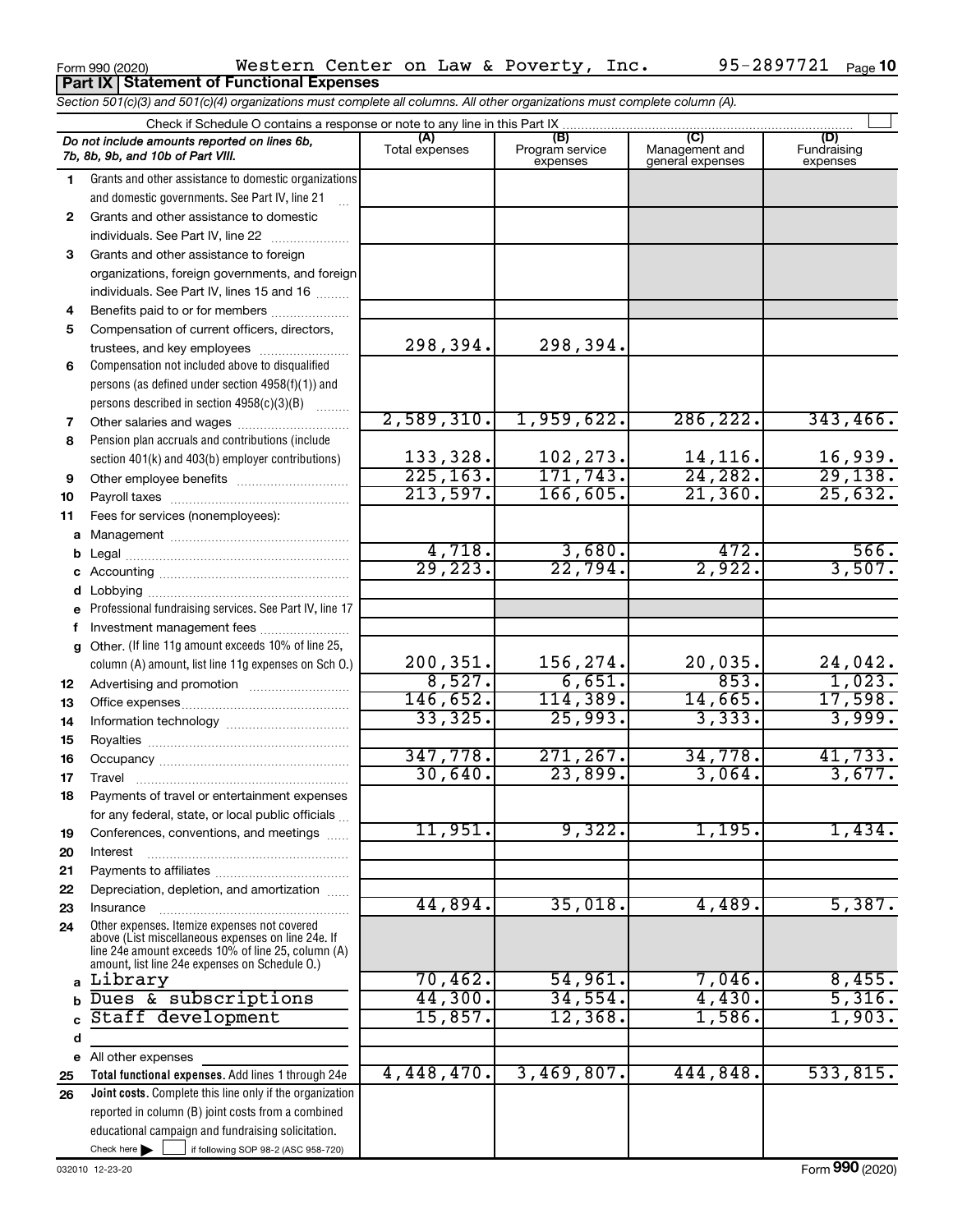| Form 990 (2020) | Western | Center | on | Law | $\alpha$ | Poverty | Inc. | $   -$<br>n L<br>$\lambda$ $\Omega$<br>$\boldsymbol{\mathcal{L}}$ | Page |
|-----------------|---------|--------|----|-----|----------|---------|------|-------------------------------------------------------------------|------|
|                 |         |        |    |     |          |         |      |                                                                   |      |

**10a**

 Investments - publicly traded securities ~~~~~~~~~~~~~~~~~~~ Investments - other securities. See Part IV, line 11 ~~~~~~~~~~~~~~ Investments - program-related. See Part IV, line 11 ~~~~~~~~~~~~~ Intangible assets ~~~~~~~~~~~~~~~~~~~~~~~~~~~~~~

**Total assets.**  Add lines 1 through 15 (must equal line 33)

Accounts payable and accrued expenses ~~~~~~~~~~~~~~~~~~ Grants payable ~~~~~~~~~~~~~~~~~~~~~~~~~~~~~~~ Deferred revenue ~~~~~~~~~~~~~~~~~~~~~~~~~~~~~~ Tax-exempt bond liabilities ~~~~~~~~~~~~~~~~~~~~~~~~~ Escrow or custodial account liability. Complete Part IV of Schedule D ...........

Other assets. See Part IV, line 11 ~~~~~~~~~~~~~~~~~~~~~~

**Total liabilities.**  Add lines 17 through 25

Net assets without donor restrictions ~~~~~~~~~~~~~~~~~~~~ Net assets with donor restrictions ~~~~~~~~~~~~~~~~~~~~~~

Capital stock or trust principal, or current funds ~~~~~~~~~~~~~~~ Paid-in or capital surplus, or land, building, or equipment fund ....................... Retained earnings, endowment, accumulated income, or other funds ............ Total net assets or fund balances ~~~~~~~~~~~~~~~~~~~~~~

**Organizations that do not follow FASB ASC 958, check here** | †

Organizations that follow FASB ASC 958, check here  $\blacktriangleright \boxed{\text{X}}$ 

Loans and other payables to any current or former officer, director, trustee, key employee, creator or founder, substantial contributor, or 35% controlled entity or family member of any of these persons ~~~~~~~~~ Secured mortgages and notes payable to unrelated third parties  $\ldots$ ................. Unsecured notes and loans payable to unrelated third parties  $\ldots$ ............... Other liabilities (including federal income tax, payables to related third parties, and other liabilities not included on lines 17-24). Complete Part X of Schedule D  $~\dots$   $~\dots$   $~\dots$   $~\dots$   $~\dots$   $~\dots$   $~\dots$   $~\dots$   $~\dots$   $~\dots$   $~\dots$ 

**and complete lines 27, 28, 32, and 33.**

**and complete lines 29 through 33.**

Total liabilities and net assets/fund balances ...

**b** Less: accumulated depreciation  $\ldots$  [10b

basis. Complete Part VI of Schedule D .........

 $367,069$ .  $11$   $403,368$ .

7,720. 7,720. 3,746,704. 3,565,756.  $1,166,852.$  17 316,184.

 $0. |24| 668,750.$ 

 $259,640.$  0.  $10c$  0. 0.

**22 23 24**

**25 26**

1,166,852. 984,934.

 $458,537.$   $27$   $449,870.$ 2,121,315. 2,130,952.

**27 28**

 $2,579,852.$   $32$   $2,580,822.$ 3,746,704. 3,565,756.

|        | Part X | <b>Balance Sheet</b>                                                          |                          |                |                    |
|--------|--------|-------------------------------------------------------------------------------|--------------------------|----------------|--------------------|
|        |        | Check if Schedule O contains a response or note to any line in this Part X    |                          |                |                    |
|        |        |                                                                               | (A)<br>Beginning of year |                | (B)<br>End of year |
|        |        | Cash - non-interest-bearing                                                   | 284,184.                 |                | 252,860.           |
|        | 2      |                                                                               | 1,347,805.               | $\mathfrak{p}$ | 1,034,263.         |
|        | з      |                                                                               | 1,612,400.               | 3              | 446,798.           |
|        | 4      |                                                                               | 18,750。                  | 4              | 1,297,648.         |
|        | 5      | Loans and other receivables from any current or former officer, director,     |                          |                |                    |
|        |        | trustee, key employee, creator or founder, substantial contributor, or 35%    |                          |                |                    |
|        |        | controlled entity or family member of any of these persons                    |                          | 5              |                    |
|        | 6      | Loans and other receivables from other disqualified persons (as defined       |                          |                |                    |
|        |        | under section $4958(f)(1)$ , and persons described in section $4958(c)(3)(B)$ |                          | 6              |                    |
|        |        |                                                                               |                          |                |                    |
| Assets | 8      |                                                                               | 18,897.                  | 8              | 21,572.            |
|        | 9      | Prepaid expenses and deferred charges                                         | 89, 879.                 | 9              | 101,527.           |
|        | 10a    | Land, buildings, and equipment: cost or other                                 |                          |                |                    |

259,640.

Form (2020) **990**

| Form 990 (2020) |  |
|-----------------|--|
|-----------------|--|

**Assets**

**23 24 25**

**Liabilities**

**26**

**27 28**

**Net Assets or Fund Balances**

Net Assets or Fund Balances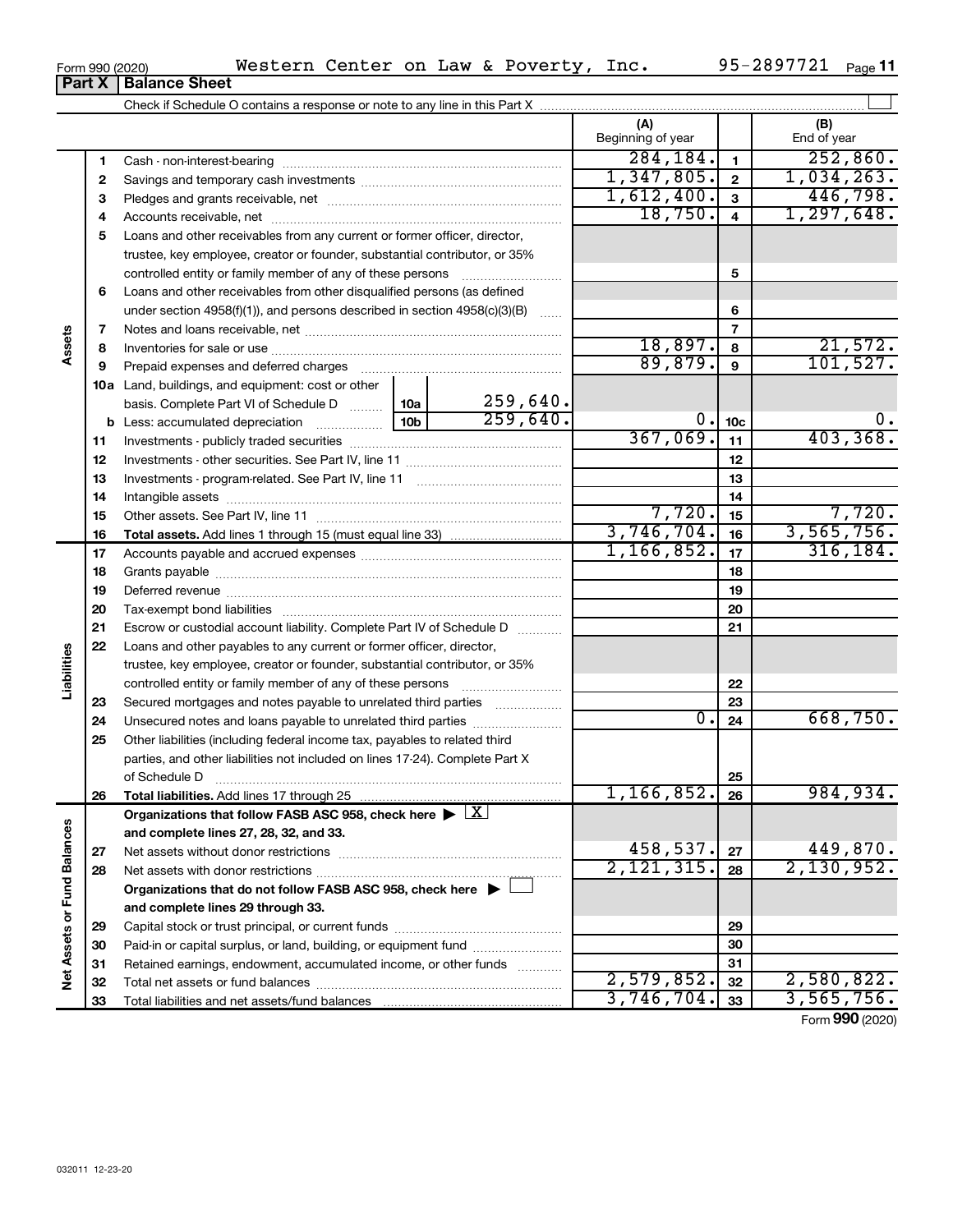|    | Western Center on Law & Poverty, Inc.<br>Form 990 (2020)                                                                        | 95-2897721              |                |     | Page 12          |
|----|---------------------------------------------------------------------------------------------------------------------------------|-------------------------|----------------|-----|------------------|
|    | <b>Reconciliation of Net Assets</b><br>Part XI                                                                                  |                         |                |     |                  |
|    |                                                                                                                                 |                         |                |     |                  |
|    |                                                                                                                                 |                         |                |     |                  |
| 1  |                                                                                                                                 | $\mathbf{1}$            | 4,422,254.     |     |                  |
| 2  |                                                                                                                                 | $\mathbf{2}$            | 4,448,470.     |     |                  |
| 3  | Revenue less expenses. Subtract line 2 from line 1                                                                              | 3                       |                |     | $-26, 216.$      |
| 4  |                                                                                                                                 | $\overline{\mathbf{4}}$ | 2,579,852.     |     |                  |
| 5  |                                                                                                                                 | 5                       |                |     | 27,186.          |
| 6  |                                                                                                                                 | 6                       |                |     |                  |
| 7  |                                                                                                                                 | $\overline{7}$          |                |     |                  |
| 8  | Prior period adjustments www.communication.communication.communication.com/                                                     | 8                       |                |     |                  |
| 9  |                                                                                                                                 | 9                       |                |     | $\overline{0}$ . |
| 10 | Net assets or fund balances at end of year. Combine lines 3 through 9 (must equal Part X, line 32,                              |                         |                |     |                  |
|    |                                                                                                                                 | 10                      | 2,580,822.     |     |                  |
|    | Part XII Financial Statements and Reporting                                                                                     |                         |                |     |                  |
|    |                                                                                                                                 |                         |                |     |                  |
|    |                                                                                                                                 |                         |                | Yes | No               |
| 1. | $\lfloor$ X $\rfloor$ Accrual<br>Accounting method used to prepare the Form 990: [130] Cash<br>$\Box$ Other                     |                         |                |     |                  |
|    | If the organization changed its method of accounting from a prior year or checked "Other," explain in Schedule O.               |                         |                |     |                  |
|    | 2a Were the organization's financial statements compiled or reviewed by an independent accountant?                              |                         | 2a             |     | x                |
|    | If "Yes," check a box below to indicate whether the financial statements for the year were compiled or reviewed on a            |                         |                |     |                  |
|    | separate basis, consolidated basis, or both:                                                                                    |                         |                |     |                  |
|    | Separate basis<br>Consolidated basis<br>Both consolidated and separate basis                                                    |                         |                |     |                  |
|    |                                                                                                                                 |                         | 2 <sub>b</sub> | х   |                  |
|    | If "Yes," check a box below to indicate whether the financial statements for the year were audited on a separate basis,         |                         |                |     |                  |
|    | consolidated basis, or both:                                                                                                    |                         |                |     |                  |
|    | $\lfloor \underline{X} \rfloor$ Consolidated basis<br>Separate basis<br>Both consolidated and separate basis                    |                         |                |     |                  |
|    | c If "Yes" to line 2a or 2b, does the organization have a committee that assumes responsibility for oversight of the audit,     |                         |                |     |                  |
|    | review, or compilation of its financial statements and selection of an independent accountant?                                  |                         | 2c             | х   |                  |
|    | If the organization changed either its oversight process or selection process during the tax year, explain on Schedule O.       |                         |                |     |                  |
|    | 3a As a result of a federal award, was the organization required to undergo an audit or audits as set forth in the Single Audit |                         |                |     |                  |
|    |                                                                                                                                 |                         | 3a             |     | x                |
|    | b If "Yes," did the organization undergo the required audit or audits? If the organization did not undergo the required audit   |                         |                |     |                  |
|    |                                                                                                                                 |                         | 3 <sub>b</sub> |     |                  |

Form (2020) **990**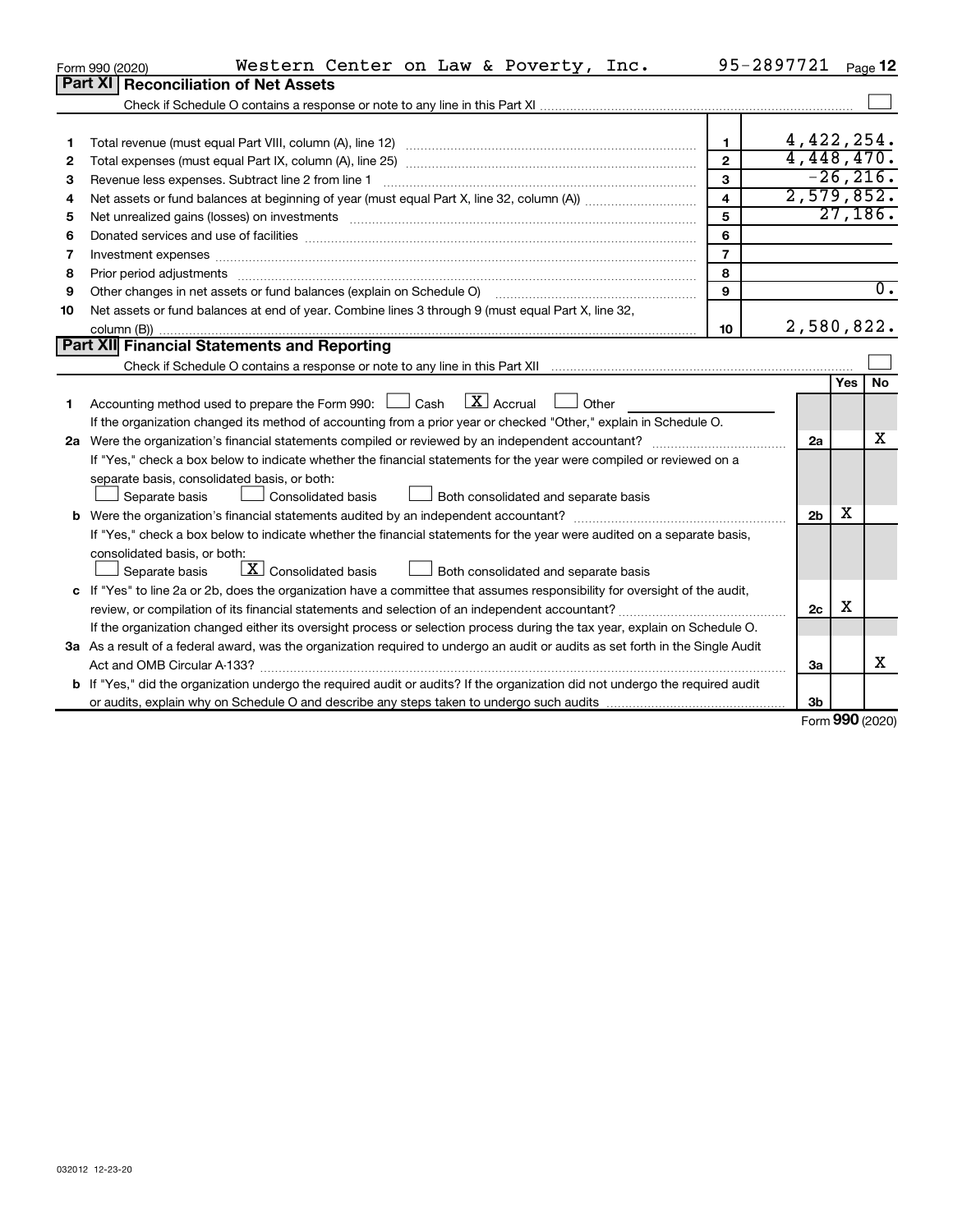|  | <b>SCHEDULE A</b> |  |  |  |  |  |  |  |  |  |
|--|-------------------|--|--|--|--|--|--|--|--|--|
|--|-------------------|--|--|--|--|--|--|--|--|--|

Department of the Treasury

|  |  | (Form 990 or 990-EZ) |
|--|--|----------------------|
|  |  |                      |

Form 990 or 990-EZ) **Public Charity Status and Public Support**<br>
Complete if the organization is a section 501(c)(3) organization or a section<br> **2020 4947(a)(1) nonexempt charitable trust.**

**| Attach to Form 990 or Form 990-EZ.** 

| OMB No. 1545-0047                   |
|-------------------------------------|
| 2020                                |
| <b>Open to Public</b><br>Inspection |

|                | nternal Revenue Service<br>Inspection<br>Go to www.irs.gov/Form990 for instructions and the latest information. |                                                                                                                                                                                                |  |                                                                        |                                                                                                                                              |                                 |    |                                                      |                                                     |
|----------------|-----------------------------------------------------------------------------------------------------------------|------------------------------------------------------------------------------------------------------------------------------------------------------------------------------------------------|--|------------------------------------------------------------------------|----------------------------------------------------------------------------------------------------------------------------------------------|---------------------------------|----|------------------------------------------------------|-----------------------------------------------------|
|                |                                                                                                                 | Name of the organization                                                                                                                                                                       |  |                                                                        |                                                                                                                                              |                                 |    |                                                      | <b>Employer identification number</b><br>95-2897721 |
|                | Part I                                                                                                          |                                                                                                                                                                                                |  |                                                                        | Western Center on Law & Poverty, Inc.<br>Reason for Public Charity Status. (All organizations must complete this part.) See instructions.    |                                 |    |                                                      |                                                     |
|                |                                                                                                                 |                                                                                                                                                                                                |  |                                                                        |                                                                                                                                              |                                 |    |                                                      |                                                     |
|                |                                                                                                                 |                                                                                                                                                                                                |  |                                                                        | The organization is not a private foundation because it is: (For lines 1 through 12, check only one box.)                                    |                                 |    |                                                      |                                                     |
| 1              |                                                                                                                 |                                                                                                                                                                                                |  |                                                                        | A church, convention of churches, or association of churches described in section 170(b)(1)(A)(i).                                           |                                 |    |                                                      |                                                     |
| 2              |                                                                                                                 | A school described in section 170(b)(1)(A)(ii). (Attach Schedule E (Form 990 or 990-EZ).)<br>A hospital or a cooperative hospital service organization described in section 170(b)(1)(A)(iii). |  |                                                                        |                                                                                                                                              |                                 |    |                                                      |                                                     |
| З              |                                                                                                                 |                                                                                                                                                                                                |  |                                                                        |                                                                                                                                              |                                 |    |                                                      |                                                     |
| 4              |                                                                                                                 | A medical research organization operated in conjunction with a hospital described in section 170(b)(1)(A)(iii). Enter the hospital's name,                                                     |  |                                                                        |                                                                                                                                              |                                 |    |                                                      |                                                     |
|                |                                                                                                                 | city, and state:                                                                                                                                                                               |  |                                                                        |                                                                                                                                              |                                 |    |                                                      |                                                     |
| 5              |                                                                                                                 |                                                                                                                                                                                                |  | section 170(b)(1)(A)(iv). (Complete Part II.)                          | An organization operated for the benefit of a college or university owned or operated by a governmental unit described in                    |                                 |    |                                                      |                                                     |
| 6              |                                                                                                                 |                                                                                                                                                                                                |  |                                                                        | A federal, state, or local government or governmental unit described in section 170(b)(1)(A)(v).                                             |                                 |    |                                                      |                                                     |
| $\overline{7}$ | $\lfloor x \rfloor$                                                                                             |                                                                                                                                                                                                |  |                                                                        | An organization that normally receives a substantial part of its support from a governmental unit or from the general public described in    |                                 |    |                                                      |                                                     |
|                |                                                                                                                 |                                                                                                                                                                                                |  |                                                                        |                                                                                                                                              |                                 |    |                                                      |                                                     |
| 8              |                                                                                                                 |                                                                                                                                                                                                |  | section 170(b)(1)(A)(vi). (Complete Part II.)                          | A community trust described in section 170(b)(1)(A)(vi). (Complete Part II.)                                                                 |                                 |    |                                                      |                                                     |
| 9              |                                                                                                                 |                                                                                                                                                                                                |  |                                                                        | An agricultural research organization described in section 170(b)(1)(A)(ix) operated in conjunction with a land-grant college                |                                 |    |                                                      |                                                     |
|                |                                                                                                                 |                                                                                                                                                                                                |  |                                                                        | or university or a non-land-grant college of agriculture (see instructions). Enter the name, city, and state of the college or               |                                 |    |                                                      |                                                     |
|                |                                                                                                                 | university:                                                                                                                                                                                    |  |                                                                        |                                                                                                                                              |                                 |    |                                                      |                                                     |
| 10             |                                                                                                                 |                                                                                                                                                                                                |  |                                                                        | An organization that normally receives (1) more than 33 1/3% of its support from contributions, membership fees, and gross receipts from     |                                 |    |                                                      |                                                     |
|                |                                                                                                                 |                                                                                                                                                                                                |  |                                                                        | activities related to its exempt functions, subject to certain exceptions; and (2) no more than 33 1/3% of its support from gross investment |                                 |    |                                                      |                                                     |
|                |                                                                                                                 |                                                                                                                                                                                                |  |                                                                        | income and unrelated business taxable income (less section 511 tax) from businesses acquired by the organization after June 30, 1975.        |                                 |    |                                                      |                                                     |
|                |                                                                                                                 |                                                                                                                                                                                                |  | See section 509(a)(2). (Complete Part III.)                            |                                                                                                                                              |                                 |    |                                                      |                                                     |
| 11             |                                                                                                                 |                                                                                                                                                                                                |  |                                                                        | An organization organized and operated exclusively to test for public safety. See section 509(a)(4).                                         |                                 |    |                                                      |                                                     |
| 12             |                                                                                                                 |                                                                                                                                                                                                |  |                                                                        | An organization organized and operated exclusively for the benefit of, to perform the functions of, or to carry out the purposes of one or   |                                 |    |                                                      |                                                     |
|                |                                                                                                                 |                                                                                                                                                                                                |  |                                                                        | more publicly supported organizations described in section 509(a)(1) or section 509(a)(2). See section 509(a)(3). Check the box in           |                                 |    |                                                      |                                                     |
|                |                                                                                                                 |                                                                                                                                                                                                |  |                                                                        | lines 12a through 12d that describes the type of supporting organization and complete lines 12e, 12f, and 12g.                               |                                 |    |                                                      |                                                     |
| а              |                                                                                                                 |                                                                                                                                                                                                |  |                                                                        | Type I. A supporting organization operated, supervised, or controlled by its supported organization(s), typically by giving                  |                                 |    |                                                      |                                                     |
|                |                                                                                                                 |                                                                                                                                                                                                |  |                                                                        | the supported organization(s) the power to regularly appoint or elect a majority of the directors or trustees of the supporting              |                                 |    |                                                      |                                                     |
|                |                                                                                                                 |                                                                                                                                                                                                |  | organization. You must complete Part IV, Sections A and B.             |                                                                                                                                              |                                 |    |                                                      |                                                     |
| b              |                                                                                                                 |                                                                                                                                                                                                |  |                                                                        | Type II. A supporting organization supervised or controlled in connection with its supported organization(s), by having                      |                                 |    |                                                      |                                                     |
|                |                                                                                                                 |                                                                                                                                                                                                |  |                                                                        | control or management of the supporting organization vested in the same persons that control or manage the supported                         |                                 |    |                                                      |                                                     |
|                |                                                                                                                 |                                                                                                                                                                                                |  | organization(s). You must complete Part IV, Sections A and C.          |                                                                                                                                              |                                 |    |                                                      |                                                     |
|                |                                                                                                                 |                                                                                                                                                                                                |  |                                                                        | Type III functionally integrated. A supporting organization operated in connection with, and functionally integrated with,                   |                                 |    |                                                      |                                                     |
|                |                                                                                                                 |                                                                                                                                                                                                |  |                                                                        | its supported organization(s) (see instructions). You must complete Part IV, Sections A, D, and E.                                           |                                 |    |                                                      |                                                     |
| d              |                                                                                                                 |                                                                                                                                                                                                |  |                                                                        | Type III non-functionally integrated. A supporting organization operated in connection with its supported organization(s)                    |                                 |    |                                                      |                                                     |
|                |                                                                                                                 |                                                                                                                                                                                                |  |                                                                        | that is not functionally integrated. The organization generally must satisfy a distribution requirement and an attentiveness                 |                                 |    |                                                      |                                                     |
|                |                                                                                                                 |                                                                                                                                                                                                |  |                                                                        | requirement (see instructions). You must complete Part IV, Sections A and D, and Part V.                                                     |                                 |    |                                                      |                                                     |
| е              |                                                                                                                 |                                                                                                                                                                                                |  |                                                                        | Check this box if the organization received a written determination from the IRS that it is a Type I, Type II, Type III                      |                                 |    |                                                      |                                                     |
|                |                                                                                                                 |                                                                                                                                                                                                |  |                                                                        | functionally integrated, or Type III non-functionally integrated supporting organization.                                                    |                                 |    |                                                      |                                                     |
| f              |                                                                                                                 | Enter the number of supported organizations                                                                                                                                                    |  |                                                                        |                                                                                                                                              |                                 |    |                                                      |                                                     |
|                |                                                                                                                 |                                                                                                                                                                                                |  | Provide the following information about the supported organization(s). |                                                                                                                                              | (iv) Is the organization listed |    |                                                      |                                                     |
|                |                                                                                                                 | (i) Name of supported<br>organization                                                                                                                                                          |  | (ii) EIN                                                               | (iii) Type of organization<br>(described on lines 1-10                                                                                       | in your governing document?     |    | (v) Amount of monetary<br>support (see instructions) | (vi) Amount of other<br>support (see instructions)  |
|                |                                                                                                                 |                                                                                                                                                                                                |  |                                                                        | above (see instructions))                                                                                                                    | Yes                             | No |                                                      |                                                     |
|                |                                                                                                                 |                                                                                                                                                                                                |  |                                                                        |                                                                                                                                              |                                 |    |                                                      |                                                     |
|                |                                                                                                                 |                                                                                                                                                                                                |  |                                                                        |                                                                                                                                              |                                 |    |                                                      |                                                     |
|                |                                                                                                                 |                                                                                                                                                                                                |  |                                                                        |                                                                                                                                              |                                 |    |                                                      |                                                     |
|                |                                                                                                                 |                                                                                                                                                                                                |  |                                                                        |                                                                                                                                              |                                 |    |                                                      |                                                     |
|                |                                                                                                                 |                                                                                                                                                                                                |  |                                                                        |                                                                                                                                              |                                 |    |                                                      |                                                     |
|                |                                                                                                                 |                                                                                                                                                                                                |  |                                                                        |                                                                                                                                              |                                 |    |                                                      |                                                     |
|                |                                                                                                                 |                                                                                                                                                                                                |  |                                                                        |                                                                                                                                              |                                 |    |                                                      |                                                     |
|                |                                                                                                                 |                                                                                                                                                                                                |  |                                                                        |                                                                                                                                              |                                 |    |                                                      |                                                     |
|                |                                                                                                                 |                                                                                                                                                                                                |  |                                                                        |                                                                                                                                              |                                 |    |                                                      |                                                     |
| Total          |                                                                                                                 |                                                                                                                                                                                                |  |                                                                        |                                                                                                                                              |                                 |    |                                                      |                                                     |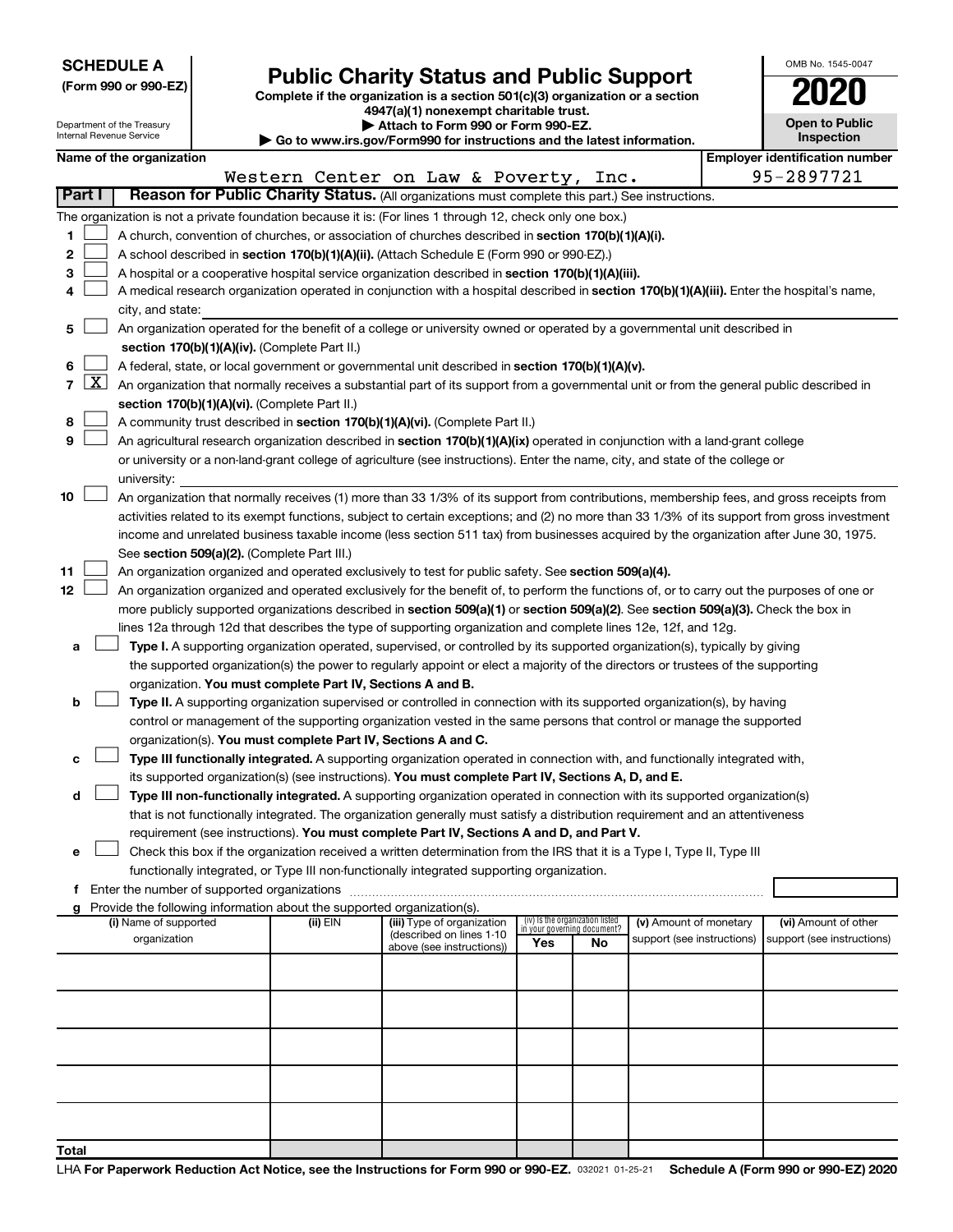#### 95-2897721 Page 2 Schedule A (Form 990 or 990-EZ) 2020  $\,$  <code>Western Center</code> on Law & <code>Poverty</code> , <code>Inc. 95-2897721</code> <code>Page</code>

(Complete only if you checked the box on line 5, 7, or 8 of Part I or if the organization failed to qualify under Part III. If the organization fails to qualify under the tests listed below, please complete Part III.) **Part II Support Schedule for Organizations Described in Sections 170(b)(1)(A)(iv) and 170(b)(1)(A)(vi)**

| <b>Section A. Public Support</b>                                                                                                               |            |              |            |              |            |                                          |
|------------------------------------------------------------------------------------------------------------------------------------------------|------------|--------------|------------|--------------|------------|------------------------------------------|
| Calendar year (or fiscal year beginning in)                                                                                                    | (a) 2016   | (b) 2017     | $(c)$ 2018 | $(d)$ 2019   | (e) 2020   | (f) Total                                |
| 1 Gifts, grants, contributions, and                                                                                                            |            |              |            |              |            |                                          |
| membership fees received. (Do not                                                                                                              |            |              |            |              |            |                                          |
| include any "unusual grants.")                                                                                                                 | 2,973,401. | 3, 332, 527. | 3,625,336. | 3, 523, 211. | 3,746,945. | 17, 201, 420.                            |
| 2 Tax revenues levied for the organ-                                                                                                           |            |              |            |              |            |                                          |
| ization's benefit and either paid to                                                                                                           |            |              |            |              |            |                                          |
| or expended on its behalf                                                                                                                      |            |              |            |              |            |                                          |
| 3 The value of services or facilities                                                                                                          |            |              |            |              |            |                                          |
| furnished by a governmental unit to                                                                                                            |            |              |            |              |            |                                          |
| the organization without charge                                                                                                                |            |              |            |              |            |                                          |
| 4 Total. Add lines 1 through 3                                                                                                                 | 2,973,401. | 3, 332, 527. | 3,625,336. | 3,523,211.   | 3,746,945  | 17,201,420.                              |
| 5 The portion of total contributions                                                                                                           |            |              |            |              |            |                                          |
| by each person (other than a                                                                                                                   |            |              |            |              |            |                                          |
| governmental unit or publicly                                                                                                                  |            |              |            |              |            |                                          |
| supported organization) included                                                                                                               |            |              |            |              |            |                                          |
| on line 1 that exceeds 2% of the                                                                                                               |            |              |            |              |            |                                          |
| amount shown on line 11,                                                                                                                       |            |              |            |              |            |                                          |
| column (f)                                                                                                                                     |            |              |            |              |            | 1,878,575.                               |
| 6 Public support. Subtract line 5 from line 4.                                                                                                 |            |              |            |              |            | 15, 322, 845.                            |
| <b>Section B. Total Support</b>                                                                                                                |            |              |            |              |            |                                          |
| Calendar year (or fiscal year beginning in)                                                                                                    | (a) 2016   | (b) 2017     | $(c)$ 2018 | $(d)$ 2019   | (e) 2020   | (f) Total                                |
| <b>7</b> Amounts from line 4                                                                                                                   | 2,973,401  | 3, 332, 527  | 3,625,336  | 3,523,211    | 3,746,945  | 17, 201, 420.                            |
| 8 Gross income from interest,                                                                                                                  |            |              |            |              |            |                                          |
| dividends, payments received on                                                                                                                |            |              |            |              |            |                                          |
| securities loans, rents, royalties,                                                                                                            |            |              |            |              |            |                                          |
| and income from similar sources                                                                                                                | 6, 173.    | 73, 190.     | 23,651.    | 28,981.      | 14,986.    | 146,981.                                 |
| 9 Net income from unrelated business                                                                                                           |            |              |            |              |            |                                          |
| activities, whether or not the                                                                                                                 |            |              |            |              |            |                                          |
| business is regularly carried on                                                                                                               |            |              |            |              |            |                                          |
| 10 Other income. Do not include gain                                                                                                           |            |              |            |              |            |                                          |
| or loss from the sale of capital                                                                                                               |            |              |            |              |            |                                          |
| assets (Explain in Part VI.)                                                                                                                   | 33,629.    | 31, 336.     | 2,015.     | 23,316.      | 75.        | 90,371.                                  |
| 11 Total support. Add lines 7 through 10                                                                                                       |            |              |            |              |            | 17, 438, 772.                            |
| <b>12</b> Gross receipts from related activities, etc. (see instructions)                                                                      |            |              |            |              | 12         | 3,654,416.                               |
| 13 First 5 years. If the Form 990 is for the organization's first, second, third, fourth, or fifth tax year as a section 501(c)(3)             |            |              |            |              |            |                                          |
|                                                                                                                                                |            |              |            |              |            |                                          |
| <b>Section C. Computation of Public Support Percentage</b>                                                                                     |            |              |            |              |            |                                          |
|                                                                                                                                                |            |              |            |              | 14         | 87.87<br>%                               |
|                                                                                                                                                |            |              |            |              | 15         | 88.87<br>%                               |
| 16a 33 1/3% support test - 2020. If the organization did not check the box on line 13, and line 14 is 33 1/3% or more, check this box and      |            |              |            |              |            |                                          |
| stop here. The organization qualifies as a publicly supported organization                                                                     |            |              |            |              |            | $\blacktriangleright$ $\boxed{\text{X}}$ |
| b 33 1/3% support test - 2019. If the organization did not check a box on line 13 or 16a, and line 15 is 33 1/3% or more, check this box       |            |              |            |              |            |                                          |
|                                                                                                                                                |            |              |            |              |            |                                          |
| 17a 10% -facts-and-circumstances test - 2020. If the organization did not check a box on line 13, 16a, or 16b, and line 14 is 10% or more,     |            |              |            |              |            |                                          |
| and if the organization meets the facts-and-circumstances test, check this box and stop here. Explain in Part VI how the organization          |            |              |            |              |            |                                          |
| meets the facts-and-circumstances test. The organization qualifies as a publicly supported organization                                        |            |              |            |              |            |                                          |
| <b>b 10%</b> -facts-and-circumstances test - 2019. If the organization did not check a box on line 13, 16a, 16b, or 17a, and line 15 is 10% or |            |              |            |              |            |                                          |
| more, and if the organization meets the facts-and-circumstances test, check this box and stop here. Explain in Part VI how the                 |            |              |            |              |            |                                          |
| organization meets the facts-and-circumstances test. The organization qualifies as a publicly supported organization                           |            |              |            |              |            |                                          |
|                                                                                                                                                |            |              |            |              |            |                                          |
| 18 Private foundation. If the organization did not check a box on line 13, 16a, 16b, 17a, or 17b, check this box and see instructions          |            |              |            |              |            |                                          |

**Schedule A (Form 990 or 990-EZ) 2020**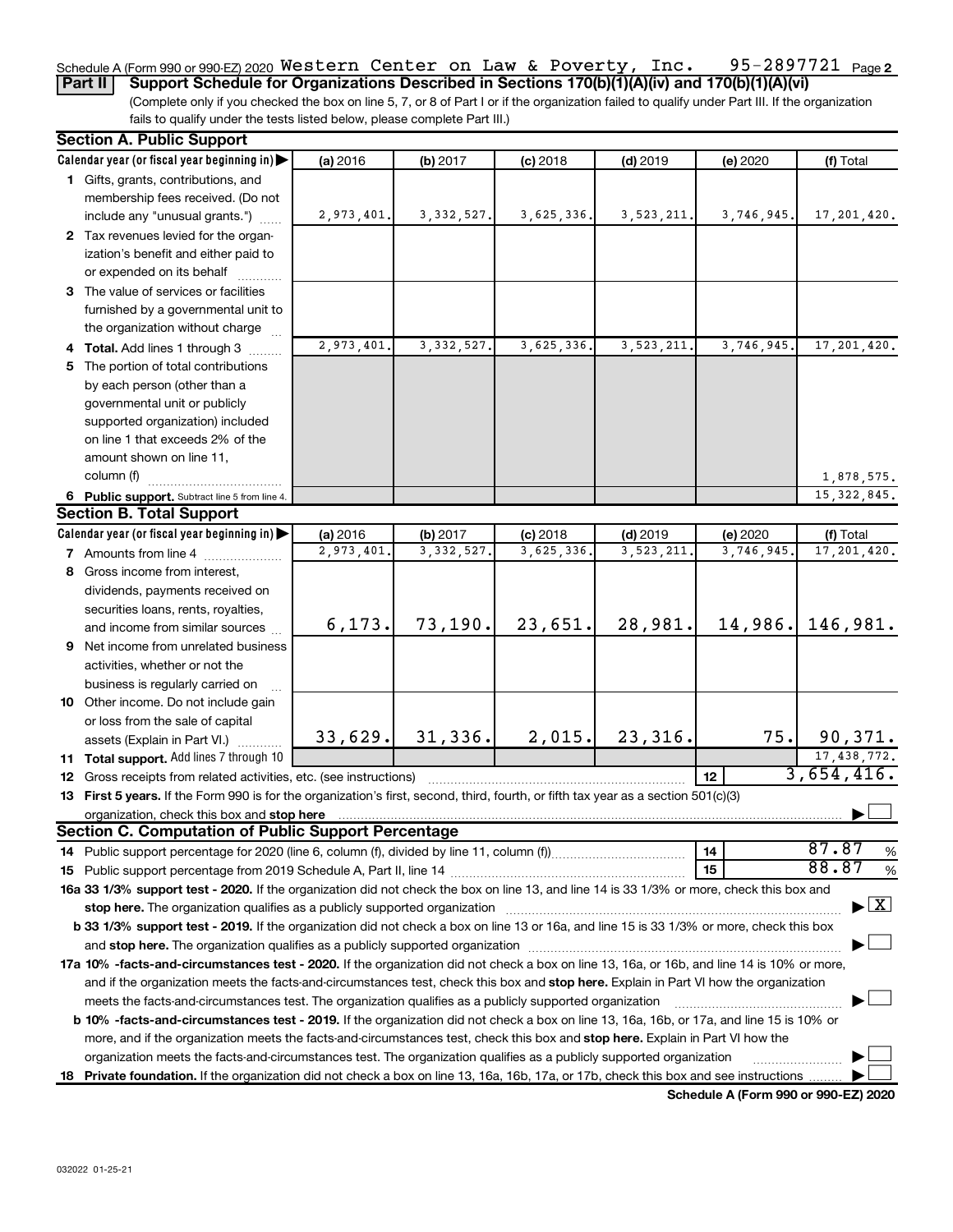#### 95-2897721 Page 3 Schedule A (Form 990 or 990-EZ) 2020  $\,$  <code>Western Center</code> on Law & <code>Poverty</code> , <code>Inc. 95-2897721</code> <code>Page</code> **Part III | Support Schedule for Organizations Described in Section 509(a)(2)**

(Complete only if you checked the box on line 10 of Part I or if the organization failed to qualify under Part II. If the organization fails to qualify under the tests listed below, please complete Part II.)

| <b>Section A. Public Support</b>                                                                                                                                                                                                                                                                |          |          |          |            |          |           |
|-------------------------------------------------------------------------------------------------------------------------------------------------------------------------------------------------------------------------------------------------------------------------------------------------|----------|----------|----------|------------|----------|-----------|
| Calendar year (or fiscal year beginning in)                                                                                                                                                                                                                                                     | (a) 2016 | (b) 2017 | (c) 2018 | $(d)$ 2019 | (e) 2020 | (f) Total |
| 1 Gifts, grants, contributions, and                                                                                                                                                                                                                                                             |          |          |          |            |          |           |
| membership fees received. (Do not                                                                                                                                                                                                                                                               |          |          |          |            |          |           |
| include any "unusual grants.")                                                                                                                                                                                                                                                                  |          |          |          |            |          |           |
| <b>2</b> Gross receipts from admissions,                                                                                                                                                                                                                                                        |          |          |          |            |          |           |
| merchandise sold or services per-                                                                                                                                                                                                                                                               |          |          |          |            |          |           |
| formed, or facilities furnished in                                                                                                                                                                                                                                                              |          |          |          |            |          |           |
| any activity that is related to the<br>organization's tax-exempt purpose                                                                                                                                                                                                                        |          |          |          |            |          |           |
| 3 Gross receipts from activities that                                                                                                                                                                                                                                                           |          |          |          |            |          |           |
| are not an unrelated trade or bus-                                                                                                                                                                                                                                                              |          |          |          |            |          |           |
| iness under section 513                                                                                                                                                                                                                                                                         |          |          |          |            |          |           |
| 4 Tax revenues levied for the organ-                                                                                                                                                                                                                                                            |          |          |          |            |          |           |
| ization's benefit and either paid to                                                                                                                                                                                                                                                            |          |          |          |            |          |           |
| or expended on its behalf                                                                                                                                                                                                                                                                       |          |          |          |            |          |           |
| .<br>5 The value of services or facilities                                                                                                                                                                                                                                                      |          |          |          |            |          |           |
|                                                                                                                                                                                                                                                                                                 |          |          |          |            |          |           |
| furnished by a governmental unit to                                                                                                                                                                                                                                                             |          |          |          |            |          |           |
| the organization without charge                                                                                                                                                                                                                                                                 |          |          |          |            |          |           |
| <b>6 Total.</b> Add lines 1 through 5                                                                                                                                                                                                                                                           |          |          |          |            |          |           |
| 7a Amounts included on lines 1, 2, and                                                                                                                                                                                                                                                          |          |          |          |            |          |           |
| 3 received from disqualified persons                                                                                                                                                                                                                                                            |          |          |          |            |          |           |
| <b>b</b> Amounts included on lines 2 and 3 received<br>from other than disqualified persons that                                                                                                                                                                                                |          |          |          |            |          |           |
| exceed the greater of \$5,000 or 1% of the                                                                                                                                                                                                                                                      |          |          |          |            |          |           |
| amount on line 13 for the year                                                                                                                                                                                                                                                                  |          |          |          |            |          |           |
| c Add lines 7a and 7b                                                                                                                                                                                                                                                                           |          |          |          |            |          |           |
| 8 Public support. (Subtract line 7c from line 6.)                                                                                                                                                                                                                                               |          |          |          |            |          |           |
| <b>Section B. Total Support</b>                                                                                                                                                                                                                                                                 |          |          |          |            |          |           |
| Calendar year (or fiscal year beginning in)                                                                                                                                                                                                                                                     | (a) 2016 | (b) 2017 | (c) 2018 | $(d)$ 2019 | (e) 2020 | (f) Total |
| <b>9</b> Amounts from line 6                                                                                                                                                                                                                                                                    |          |          |          |            |          |           |
| <b>10a</b> Gross income from interest,                                                                                                                                                                                                                                                          |          |          |          |            |          |           |
| dividends, payments received on<br>securities loans, rents, royalties,                                                                                                                                                                                                                          |          |          |          |            |          |           |
| and income from similar sources                                                                                                                                                                                                                                                                 |          |          |          |            |          |           |
| <b>b</b> Unrelated business taxable income                                                                                                                                                                                                                                                      |          |          |          |            |          |           |
| (less section 511 taxes) from businesses                                                                                                                                                                                                                                                        |          |          |          |            |          |           |
| acquired after June 30, 1975                                                                                                                                                                                                                                                                    |          |          |          |            |          |           |
| c Add lines 10a and 10b                                                                                                                                                                                                                                                                         |          |          |          |            |          |           |
| <b>11</b> Net income from unrelated business                                                                                                                                                                                                                                                    |          |          |          |            |          |           |
| activities not included in line 10b.                                                                                                                                                                                                                                                            |          |          |          |            |          |           |
| whether or not the business is<br>regularly carried on                                                                                                                                                                                                                                          |          |          |          |            |          |           |
| 12 Other income. Do not include gain                                                                                                                                                                                                                                                            |          |          |          |            |          |           |
| or loss from the sale of capital                                                                                                                                                                                                                                                                |          |          |          |            |          |           |
| assets (Explain in Part VI.)                                                                                                                                                                                                                                                                    |          |          |          |            |          |           |
| <b>13</b> Total support. (Add lines 9, 10c, 11, and 12.)                                                                                                                                                                                                                                        |          |          |          |            |          |           |
| 14 First 5 years. If the Form 990 is for the organization's first, second, third, fourth, or fifth tax year as a section 501(c)(3) organization,                                                                                                                                                |          |          |          |            |          |           |
| check this box and stop here <b>construction and construction</b> and check this box and stop here <b>construction</b> and construction and construction and construction and construction and construction and construction and constru<br>Section C. Computation of Public Support Percentage |          |          |          |            |          |           |
|                                                                                                                                                                                                                                                                                                 |          |          |          |            |          |           |
| 15 Public support percentage for 2020 (line 8, column (f), divided by line 13, column (f) <i>manumeronominium</i>                                                                                                                                                                               |          |          |          |            | 15       | %         |
| 16 Public support percentage from 2019 Schedule A, Part III, line 15                                                                                                                                                                                                                            |          |          |          |            | 16       | %         |
| Section D. Computation of Investment Income Percentage                                                                                                                                                                                                                                          |          |          |          |            |          |           |
| 17 Investment income percentage for 2020 (line 10c, column (f), divided by line 13, column (f))                                                                                                                                                                                                 |          |          |          |            | 17       | %         |
| 18 Investment income percentage from 2019 Schedule A, Part III, line 17                                                                                                                                                                                                                         |          |          |          |            | 18       | %         |
| 19a 33 1/3% support tests - 2020. If the organization did not check the box on line 14, and line 15 is more than 33 1/3%, and line 17 is not                                                                                                                                                    |          |          |          |            |          |           |
| more than 33 1/3%, check this box and stop here. The organization qualifies as a publicly supported organization                                                                                                                                                                                |          |          |          |            |          |           |
| b 33 1/3% support tests - 2019. If the organization did not check a box on line 14 or line 19a, and line 16 is more than 33 1/3%, and                                                                                                                                                           |          |          |          |            |          |           |
| line 18 is not more than 33 1/3%, check this box and stop here. The organization qualifies as a publicly supported organization                                                                                                                                                                 |          |          |          |            |          |           |
|                                                                                                                                                                                                                                                                                                 |          |          |          |            |          |           |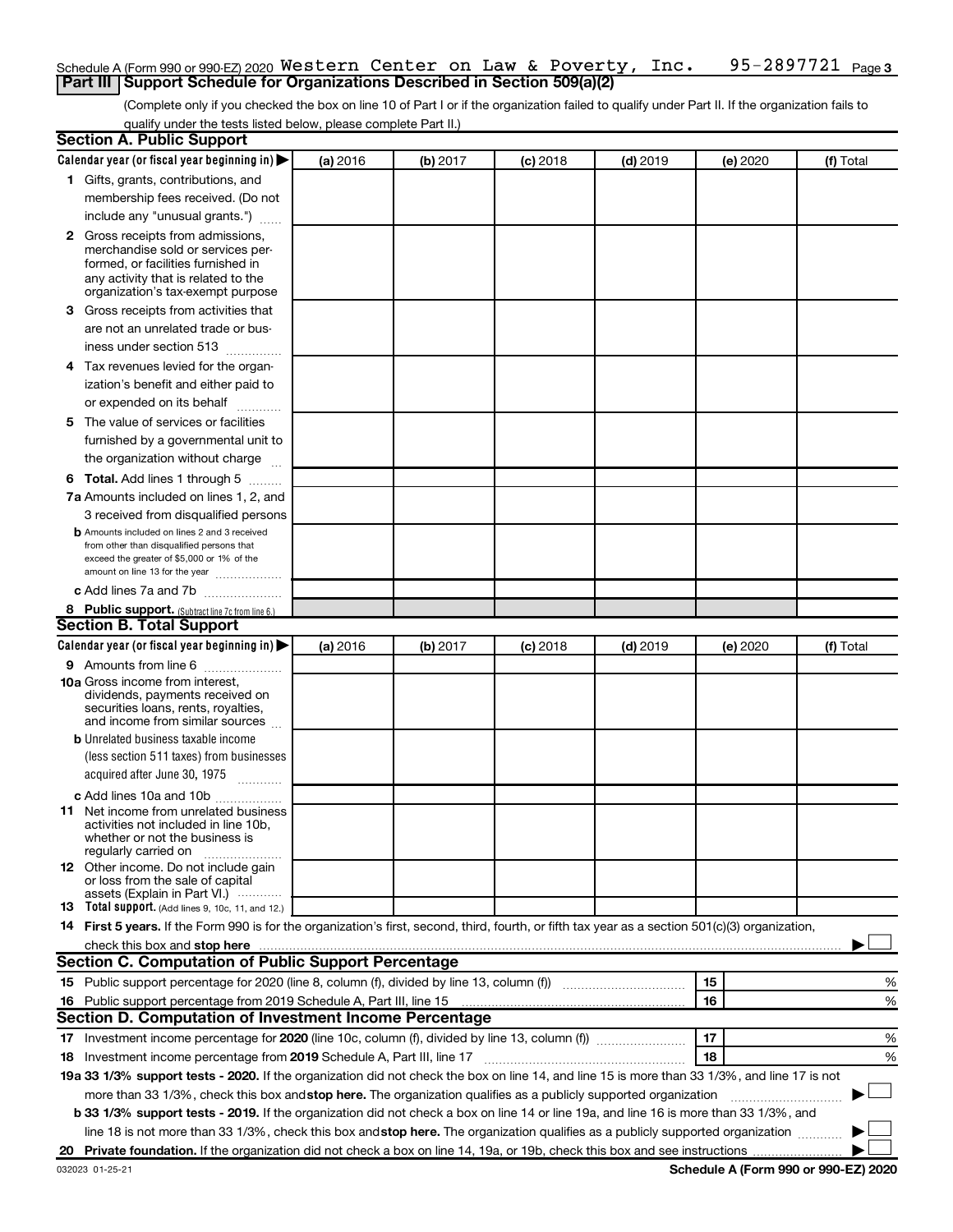#### 95-2897721 <sub>Page 4</sub> Schedule A (Form 990 or 990-EZ) 2020  $\,$  <code>Western Center</code> on Law & <code>Poverty</code> , <code>Inc. 95-2897721</code> <code>Page</code>

# **Part IV Supporting Organizations**

(Complete only if you checked a box in line 12 on Part I. If you checked box 12a, Part I, complete Sections A and B. If you checked box 12b, Part I, complete Sections A and C. If you checked box 12c, Part I, complete Sections A, D, and E. If you checked box 12d, Part I, complete Sections A and D, and complete Part V.)

# **Section A. All Supporting Organizations**

- **1** Are all of the organization's supported organizations listed by name in the organization's governing documents? If "No," describe in Part VI how the supported organizations are designated. If designated by *class or purpose, describe the designation. If historic and continuing relationship, explain.*
- **2** Did the organization have any supported organization that does not have an IRS determination of status under section 509(a)(1) or (2)? If "Yes," explain in Part **VI** how the organization determined that the supported *organization was described in section 509(a)(1) or (2).*
- **3a** Did the organization have a supported organization described in section 501(c)(4), (5), or (6)? If "Yes," answer *lines 3b and 3c below.*
- **b** Did the organization confirm that each supported organization qualified under section 501(c)(4), (5), or (6) and satisfied the public support tests under section 509(a)(2)? If "Yes," describe in Part VI when and how the *organization made the determination.*
- **c** Did the organization ensure that all support to such organizations was used exclusively for section 170(c)(2)(B) purposes? If "Yes," explain in Part VI what controls the organization put in place to ensure such use.
- **4 a** *If* Was any supported organization not organized in the United States ("foreign supported organization")? *"Yes," and if you checked box 12a or 12b in Part I, answer lines 4b and 4c below.*
- **b** Did the organization have ultimate control and discretion in deciding whether to make grants to the foreign supported organization? If "Yes," describe in Part VI how the organization had such control and discretion *despite being controlled or supervised by or in connection with its supported organizations.*
- **c** Did the organization support any foreign supported organization that does not have an IRS determination under sections 501(c)(3) and 509(a)(1) or (2)? If "Yes," explain in Part VI what controls the organization used *to ensure that all support to the foreign supported organization was used exclusively for section 170(c)(2)(B) purposes.*
- **5a** Did the organization add, substitute, or remove any supported organizations during the tax year? If "Yes," answer lines 5b and 5c below (if applicable). Also, provide detail in **Part VI,** including (i) the names and EIN *numbers of the supported organizations added, substituted, or removed; (ii) the reasons for each such action; (iii) the authority under the organization's organizing document authorizing such action; and (iv) how the action was accomplished (such as by amendment to the organizing document).*
- **b** Type I or Type II only. Was any added or substituted supported organization part of a class already designated in the organization's organizing document?
- **c Substitutions only.**  Was the substitution the result of an event beyond the organization's control?
- **6** Did the organization provide support (whether in the form of grants or the provision of services or facilities) to **Part VI.** support or benefit one or more of the filing organization's supported organizations? If "Yes," provide detail in anyone other than (i) its supported organizations, (ii) individuals that are part of the charitable class benefited by one or more of its supported organizations, or (iii) other supporting organizations that also
- **7** Did the organization provide a grant, loan, compensation, or other similar payment to a substantial contributor regard to a substantial contributor? If "Yes," complete Part I of Schedule L (Form 990 or 990-EZ). (as defined in section 4958(c)(3)(C)), a family member of a substantial contributor, or a 35% controlled entity with
- **8** Did the organization make a loan to a disqualified person (as defined in section 4958) not described in line 7? *If "Yes," complete Part I of Schedule L (Form 990 or 990-EZ).*
- **9 a** Was the organization controlled directly or indirectly at any time during the tax year by one or more in section 509(a)(1) or (2))? If "Yes," provide detail in **Part VI.** disqualified persons, as defined in section 4946 (other than foundation managers and organizations described
- **b** Did one or more disqualified persons (as defined in line 9a) hold a controlling interest in any entity in which the supporting organization had an interest? If "Yes," provide detail in Part VI.
- **c** Did a disqualified person (as defined in line 9a) have an ownership interest in, or derive any personal benefit from, assets in which the supporting organization also had an interest? If "Yes," provide detail in Part VI.
- **10 a** Was the organization subject to the excess business holdings rules of section 4943 because of section supporting organizations)? If "Yes," answer line 10b below. 4943(f) (regarding certain Type II supporting organizations, and all Type III non-functionally integrated
	- **b** Did the organization have any excess business holdings in the tax year? (Use Schedule C, Form 4720, to *determine whether the organization had excess business holdings.)*

**Yes No**

**10b**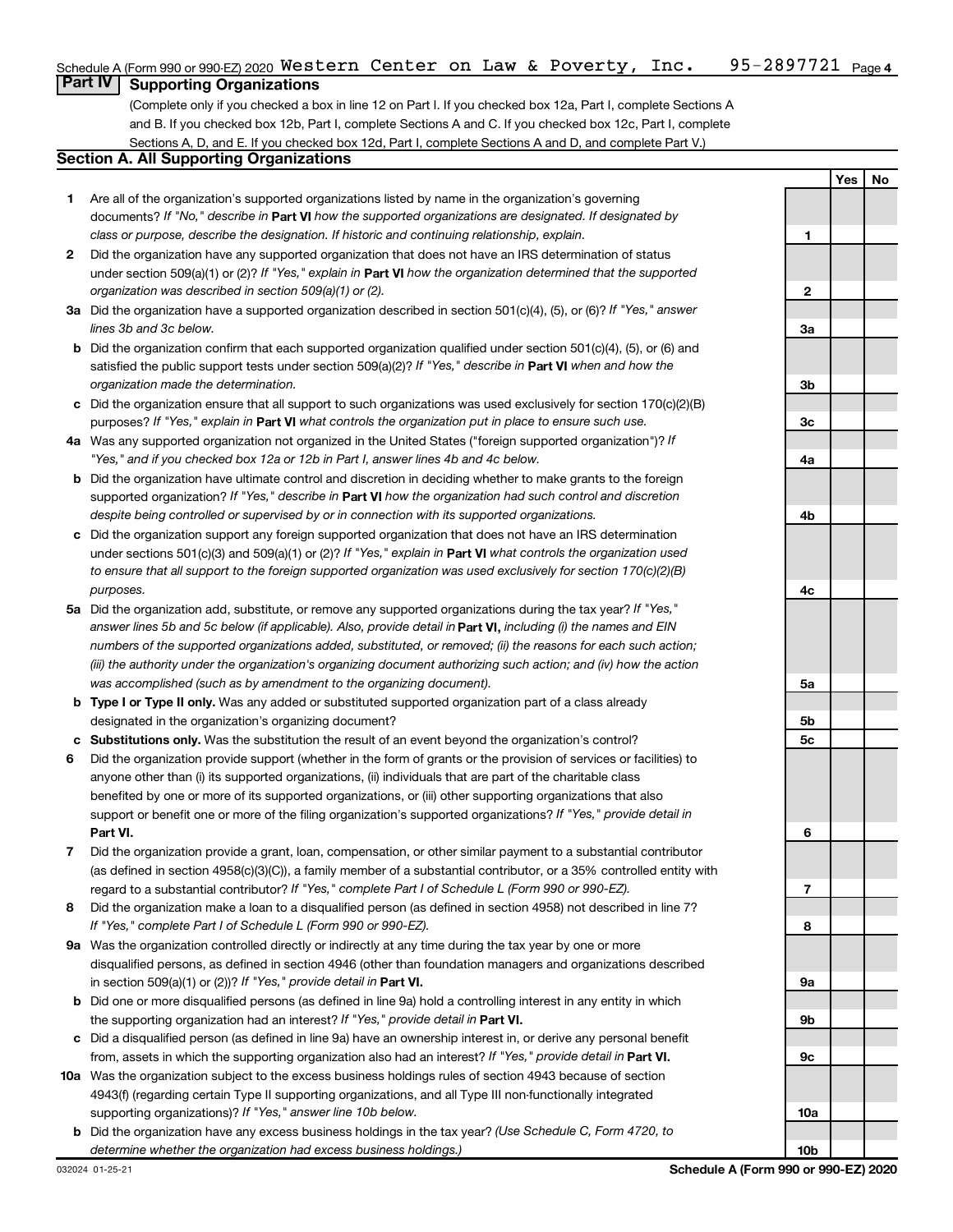#### 95-2897721 <sub>Page 5</sub> Schedule A (Form 990 or 990-EZ) 2020  $\,$  <code>Western Center</code> on Law & <code>Poverty</code> , <code>Inc. 95-2897721</code> <code>Page</code> **Part IV Supporting Organizations** *(continued)*

|    |                                                                                                                                                                                                                                                                                                                                                                                                                                                                                                                                                                                                                                                      |                 | Yes        | No |
|----|------------------------------------------------------------------------------------------------------------------------------------------------------------------------------------------------------------------------------------------------------------------------------------------------------------------------------------------------------------------------------------------------------------------------------------------------------------------------------------------------------------------------------------------------------------------------------------------------------------------------------------------------------|-----------------|------------|----|
| 11 | Has the organization accepted a gift or contribution from any of the following persons?                                                                                                                                                                                                                                                                                                                                                                                                                                                                                                                                                              |                 |            |    |
|    | a A person who directly or indirectly controls, either alone or together with persons described in lines 11b and                                                                                                                                                                                                                                                                                                                                                                                                                                                                                                                                     |                 |            |    |
|    | 11c below, the governing body of a supported organization?                                                                                                                                                                                                                                                                                                                                                                                                                                                                                                                                                                                           | 11a             |            |    |
|    | <b>b</b> A family member of a person described in line 11a above?                                                                                                                                                                                                                                                                                                                                                                                                                                                                                                                                                                                    | 11 <sub>b</sub> |            |    |
|    | c A 35% controlled entity of a person described in line 11a or 11b above? If "Yes" to line 11a, 11b, or 11c, provide                                                                                                                                                                                                                                                                                                                                                                                                                                                                                                                                 |                 |            |    |
|    | detail in Part VI.                                                                                                                                                                                                                                                                                                                                                                                                                                                                                                                                                                                                                                   | 11c             |            |    |
|    | <b>Section B. Type I Supporting Organizations</b>                                                                                                                                                                                                                                                                                                                                                                                                                                                                                                                                                                                                    |                 |            |    |
|    |                                                                                                                                                                                                                                                                                                                                                                                                                                                                                                                                                                                                                                                      |                 | <b>Yes</b> | No |
| 1  | Did the governing body, members of the governing body, officers acting in their official capacity, or membership of one or<br>more supported organizations have the power to regularly appoint or elect at least a majority of the organization's officers,<br>directors, or trustees at all times during the tax year? If "No," describe in Part VI how the supported organization(s)<br>effectively operated, supervised, or controlled the organization's activities. If the organization had more than one supported<br>organization, describe how the powers to appoint and/or remove officers, directors, or trustees were allocated among the |                 |            |    |
|    | supported organizations and what conditions or restrictions, if any, applied to such powers during the tax year.                                                                                                                                                                                                                                                                                                                                                                                                                                                                                                                                     | 1               |            |    |
| 2  | Did the organization operate for the benefit of any supported organization other than the supported                                                                                                                                                                                                                                                                                                                                                                                                                                                                                                                                                  |                 |            |    |
|    | organization(s) that operated, supervised, or controlled the supporting organization? If "Yes," explain in                                                                                                                                                                                                                                                                                                                                                                                                                                                                                                                                           |                 |            |    |
|    | Part VI how providing such benefit carried out the purposes of the supported organization(s) that operated,                                                                                                                                                                                                                                                                                                                                                                                                                                                                                                                                          |                 |            |    |
|    | supervised, or controlled the supporting organization.                                                                                                                                                                                                                                                                                                                                                                                                                                                                                                                                                                                               | $\mathbf{2}$    |            |    |
|    | <b>Section C. Type II Supporting Organizations</b>                                                                                                                                                                                                                                                                                                                                                                                                                                                                                                                                                                                                   |                 |            |    |
|    |                                                                                                                                                                                                                                                                                                                                                                                                                                                                                                                                                                                                                                                      |                 | <b>Yes</b> | No |
| 1. | Were a majority of the organization's directors or trustees during the tax year also a majority of the directors                                                                                                                                                                                                                                                                                                                                                                                                                                                                                                                                     |                 |            |    |
|    | or trustees of each of the organization's supported organization(s)? If "No," describe in Part VI how control                                                                                                                                                                                                                                                                                                                                                                                                                                                                                                                                        |                 |            |    |
|    | or management of the supporting organization was vested in the same persons that controlled or managed                                                                                                                                                                                                                                                                                                                                                                                                                                                                                                                                               |                 |            |    |
|    |                                                                                                                                                                                                                                                                                                                                                                                                                                                                                                                                                                                                                                                      |                 |            |    |
|    | the supported organization(s).                                                                                                                                                                                                                                                                                                                                                                                                                                                                                                                                                                                                                       | 1               |            |    |
|    | Section D. All Type III Supporting Organizations                                                                                                                                                                                                                                                                                                                                                                                                                                                                                                                                                                                                     |                 |            |    |
|    |                                                                                                                                                                                                                                                                                                                                                                                                                                                                                                                                                                                                                                                      |                 | Yes        | No |
| 1  | Did the organization provide to each of its supported organizations, by the last day of the fifth month of the                                                                                                                                                                                                                                                                                                                                                                                                                                                                                                                                       |                 |            |    |
|    | organization's tax year, (i) a written notice describing the type and amount of support provided during the prior tax                                                                                                                                                                                                                                                                                                                                                                                                                                                                                                                                |                 |            |    |
|    | year, (ii) a copy of the Form 990 that was most recently filed as of the date of notification, and (iii) copies of the                                                                                                                                                                                                                                                                                                                                                                                                                                                                                                                               |                 |            |    |
|    | organization's governing documents in effect on the date of notification, to the extent not previously provided?                                                                                                                                                                                                                                                                                                                                                                                                                                                                                                                                     | 1               |            |    |
|    | 2 Were any of the organization's officers, directors, or trustees either (i) appointed or elected by the supported                                                                                                                                                                                                                                                                                                                                                                                                                                                                                                                                   |                 |            |    |
|    | organization(s) or (ii) serving on the governing body of a supported organization? If "No," explain in Part VI how                                                                                                                                                                                                                                                                                                                                                                                                                                                                                                                                   |                 |            |    |
|    | the organization maintained a close and continuous working relationship with the supported organization(s).                                                                                                                                                                                                                                                                                                                                                                                                                                                                                                                                          | $\mathbf{2}$    |            |    |
| 3  | By reason of the relationship described in line 2, above, did the organization's supported organizations have a                                                                                                                                                                                                                                                                                                                                                                                                                                                                                                                                      |                 |            |    |
|    | significant voice in the organization's investment policies and in directing the use of the organization's                                                                                                                                                                                                                                                                                                                                                                                                                                                                                                                                           |                 |            |    |
|    | income or assets at all times during the tax year? If "Yes," describe in Part VI the role the organization's                                                                                                                                                                                                                                                                                                                                                                                                                                                                                                                                         |                 |            |    |
|    | supported organizations played in this regard.<br>Section E. Type III Functionally Integrated Supporting Organizations                                                                                                                                                                                                                                                                                                                                                                                                                                                                                                                               | 3               |            |    |

- **1** Check the box next to the method that the organization used to satisfy the Integral Part Test during the yealsee instructions).
- **a The organization satisfied the Activities Test. Complete line 2 below.**
- **b** The organization is the parent of each of its supported organizations. Complete line 3 below.  $\Box$
- **c** The organization supported a governmental entity. Describe in Part VI how you supported a governmental entity (see instructions).  $\Box$
- **2 Answer lines 2a and 2b below. Yes No** Activities Test.
- **a** Did substantially all of the organization's activities during the tax year directly further the exempt purposes of the supported organization(s) to which the organization was responsive? If "Yes," then in Part VI identify **those supported organizations and explain**  *how these activities directly furthered their exempt purposes, how the organization was responsive to those supported organizations, and how the organization determined that these activities constituted substantially all of its activities.*
- **b** Did the activities described in line 2a, above, constitute activities that, but for the organization's involvement, **Part VI**  *the reasons for the organization's position that its supported organization(s) would have engaged in* one or more of the organization's supported organization(s) would have been engaged in? If "Yes," explain in *these activities but for the organization's involvement.*
- 3 Parent of Supported Organizations. Answer lines 3a and 3b below.
- **a** Did the organization have the power to regularly appoint or elect a majority of the officers, directors, or trustees of each of the supported organizations? If "Yes" or "No" provide details in Part VI.
- **b** Did the organization exercise a substantial degree of direction over the policies, programs, and activities of each of its supported organizations? If "Yes," describe in Part VI the role played by the organization in this regard.

**2a**

**2b**

**3a**

**3b**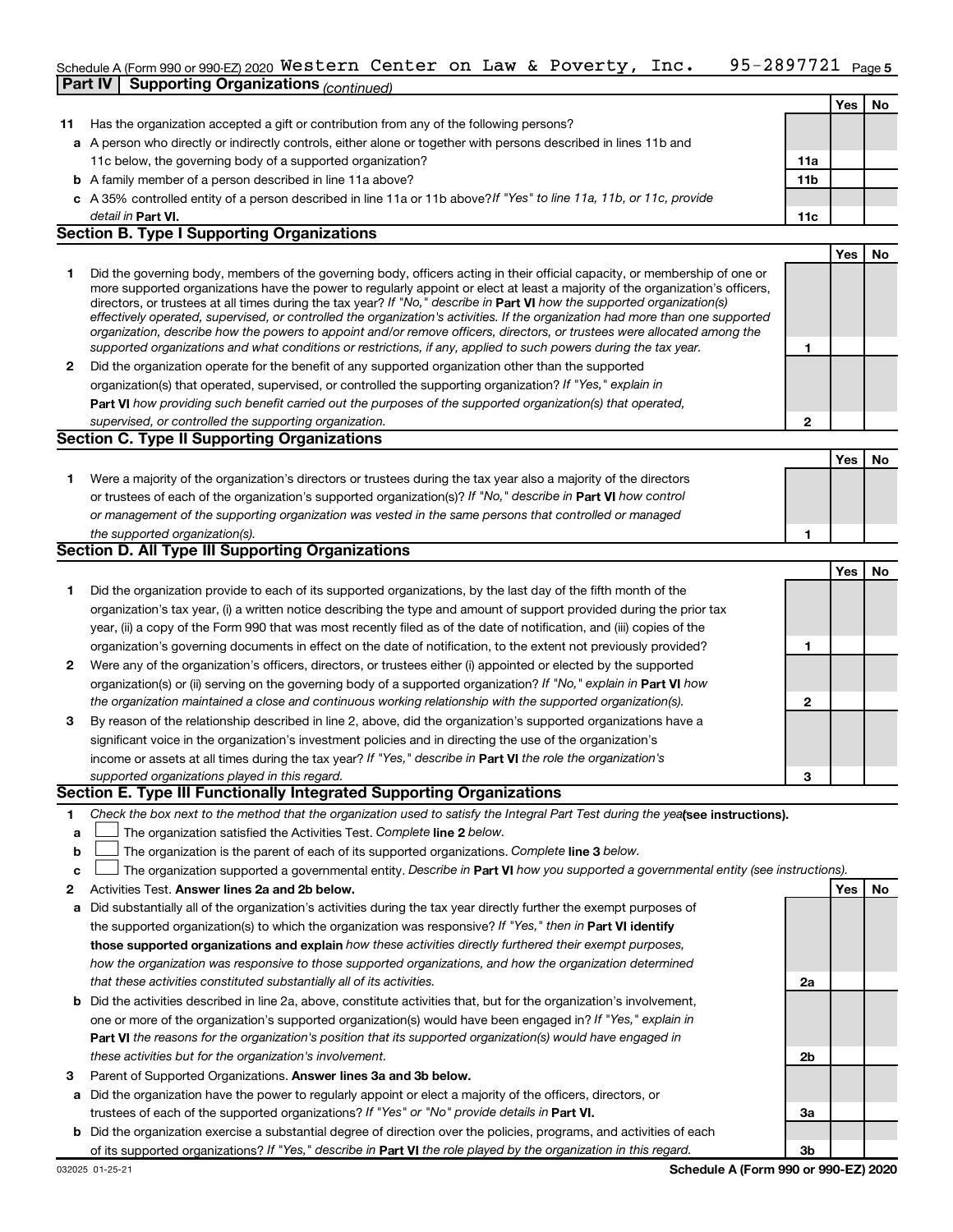|              | Schedule A (Form 990 or 990-EZ) 2020 Western Center on Law & Poverty, $Inc.$                                                                   |                |                | 95-2897721 Page 6              |
|--------------|------------------------------------------------------------------------------------------------------------------------------------------------|----------------|----------------|--------------------------------|
|              | Type III Non-Functionally Integrated 509(a)(3) Supporting Organizations<br><b>Part V</b>                                                       |                |                |                                |
| 1            | Check here if the organization satisfied the Integral Part Test as a qualifying trust on Nov. 20, 1970 (explain in Part VI). See instructions. |                |                |                                |
|              | All other Type III non-functionally integrated supporting organizations must complete Sections A through E.                                    |                |                |                                |
|              | Section A - Adjusted Net Income                                                                                                                |                | (A) Prior Year | (B) Current Year<br>(optional) |
| 1.           | Net short-term capital gain                                                                                                                    | 1              |                |                                |
| 2            | Recoveries of prior-year distributions                                                                                                         | $\mathbf{2}$   |                |                                |
| 3            | Other gross income (see instructions)                                                                                                          | 3              |                |                                |
| 4            | Add lines 1 through 3.                                                                                                                         | 4              |                |                                |
| 5            | Depreciation and depletion                                                                                                                     | 5              |                |                                |
| 6            | Portion of operating expenses paid or incurred for production or                                                                               |                |                |                                |
|              | collection of gross income or for management, conservation, or                                                                                 |                |                |                                |
|              | maintenance of property held for production of income (see instructions)                                                                       | 6              |                |                                |
| 7            | Other expenses (see instructions)                                                                                                              | $\overline{7}$ |                |                                |
| 8            | Adjusted Net Income (subtract lines 5, 6, and 7 from line 4)                                                                                   | 8              |                |                                |
|              | <b>Section B - Minimum Asset Amount</b>                                                                                                        |                | (A) Prior Year | (B) Current Year<br>(optional) |
| 1            | Aggregate fair market value of all non-exempt-use assets (see                                                                                  |                |                |                                |
|              | instructions for short tax year or assets held for part of year):                                                                              |                |                |                                |
|              | <b>a</b> Average monthly value of securities                                                                                                   | 1a             |                |                                |
|              | <b>b</b> Average monthly cash balances                                                                                                         | 1 <sub>b</sub> |                |                                |
|              | c Fair market value of other non-exempt-use assets                                                                                             | 1c             |                |                                |
|              | d Total (add lines 1a, 1b, and 1c)                                                                                                             | 1d             |                |                                |
|              | e Discount claimed for blockage or other factors                                                                                               |                |                |                                |
|              | (explain in detail in <b>Part VI</b> ):                                                                                                        |                |                |                                |
| 2            | Acquisition indebtedness applicable to non-exempt-use assets                                                                                   | $\mathbf{2}$   |                |                                |
| 3            | Subtract line 2 from line 1d.                                                                                                                  | 3              |                |                                |
| 4            | Cash deemed held for exempt use. Enter 0.015 of line 3 (for greater amount,                                                                    |                |                |                                |
|              | see instructions).                                                                                                                             | 4              |                |                                |
| 5            | Net value of non-exempt-use assets (subtract line 4 from line 3)                                                                               | 5              |                |                                |
| 6            | Multiply line 5 by 0.035.                                                                                                                      | 6              |                |                                |
| 7            | Recoveries of prior-year distributions                                                                                                         | $\overline{7}$ |                |                                |
| 8            | Minimum Asset Amount (add line 7 to line 6)                                                                                                    | 8              |                |                                |
|              | <b>Section C - Distributable Amount</b>                                                                                                        |                |                | <b>Current Year</b>            |
| $\mathbf 1$  | Adjusted net income for prior year (from Section A, line 8, column A)                                                                          | 1              |                |                                |
| $\mathbf{2}$ | Enter 0.85 of line 1.                                                                                                                          | $\mathbf{2}$   |                |                                |
| З            | Minimum asset amount for prior year (from Section B, line 8, column A)                                                                         | 3              |                |                                |
| 4            | Enter greater of line 2 or line 3.                                                                                                             | 4              |                |                                |
| 5            | Income tax imposed in prior year                                                                                                               | 5              |                |                                |
| 6            | <b>Distributable Amount.</b> Subtract line 5 from line 4, unless subject to                                                                    |                |                |                                |
|              | emergency temporary reduction (see instructions).                                                                                              | 6              |                |                                |
|              |                                                                                                                                                |                |                |                                |

**7** Let Check here if the current year is the organization's first as a non-functionally integrated Type III supporting organization (see instructions).

**Schedule A (Form 990 or 990-EZ) 2020**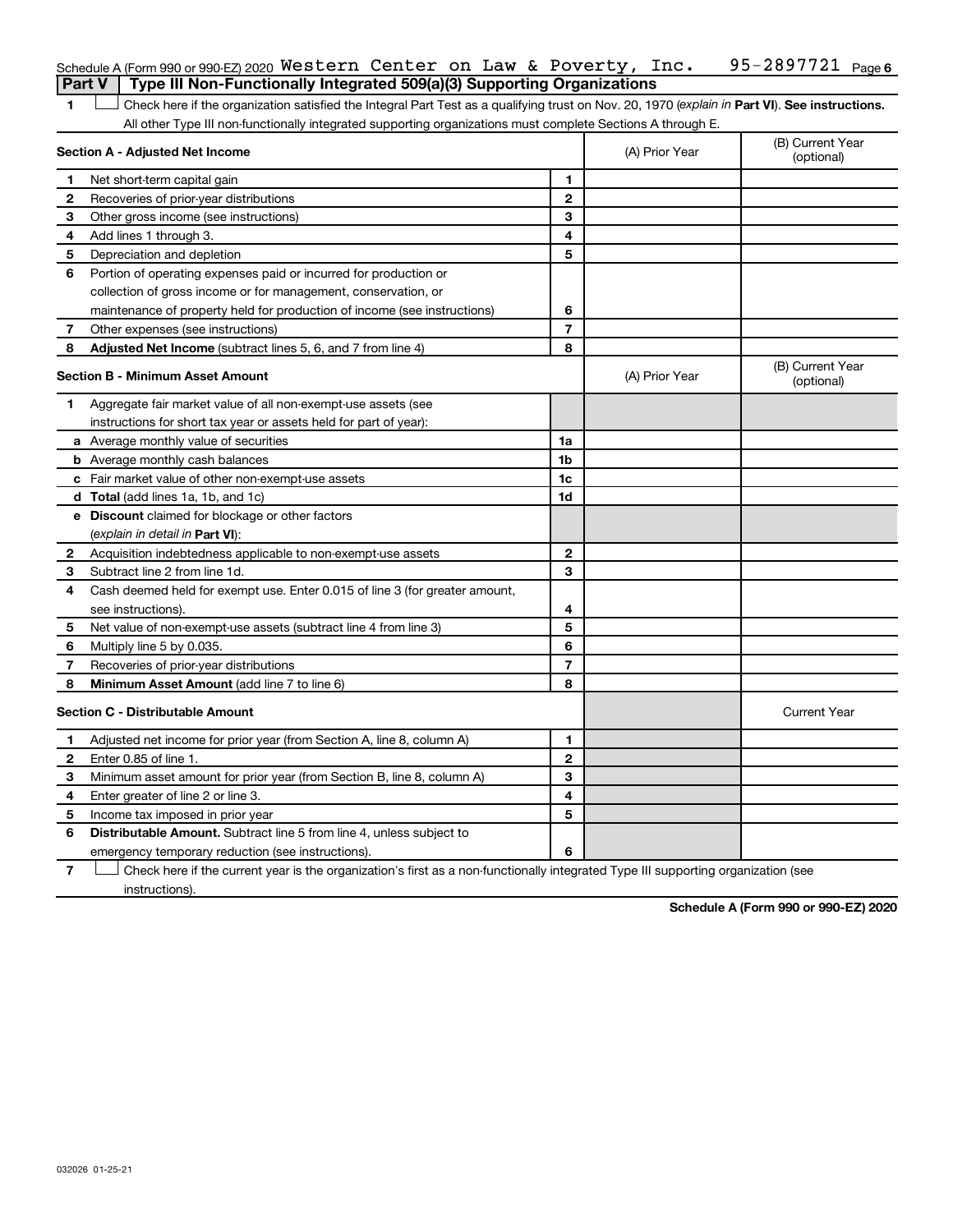#### 95-2897721 Page 7 Schedule A (Form 990 or 990-EZ) 2020 <code>Western Center on Law</code> & <code>Poverty</code> , <code>Inc. 95–2897721 Page</code> Western Center on Law & Poverty, Inc. 95-2897721

| <b>Part V</b> | Type III Non-Functionally Integrated 509(a)(3) Supporting Organizations (continued)        |                             |                                       |    |                                         |
|---------------|--------------------------------------------------------------------------------------------|-----------------------------|---------------------------------------|----|-----------------------------------------|
|               | <b>Section D - Distributions</b>                                                           |                             |                                       |    | <b>Current Year</b>                     |
| 1             | Amounts paid to supported organizations to accomplish exempt purposes                      |                             |                                       | 1  |                                         |
| 2             | Amounts paid to perform activity that directly furthers exempt purposes of supported       |                             |                                       |    |                                         |
|               | organizations, in excess of income from activity                                           |                             | 2                                     |    |                                         |
| 3             | Administrative expenses paid to accomplish exempt purposes of supported organizations      |                             | 3                                     |    |                                         |
| 4             | Amounts paid to acquire exempt-use assets                                                  |                             |                                       | 4  |                                         |
| 5             | Qualified set-aside amounts (prior IRS approval required - provide details in Part VI)     |                             |                                       | 5  |                                         |
| 6             | Other distributions (describe in Part VI). See instructions.                               |                             |                                       | 6  |                                         |
| 7             | Total annual distributions. Add lines 1 through 6.                                         |                             |                                       | 7  |                                         |
| 8             | Distributions to attentive supported organizations to which the organization is responsive |                             |                                       |    |                                         |
|               | <i>(provide details in Part VI). See instructions.</i>                                     |                             |                                       | 8  |                                         |
| 9             | Distributable amount for 2020 from Section C, line 6                                       |                             |                                       | 9  |                                         |
| 10            | Line 8 amount divided by line 9 amount                                                     |                             |                                       | 10 |                                         |
|               |                                                                                            | (i)                         | (ii)                                  |    | (iii)                                   |
|               | <b>Section E - Distribution Allocations (see instructions)</b>                             | <b>Excess Distributions</b> | <b>Underdistributions</b><br>Pre-2020 |    | <b>Distributable</b><br>Amount for 2020 |
| 1             | Distributable amount for 2020 from Section C, line 6                                       |                             |                                       |    |                                         |
| 2             | Underdistributions, if any, for years prior to 2020 (reason-                               |                             |                                       |    |                                         |
|               | able cause required - explain in Part VI). See instructions.                               |                             |                                       |    |                                         |
| 3             | Excess distributions carryover, if any, to 2020                                            |                             |                                       |    |                                         |
|               | a From 2015                                                                                |                             |                                       |    |                                         |
|               | <b>b</b> From 2016                                                                         |                             |                                       |    |                                         |
|               | c From 2017                                                                                |                             |                                       |    |                                         |
|               | d From 2018                                                                                |                             |                                       |    |                                         |
|               | e From 2019                                                                                |                             |                                       |    |                                         |
|               | f Total of lines 3a through 3e                                                             |                             |                                       |    |                                         |
|               | g Applied to underdistributions of prior years                                             |                             |                                       |    |                                         |
|               | <b>h</b> Applied to 2020 distributable amount                                              |                             |                                       |    |                                         |
| Ť.            | Carryover from 2015 not applied (see instructions)                                         |                             |                                       |    |                                         |
|               | Remainder. Subtract lines 3g, 3h, and 3i from line 3f.                                     |                             |                                       |    |                                         |
| 4             | Distributions for 2020 from Section D,                                                     |                             |                                       |    |                                         |
|               | line $7:$                                                                                  |                             |                                       |    |                                         |
|               | a Applied to underdistributions of prior years                                             |                             |                                       |    |                                         |
|               | <b>b</b> Applied to 2020 distributable amount                                              |                             |                                       |    |                                         |
|               | c Remainder. Subtract lines 4a and 4b from line 4.                                         |                             |                                       |    |                                         |
| 5             | Remaining underdistributions for years prior to 2020, if                                   |                             |                                       |    |                                         |
|               | any. Subtract lines 3g and 4a from line 2. For result greater                              |                             |                                       |    |                                         |
|               | than zero, explain in Part VI. See instructions.                                           |                             |                                       |    |                                         |
| 6             | Remaining underdistributions for 2020. Subtract lines 3h                                   |                             |                                       |    |                                         |
|               | and 4b from line 1. For result greater than zero, explain in                               |                             |                                       |    |                                         |
|               | <b>Part VI.</b> See instructions.                                                          |                             |                                       |    |                                         |
| 7             | Excess distributions carryover to 2021. Add lines 3j                                       |                             |                                       |    |                                         |
|               | and 4c.                                                                                    |                             |                                       |    |                                         |
| 8             | Breakdown of line 7:                                                                       |                             |                                       |    |                                         |
|               | a Excess from 2016                                                                         |                             |                                       |    |                                         |
|               | <b>b</b> Excess from 2017                                                                  |                             |                                       |    |                                         |
|               | c Excess from 2018                                                                         |                             |                                       |    |                                         |
|               | d Excess from 2019                                                                         |                             |                                       |    |                                         |
|               | e Excess from 2020                                                                         |                             |                                       |    |                                         |

**Schedule A (Form 990 or 990-EZ) 2020**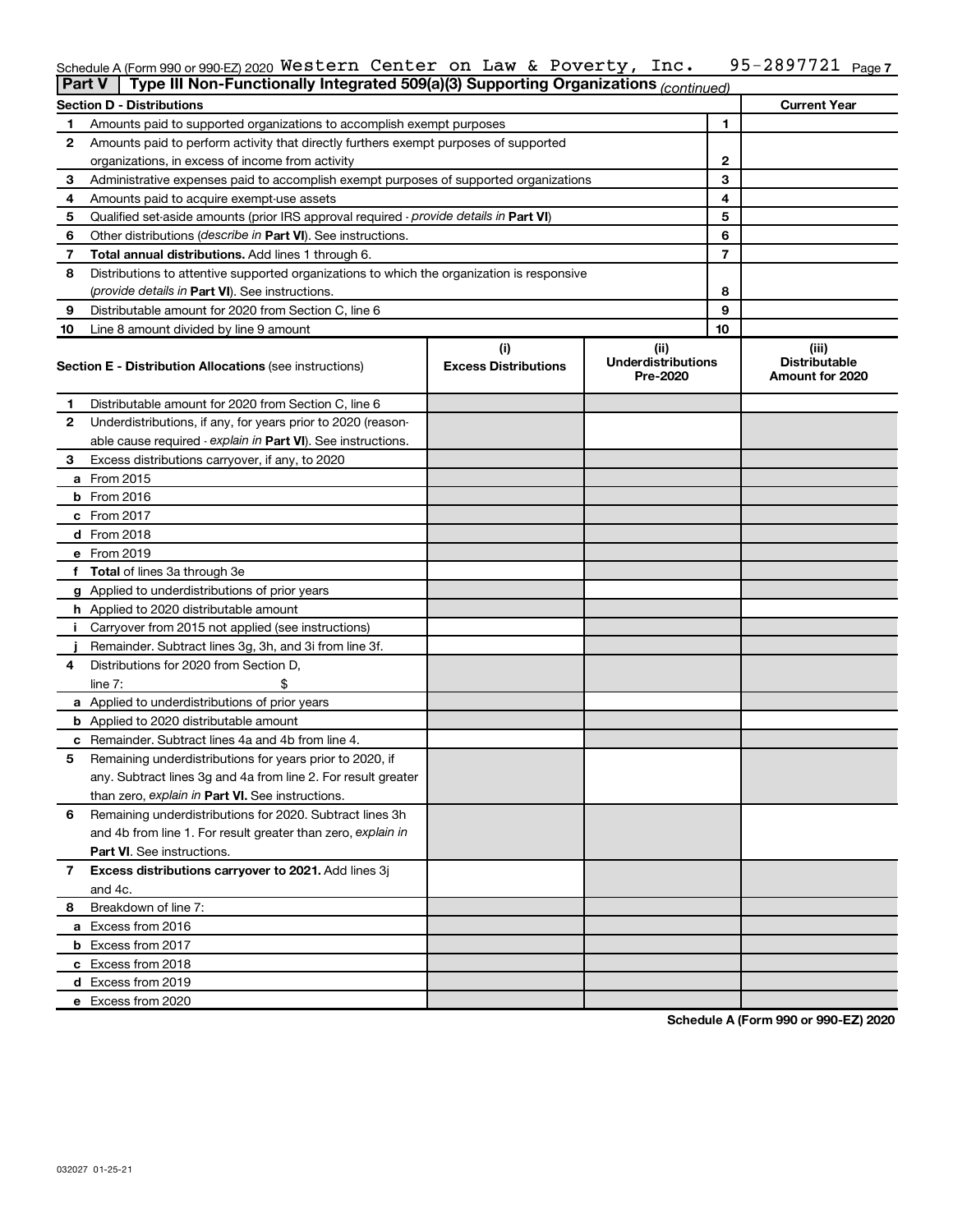|                | Schedule A (Form 990 or 990-EZ) 2020 Western Center on Law & Poverty, Inc.                                                                                                                                                                                                                                                                                                                                                        |  |  |  | 95-2897721 Page 8 |  |
|----------------|-----------------------------------------------------------------------------------------------------------------------------------------------------------------------------------------------------------------------------------------------------------------------------------------------------------------------------------------------------------------------------------------------------------------------------------|--|--|--|-------------------|--|
| <b>Part VI</b> | Supplemental Information. Provide the explanations required by Part II, line 10; Part II, line 17a or 17b; Part III, line 12;<br>Part IV, Section A, lines 1, 2, 3b, 3c, 4b, 4c, 5a, 6, 9a, 9b, 9c, 11a, 11b, and 11c; Part IV, Section B, lines 1 and 2; Part IV, Section C,<br>line 1; Part IV, Section D, lines 2 and 3; Part IV, Section E, lines 1c, 2a, 2b, 3a, and 3b; Part V, line 1; Part V, Section B, line 1e; Part V, |  |  |  |                   |  |
|                | Section D, lines 5, 6, and 8; and Part V, Section E, lines 2, 5, and 6. Also complete this part for any additional information.<br>(See instructions.)                                                                                                                                                                                                                                                                            |  |  |  |                   |  |
|                |                                                                                                                                                                                                                                                                                                                                                                                                                                   |  |  |  |                   |  |
|                |                                                                                                                                                                                                                                                                                                                                                                                                                                   |  |  |  |                   |  |
|                |                                                                                                                                                                                                                                                                                                                                                                                                                                   |  |  |  |                   |  |
|                |                                                                                                                                                                                                                                                                                                                                                                                                                                   |  |  |  |                   |  |
|                |                                                                                                                                                                                                                                                                                                                                                                                                                                   |  |  |  |                   |  |
|                |                                                                                                                                                                                                                                                                                                                                                                                                                                   |  |  |  |                   |  |
|                |                                                                                                                                                                                                                                                                                                                                                                                                                                   |  |  |  |                   |  |
|                |                                                                                                                                                                                                                                                                                                                                                                                                                                   |  |  |  |                   |  |
|                |                                                                                                                                                                                                                                                                                                                                                                                                                                   |  |  |  |                   |  |
|                |                                                                                                                                                                                                                                                                                                                                                                                                                                   |  |  |  |                   |  |
|                |                                                                                                                                                                                                                                                                                                                                                                                                                                   |  |  |  |                   |  |
|                |                                                                                                                                                                                                                                                                                                                                                                                                                                   |  |  |  |                   |  |
|                |                                                                                                                                                                                                                                                                                                                                                                                                                                   |  |  |  |                   |  |
|                |                                                                                                                                                                                                                                                                                                                                                                                                                                   |  |  |  |                   |  |
|                |                                                                                                                                                                                                                                                                                                                                                                                                                                   |  |  |  |                   |  |
|                |                                                                                                                                                                                                                                                                                                                                                                                                                                   |  |  |  |                   |  |
|                |                                                                                                                                                                                                                                                                                                                                                                                                                                   |  |  |  |                   |  |
|                |                                                                                                                                                                                                                                                                                                                                                                                                                                   |  |  |  |                   |  |
|                |                                                                                                                                                                                                                                                                                                                                                                                                                                   |  |  |  |                   |  |
|                |                                                                                                                                                                                                                                                                                                                                                                                                                                   |  |  |  |                   |  |
|                |                                                                                                                                                                                                                                                                                                                                                                                                                                   |  |  |  |                   |  |
|                |                                                                                                                                                                                                                                                                                                                                                                                                                                   |  |  |  |                   |  |
|                |                                                                                                                                                                                                                                                                                                                                                                                                                                   |  |  |  |                   |  |
|                |                                                                                                                                                                                                                                                                                                                                                                                                                                   |  |  |  |                   |  |
|                |                                                                                                                                                                                                                                                                                                                                                                                                                                   |  |  |  |                   |  |
|                |                                                                                                                                                                                                                                                                                                                                                                                                                                   |  |  |  |                   |  |
|                |                                                                                                                                                                                                                                                                                                                                                                                                                                   |  |  |  |                   |  |
|                |                                                                                                                                                                                                                                                                                                                                                                                                                                   |  |  |  |                   |  |
|                |                                                                                                                                                                                                                                                                                                                                                                                                                                   |  |  |  |                   |  |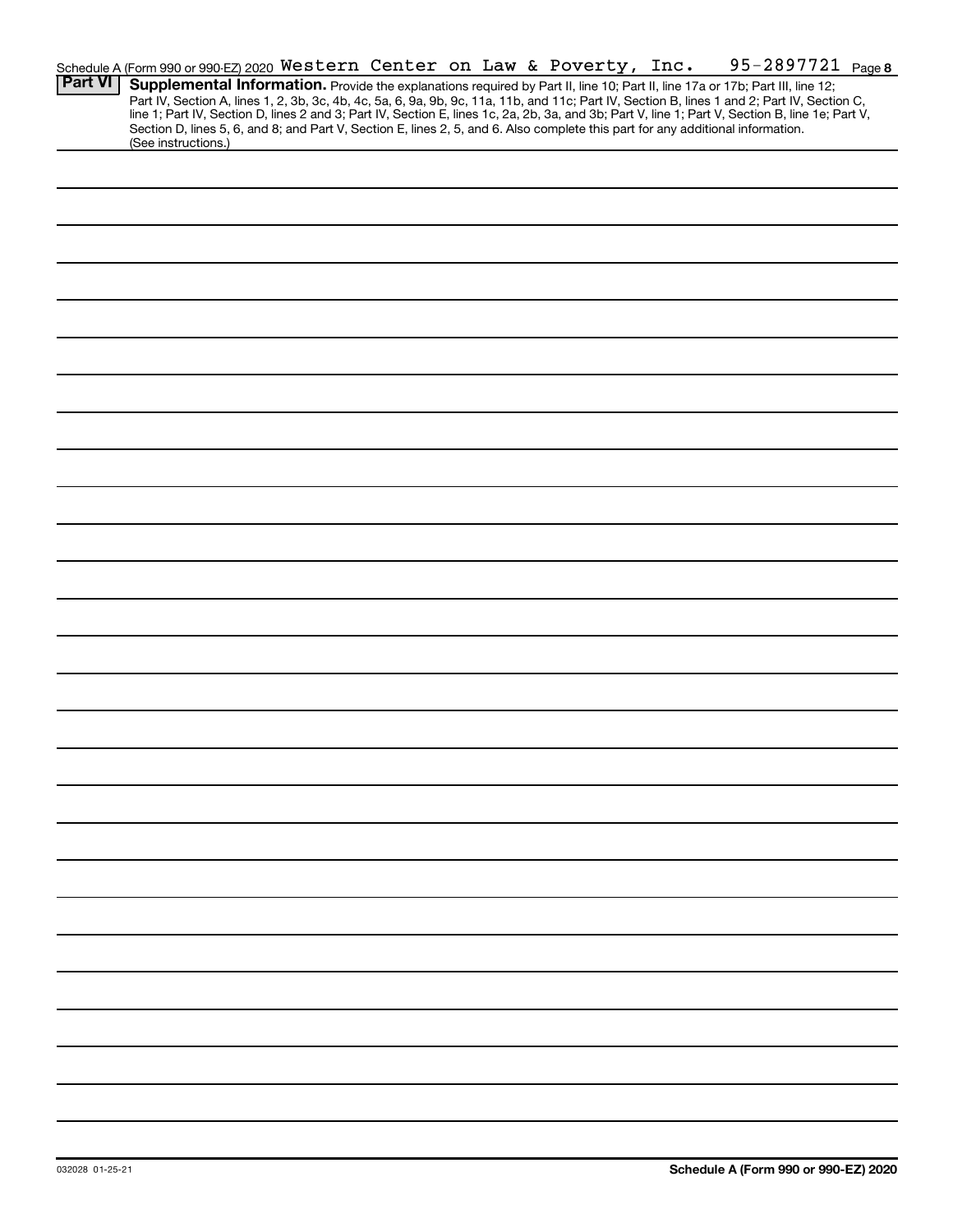| <b>SCHEDULE C</b>                                    | <b>Political Campaign and Lobbying Activities</b>                                                                                                |         |                            |                          | OMB No. 1545-0047                                  |
|------------------------------------------------------|--------------------------------------------------------------------------------------------------------------------------------------------------|---------|----------------------------|--------------------------|----------------------------------------------------|
| (Form 990 or 990-EZ)                                 |                                                                                                                                                  |         |                            |                          |                                                    |
|                                                      | For Organizations Exempt From Income Tax Under section 501(c) and section 527                                                                    |         |                            |                          |                                                    |
| Department of the Treasury                           | Complete if the organization is described below. Attach to Form 990 or Form 990-EZ.                                                              |         |                            |                          | <b>Open to Public</b>                              |
| Internal Revenue Service                             | Go to www.irs.gov/Form990 for instructions and the latest information.                                                                           |         |                            |                          | <b>Inspection</b>                                  |
|                                                      | If the organization answered "Yes," on Form 990, Part IV, line 3, or Form 990-EZ, Part V, line 46 (Political Campaign Activities), then          |         |                            |                          |                                                    |
|                                                      | • Section 501(c)(3) organizations: Complete Parts I-A and B. Do not complete Part I-C.                                                           |         |                            |                          |                                                    |
|                                                      | • Section 501(c) (other than section 501(c)(3)) organizations: Complete Parts I-A and C below. Do not complete Part I-B.                         |         |                            |                          |                                                    |
| • Section 527 organizations: Complete Part I-A only. |                                                                                                                                                  |         |                            |                          |                                                    |
|                                                      | If the organization answered "Yes," on Form 990, Part IV, line 4, or Form 990-EZ, Part VI, line 47 (Lobbying Activities), then                   |         |                            |                          |                                                    |
|                                                      | ● Section 501(c)(3) organizations that have filed Form 5768 (election under section 501(h)): Complete Part II-A. Do not complete Part II-B.      |         |                            |                          |                                                    |
|                                                      | • Section 501(c)(3) organizations that have NOT filed Form 5768 (election under section 501(h)): Complete Part II-B. Do not complete Part II-A.  |         |                            |                          |                                                    |
| Tax) (See separate instructions), then               | If the organization answered "Yes," on Form 990, Part IV, line 5 (Proxy Tax) (See separate instructions) or Form 990-EZ, Part V, line 35c (Proxy |         |                            |                          |                                                    |
|                                                      | • Section 501(c)(4), (5), or (6) organizations: Complete Part III.                                                                               |         |                            |                          |                                                    |
| Name of organization                                 |                                                                                                                                                  |         |                            |                          | <b>Employer identification number</b>              |
|                                                      | Western Center on Law & Poverty, Inc.                                                                                                            |         |                            |                          | 95-2897721                                         |
| Part I-A                                             | Complete if the organization is exempt under section 501(c) or is a section 527 organization.                                                    |         |                            |                          |                                                    |
|                                                      |                                                                                                                                                  |         |                            |                          |                                                    |
|                                                      | 1 Provide a description of the organization's direct and indirect political campaign activities in Part IV.                                      |         |                            |                          |                                                    |
| 2                                                    |                                                                                                                                                  |         |                            | $\triangleright$ s       |                                                    |
|                                                      | 3 Volunteer hours for political campaign activities [11, 11] with the content of the content of the content of                                   |         |                            |                          |                                                    |
|                                                      |                                                                                                                                                  |         |                            |                          |                                                    |
|                                                      | Part I-B $\vert$ Complete if the organization is exempt under section 501(c)(3).                                                                 |         |                            |                          |                                                    |
|                                                      |                                                                                                                                                  |         |                            | $\blacktriangleright$ \$ |                                                    |
| 2                                                    |                                                                                                                                                  |         |                            |                          |                                                    |
| 3.                                                   |                                                                                                                                                  |         |                            |                          | Yes<br><b>No</b>                                   |
|                                                      |                                                                                                                                                  |         |                            |                          | Yes<br><b>No</b>                                   |
| <b>b</b> If "Yes," describe in Part IV.              |                                                                                                                                                  |         |                            |                          |                                                    |
|                                                      | Part I-C Complete if the organization is exempt under section 501(c), except section 501(c)(3).                                                  |         |                            |                          |                                                    |
|                                                      | 1 Enter the amount directly expended by the filing organization for section 527 exempt function activities                                       |         |                            | $\blacktriangleright$ \$ |                                                    |
|                                                      | 2 Enter the amount of the filing organization's funds contributed to other organizations for section 527                                         |         |                            |                          |                                                    |
| exempt function activities                           |                                                                                                                                                  |         |                            | $\blacktriangleright$ \$ |                                                    |
| 3                                                    | Total exempt function expenditures. Add lines 1 and 2. Enter here and on Form 1120-POL,                                                          |         |                            | $\triangleright$ \$      |                                                    |
|                                                      |                                                                                                                                                  |         |                            |                          | Yes<br><b>No</b>                                   |
|                                                      | Enter the names, addresses and employer identification number (EIN) of all section 527 political organizations to which the filing organization  |         |                            |                          |                                                    |
| 5                                                    | made payments. For each organization listed, enter the amount paid from the filing organization's funds. Also enter the amount of political      |         |                            |                          |                                                    |
|                                                      | contributions received that were promptly and directly delivered to a separate political organization, such as a separate segregated fund or a   |         |                            |                          |                                                    |
|                                                      | political action committee (PAC). If additional space is needed, provide information in Part IV.                                                 |         |                            |                          |                                                    |
| (a) Name                                             | (b) Address                                                                                                                                      | (c) EIN | (d) Amount paid from       |                          | (e) Amount of political                            |
|                                                      |                                                                                                                                                  |         | filing organization's      |                          | contributions received and                         |
|                                                      |                                                                                                                                                  |         | funds. If none, enter -0-. |                          | promptly and directly                              |
|                                                      |                                                                                                                                                  |         |                            |                          | delivered to a separate<br>political organization. |
|                                                      |                                                                                                                                                  |         |                            |                          | If none, enter -0-.                                |
|                                                      |                                                                                                                                                  |         |                            |                          |                                                    |
|                                                      |                                                                                                                                                  |         |                            |                          |                                                    |
|                                                      |                                                                                                                                                  |         |                            |                          |                                                    |
|                                                      |                                                                                                                                                  |         |                            |                          |                                                    |
|                                                      |                                                                                                                                                  |         |                            |                          |                                                    |
|                                                      |                                                                                                                                                  |         |                            |                          |                                                    |
|                                                      |                                                                                                                                                  |         |                            |                          |                                                    |
|                                                      |                                                                                                                                                  |         |                            |                          |                                                    |
|                                                      |                                                                                                                                                  |         |                            |                          |                                                    |
|                                                      |                                                                                                                                                  |         |                            |                          |                                                    |
|                                                      |                                                                                                                                                  |         |                            |                          |                                                    |

OMB No. 1545-0047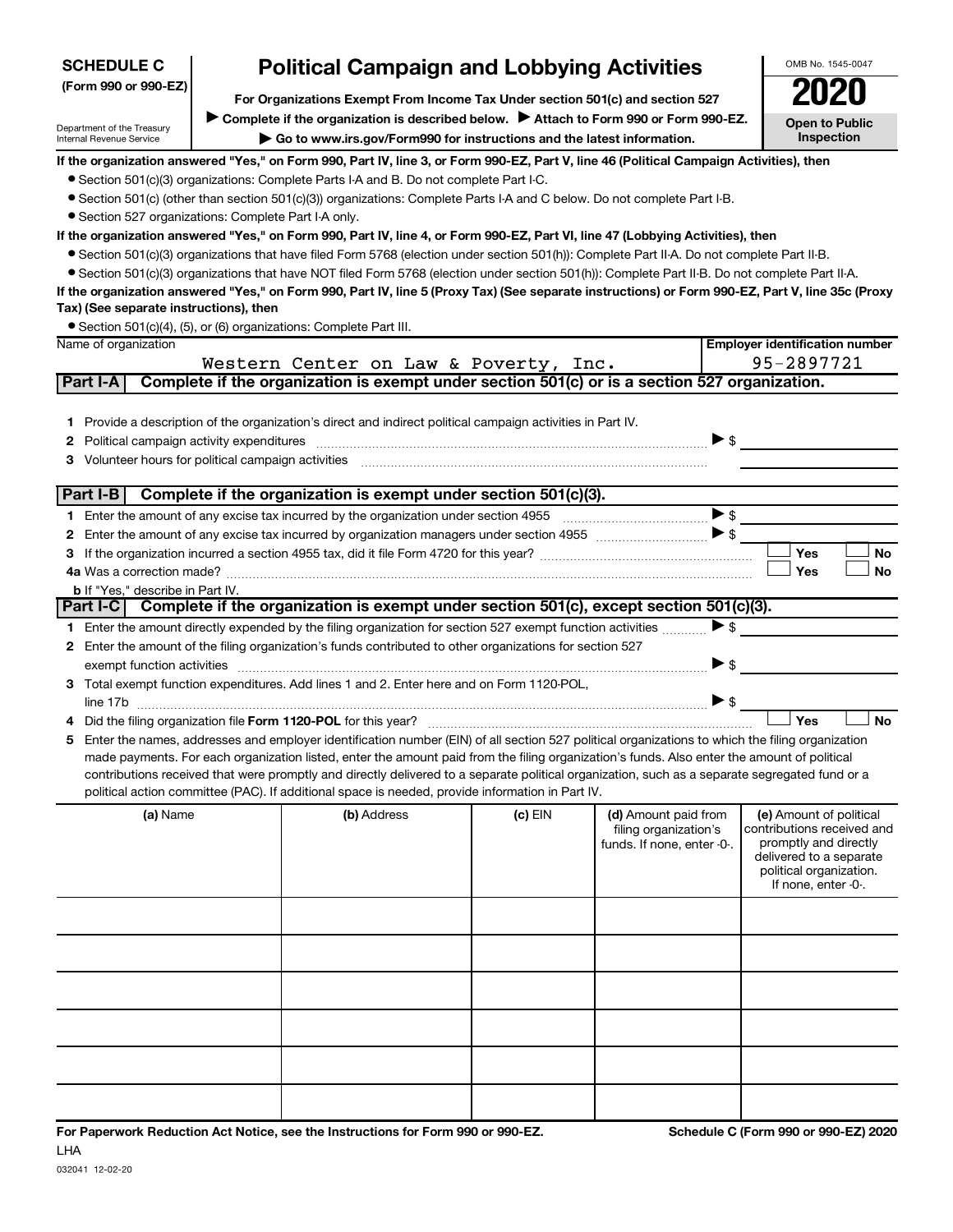| Schedule C (Form 990 or 990-EZ) 2020 Western Center on Law & Poverty, Inc.<br>Complete if the organization is exempt under section 501(c)(3) and filed Form 5768 (election under<br>Part II-A<br>section 501(h)). |                                        |                                                                                                         |                                                                                                                                   |                                        | 95-2897721 Page 2              |
|-------------------------------------------------------------------------------------------------------------------------------------------------------------------------------------------------------------------|----------------------------------------|---------------------------------------------------------------------------------------------------------|-----------------------------------------------------------------------------------------------------------------------------------|----------------------------------------|--------------------------------|
| A Check $\blacktriangleright$                                                                                                                                                                                     |                                        |                                                                                                         | if the filing organization belongs to an affiliated group (and list in Part IV each affiliated group member's name, address, EIN, |                                        |                                |
| expenses, and share of excess lobbying expenditures).                                                                                                                                                             |                                        |                                                                                                         |                                                                                                                                   |                                        |                                |
| B Check $\blacktriangleright$                                                                                                                                                                                     |                                        | if the filing organization checked box A and "limited control" provisions apply.                        |                                                                                                                                   |                                        |                                |
|                                                                                                                                                                                                                   | <b>Limits on Lobbying Expenditures</b> | (The term "expenditures" means amounts paid or incurred.)                                               |                                                                                                                                   | (a) Filing<br>organization's<br>totals | (b) Affiliated group<br>totals |
|                                                                                                                                                                                                                   |                                        |                                                                                                         |                                                                                                                                   | О.                                     |                                |
| <b>b</b> Total lobbying expenditures to influence a legislative body (direct lobbying) <i>manumumumum</i>                                                                                                         |                                        |                                                                                                         |                                                                                                                                   | 0.                                     |                                |
|                                                                                                                                                                                                                   |                                        |                                                                                                         |                                                                                                                                   | $\overline{0}$ .                       |                                |
| d Other exempt purpose expenditures                                                                                                                                                                               |                                        |                                                                                                         |                                                                                                                                   | 4,448,470.                             |                                |
|                                                                                                                                                                                                                   |                                        |                                                                                                         |                                                                                                                                   | 4,448,470.                             |                                |
| f Lobbying nontaxable amount. Enter the amount from the following table in both columns.                                                                                                                          |                                        |                                                                                                         |                                                                                                                                   | 372,424.                               |                                |
| If the amount on line 1e, column $(a)$ or $(b)$ is:                                                                                                                                                               |                                        | The lobbying nontaxable amount is:                                                                      |                                                                                                                                   |                                        |                                |
| Not over \$500,000                                                                                                                                                                                                |                                        | 20% of the amount on line 1e.                                                                           |                                                                                                                                   |                                        |                                |
| Over \$500,000 but not over \$1,000,000                                                                                                                                                                           |                                        | \$100,000 plus 15% of the excess over \$500,000.                                                        |                                                                                                                                   |                                        |                                |
| Over \$1,000,000 but not over \$1,500,000                                                                                                                                                                         |                                        | \$175,000 plus 10% of the excess over \$1,000,000                                                       |                                                                                                                                   |                                        |                                |
| Over \$1,500,000 but not over \$17,000,000                                                                                                                                                                        |                                        | \$225,000 plus 5% of the excess over \$1,500,000.                                                       |                                                                                                                                   |                                        |                                |
|                                                                                                                                                                                                                   |                                        |                                                                                                         |                                                                                                                                   |                                        |                                |
| Over \$17,000,000                                                                                                                                                                                                 | \$1,000,000.                           |                                                                                                         |                                                                                                                                   |                                        |                                |
|                                                                                                                                                                                                                   |                                        |                                                                                                         |                                                                                                                                   | 93, 106.                               |                                |
| g Grassroots nontaxable amount (enter 25% of line 1f)                                                                                                                                                             |                                        |                                                                                                         |                                                                                                                                   | 0.                                     |                                |
| h Subtract line 1g from line 1a. If zero or less, enter -0-                                                                                                                                                       |                                        |                                                                                                         |                                                                                                                                   | 0.                                     |                                |
|                                                                                                                                                                                                                   |                                        |                                                                                                         |                                                                                                                                   |                                        |                                |
| If there is an amount other than zero on either line 1h or line 1i, did the organization file Form 4720<br>reporting section 4911 tax for this year?                                                              |                                        |                                                                                                         |                                                                                                                                   |                                        | Yes<br>No.                     |
| (Some organizations that made a section 501(h) election do not have to complete all of the five columns below.                                                                                                    |                                        | 4-Year Averaging Period Under Section 501(h)<br>See the separate instructions for lines 2a through 2f.) |                                                                                                                                   |                                        |                                |
|                                                                                                                                                                                                                   |                                        | Lobbying Expenditures During 4-Year Averaging Period                                                    |                                                                                                                                   |                                        |                                |
| Calendar year<br>(or fiscal year beginning in)                                                                                                                                                                    | (a) 2017                               | (b) 2018                                                                                                | $(c)$ 2019                                                                                                                        | $(d)$ 2020                             | (e) Total                      |
| 2a Lobbying nontaxable amount                                                                                                                                                                                     | 350,179.                               | 349,465.                                                                                                | 366,227.                                                                                                                          |                                        | $372, 424.$   1,438,295.       |
| <b>b</b> Lobbying ceiling amount<br>(150% of line 2a, column(e))                                                                                                                                                  |                                        |                                                                                                         |                                                                                                                                   |                                        | 2, 157, 443.                   |
| c Total lobbying expenditures                                                                                                                                                                                     | 212,405.                               | 208,293.                                                                                                | 262,502.                                                                                                                          |                                        | 683,200.                       |
| d Grassroots nontaxable amount                                                                                                                                                                                    | 87,545.                                | 87,366.                                                                                                 | 91,557.                                                                                                                           | 93,106.                                | 359,574.                       |
| e Grassroots ceiling amount                                                                                                                                                                                       |                                        |                                                                                                         |                                                                                                                                   |                                        |                                |
| (150% of line 2d, column (e))                                                                                                                                                                                     |                                        |                                                                                                         |                                                                                                                                   |                                        | 539,361.                       |
|                                                                                                                                                                                                                   |                                        |                                                                                                         |                                                                                                                                   |                                        |                                |

**Schedule C (Form 990 or 990-EZ) 2020**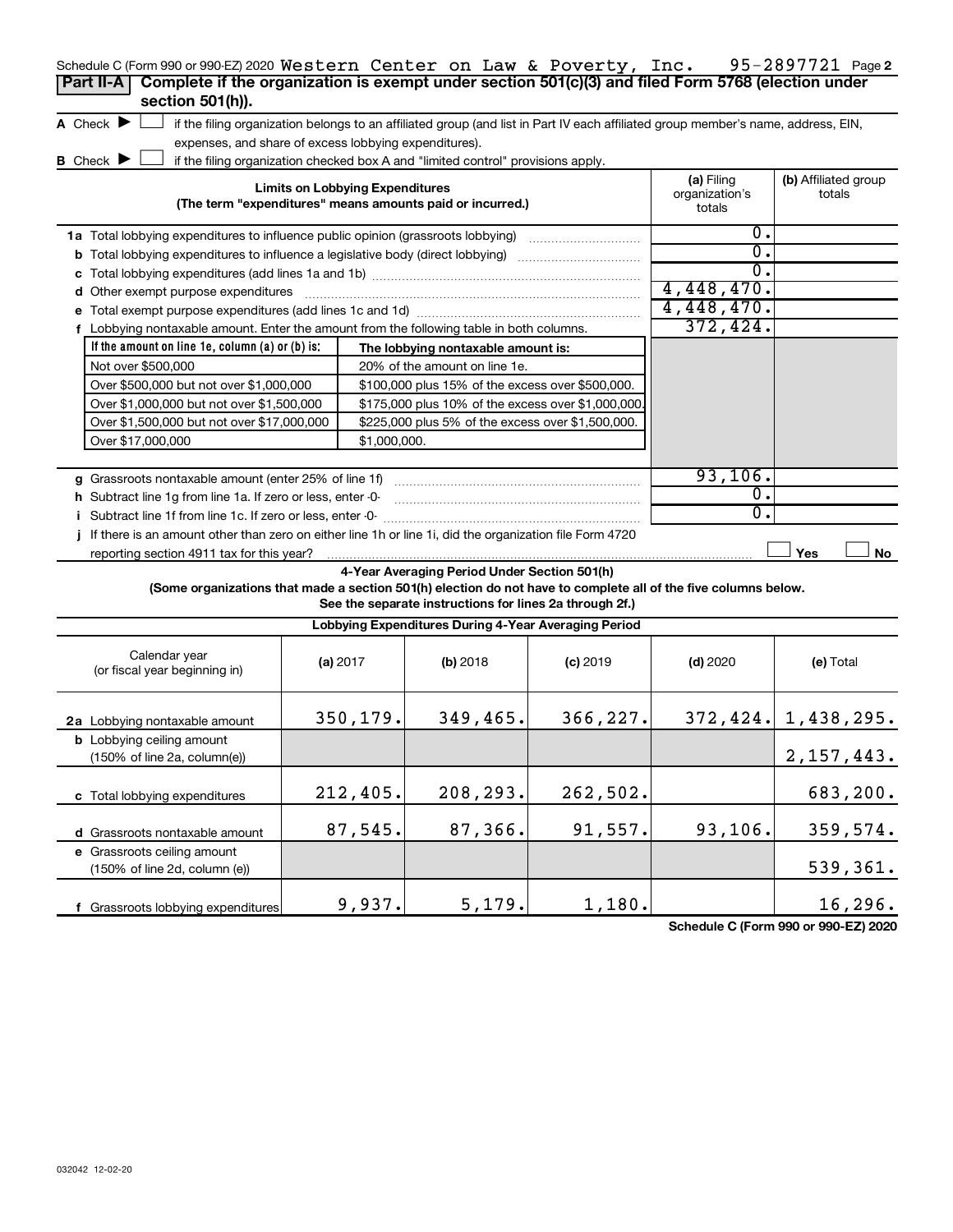#### 95-2897721 Page 3 Schedule C (Form 990 or 990-EZ) 2020  $\texttt{Western Center on Law & \texttt{Powerty, Inc.} \quad 95-2897721 \quad \texttt{Page}$ **Part II-B Complete if the organization is exempt under section 501(c)(3) and has NOT filed Form 5768 (election under section 501(h)).**

### **(a) (b) Yes No Amount 1 a** Volunteers? ~~~~~~~~~~~~~~~~~~~~~~~~~~~~~~~~~~~~~~~~~~~ **b** Paid staff or management (include compensation in expenses reported on lines 1c through 1i)? ... **c** Media advertisements? ~~~~~~~~~~~~~~~~~~~~~~~~~~~~~~~~~~~~~ **d** Mailings to members, legislators, or the public? ~~~~~~~~~~~~~~~~~~~~~~~~~ **e** Publications, or published or broadcast statements? ~~~~~~~~~~~~~~~~~~~~~~ **f** Grants to other organizations for lobbying purposes? ~~~~~~~~~~~~~~~~~~~~~~ **g** Direct contact with legislators, their staffs, government officials, or a legislative body? ................ **h** Rallies, demonstrations, seminars, conventions, speeches, lectures, or any similar means? ............ **i** Other activities? ~~~~~~~~~~~~~~~~~~~~~~~~~~~~~~~~~~~~~~~~ **j** Total. Add lines 1c through 1i ~~~~~~~~~~~~~~~~~~~~~~~~~~~~~~~~~~ **2a** Did the activities in line 1 cause the organization to be not described in section 501(c)(3)?  $\ldots$   $\ldots$ **b** If "Yes," enter the amount of any tax incurred under section 4912 ~~~~~~~~~~~~~~~~ **c** If "Yes," enter the amount of any tax incurred by organization managers under section 4912  $\ldots$ **d** If the filing organization incurred a section 4912 tax, did it file Form 4720 for this year? **Yes No 1** Were substantially all (90% or more) dues received nondeductible by members? ~~~~~~~~~~~~~~~~~ **2** Did the organization make only in-house lobbying expenditures of \$2,000 or less? ~~~~~~~~~~~~~~~~ **3 1 2 3 1 2** Section 162(e) nondeductible lobbying and political expenditures (do not include amounts of political **3 4 5 expenses for which the section 527(f) tax was paid). 1 2a 2b 2c 3 4 5 a** Current year ~~~~~~~~~~~~~~~~~~~~~~~~~~~~~~~~~~~~~~~~~~~~~~~~~~ **b** Carryover from last year ~~~~~~~~~~~~~~~~~~~~~~~~~~~~~~~~~~~~~~~~~~~~ **c** Total ~~~~~~~~~~~~~~~~~~~~~~~~~~~~~~~~~~~~~~~~~~~~~~~~~~~~~~ *For each "Yes" response on lines 1a through 1i below, provide in Part IV a detailed description of the lobbying activity.*  During the year, did the filing organization attempt to influence foreign, national, state, or local legislation, including any attempt to influence public opinion on a legislative matter or referendum, through the use of: . . . . . . . . . . . . . . . . . Did the organization agree to carry over lobbying and political campaign activity expenditures from the prior year? Dues, assessments and similar amounts from members ~~~~~~~~~~~~~~~~~~~~~~~~~~~~~ Aggregate amount reported in section 6033(e)(1)(A) notices of nondeductible section 162(e) dues www.com.com If notices were sent and the amount on line 2c exceeds the amount on line 3, what portion of the excess does the organization agree to carryover to the reasonable estimate of nondeductible lobbying and political expenditure next year? ~~~~~~~~~~~~~~~~~~~~~~~~~~~~~~~~~~~~~~~~~~~~~ Taxable amount of lobbying and political expenditures (See instructions) **Part III-A Complete if the organization is exempt under section 501(c)(4), section 501(c)(5), or section 501(c)(6). Part III-B Complete if the organization is exempt under section 501(c)(4), section 501(c)(5), or section 501(c)(6) and if either (a) BOTH Part III-A, lines 1 and 2, are answered "No" OR (b) Part III-A, line 3, is answered "Yes." Part IV Supplemental Information**

Provide the descriptions required for Part I-A, line 1; Part I-B, line 4; Part I-C, line 5; Part II-A (affiliated group list); Part II-A, lines 1 and 2 (See instructions); and Part II-B, line 1. Also, complete this part for any additional information.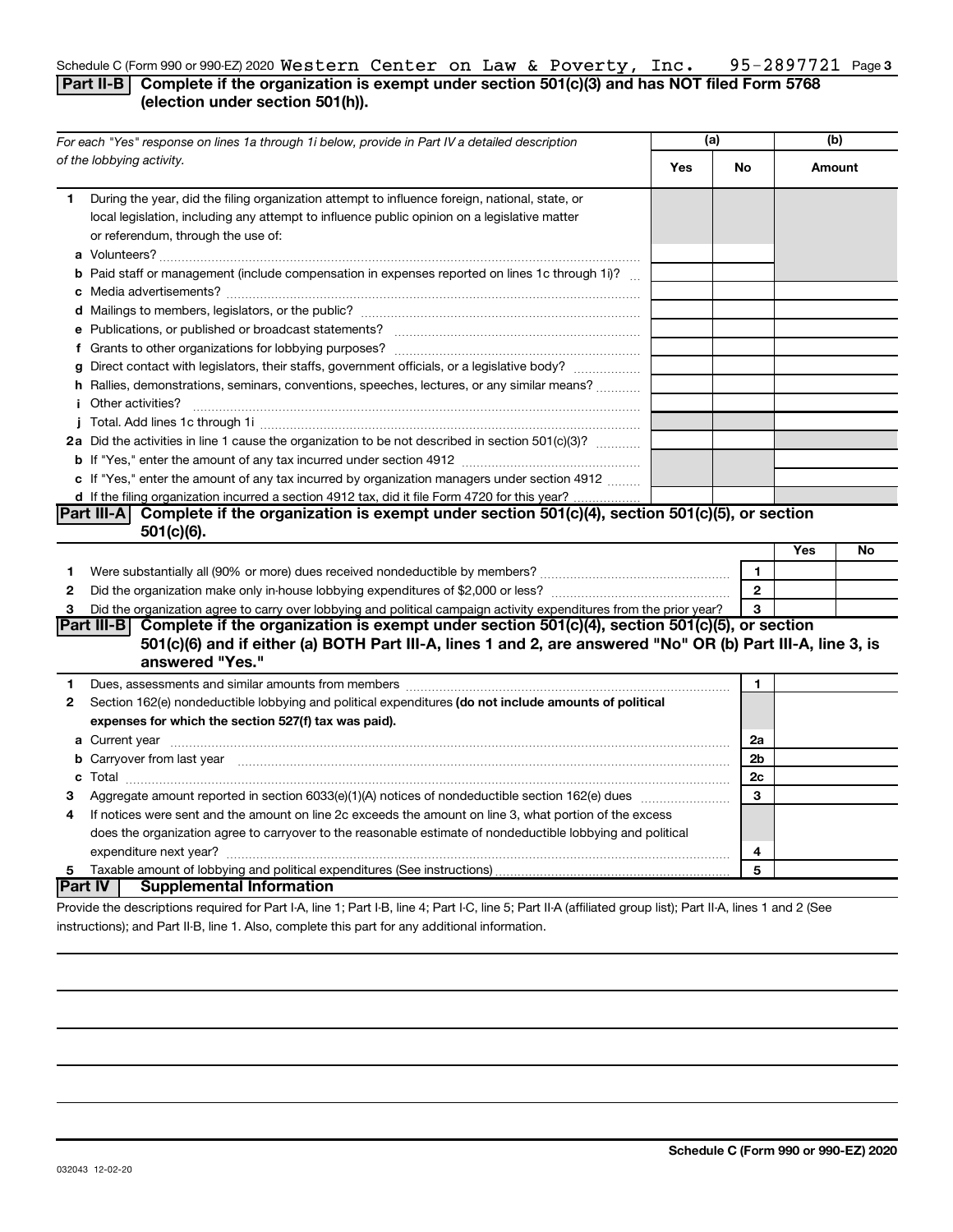| <b>SCHEDULE D</b> |  |  |
|-------------------|--|--|
|                   |  |  |

# **SCHEDULE D Supplemental Financial Statements**<br> **Form 990 2020**<br> **Part IV** line 6.7.8.9.10, 11a, 11b, 11d, 11d, 11d, 11d, 11d, 12a, 0r, 12b

**(Form 990) | Complete if the organization answered "Yes" on Form 990, Part IV, line 6, 7, 8, 9, 10, 11a, 11b, 11c, 11d, 11e, 11f, 12a, or 12b.**

**| Attach to Form 990. |Go to www.irs.gov/Form990 for instructions and the latest information.**



Department of the Treasury Internal Revenue Service

Name of the organization<br>**Western Center on Law & Poverty, Inc.** 95-2897721

|         | Western Center on Law & Poverty, Inc.                                                                                                                                                                                                                                | 95-2897721                                         |
|---------|----------------------------------------------------------------------------------------------------------------------------------------------------------------------------------------------------------------------------------------------------------------------|----------------------------------------------------|
| Part I  | Organizations Maintaining Donor Advised Funds or Other Similar Funds or Accounts. Complete if the                                                                                                                                                                    |                                                    |
|         | organization answered "Yes" on Form 990, Part IV, line 6.                                                                                                                                                                                                            |                                                    |
|         | (a) Donor advised funds                                                                                                                                                                                                                                              | (b) Funds and other accounts                       |
| 1       |                                                                                                                                                                                                                                                                      |                                                    |
| 2       | Aggregate value of contributions to (during year)                                                                                                                                                                                                                    |                                                    |
| З       | Aggregate value of grants from (during year)                                                                                                                                                                                                                         |                                                    |
| 4       |                                                                                                                                                                                                                                                                      |                                                    |
| 5       | Did the organization inform all donors and donor advisors in writing that the assets held in donor advised funds                                                                                                                                                     |                                                    |
|         |                                                                                                                                                                                                                                                                      | Yes<br>No                                          |
| 6       | Did the organization inform all grantees, donors, and donor advisors in writing that grant funds can be used only                                                                                                                                                    |                                                    |
|         | for charitable purposes and not for the benefit of the donor or donor advisor, or for any other purpose conferring                                                                                                                                                   |                                                    |
|         | impermissible private benefit?                                                                                                                                                                                                                                       | Yes<br>No                                          |
| Part II | Conservation Easements. Complete if the organization answered "Yes" on Form 990, Part IV, line 7.                                                                                                                                                                    |                                                    |
|         | Purpose(s) of conservation easements held by the organization (check all that apply).                                                                                                                                                                                |                                                    |
|         | Preservation of land for public use (for example, recreation or education)                                                                                                                                                                                           | Preservation of a historically important land area |
|         | Protection of natural habitat                                                                                                                                                                                                                                        | Preservation of a certified historic structure     |
|         | Preservation of open space                                                                                                                                                                                                                                           |                                                    |
| 2       | Complete lines 2a through 2d if the organization held a qualified conservation contribution in the form of a conservation easement on the last                                                                                                                       |                                                    |
|         | day of the tax year.                                                                                                                                                                                                                                                 | Held at the End of the Tax Year                    |
| а       |                                                                                                                                                                                                                                                                      | 2a                                                 |
|         | Total acreage restricted by conservation easements                                                                                                                                                                                                                   | 2 <sub>b</sub>                                     |
|         |                                                                                                                                                                                                                                                                      | 2c                                                 |
| d       | Number of conservation easements included in (c) acquired after 7/25/06, and not on a historic structure                                                                                                                                                             |                                                    |
|         | listed in the National Register [111] Martin Martin Martin Martin Martin Martin Martin Martin Martin Martin Ma                                                                                                                                                       | 2d                                                 |
| 3       | Number of conservation easements modified, transferred, released, extinguished, or terminated by the organization during the tax                                                                                                                                     |                                                    |
|         | year                                                                                                                                                                                                                                                                 |                                                    |
| 4       | Number of states where property subject to conservation easement is located >                                                                                                                                                                                        |                                                    |
| 5       | Does the organization have a written policy regarding the periodic monitoring, inspection, handling of                                                                                                                                                               |                                                    |
|         | violations, and enforcement of the conservation easements it holds?                                                                                                                                                                                                  | Yes<br>No                                          |
| 6       | Staff and volunteer hours devoted to monitoring, inspecting, handling of violations, and enforcing conservation easements during the year                                                                                                                            |                                                    |
|         |                                                                                                                                                                                                                                                                      |                                                    |
| 7       | Amount of expenses incurred in monitoring, inspecting, handling of violations, and enforcing conservation easements during the year                                                                                                                                  |                                                    |
|         | ► \$                                                                                                                                                                                                                                                                 |                                                    |
| 8       | Does each conservation easement reported on line 2(d) above satisfy the requirements of section 170(h)(4)(B)(i)                                                                                                                                                      |                                                    |
|         |                                                                                                                                                                                                                                                                      | Yes<br>No                                          |
| 9       | In Part XIII, describe how the organization reports conservation easements in its revenue and expense statement and                                                                                                                                                  |                                                    |
|         | balance sheet, and include, if applicable, the text of the footnote to the organization's financial statements that describes the                                                                                                                                    |                                                    |
|         | organization's accounting for conservation easements.<br>Organizations Maintaining Collections of Art, Historical Treasures, or Other Similar Assets.<br>Part III                                                                                                    |                                                    |
|         | Complete if the organization answered "Yes" on Form 990, Part IV, line 8.                                                                                                                                                                                            |                                                    |
|         |                                                                                                                                                                                                                                                                      |                                                    |
|         | 1a If the organization elected, as permitted under FASB ASC 958, not to report in its revenue statement and balance sheet works<br>of art, historical treasures, or other similar assets held for public exhibition, education, or research in furtherance of public |                                                    |
|         | service, provide in Part XIII the text of the footnote to its financial statements that describes these items.                                                                                                                                                       |                                                    |
|         | If the organization elected, as permitted under FASB ASC 958, to report in its revenue statement and balance sheet works of                                                                                                                                          |                                                    |
| b       | art, historical treasures, or other similar assets held for public exhibition, education, or research in furtherance of public service,                                                                                                                              |                                                    |
|         | provide the following amounts relating to these items:                                                                                                                                                                                                               |                                                    |
|         |                                                                                                                                                                                                                                                                      |                                                    |
|         | (i)<br>(ii) Assets included in Form 990, Part X                                                                                                                                                                                                                      | $\frac{1}{2}$<br>$\triangleright$ \$               |
| 2       | If the organization received or held works of art, historical treasures, or other similar assets for financial gain, provide                                                                                                                                         |                                                    |
|         | the following amounts required to be reported under FASB ASC 958 relating to these items:                                                                                                                                                                            |                                                    |
| а       |                                                                                                                                                                                                                                                                      |                                                    |
|         |                                                                                                                                                                                                                                                                      | $\frac{1}{2}$                                      |
|         |                                                                                                                                                                                                                                                                      |                                                    |

| Schedule D (Form 990) 2020 |  |
|----------------------------|--|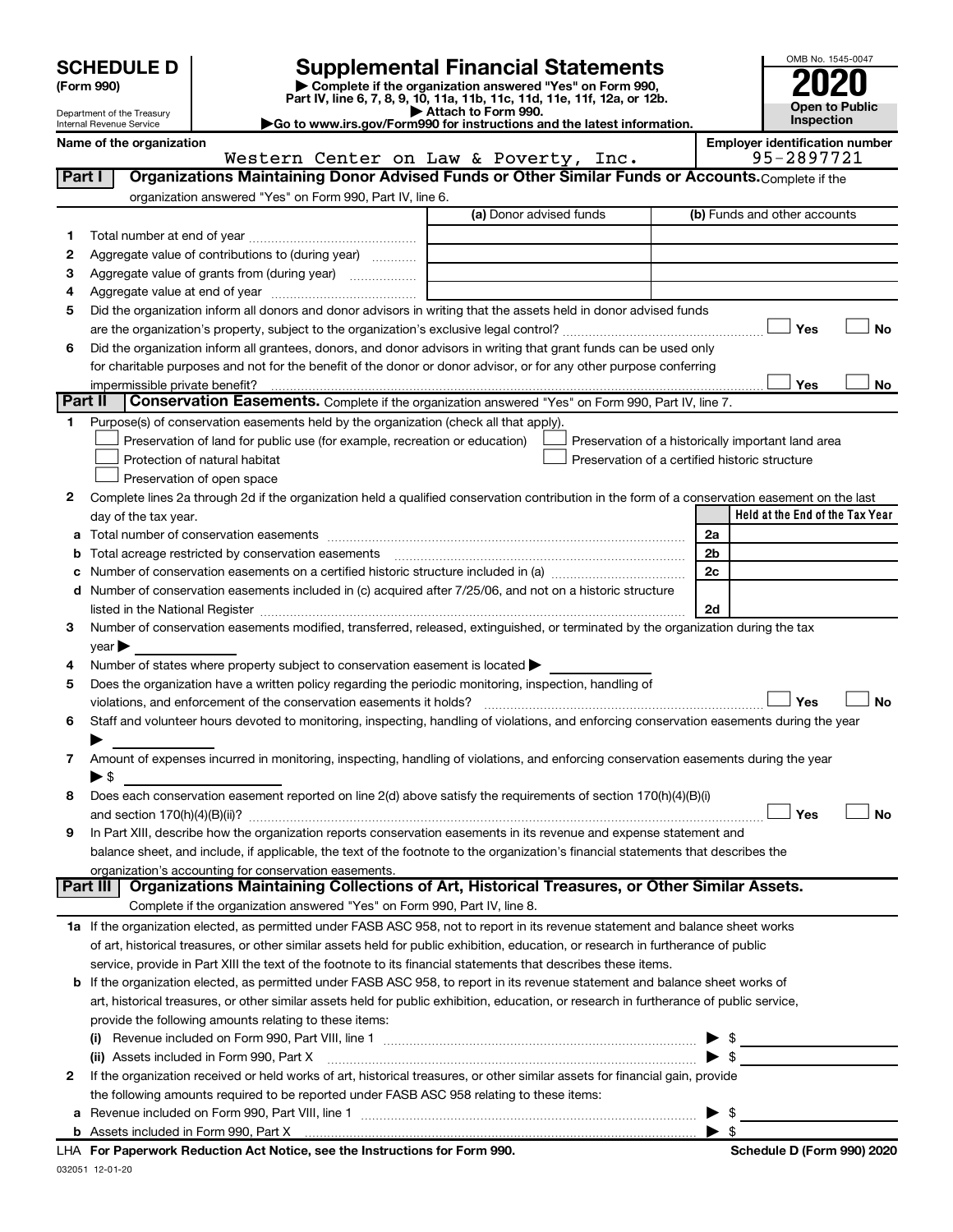| Part III<br>Organizations Maintaining Collections of Art, Historical Treasures, or Other Similar Assets(continued)<br>Using the organization's acquisition, accession, and other records, check any of the following that make significant use of its<br>3<br>collection items (check all that apply):<br>Public exhibition<br>Loan or exchange program<br>a<br>Other<br>Scholarly research<br>b<br>e<br>Preservation for future generations<br>с<br>Provide a description of the organization's collections and explain how they further the organization's exempt purpose in Part XIII.<br>During the year, did the organization solicit or receive donations of art, historical treasures, or other similar assets<br>5<br>Yes<br>No<br><b>Part IV</b><br><b>Escrow and Custodial Arrangements.</b> Complete if the organization answered "Yes" on Form 990, Part IV, line 9, or<br>reported an amount on Form 990, Part X, line 21.<br>1a Is the organization an agent, trustee, custodian or other intermediary for contributions or other assets not included<br>Yes<br>No<br>b If "Yes," explain the arrangement in Part XIII and complete the following table:<br>Amount<br>1c<br>1d<br>e Distributions during the year manufactured and continuum and contact the year manufactured and contact the year manufactured and contact the year manufactured and contact the year manufactured and contact the year manufa<br>1е<br>1f<br>2a Did the organization include an amount on Form 990, Part X, line 21, for escrow or custodial account liability?<br>Yes<br>No<br><b>b</b> If "Yes," explain the arrangement in Part XIII. Check here if the explanation has been provided on Part XIII<br>Endowment Funds. Complete if the organization answered "Yes" on Form 990, Part IV, line 10.<br>Part V<br>(c) Two years back $\vert$ (d) Three years back $\vert$<br>(e) Four years back<br>(a) Current year<br>(b) Prior year<br>4,043,370.<br>3,509,495.<br>3,363,645.<br>3,080,817.<br>2,917,488.<br><b>1a</b> Beginning of year balance<br>204.<br>587,801.<br>679,725.<br>$-146,054.$<br>428,678.<br>163,379.<br>Net investment earnings, gains, and losses<br>230,000.<br>e Other expenditures for facilities<br>and programs<br>50.<br>f Administrative expenses<br>4,401,171.<br>3, 363, 645.<br>3,080,817.<br>4,043,370.<br>3,509,495.<br>End of year balance<br>g<br>Provide the estimated percentage of the current year end balance (line 1g, column (a)) held as:<br>100,0000<br>Board designated or quasi-endowment<br>%<br><b>b</b> Permanent endowment $\blacktriangleright$<br>%<br>c Term endowment $\blacktriangleright$<br>%<br>The percentages on lines 2a, 2b, and 2c should equal 100%.<br>3a Are there endowment funds not in the possession of the organization that are held and administered for the organization<br>Yes<br>No<br>by:<br>$\overline{\mathbf{X}}$<br>3a(i)<br>(i)<br>х<br>3a(ii)<br>X<br>3b<br>Describe in Part XIII the intended uses of the organization's endowment funds.<br>Land, Buildings, and Equipment.<br><b>Part VI</b><br>Complete if the organization answered "Yes" on Form 990, Part IV, line 11a. See Form 990, Part X, line 10.<br>Description of property<br>(a) Cost or other<br>(b) Cost or other<br>(c) Accumulated<br>(d) Book value<br>basis (investment)<br>basis (other)<br>depreciation<br>19,310.<br>19,310.<br>0.<br>240, 330.<br>240, 330.<br>$\overline{0}$ .<br>$\overline{0}$ .<br>Total. Add lines 1a through 1e. (Column (d) must equal Form 990, Part X, column (B), line 10c.) | Schedule D (Form 990) 2020 | Western Center on Law & Poverty, Inc. |  |  | 95-2897721 Page 2 |  |  |
|-----------------------------------------------------------------------------------------------------------------------------------------------------------------------------------------------------------------------------------------------------------------------------------------------------------------------------------------------------------------------------------------------------------------------------------------------------------------------------------------------------------------------------------------------------------------------------------------------------------------------------------------------------------------------------------------------------------------------------------------------------------------------------------------------------------------------------------------------------------------------------------------------------------------------------------------------------------------------------------------------------------------------------------------------------------------------------------------------------------------------------------------------------------------------------------------------------------------------------------------------------------------------------------------------------------------------------------------------------------------------------------------------------------------------------------------------------------------------------------------------------------------------------------------------------------------------------------------------------------------------------------------------------------------------------------------------------------------------------------------------------------------------------------------------------------------------------------------------------------------------------------------------------------------------------------------------------------------------------------------------------------------------------------------------------------------------------------------------------------------------------------------------------------------------------------------------------------------------------------------------------------------------------------------------------------------------------------------------------------------------------------------------------------------------------------------------------------------------------------------------------------------------------------------------------------------------------------------------------------------------------------------------------------------------------------------------------------------------------------------------------------------------------------------------------------------------------------------------------------------------------------------------------------------------------------------------------------------------------------------------------------------------------------------------------------------------------------------------------------------------------------------------------------------------------------------------------------------------------------------------------------------------------------------------------------------------------------------------------------------------------------------------------------------------------------------------------------------------------------------------------------------------------------------------------------------------|----------------------------|---------------------------------------|--|--|-------------------|--|--|
|                                                                                                                                                                                                                                                                                                                                                                                                                                                                                                                                                                                                                                                                                                                                                                                                                                                                                                                                                                                                                                                                                                                                                                                                                                                                                                                                                                                                                                                                                                                                                                                                                                                                                                                                                                                                                                                                                                                                                                                                                                                                                                                                                                                                                                                                                                                                                                                                                                                                                                                                                                                                                                                                                                                                                                                                                                                                                                                                                                                                                                                                                                                                                                                                                                                                                                                                                                                                                                                                                                                                                                       |                            |                                       |  |  |                   |  |  |
|                                                                                                                                                                                                                                                                                                                                                                                                                                                                                                                                                                                                                                                                                                                                                                                                                                                                                                                                                                                                                                                                                                                                                                                                                                                                                                                                                                                                                                                                                                                                                                                                                                                                                                                                                                                                                                                                                                                                                                                                                                                                                                                                                                                                                                                                                                                                                                                                                                                                                                                                                                                                                                                                                                                                                                                                                                                                                                                                                                                                                                                                                                                                                                                                                                                                                                                                                                                                                                                                                                                                                                       |                            |                                       |  |  |                   |  |  |
|                                                                                                                                                                                                                                                                                                                                                                                                                                                                                                                                                                                                                                                                                                                                                                                                                                                                                                                                                                                                                                                                                                                                                                                                                                                                                                                                                                                                                                                                                                                                                                                                                                                                                                                                                                                                                                                                                                                                                                                                                                                                                                                                                                                                                                                                                                                                                                                                                                                                                                                                                                                                                                                                                                                                                                                                                                                                                                                                                                                                                                                                                                                                                                                                                                                                                                                                                                                                                                                                                                                                                                       |                            |                                       |  |  |                   |  |  |
|                                                                                                                                                                                                                                                                                                                                                                                                                                                                                                                                                                                                                                                                                                                                                                                                                                                                                                                                                                                                                                                                                                                                                                                                                                                                                                                                                                                                                                                                                                                                                                                                                                                                                                                                                                                                                                                                                                                                                                                                                                                                                                                                                                                                                                                                                                                                                                                                                                                                                                                                                                                                                                                                                                                                                                                                                                                                                                                                                                                                                                                                                                                                                                                                                                                                                                                                                                                                                                                                                                                                                                       |                            |                                       |  |  |                   |  |  |
|                                                                                                                                                                                                                                                                                                                                                                                                                                                                                                                                                                                                                                                                                                                                                                                                                                                                                                                                                                                                                                                                                                                                                                                                                                                                                                                                                                                                                                                                                                                                                                                                                                                                                                                                                                                                                                                                                                                                                                                                                                                                                                                                                                                                                                                                                                                                                                                                                                                                                                                                                                                                                                                                                                                                                                                                                                                                                                                                                                                                                                                                                                                                                                                                                                                                                                                                                                                                                                                                                                                                                                       |                            |                                       |  |  |                   |  |  |
|                                                                                                                                                                                                                                                                                                                                                                                                                                                                                                                                                                                                                                                                                                                                                                                                                                                                                                                                                                                                                                                                                                                                                                                                                                                                                                                                                                                                                                                                                                                                                                                                                                                                                                                                                                                                                                                                                                                                                                                                                                                                                                                                                                                                                                                                                                                                                                                                                                                                                                                                                                                                                                                                                                                                                                                                                                                                                                                                                                                                                                                                                                                                                                                                                                                                                                                                                                                                                                                                                                                                                                       |                            |                                       |  |  |                   |  |  |
|                                                                                                                                                                                                                                                                                                                                                                                                                                                                                                                                                                                                                                                                                                                                                                                                                                                                                                                                                                                                                                                                                                                                                                                                                                                                                                                                                                                                                                                                                                                                                                                                                                                                                                                                                                                                                                                                                                                                                                                                                                                                                                                                                                                                                                                                                                                                                                                                                                                                                                                                                                                                                                                                                                                                                                                                                                                                                                                                                                                                                                                                                                                                                                                                                                                                                                                                                                                                                                                                                                                                                                       |                            |                                       |  |  |                   |  |  |
|                                                                                                                                                                                                                                                                                                                                                                                                                                                                                                                                                                                                                                                                                                                                                                                                                                                                                                                                                                                                                                                                                                                                                                                                                                                                                                                                                                                                                                                                                                                                                                                                                                                                                                                                                                                                                                                                                                                                                                                                                                                                                                                                                                                                                                                                                                                                                                                                                                                                                                                                                                                                                                                                                                                                                                                                                                                                                                                                                                                                                                                                                                                                                                                                                                                                                                                                                                                                                                                                                                                                                                       |                            |                                       |  |  |                   |  |  |
|                                                                                                                                                                                                                                                                                                                                                                                                                                                                                                                                                                                                                                                                                                                                                                                                                                                                                                                                                                                                                                                                                                                                                                                                                                                                                                                                                                                                                                                                                                                                                                                                                                                                                                                                                                                                                                                                                                                                                                                                                                                                                                                                                                                                                                                                                                                                                                                                                                                                                                                                                                                                                                                                                                                                                                                                                                                                                                                                                                                                                                                                                                                                                                                                                                                                                                                                                                                                                                                                                                                                                                       |                            |                                       |  |  |                   |  |  |
|                                                                                                                                                                                                                                                                                                                                                                                                                                                                                                                                                                                                                                                                                                                                                                                                                                                                                                                                                                                                                                                                                                                                                                                                                                                                                                                                                                                                                                                                                                                                                                                                                                                                                                                                                                                                                                                                                                                                                                                                                                                                                                                                                                                                                                                                                                                                                                                                                                                                                                                                                                                                                                                                                                                                                                                                                                                                                                                                                                                                                                                                                                                                                                                                                                                                                                                                                                                                                                                                                                                                                                       |                            |                                       |  |  |                   |  |  |
|                                                                                                                                                                                                                                                                                                                                                                                                                                                                                                                                                                                                                                                                                                                                                                                                                                                                                                                                                                                                                                                                                                                                                                                                                                                                                                                                                                                                                                                                                                                                                                                                                                                                                                                                                                                                                                                                                                                                                                                                                                                                                                                                                                                                                                                                                                                                                                                                                                                                                                                                                                                                                                                                                                                                                                                                                                                                                                                                                                                                                                                                                                                                                                                                                                                                                                                                                                                                                                                                                                                                                                       |                            |                                       |  |  |                   |  |  |
|                                                                                                                                                                                                                                                                                                                                                                                                                                                                                                                                                                                                                                                                                                                                                                                                                                                                                                                                                                                                                                                                                                                                                                                                                                                                                                                                                                                                                                                                                                                                                                                                                                                                                                                                                                                                                                                                                                                                                                                                                                                                                                                                                                                                                                                                                                                                                                                                                                                                                                                                                                                                                                                                                                                                                                                                                                                                                                                                                                                                                                                                                                                                                                                                                                                                                                                                                                                                                                                                                                                                                                       |                            |                                       |  |  |                   |  |  |
|                                                                                                                                                                                                                                                                                                                                                                                                                                                                                                                                                                                                                                                                                                                                                                                                                                                                                                                                                                                                                                                                                                                                                                                                                                                                                                                                                                                                                                                                                                                                                                                                                                                                                                                                                                                                                                                                                                                                                                                                                                                                                                                                                                                                                                                                                                                                                                                                                                                                                                                                                                                                                                                                                                                                                                                                                                                                                                                                                                                                                                                                                                                                                                                                                                                                                                                                                                                                                                                                                                                                                                       |                            |                                       |  |  |                   |  |  |
|                                                                                                                                                                                                                                                                                                                                                                                                                                                                                                                                                                                                                                                                                                                                                                                                                                                                                                                                                                                                                                                                                                                                                                                                                                                                                                                                                                                                                                                                                                                                                                                                                                                                                                                                                                                                                                                                                                                                                                                                                                                                                                                                                                                                                                                                                                                                                                                                                                                                                                                                                                                                                                                                                                                                                                                                                                                                                                                                                                                                                                                                                                                                                                                                                                                                                                                                                                                                                                                                                                                                                                       |                            |                                       |  |  |                   |  |  |
|                                                                                                                                                                                                                                                                                                                                                                                                                                                                                                                                                                                                                                                                                                                                                                                                                                                                                                                                                                                                                                                                                                                                                                                                                                                                                                                                                                                                                                                                                                                                                                                                                                                                                                                                                                                                                                                                                                                                                                                                                                                                                                                                                                                                                                                                                                                                                                                                                                                                                                                                                                                                                                                                                                                                                                                                                                                                                                                                                                                                                                                                                                                                                                                                                                                                                                                                                                                                                                                                                                                                                                       |                            |                                       |  |  |                   |  |  |
|                                                                                                                                                                                                                                                                                                                                                                                                                                                                                                                                                                                                                                                                                                                                                                                                                                                                                                                                                                                                                                                                                                                                                                                                                                                                                                                                                                                                                                                                                                                                                                                                                                                                                                                                                                                                                                                                                                                                                                                                                                                                                                                                                                                                                                                                                                                                                                                                                                                                                                                                                                                                                                                                                                                                                                                                                                                                                                                                                                                                                                                                                                                                                                                                                                                                                                                                                                                                                                                                                                                                                                       |                            |                                       |  |  |                   |  |  |
|                                                                                                                                                                                                                                                                                                                                                                                                                                                                                                                                                                                                                                                                                                                                                                                                                                                                                                                                                                                                                                                                                                                                                                                                                                                                                                                                                                                                                                                                                                                                                                                                                                                                                                                                                                                                                                                                                                                                                                                                                                                                                                                                                                                                                                                                                                                                                                                                                                                                                                                                                                                                                                                                                                                                                                                                                                                                                                                                                                                                                                                                                                                                                                                                                                                                                                                                                                                                                                                                                                                                                                       |                            |                                       |  |  |                   |  |  |
|                                                                                                                                                                                                                                                                                                                                                                                                                                                                                                                                                                                                                                                                                                                                                                                                                                                                                                                                                                                                                                                                                                                                                                                                                                                                                                                                                                                                                                                                                                                                                                                                                                                                                                                                                                                                                                                                                                                                                                                                                                                                                                                                                                                                                                                                                                                                                                                                                                                                                                                                                                                                                                                                                                                                                                                                                                                                                                                                                                                                                                                                                                                                                                                                                                                                                                                                                                                                                                                                                                                                                                       |                            |                                       |  |  |                   |  |  |
|                                                                                                                                                                                                                                                                                                                                                                                                                                                                                                                                                                                                                                                                                                                                                                                                                                                                                                                                                                                                                                                                                                                                                                                                                                                                                                                                                                                                                                                                                                                                                                                                                                                                                                                                                                                                                                                                                                                                                                                                                                                                                                                                                                                                                                                                                                                                                                                                                                                                                                                                                                                                                                                                                                                                                                                                                                                                                                                                                                                                                                                                                                                                                                                                                                                                                                                                                                                                                                                                                                                                                                       |                            |                                       |  |  |                   |  |  |
|                                                                                                                                                                                                                                                                                                                                                                                                                                                                                                                                                                                                                                                                                                                                                                                                                                                                                                                                                                                                                                                                                                                                                                                                                                                                                                                                                                                                                                                                                                                                                                                                                                                                                                                                                                                                                                                                                                                                                                                                                                                                                                                                                                                                                                                                                                                                                                                                                                                                                                                                                                                                                                                                                                                                                                                                                                                                                                                                                                                                                                                                                                                                                                                                                                                                                                                                                                                                                                                                                                                                                                       |                            |                                       |  |  |                   |  |  |
|                                                                                                                                                                                                                                                                                                                                                                                                                                                                                                                                                                                                                                                                                                                                                                                                                                                                                                                                                                                                                                                                                                                                                                                                                                                                                                                                                                                                                                                                                                                                                                                                                                                                                                                                                                                                                                                                                                                                                                                                                                                                                                                                                                                                                                                                                                                                                                                                                                                                                                                                                                                                                                                                                                                                                                                                                                                                                                                                                                                                                                                                                                                                                                                                                                                                                                                                                                                                                                                                                                                                                                       |                            |                                       |  |  |                   |  |  |
|                                                                                                                                                                                                                                                                                                                                                                                                                                                                                                                                                                                                                                                                                                                                                                                                                                                                                                                                                                                                                                                                                                                                                                                                                                                                                                                                                                                                                                                                                                                                                                                                                                                                                                                                                                                                                                                                                                                                                                                                                                                                                                                                                                                                                                                                                                                                                                                                                                                                                                                                                                                                                                                                                                                                                                                                                                                                                                                                                                                                                                                                                                                                                                                                                                                                                                                                                                                                                                                                                                                                                                       |                            |                                       |  |  |                   |  |  |
|                                                                                                                                                                                                                                                                                                                                                                                                                                                                                                                                                                                                                                                                                                                                                                                                                                                                                                                                                                                                                                                                                                                                                                                                                                                                                                                                                                                                                                                                                                                                                                                                                                                                                                                                                                                                                                                                                                                                                                                                                                                                                                                                                                                                                                                                                                                                                                                                                                                                                                                                                                                                                                                                                                                                                                                                                                                                                                                                                                                                                                                                                                                                                                                                                                                                                                                                                                                                                                                                                                                                                                       |                            |                                       |  |  |                   |  |  |
|                                                                                                                                                                                                                                                                                                                                                                                                                                                                                                                                                                                                                                                                                                                                                                                                                                                                                                                                                                                                                                                                                                                                                                                                                                                                                                                                                                                                                                                                                                                                                                                                                                                                                                                                                                                                                                                                                                                                                                                                                                                                                                                                                                                                                                                                                                                                                                                                                                                                                                                                                                                                                                                                                                                                                                                                                                                                                                                                                                                                                                                                                                                                                                                                                                                                                                                                                                                                                                                                                                                                                                       |                            |                                       |  |  |                   |  |  |
|                                                                                                                                                                                                                                                                                                                                                                                                                                                                                                                                                                                                                                                                                                                                                                                                                                                                                                                                                                                                                                                                                                                                                                                                                                                                                                                                                                                                                                                                                                                                                                                                                                                                                                                                                                                                                                                                                                                                                                                                                                                                                                                                                                                                                                                                                                                                                                                                                                                                                                                                                                                                                                                                                                                                                                                                                                                                                                                                                                                                                                                                                                                                                                                                                                                                                                                                                                                                                                                                                                                                                                       |                            |                                       |  |  |                   |  |  |
|                                                                                                                                                                                                                                                                                                                                                                                                                                                                                                                                                                                                                                                                                                                                                                                                                                                                                                                                                                                                                                                                                                                                                                                                                                                                                                                                                                                                                                                                                                                                                                                                                                                                                                                                                                                                                                                                                                                                                                                                                                                                                                                                                                                                                                                                                                                                                                                                                                                                                                                                                                                                                                                                                                                                                                                                                                                                                                                                                                                                                                                                                                                                                                                                                                                                                                                                                                                                                                                                                                                                                                       |                            |                                       |  |  |                   |  |  |
|                                                                                                                                                                                                                                                                                                                                                                                                                                                                                                                                                                                                                                                                                                                                                                                                                                                                                                                                                                                                                                                                                                                                                                                                                                                                                                                                                                                                                                                                                                                                                                                                                                                                                                                                                                                                                                                                                                                                                                                                                                                                                                                                                                                                                                                                                                                                                                                                                                                                                                                                                                                                                                                                                                                                                                                                                                                                                                                                                                                                                                                                                                                                                                                                                                                                                                                                                                                                                                                                                                                                                                       |                            |                                       |  |  |                   |  |  |
|                                                                                                                                                                                                                                                                                                                                                                                                                                                                                                                                                                                                                                                                                                                                                                                                                                                                                                                                                                                                                                                                                                                                                                                                                                                                                                                                                                                                                                                                                                                                                                                                                                                                                                                                                                                                                                                                                                                                                                                                                                                                                                                                                                                                                                                                                                                                                                                                                                                                                                                                                                                                                                                                                                                                                                                                                                                                                                                                                                                                                                                                                                                                                                                                                                                                                                                                                                                                                                                                                                                                                                       |                            |                                       |  |  |                   |  |  |
|                                                                                                                                                                                                                                                                                                                                                                                                                                                                                                                                                                                                                                                                                                                                                                                                                                                                                                                                                                                                                                                                                                                                                                                                                                                                                                                                                                                                                                                                                                                                                                                                                                                                                                                                                                                                                                                                                                                                                                                                                                                                                                                                                                                                                                                                                                                                                                                                                                                                                                                                                                                                                                                                                                                                                                                                                                                                                                                                                                                                                                                                                                                                                                                                                                                                                                                                                                                                                                                                                                                                                                       |                            |                                       |  |  |                   |  |  |
|                                                                                                                                                                                                                                                                                                                                                                                                                                                                                                                                                                                                                                                                                                                                                                                                                                                                                                                                                                                                                                                                                                                                                                                                                                                                                                                                                                                                                                                                                                                                                                                                                                                                                                                                                                                                                                                                                                                                                                                                                                                                                                                                                                                                                                                                                                                                                                                                                                                                                                                                                                                                                                                                                                                                                                                                                                                                                                                                                                                                                                                                                                                                                                                                                                                                                                                                                                                                                                                                                                                                                                       |                            |                                       |  |  |                   |  |  |
|                                                                                                                                                                                                                                                                                                                                                                                                                                                                                                                                                                                                                                                                                                                                                                                                                                                                                                                                                                                                                                                                                                                                                                                                                                                                                                                                                                                                                                                                                                                                                                                                                                                                                                                                                                                                                                                                                                                                                                                                                                                                                                                                                                                                                                                                                                                                                                                                                                                                                                                                                                                                                                                                                                                                                                                                                                                                                                                                                                                                                                                                                                                                                                                                                                                                                                                                                                                                                                                                                                                                                                       |                            |                                       |  |  |                   |  |  |
|                                                                                                                                                                                                                                                                                                                                                                                                                                                                                                                                                                                                                                                                                                                                                                                                                                                                                                                                                                                                                                                                                                                                                                                                                                                                                                                                                                                                                                                                                                                                                                                                                                                                                                                                                                                                                                                                                                                                                                                                                                                                                                                                                                                                                                                                                                                                                                                                                                                                                                                                                                                                                                                                                                                                                                                                                                                                                                                                                                                                                                                                                                                                                                                                                                                                                                                                                                                                                                                                                                                                                                       |                            |                                       |  |  |                   |  |  |
|                                                                                                                                                                                                                                                                                                                                                                                                                                                                                                                                                                                                                                                                                                                                                                                                                                                                                                                                                                                                                                                                                                                                                                                                                                                                                                                                                                                                                                                                                                                                                                                                                                                                                                                                                                                                                                                                                                                                                                                                                                                                                                                                                                                                                                                                                                                                                                                                                                                                                                                                                                                                                                                                                                                                                                                                                                                                                                                                                                                                                                                                                                                                                                                                                                                                                                                                                                                                                                                                                                                                                                       |                            |                                       |  |  |                   |  |  |
|                                                                                                                                                                                                                                                                                                                                                                                                                                                                                                                                                                                                                                                                                                                                                                                                                                                                                                                                                                                                                                                                                                                                                                                                                                                                                                                                                                                                                                                                                                                                                                                                                                                                                                                                                                                                                                                                                                                                                                                                                                                                                                                                                                                                                                                                                                                                                                                                                                                                                                                                                                                                                                                                                                                                                                                                                                                                                                                                                                                                                                                                                                                                                                                                                                                                                                                                                                                                                                                                                                                                                                       |                            |                                       |  |  |                   |  |  |
|                                                                                                                                                                                                                                                                                                                                                                                                                                                                                                                                                                                                                                                                                                                                                                                                                                                                                                                                                                                                                                                                                                                                                                                                                                                                                                                                                                                                                                                                                                                                                                                                                                                                                                                                                                                                                                                                                                                                                                                                                                                                                                                                                                                                                                                                                                                                                                                                                                                                                                                                                                                                                                                                                                                                                                                                                                                                                                                                                                                                                                                                                                                                                                                                                                                                                                                                                                                                                                                                                                                                                                       |                            |                                       |  |  |                   |  |  |
|                                                                                                                                                                                                                                                                                                                                                                                                                                                                                                                                                                                                                                                                                                                                                                                                                                                                                                                                                                                                                                                                                                                                                                                                                                                                                                                                                                                                                                                                                                                                                                                                                                                                                                                                                                                                                                                                                                                                                                                                                                                                                                                                                                                                                                                                                                                                                                                                                                                                                                                                                                                                                                                                                                                                                                                                                                                                                                                                                                                                                                                                                                                                                                                                                                                                                                                                                                                                                                                                                                                                                                       |                            |                                       |  |  |                   |  |  |
|                                                                                                                                                                                                                                                                                                                                                                                                                                                                                                                                                                                                                                                                                                                                                                                                                                                                                                                                                                                                                                                                                                                                                                                                                                                                                                                                                                                                                                                                                                                                                                                                                                                                                                                                                                                                                                                                                                                                                                                                                                                                                                                                                                                                                                                                                                                                                                                                                                                                                                                                                                                                                                                                                                                                                                                                                                                                                                                                                                                                                                                                                                                                                                                                                                                                                                                                                                                                                                                                                                                                                                       |                            |                                       |  |  |                   |  |  |
|                                                                                                                                                                                                                                                                                                                                                                                                                                                                                                                                                                                                                                                                                                                                                                                                                                                                                                                                                                                                                                                                                                                                                                                                                                                                                                                                                                                                                                                                                                                                                                                                                                                                                                                                                                                                                                                                                                                                                                                                                                                                                                                                                                                                                                                                                                                                                                                                                                                                                                                                                                                                                                                                                                                                                                                                                                                                                                                                                                                                                                                                                                                                                                                                                                                                                                                                                                                                                                                                                                                                                                       |                            |                                       |  |  |                   |  |  |
|                                                                                                                                                                                                                                                                                                                                                                                                                                                                                                                                                                                                                                                                                                                                                                                                                                                                                                                                                                                                                                                                                                                                                                                                                                                                                                                                                                                                                                                                                                                                                                                                                                                                                                                                                                                                                                                                                                                                                                                                                                                                                                                                                                                                                                                                                                                                                                                                                                                                                                                                                                                                                                                                                                                                                                                                                                                                                                                                                                                                                                                                                                                                                                                                                                                                                                                                                                                                                                                                                                                                                                       |                            |                                       |  |  |                   |  |  |
|                                                                                                                                                                                                                                                                                                                                                                                                                                                                                                                                                                                                                                                                                                                                                                                                                                                                                                                                                                                                                                                                                                                                                                                                                                                                                                                                                                                                                                                                                                                                                                                                                                                                                                                                                                                                                                                                                                                                                                                                                                                                                                                                                                                                                                                                                                                                                                                                                                                                                                                                                                                                                                                                                                                                                                                                                                                                                                                                                                                                                                                                                                                                                                                                                                                                                                                                                                                                                                                                                                                                                                       |                            |                                       |  |  |                   |  |  |
|                                                                                                                                                                                                                                                                                                                                                                                                                                                                                                                                                                                                                                                                                                                                                                                                                                                                                                                                                                                                                                                                                                                                                                                                                                                                                                                                                                                                                                                                                                                                                                                                                                                                                                                                                                                                                                                                                                                                                                                                                                                                                                                                                                                                                                                                                                                                                                                                                                                                                                                                                                                                                                                                                                                                                                                                                                                                                                                                                                                                                                                                                                                                                                                                                                                                                                                                                                                                                                                                                                                                                                       |                            |                                       |  |  |                   |  |  |
|                                                                                                                                                                                                                                                                                                                                                                                                                                                                                                                                                                                                                                                                                                                                                                                                                                                                                                                                                                                                                                                                                                                                                                                                                                                                                                                                                                                                                                                                                                                                                                                                                                                                                                                                                                                                                                                                                                                                                                                                                                                                                                                                                                                                                                                                                                                                                                                                                                                                                                                                                                                                                                                                                                                                                                                                                                                                                                                                                                                                                                                                                                                                                                                                                                                                                                                                                                                                                                                                                                                                                                       |                            |                                       |  |  |                   |  |  |
|                                                                                                                                                                                                                                                                                                                                                                                                                                                                                                                                                                                                                                                                                                                                                                                                                                                                                                                                                                                                                                                                                                                                                                                                                                                                                                                                                                                                                                                                                                                                                                                                                                                                                                                                                                                                                                                                                                                                                                                                                                                                                                                                                                                                                                                                                                                                                                                                                                                                                                                                                                                                                                                                                                                                                                                                                                                                                                                                                                                                                                                                                                                                                                                                                                                                                                                                                                                                                                                                                                                                                                       |                            |                                       |  |  |                   |  |  |
|                                                                                                                                                                                                                                                                                                                                                                                                                                                                                                                                                                                                                                                                                                                                                                                                                                                                                                                                                                                                                                                                                                                                                                                                                                                                                                                                                                                                                                                                                                                                                                                                                                                                                                                                                                                                                                                                                                                                                                                                                                                                                                                                                                                                                                                                                                                                                                                                                                                                                                                                                                                                                                                                                                                                                                                                                                                                                                                                                                                                                                                                                                                                                                                                                                                                                                                                                                                                                                                                                                                                                                       |                            |                                       |  |  |                   |  |  |
|                                                                                                                                                                                                                                                                                                                                                                                                                                                                                                                                                                                                                                                                                                                                                                                                                                                                                                                                                                                                                                                                                                                                                                                                                                                                                                                                                                                                                                                                                                                                                                                                                                                                                                                                                                                                                                                                                                                                                                                                                                                                                                                                                                                                                                                                                                                                                                                                                                                                                                                                                                                                                                                                                                                                                                                                                                                                                                                                                                                                                                                                                                                                                                                                                                                                                                                                                                                                                                                                                                                                                                       |                            |                                       |  |  |                   |  |  |
|                                                                                                                                                                                                                                                                                                                                                                                                                                                                                                                                                                                                                                                                                                                                                                                                                                                                                                                                                                                                                                                                                                                                                                                                                                                                                                                                                                                                                                                                                                                                                                                                                                                                                                                                                                                                                                                                                                                                                                                                                                                                                                                                                                                                                                                                                                                                                                                                                                                                                                                                                                                                                                                                                                                                                                                                                                                                                                                                                                                                                                                                                                                                                                                                                                                                                                                                                                                                                                                                                                                                                                       |                            |                                       |  |  |                   |  |  |
|                                                                                                                                                                                                                                                                                                                                                                                                                                                                                                                                                                                                                                                                                                                                                                                                                                                                                                                                                                                                                                                                                                                                                                                                                                                                                                                                                                                                                                                                                                                                                                                                                                                                                                                                                                                                                                                                                                                                                                                                                                                                                                                                                                                                                                                                                                                                                                                                                                                                                                                                                                                                                                                                                                                                                                                                                                                                                                                                                                                                                                                                                                                                                                                                                                                                                                                                                                                                                                                                                                                                                                       |                            |                                       |  |  |                   |  |  |
|                                                                                                                                                                                                                                                                                                                                                                                                                                                                                                                                                                                                                                                                                                                                                                                                                                                                                                                                                                                                                                                                                                                                                                                                                                                                                                                                                                                                                                                                                                                                                                                                                                                                                                                                                                                                                                                                                                                                                                                                                                                                                                                                                                                                                                                                                                                                                                                                                                                                                                                                                                                                                                                                                                                                                                                                                                                                                                                                                                                                                                                                                                                                                                                                                                                                                                                                                                                                                                                                                                                                                                       |                            |                                       |  |  |                   |  |  |
|                                                                                                                                                                                                                                                                                                                                                                                                                                                                                                                                                                                                                                                                                                                                                                                                                                                                                                                                                                                                                                                                                                                                                                                                                                                                                                                                                                                                                                                                                                                                                                                                                                                                                                                                                                                                                                                                                                                                                                                                                                                                                                                                                                                                                                                                                                                                                                                                                                                                                                                                                                                                                                                                                                                                                                                                                                                                                                                                                                                                                                                                                                                                                                                                                                                                                                                                                                                                                                                                                                                                                                       |                            |                                       |  |  |                   |  |  |
|                                                                                                                                                                                                                                                                                                                                                                                                                                                                                                                                                                                                                                                                                                                                                                                                                                                                                                                                                                                                                                                                                                                                                                                                                                                                                                                                                                                                                                                                                                                                                                                                                                                                                                                                                                                                                                                                                                                                                                                                                                                                                                                                                                                                                                                                                                                                                                                                                                                                                                                                                                                                                                                                                                                                                                                                                                                                                                                                                                                                                                                                                                                                                                                                                                                                                                                                                                                                                                                                                                                                                                       |                            |                                       |  |  |                   |  |  |
|                                                                                                                                                                                                                                                                                                                                                                                                                                                                                                                                                                                                                                                                                                                                                                                                                                                                                                                                                                                                                                                                                                                                                                                                                                                                                                                                                                                                                                                                                                                                                                                                                                                                                                                                                                                                                                                                                                                                                                                                                                                                                                                                                                                                                                                                                                                                                                                                                                                                                                                                                                                                                                                                                                                                                                                                                                                                                                                                                                                                                                                                                                                                                                                                                                                                                                                                                                                                                                                                                                                                                                       |                            |                                       |  |  |                   |  |  |

**Schedule D (Form 990) 2020**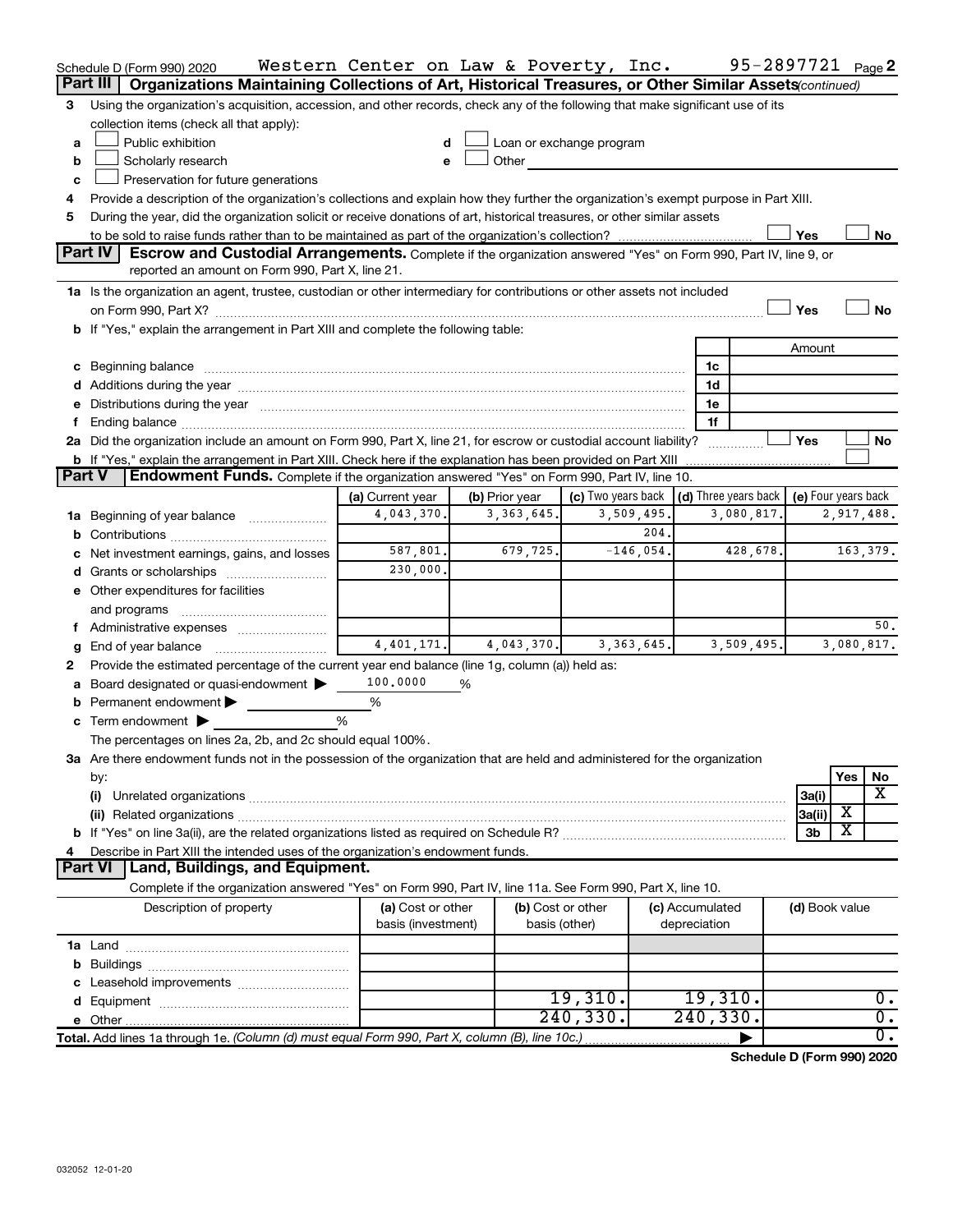|                | Schedule D (Form 990) 2020                                           |                                                                                                                   |                 |                | Western Center on Law & Poverty, Inc. | 95-2897721<br>Page $3$                                                                                                                               |
|----------------|----------------------------------------------------------------------|-------------------------------------------------------------------------------------------------------------------|-----------------|----------------|---------------------------------------|------------------------------------------------------------------------------------------------------------------------------------------------------|
|                | <b>Part VII</b> Investments - Other Securities.                      |                                                                                                                   |                 |                |                                       |                                                                                                                                                      |
|                |                                                                      | Complete if the organization answered "Yes" on Form 990, Part IV, line 11b. See Form 990, Part X, line 12.        |                 |                |                                       |                                                                                                                                                      |
|                | (a) Description of security or category (including name of security) |                                                                                                                   |                 | (b) Book value |                                       | (c) Method of valuation: Cost or end-of-year market value                                                                                            |
|                | (1) Financial derivatives                                            |                                                                                                                   |                 |                |                                       |                                                                                                                                                      |
|                |                                                                      |                                                                                                                   |                 |                |                                       |                                                                                                                                                      |
| $(3)$ Other    |                                                                      |                                                                                                                   |                 |                |                                       |                                                                                                                                                      |
| (A)            |                                                                      |                                                                                                                   |                 |                |                                       |                                                                                                                                                      |
| (B)            |                                                                      |                                                                                                                   |                 |                |                                       |                                                                                                                                                      |
| (C)            |                                                                      |                                                                                                                   |                 |                |                                       |                                                                                                                                                      |
| (D)            |                                                                      |                                                                                                                   |                 |                |                                       |                                                                                                                                                      |
| (E)            |                                                                      |                                                                                                                   |                 |                |                                       |                                                                                                                                                      |
| (F)            |                                                                      |                                                                                                                   |                 |                |                                       |                                                                                                                                                      |
| (G)            |                                                                      |                                                                                                                   |                 |                |                                       |                                                                                                                                                      |
| (H)            |                                                                      |                                                                                                                   |                 |                |                                       |                                                                                                                                                      |
|                | Total. (Col. (b) must equal Form 990, Part X, col. (B) line 12.)     |                                                                                                                   |                 |                |                                       |                                                                                                                                                      |
|                | Part VIII Investments - Program Related.                             |                                                                                                                   |                 |                |                                       |                                                                                                                                                      |
|                |                                                                      | Complete if the organization answered "Yes" on Form 990, Part IV, line 11c. See Form 990, Part X, line 13.        |                 |                |                                       |                                                                                                                                                      |
|                | (a) Description of investment                                        |                                                                                                                   |                 | (b) Book value |                                       | (c) Method of valuation: Cost or end-of-year market value                                                                                            |
| (1)            |                                                                      |                                                                                                                   |                 |                |                                       |                                                                                                                                                      |
| (2)            |                                                                      |                                                                                                                   |                 |                |                                       |                                                                                                                                                      |
| (3)            |                                                                      |                                                                                                                   |                 |                |                                       |                                                                                                                                                      |
| (4)            |                                                                      |                                                                                                                   |                 |                |                                       |                                                                                                                                                      |
| (5)            |                                                                      |                                                                                                                   |                 |                |                                       |                                                                                                                                                      |
| (6)            |                                                                      |                                                                                                                   |                 |                |                                       |                                                                                                                                                      |
| (7)            |                                                                      |                                                                                                                   |                 |                |                                       |                                                                                                                                                      |
| (8)            |                                                                      |                                                                                                                   |                 |                |                                       |                                                                                                                                                      |
| (9)            |                                                                      |                                                                                                                   |                 |                |                                       |                                                                                                                                                      |
|                | Total. (Col. (b) must equal Form 990, Part X, col. (B) line 13.)     |                                                                                                                   |                 |                |                                       |                                                                                                                                                      |
| <b>Part IX</b> | <b>Other Assets.</b>                                                 |                                                                                                                   |                 |                |                                       |                                                                                                                                                      |
|                |                                                                      | Complete if the organization answered "Yes" on Form 990, Part IV, line 11d. See Form 990, Part X, line 15.        |                 |                |                                       |                                                                                                                                                      |
|                |                                                                      |                                                                                                                   | (a) Description |                |                                       | (b) Book value                                                                                                                                       |
| (1)            |                                                                      |                                                                                                                   |                 |                |                                       |                                                                                                                                                      |
| (2)            |                                                                      |                                                                                                                   |                 |                |                                       |                                                                                                                                                      |
| (3)            |                                                                      |                                                                                                                   |                 |                |                                       |                                                                                                                                                      |
| (4)            |                                                                      |                                                                                                                   |                 |                |                                       |                                                                                                                                                      |
| (5)            |                                                                      |                                                                                                                   |                 |                |                                       |                                                                                                                                                      |
| (6)            |                                                                      |                                                                                                                   |                 |                |                                       |                                                                                                                                                      |
| (7)            |                                                                      |                                                                                                                   |                 |                |                                       |                                                                                                                                                      |
| (8)            |                                                                      |                                                                                                                   |                 |                |                                       |                                                                                                                                                      |
| (9)            |                                                                      |                                                                                                                   |                 |                |                                       |                                                                                                                                                      |
|                | Total. (Column (b) must equal Form 990, Part X, col. (B) line 15.)   |                                                                                                                   |                 |                |                                       |                                                                                                                                                      |
| <b>Part X</b>  | <b>Other Liabilities.</b>                                            |                                                                                                                   |                 |                |                                       |                                                                                                                                                      |
|                |                                                                      | Complete if the organization answered "Yes" on Form 990, Part IV, line 11e or 11f. See Form 990, Part X, line 25. |                 |                |                                       |                                                                                                                                                      |
| 1.             |                                                                      | (a) Description of liability                                                                                      |                 |                |                                       | (b) Book value                                                                                                                                       |
| (1)            | Federal income taxes                                                 |                                                                                                                   |                 |                |                                       |                                                                                                                                                      |
| (2)            |                                                                      |                                                                                                                   |                 |                |                                       |                                                                                                                                                      |
| (3)            |                                                                      |                                                                                                                   |                 |                |                                       |                                                                                                                                                      |
| (4)            |                                                                      |                                                                                                                   |                 |                |                                       |                                                                                                                                                      |
| (5)            |                                                                      |                                                                                                                   |                 |                |                                       |                                                                                                                                                      |
| (6)            |                                                                      |                                                                                                                   |                 |                |                                       |                                                                                                                                                      |
| (7)            |                                                                      |                                                                                                                   |                 |                |                                       |                                                                                                                                                      |
| (8)            |                                                                      |                                                                                                                   |                 |                |                                       |                                                                                                                                                      |
| (9)            |                                                                      |                                                                                                                   |                 |                |                                       |                                                                                                                                                      |
|                |                                                                      |                                                                                                                   |                 |                |                                       |                                                                                                                                                      |
|                |                                                                      |                                                                                                                   |                 |                |                                       | 2. Liability for uncertain tax positions. In Part XIII, provide the text of the footnote to the organization's financial statements that reports the |

organization's liability for uncertain tax positions under FASB ASC 740. Check here if the text of the footnote has been provided in Part XIII ...  $\fbox{\bf X}$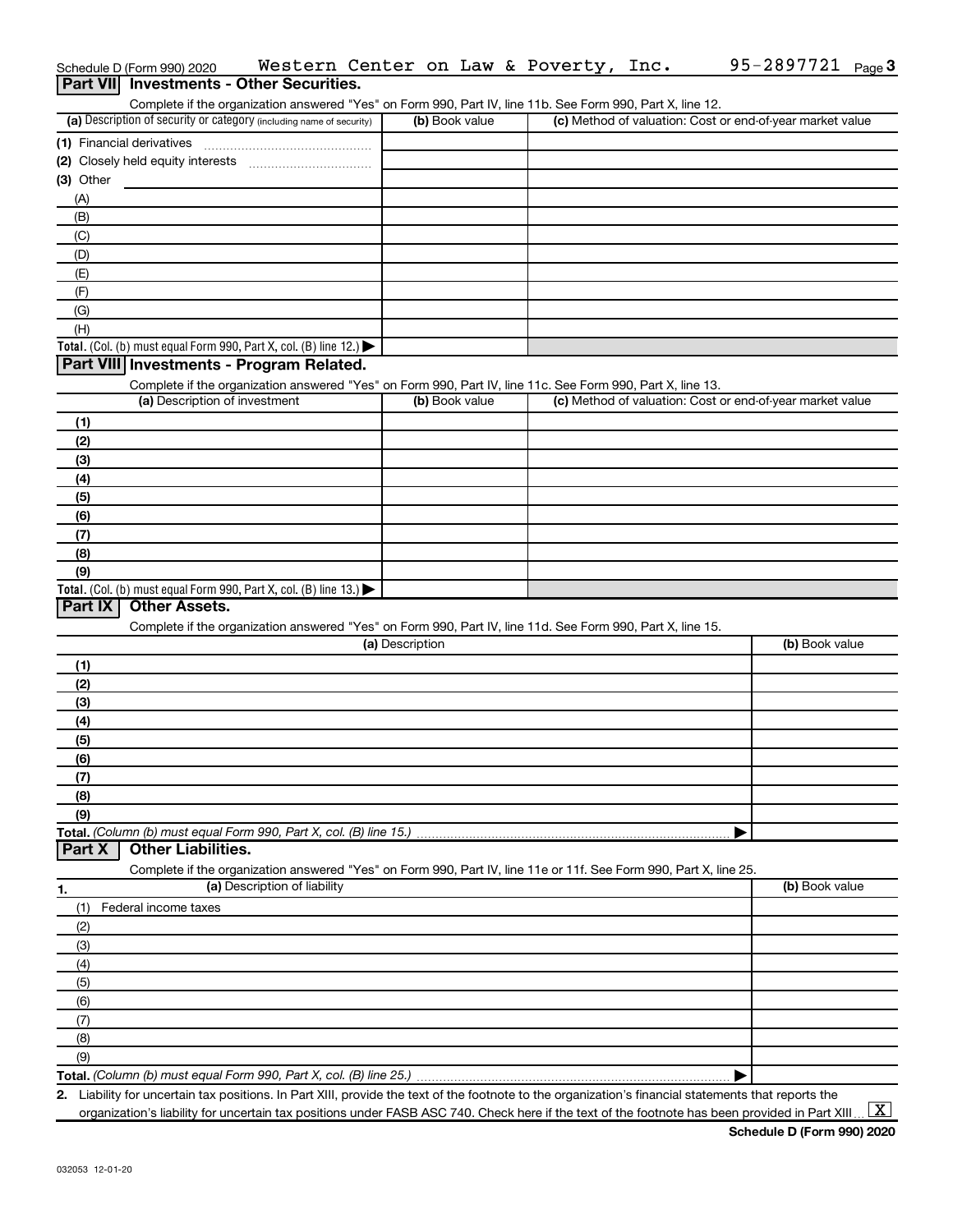|    | Western Center on Law & Poverty, Inc.<br>Schedule D (Form 990) 2020                                                                                                                                                                |                | 95-2897721 Page 4 |
|----|------------------------------------------------------------------------------------------------------------------------------------------------------------------------------------------------------------------------------------|----------------|-------------------|
|    | Part XI   Reconciliation of Revenue per Audited Financial Statements With Revenue per Return.                                                                                                                                      |                |                   |
|    | Complete if the organization answered "Yes" on Form 990, Part IV, line 12a.                                                                                                                                                        |                |                   |
| 1  | Total revenue, gains, and other support per audited financial statements [111] [11] Total revenue, gains, and other support per audited financial statements                                                                       |                | $\blacksquare$    |
| 2  | Amounts included on line 1 but not on Form 990, Part VIII, line 12:                                                                                                                                                                |                |                   |
| a  | Net unrealized gains (losses) on investments [111] [12] matter and the unrealized gains (losses) on investments                                                                                                                    | 2a             |                   |
|    |                                                                                                                                                                                                                                    | 2 <sub>b</sub> |                   |
| с  |                                                                                                                                                                                                                                    | 2 <sub>c</sub> |                   |
| d  |                                                                                                                                                                                                                                    | 2d             |                   |
| e  | Add lines 2a through 2d                                                                                                                                                                                                            |                | 2е                |
| 3  |                                                                                                                                                                                                                                    |                | 3                 |
| 4  | Amounts included on Form 990, Part VIII, line 12, but not on line 1:                                                                                                                                                               |                |                   |
| а  |                                                                                                                                                                                                                                    | 4a             |                   |
| b  | Other (Describe in Part XIII.) <b>Construction (COSET ACTES)</b> (Describe in Part XIII.)                                                                                                                                          | 4 <sub>b</sub> |                   |
| c. | Add lines 4a and 4b                                                                                                                                                                                                                |                | 4c                |
| 5  |                                                                                                                                                                                                                                    |                | 5                 |
|    | Part XII   Reconciliation of Expenses per Audited Financial Statements With Expenses per Return.                                                                                                                                   |                |                   |
|    | Complete if the organization answered "Yes" on Form 990, Part IV, line 12a.                                                                                                                                                        |                |                   |
| 1  |                                                                                                                                                                                                                                    |                | $\mathbf{1}$      |
| 2  | Amounts included on line 1 but not on Form 990, Part IX, line 25:                                                                                                                                                                  |                |                   |
| a  |                                                                                                                                                                                                                                    | 2a             |                   |
| b  |                                                                                                                                                                                                                                    | 2 <sub>b</sub> |                   |
| c  |                                                                                                                                                                                                                                    | 2 <sub>c</sub> |                   |
| d  |                                                                                                                                                                                                                                    | 2d             |                   |
| е  | Add lines 2a through 2d <b>must be a constructed as the constant of the construction</b> and the state of the state of the state of the state of the state of the state of the state of the state of the state of the state of the |                | <b>2e</b>         |
| 3  |                                                                                                                                                                                                                                    |                | 3                 |
| 4  | Amounts included on Form 990, Part IX, line 25, but not on line 1:                                                                                                                                                                 |                |                   |
| a  | Investment expenses not included on Form 990, Part VIII, line 7b [                                                                                                                                                                 | 4a l           |                   |
| b  |                                                                                                                                                                                                                                    | 4 <sub>b</sub> |                   |
| C. | Add lines 4a and 4b                                                                                                                                                                                                                |                | 4c                |
|    |                                                                                                                                                                                                                                    |                | 5                 |
|    | Part XIII Supplemental Information.                                                                                                                                                                                                |                |                   |

Provide the descriptions required for Part II, lines 3, 5, and 9; Part III, lines 1a and 4; Part IV, lines 1b and 2b; Part V, line 4; Part X, line 2; Part XI, lines 2d and 4b; and Part XII, lines 2d and 4b. Also complete this part to provide any additional information.

Part V, line 4:

The purpose of the Endowment is to build capital for future use by the

Western Center on Law and Poverty (WCLP) and to provide an income stream

for WCLP, to supplement their fundraising sources.

Part X, Line 2:

The Center is exempt from taxation under Internal Revenue Code Section

501(c)(3) and California Revenue and Taxation Code Section 23701d.

# Generally accepted accounting principles provide accounting and disclosure

guidance about positions taken by an organization in its tax returns that

might be uncertain. Management has considered its tax positions and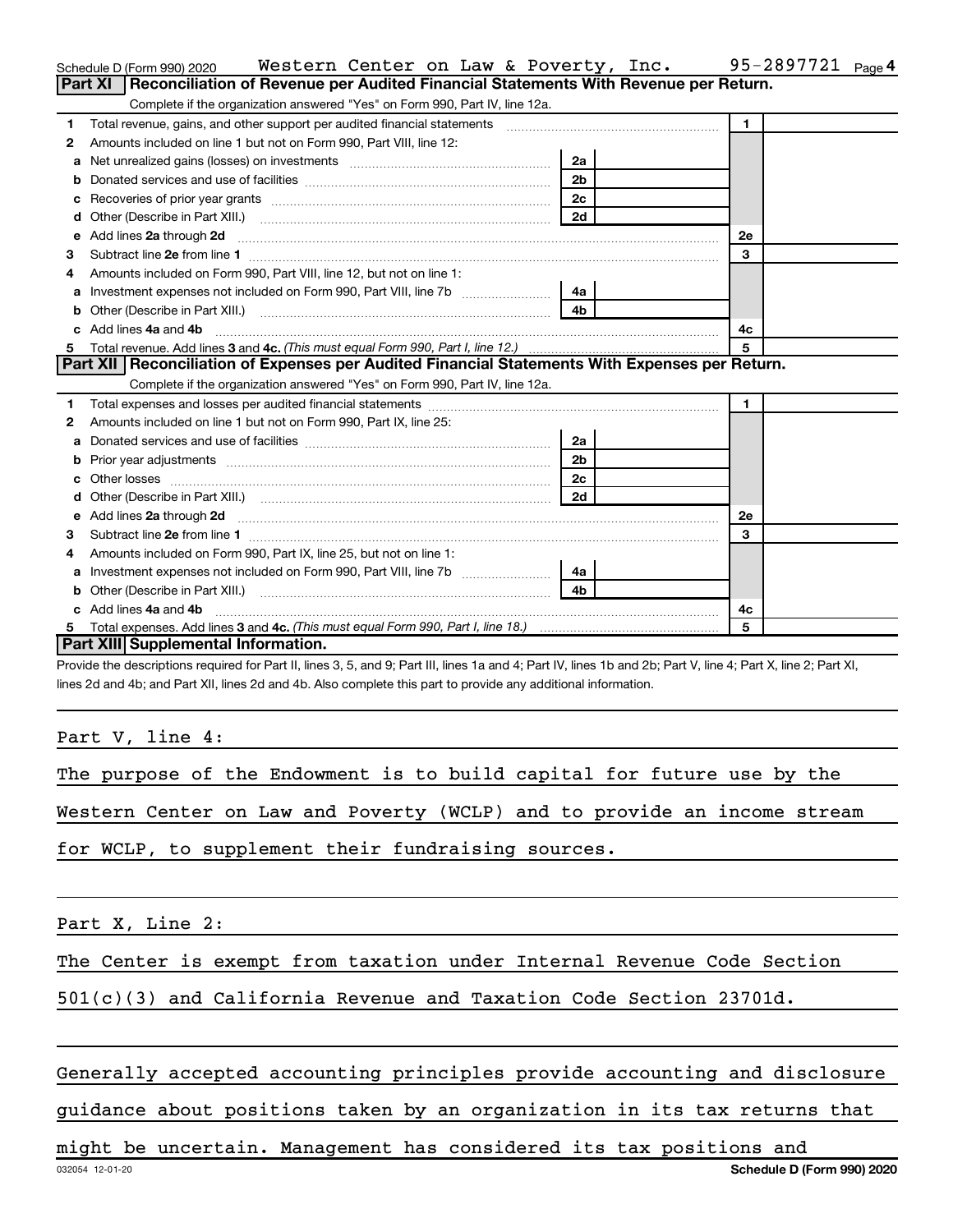| 95-2897721 Page 5<br>Western Center on Law & Poverty, Inc.<br>Schedule D (Form 990) 2020 |
|------------------------------------------------------------------------------------------|
| <b>Part XIII   Supplemental Information (continued)</b>                                  |
| believes that all of the positions taken by the Center in their federal                  |
| and state exempt organization tax returns are more likely than not to be                 |
| sustained upon examination. The Center's returns are subject to                          |
| examination by federal taxing authorities, generally for three years,                    |
| respectively, after they are filed.                                                      |
|                                                                                          |
|                                                                                          |
|                                                                                          |
|                                                                                          |
|                                                                                          |
|                                                                                          |
|                                                                                          |
|                                                                                          |
|                                                                                          |
|                                                                                          |
|                                                                                          |
|                                                                                          |
|                                                                                          |
|                                                                                          |
|                                                                                          |
|                                                                                          |
|                                                                                          |
|                                                                                          |
|                                                                                          |
|                                                                                          |
|                                                                                          |
|                                                                                          |
|                                                                                          |
|                                                                                          |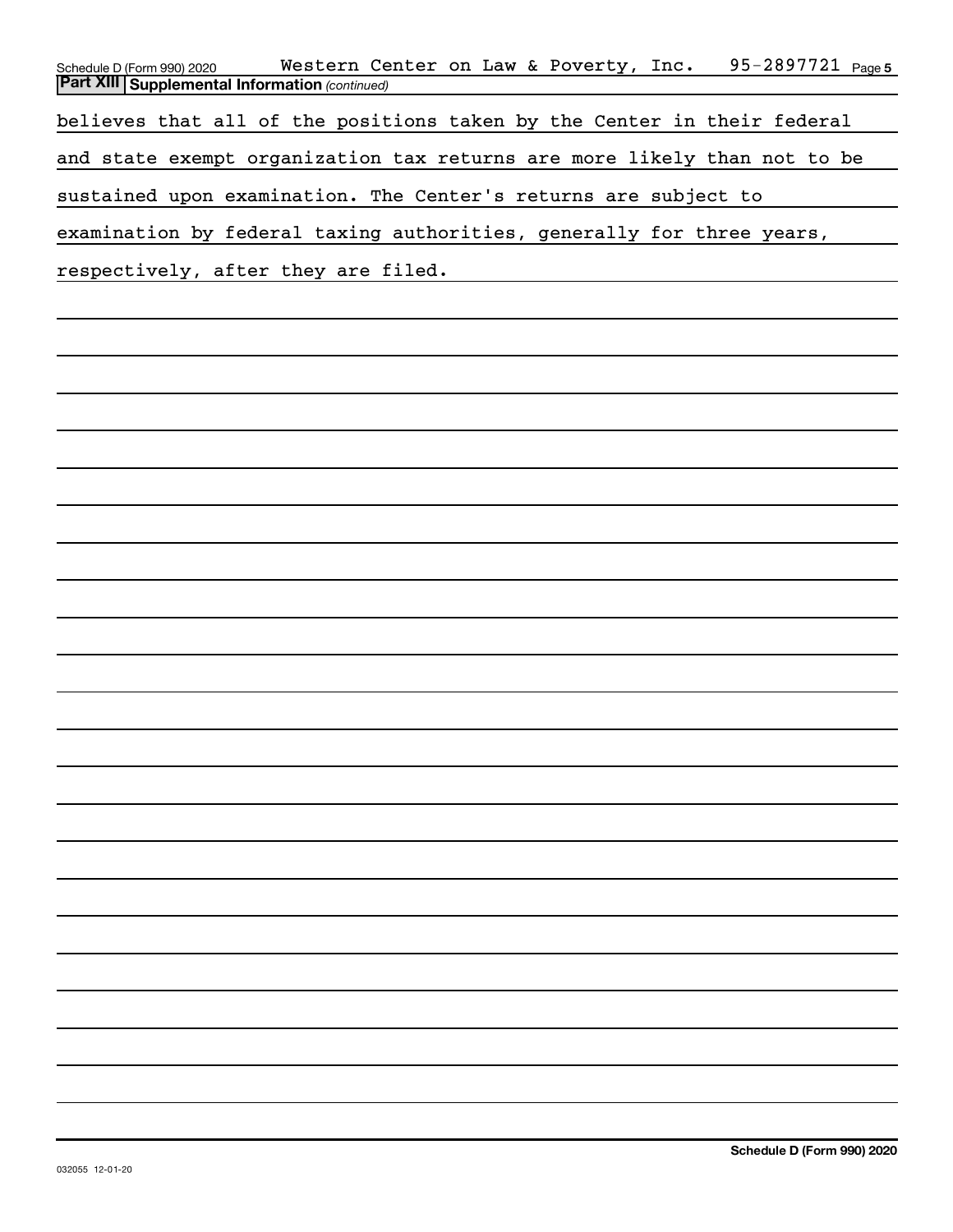| <b>SCHEDULE G</b>                                                                                                                                                                                                                                                                                                                                                                                                                                                                                                                                                                                                                                                                                                                                                                                                                                |                                                                                                                                                                  | <b>Supplemental Information Regarding Fundraising or Gaming Activities</b>                                                                                          |            |                                                                            |                                      |                                                                            | OMB No. 1545-0047                                       |  |  |  |  |  |  |  |
|--------------------------------------------------------------------------------------------------------------------------------------------------------------------------------------------------------------------------------------------------------------------------------------------------------------------------------------------------------------------------------------------------------------------------------------------------------------------------------------------------------------------------------------------------------------------------------------------------------------------------------------------------------------------------------------------------------------------------------------------------------------------------------------------------------------------------------------------------|------------------------------------------------------------------------------------------------------------------------------------------------------------------|---------------------------------------------------------------------------------------------------------------------------------------------------------------------|------------|----------------------------------------------------------------------------|--------------------------------------|----------------------------------------------------------------------------|---------------------------------------------------------|--|--|--|--|--|--|--|
| (Form 990 or 990-EZ)                                                                                                                                                                                                                                                                                                                                                                                                                                                                                                                                                                                                                                                                                                                                                                                                                             |                                                                                                                                                                  | Complete if the organization answered "Yes" on Form 990, Part IV, line 17, 18, or 19, or if the<br>organization entered more than \$15,000 on Form 990-EZ, line 6a. |            |                                                                            |                                      |                                                                            |                                                         |  |  |  |  |  |  |  |
| Department of the Treasury<br><b>Internal Revenue Service</b>                                                                                                                                                                                                                                                                                                                                                                                                                                                                                                                                                                                                                                                                                                                                                                                    |                                                                                                                                                                  | Attach to Form 990 or Form 990-EZ.                                                                                                                                  |            |                                                                            |                                      |                                                                            | <b>Open to Public</b><br>Inspection                     |  |  |  |  |  |  |  |
| Name of the organization                                                                                                                                                                                                                                                                                                                                                                                                                                                                                                                                                                                                                                                                                                                                                                                                                         |                                                                                                                                                                  | Go to www.irs.gov/Form990 for instructions and the latest information.                                                                                              |            |                                                                            |                                      |                                                                            | <b>Employer identification number</b>                   |  |  |  |  |  |  |  |
|                                                                                                                                                                                                                                                                                                                                                                                                                                                                                                                                                                                                                                                                                                                                                                                                                                                  |                                                                                                                                                                  | Western Center on Law & Poverty, Inc.                                                                                                                               |            |                                                                            |                                      |                                                                            | 95-2897721                                              |  |  |  |  |  |  |  |
| Part I                                                                                                                                                                                                                                                                                                                                                                                                                                                                                                                                                                                                                                                                                                                                                                                                                                           | Fundraising Activities. Complete if the organization answered "Yes" on Form 990, Part IV, line 17. Form 990-EZ filers are not<br>required to complete this part. |                                                                                                                                                                     |            |                                                                            |                                      |                                                                            |                                                         |  |  |  |  |  |  |  |
| 1 Indicate whether the organization raised funds through any of the following activities. Check all that apply.<br>Mail solicitations<br>Solicitation of non-government grants<br>a<br>e<br>Solicitation of government grants<br>Internet and email solicitations<br>f<br>b<br>Phone solicitations<br>Special fundraising events<br>g<br>c<br>In-person solicitations<br>d<br>2 a Did the organization have a written or oral agreement with any individual (including officers, directors, trustees, or<br>Yes<br><b>No</b><br>key employees listed in Form 990, Part VII) or entity in connection with professional fundraising services?<br><b>b</b> If "Yes," list the 10 highest paid individuals or entities (fundraisers) pursuant to agreements under which the fundraiser is to be<br>compensated at least \$5,000 by the organization. |                                                                                                                                                                  |                                                                                                                                                                     |            |                                                                            |                                      |                                                                            |                                                         |  |  |  |  |  |  |  |
| (i) Name and address of individual<br>or entity (fundraiser)                                                                                                                                                                                                                                                                                                                                                                                                                                                                                                                                                                                                                                                                                                                                                                                     |                                                                                                                                                                  | (ii) Activity                                                                                                                                                       |            | (iii) Did<br>fundraiser<br>have custody<br>or control of<br>contributions? | (iv) Gross receipts<br>from activity | (v) Amount paid<br>to (or retained by)<br>fundraiser<br>listed in col. (i) | (vi) Amount paid<br>to (or retained by)<br>organization |  |  |  |  |  |  |  |
|                                                                                                                                                                                                                                                                                                                                                                                                                                                                                                                                                                                                                                                                                                                                                                                                                                                  |                                                                                                                                                                  |                                                                                                                                                                     | <b>Yes</b> | No                                                                         |                                      |                                                                            |                                                         |  |  |  |  |  |  |  |
|                                                                                                                                                                                                                                                                                                                                                                                                                                                                                                                                                                                                                                                                                                                                                                                                                                                  |                                                                                                                                                                  |                                                                                                                                                                     |            |                                                                            |                                      |                                                                            |                                                         |  |  |  |  |  |  |  |
|                                                                                                                                                                                                                                                                                                                                                                                                                                                                                                                                                                                                                                                                                                                                                                                                                                                  |                                                                                                                                                                  |                                                                                                                                                                     |            |                                                                            |                                      |                                                                            |                                                         |  |  |  |  |  |  |  |
|                                                                                                                                                                                                                                                                                                                                                                                                                                                                                                                                                                                                                                                                                                                                                                                                                                                  |                                                                                                                                                                  |                                                                                                                                                                     |            |                                                                            |                                      |                                                                            |                                                         |  |  |  |  |  |  |  |
|                                                                                                                                                                                                                                                                                                                                                                                                                                                                                                                                                                                                                                                                                                                                                                                                                                                  |                                                                                                                                                                  |                                                                                                                                                                     |            |                                                                            |                                      |                                                                            |                                                         |  |  |  |  |  |  |  |
|                                                                                                                                                                                                                                                                                                                                                                                                                                                                                                                                                                                                                                                                                                                                                                                                                                                  |                                                                                                                                                                  |                                                                                                                                                                     |            |                                                                            |                                      |                                                                            |                                                         |  |  |  |  |  |  |  |
|                                                                                                                                                                                                                                                                                                                                                                                                                                                                                                                                                                                                                                                                                                                                                                                                                                                  |                                                                                                                                                                  |                                                                                                                                                                     |            |                                                                            |                                      |                                                                            |                                                         |  |  |  |  |  |  |  |
|                                                                                                                                                                                                                                                                                                                                                                                                                                                                                                                                                                                                                                                                                                                                                                                                                                                  |                                                                                                                                                                  |                                                                                                                                                                     |            |                                                                            |                                      |                                                                            |                                                         |  |  |  |  |  |  |  |
|                                                                                                                                                                                                                                                                                                                                                                                                                                                                                                                                                                                                                                                                                                                                                                                                                                                  |                                                                                                                                                                  |                                                                                                                                                                     |            |                                                                            |                                      |                                                                            |                                                         |  |  |  |  |  |  |  |
|                                                                                                                                                                                                                                                                                                                                                                                                                                                                                                                                                                                                                                                                                                                                                                                                                                                  |                                                                                                                                                                  |                                                                                                                                                                     |            |                                                                            |                                      |                                                                            |                                                         |  |  |  |  |  |  |  |
| Total                                                                                                                                                                                                                                                                                                                                                                                                                                                                                                                                                                                                                                                                                                                                                                                                                                            |                                                                                                                                                                  |                                                                                                                                                                     |            |                                                                            |                                      |                                                                            |                                                         |  |  |  |  |  |  |  |
| or licensing.                                                                                                                                                                                                                                                                                                                                                                                                                                                                                                                                                                                                                                                                                                                                                                                                                                    |                                                                                                                                                                  | 3 List all states in which the organization is registered or licensed to solicit contributions or has been notified it is exempt from registration                  |            |                                                                            |                                      |                                                                            |                                                         |  |  |  |  |  |  |  |
|                                                                                                                                                                                                                                                                                                                                                                                                                                                                                                                                                                                                                                                                                                                                                                                                                                                  |                                                                                                                                                                  |                                                                                                                                                                     |            |                                                                            |                                      |                                                                            |                                                         |  |  |  |  |  |  |  |
|                                                                                                                                                                                                                                                                                                                                                                                                                                                                                                                                                                                                                                                                                                                                                                                                                                                  |                                                                                                                                                                  |                                                                                                                                                                     |            |                                                                            |                                      |                                                                            |                                                         |  |  |  |  |  |  |  |
|                                                                                                                                                                                                                                                                                                                                                                                                                                                                                                                                                                                                                                                                                                                                                                                                                                                  |                                                                                                                                                                  |                                                                                                                                                                     |            |                                                                            |                                      |                                                                            |                                                         |  |  |  |  |  |  |  |

**For Paperwork Reduction Act Notice, see the Instructions for Form 990 or 990-EZ. Schedule G (Form 990 or 990-EZ) 2020** LHA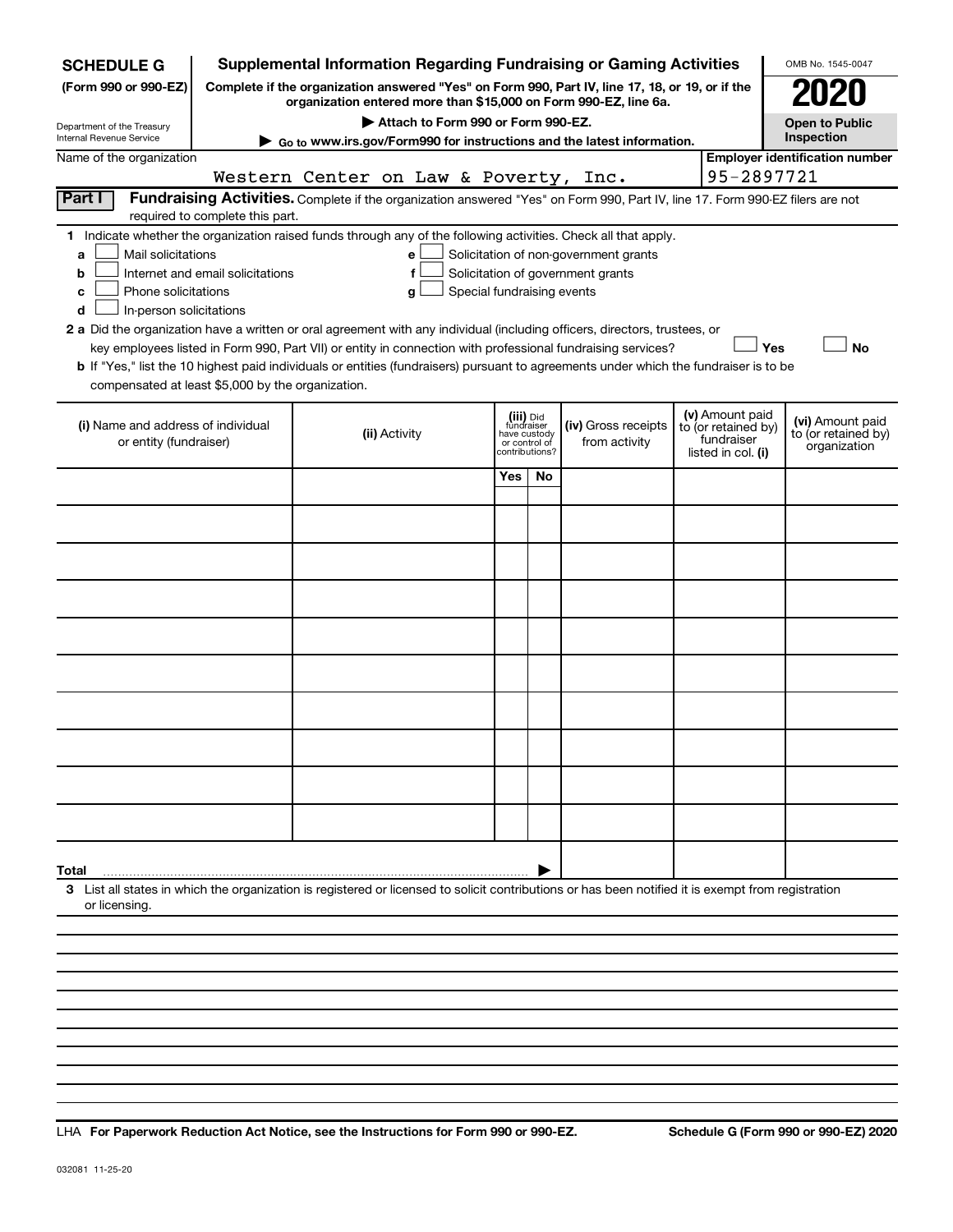95-2897721 Page 2 Schedule G (Form 990 or 990-EZ) 2020  $\,$  <code>Western Center</code> on <code>Law & Poverty, Inc.  $\,$  95-2897721  $\,$  <code>Page</code></code> Part II | Fundraising Events. Complete if the organization answered "Yes" on Form 990, Part IV, line 18, or reported more than \$15,000

of fundraising event contributions and gross income on Form 990-EZ, lines 1 and 6b. List events with gross receipts greater than \$5,000.

|                 |             |                                                                                                          | (a) Event #1                                                               | (b) Event #2                                     | (c) Other events<br>None | (d) Total events<br>(add col. (a) through           |  |  |  |
|-----------------|-------------|----------------------------------------------------------------------------------------------------------|----------------------------------------------------------------------------|--------------------------------------------------|--------------------------|-----------------------------------------------------|--|--|--|
|                 |             |                                                                                                          | Garden Party                                                               |                                                  |                          |                                                     |  |  |  |
|                 |             |                                                                                                          | (event type)                                                               | (event type)                                     | (total number)           | col. (c)                                            |  |  |  |
| Revenue         | $\mathbf 1$ |                                                                                                          | 450,917.                                                                   |                                                  |                          | 450,917.                                            |  |  |  |
|                 |             |                                                                                                          | 420, 761.                                                                  |                                                  |                          | 420,761.                                            |  |  |  |
|                 | 3           | Gross income (line 1 minus line 2)                                                                       | 30, 156.                                                                   |                                                  |                          | 30, 156.                                            |  |  |  |
|                 |             |                                                                                                          |                                                                            |                                                  |                          |                                                     |  |  |  |
|                 | 5           |                                                                                                          |                                                                            |                                                  |                          |                                                     |  |  |  |
|                 | 6           |                                                                                                          | 9,750.                                                                     |                                                  |                          | 9,750.                                              |  |  |  |
| Direct Expenses | 7           | Food and beverages                                                                                       |                                                                            |                                                  |                          |                                                     |  |  |  |
|                 | 8           |                                                                                                          |                                                                            |                                                  |                          |                                                     |  |  |  |
|                 | 9           |                                                                                                          | $\frac{9,960}{10,446}$                                                     |                                                  |                          | $\frac{9,960}{10,446}$                              |  |  |  |
|                 | 10          | Direct expense summary. Add lines 4 through 9 in column (d)                                              |                                                                            |                                                  |                          | 30, 156.                                            |  |  |  |
|                 |             | 11 Net income summary. Subtract line 10 from line 3, column (d)                                          |                                                                            |                                                  |                          | $\overline{0}$ .                                    |  |  |  |
| <b>Part III</b> |             | Gaming. Complete if the organization answered "Yes" on Form 990, Part IV, line 19, or reported more than |                                                                            |                                                  |                          |                                                     |  |  |  |
|                 |             | \$15,000 on Form 990-EZ, line 6a.                                                                        |                                                                            |                                                  |                          |                                                     |  |  |  |
| Revenue         |             |                                                                                                          | (a) Bingo                                                                  | (b) Pull tabs/instant<br>bingo/progressive bingo | (c) Other gaming         | (d) Total gaming (add<br>col. (a) through col. (c)) |  |  |  |
|                 |             |                                                                                                          |                                                                            |                                                  |                          |                                                     |  |  |  |
|                 | 1.          |                                                                                                          |                                                                            |                                                  |                          |                                                     |  |  |  |
|                 |             |                                                                                                          |                                                                            |                                                  |                          |                                                     |  |  |  |
| Direct Expenses | 3           |                                                                                                          |                                                                            |                                                  |                          |                                                     |  |  |  |
|                 | 4           |                                                                                                          |                                                                            |                                                  |                          |                                                     |  |  |  |
|                 |             |                                                                                                          |                                                                            |                                                  |                          |                                                     |  |  |  |
|                 |             |                                                                                                          | Yes<br>%                                                                   | Yes<br>%                                         | Yes<br>%                 |                                                     |  |  |  |
|                 | 6           | Volunteer labor                                                                                          | No                                                                         | No                                               | No                       |                                                     |  |  |  |
|                 | 7           | Direct expense summary. Add lines 2 through 5 in column (d)                                              |                                                                            |                                                  |                          |                                                     |  |  |  |
|                 | 8           |                                                                                                          |                                                                            |                                                  |                          |                                                     |  |  |  |
| 9               |             | Enter the state(s) in which the organization conducts gaming activities:                                 |                                                                            |                                                  |                          |                                                     |  |  |  |
|                 |             |                                                                                                          |                                                                            |                                                  |                          | Yes<br>No                                           |  |  |  |
|                 |             | <b>b</b> If "No," explain:                                                                               | the control of the control of the control of the control of the control of |                                                  |                          |                                                     |  |  |  |
|                 |             |                                                                                                          |                                                                            |                                                  |                          |                                                     |  |  |  |
|                 |             |                                                                                                          |                                                                            |                                                  |                          |                                                     |  |  |  |
|                 |             | <b>b</b> If "Yes," explain:                                                                              |                                                                            |                                                  |                          | Yes<br>No                                           |  |  |  |
|                 |             |                                                                                                          |                                                                            |                                                  |                          |                                                     |  |  |  |

**Schedule G (Form 990 or 990-EZ) 2020**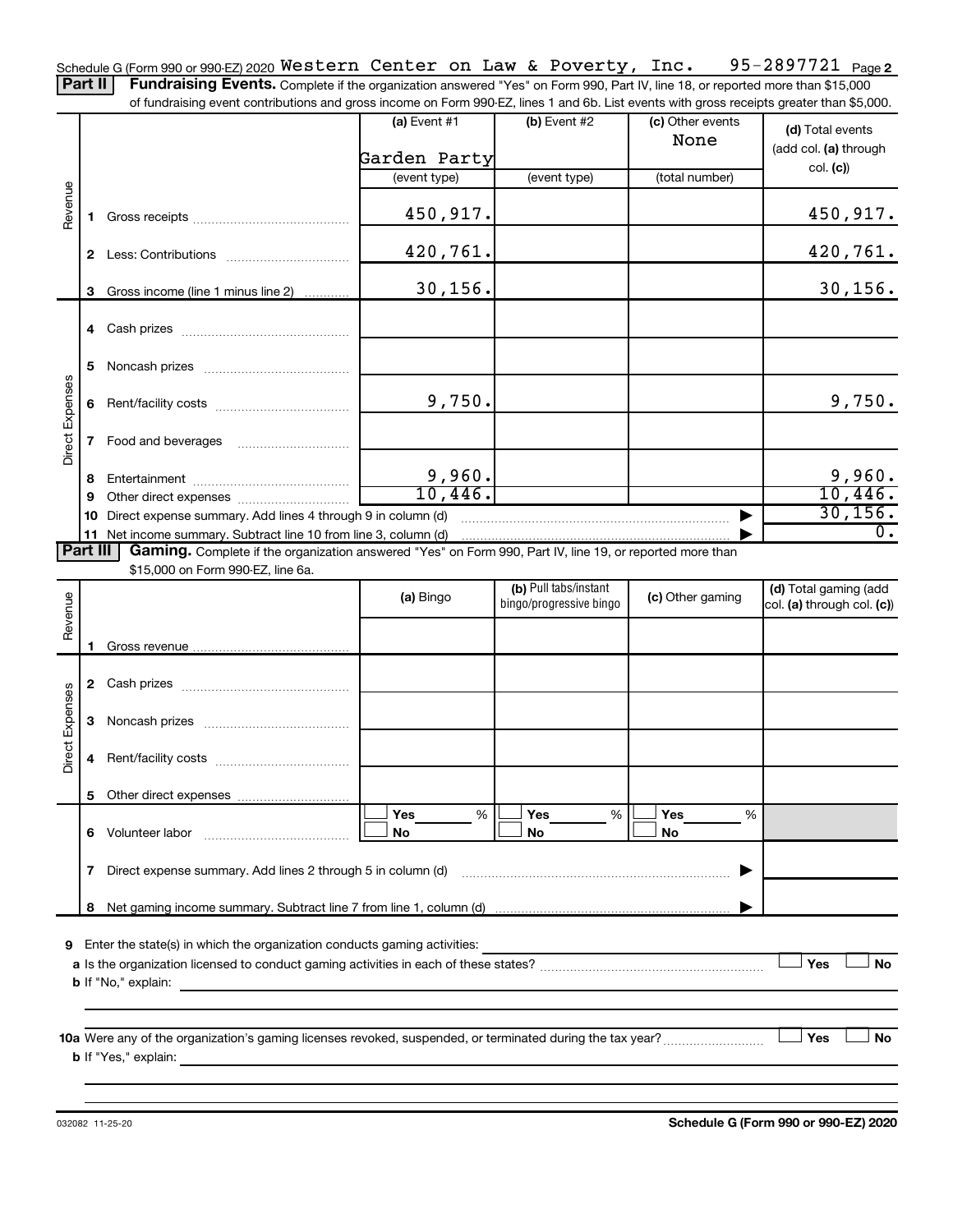| Schedule G (Form 990 or 990-EZ) 2020 Western Center on Law & Poverty, Inc.                                                                                                                                                                                         | 95-2897721      | Page 3               |
|--------------------------------------------------------------------------------------------------------------------------------------------------------------------------------------------------------------------------------------------------------------------|-----------------|----------------------|
|                                                                                                                                                                                                                                                                    | Yes             | <b>No</b>            |
| 12 Is the organization a grantor, beneficiary or trustee of a trust, or a member of a partnership or other entity formed                                                                                                                                           |                 |                      |
|                                                                                                                                                                                                                                                                    | Yes             | No                   |
| 13 Indicate the percentage of gaming activity conducted in:                                                                                                                                                                                                        |                 |                      |
|                                                                                                                                                                                                                                                                    | 13а             | %                    |
| <b>b</b> An outside facility <i>www.communicality communicality communicality communicality communically communically communically communically communically communically communically communically communically communically communi</i>                          | 13 <sub>b</sub> | %                    |
| 14 Enter the name and address of the person who prepares the organization's gaming/special events books and records:                                                                                                                                               |                 |                      |
| Name $\blacktriangleright$<br><u> 1989 - Johann Barn, fransk politik formuler (d. 1989)</u>                                                                                                                                                                        |                 |                      |
| Address $\blacktriangleright$<br><u>and the contract of the contract of the contract of the contract of the contract of the contract of the contract of</u>                                                                                                        |                 |                      |
| 15a Does the organization have a contract with a third party from whom the organization receives gaming revenue?                                                                                                                                                   | Yes             | <b>No</b>            |
|                                                                                                                                                                                                                                                                    |                 |                      |
| of gaming revenue retained by the third party > \$                                                                                                                                                                                                                 |                 |                      |
| c If "Yes," enter name and address of the third party:                                                                                                                                                                                                             |                 |                      |
|                                                                                                                                                                                                                                                                    |                 |                      |
| Name $\blacktriangleright$<br><u>and the contract of the contract of the contract of the contract of the contract of the contract of the contract of</u>                                                                                                           |                 |                      |
| Address $\blacktriangleright$<br><u> 1989 - Andrea Andrew Maria (h. 1989).</u>                                                                                                                                                                                     |                 |                      |
| <b>16</b> Gaming manager information:                                                                                                                                                                                                                              |                 |                      |
| <u>and the state of the state of the state of the state of the state of the state of the state of the state of the state of the state of the state of the state of the state of the state of the state of the state of the state</u><br>Name $\blacktriangleright$ |                 |                      |
| Gaming manager compensation > \$                                                                                                                                                                                                                                   |                 |                      |
|                                                                                                                                                                                                                                                                    |                 |                      |
|                                                                                                                                                                                                                                                                    |                 |                      |
|                                                                                                                                                                                                                                                                    |                 |                      |
|                                                                                                                                                                                                                                                                    |                 |                      |
|                                                                                                                                                                                                                                                                    |                 |                      |
| Director/officer<br>Employee<br>Independent contractor                                                                                                                                                                                                             |                 |                      |
|                                                                                                                                                                                                                                                                    |                 |                      |
| <b>17</b> Mandatory distributions:                                                                                                                                                                                                                                 |                 |                      |
| a Is the organization required under state law to make charitable distributions from the gaming proceeds to                                                                                                                                                        |                 |                      |
| retain the state gaming license?                                                                                                                                                                                                                                   |                 | $\Box$ Yes $\Box$ No |
| <b>b</b> Enter the amount of distributions required under state law to be distributed to other exempt organizations or spent in the                                                                                                                                |                 |                      |
| organization's own exempt activities during the tax year $\triangleright$ \$                                                                                                                                                                                       |                 |                      |
| <b>Part IV</b><br>Supplemental Information. Provide the explanations required by Part I, line 2b, columns (iii) and (v); and Part III, lines 9, 9b, 10b,                                                                                                           |                 |                      |
| 15b, 15c, 16, and 17b, as applicable. Also provide any additional information. See instructions.                                                                                                                                                                   |                 |                      |
|                                                                                                                                                                                                                                                                    |                 |                      |
|                                                                                                                                                                                                                                                                    |                 |                      |
|                                                                                                                                                                                                                                                                    |                 |                      |
|                                                                                                                                                                                                                                                                    |                 |                      |
|                                                                                                                                                                                                                                                                    |                 |                      |
|                                                                                                                                                                                                                                                                    |                 |                      |
|                                                                                                                                                                                                                                                                    |                 |                      |
|                                                                                                                                                                                                                                                                    |                 |                      |
|                                                                                                                                                                                                                                                                    |                 |                      |
|                                                                                                                                                                                                                                                                    |                 |                      |
|                                                                                                                                                                                                                                                                    |                 |                      |
|                                                                                                                                                                                                                                                                    |                 |                      |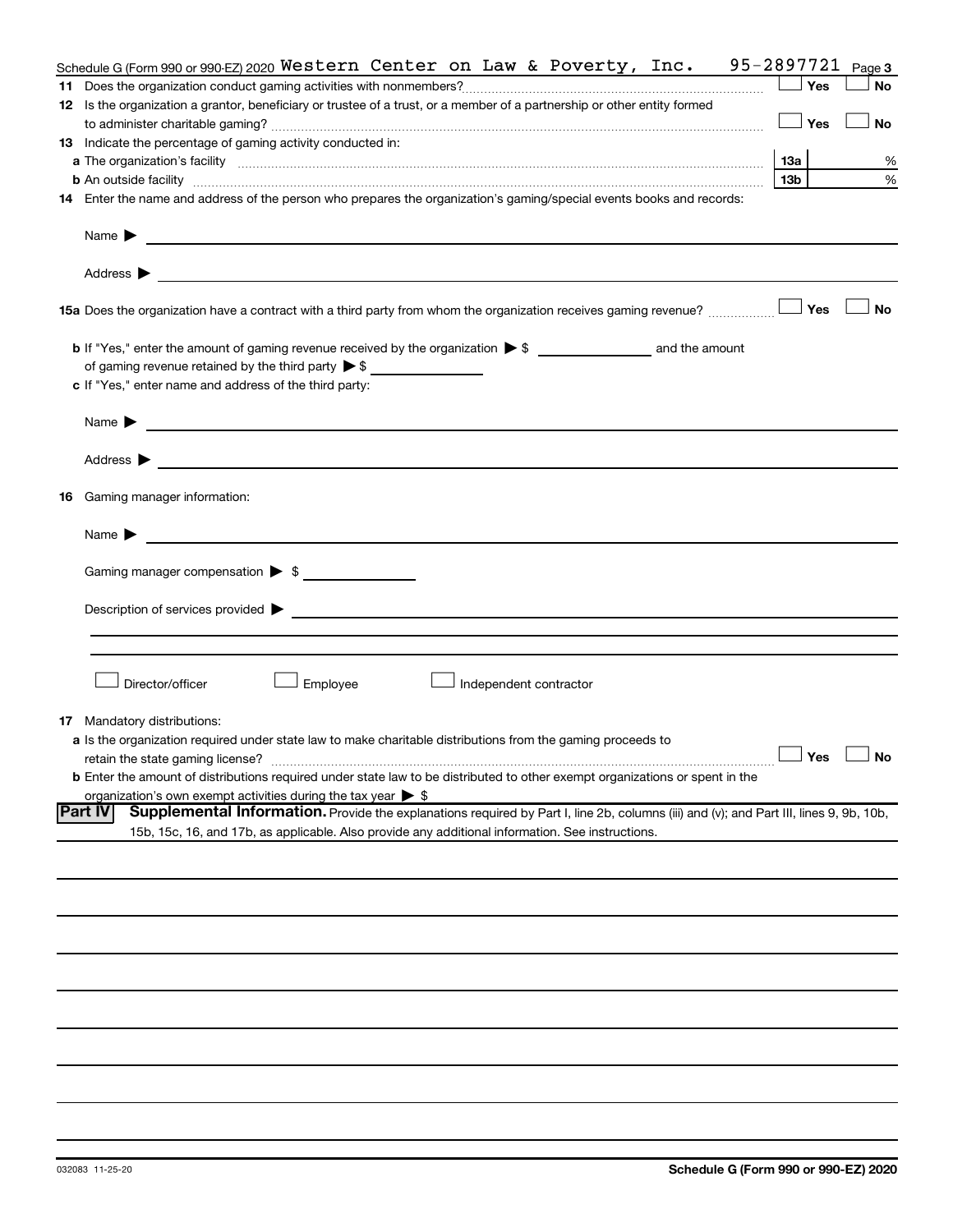| Schedule G (Form 990 or 990-EZ) Western Ce<br><b>Part IV   Supplemental Information</b> (continued) |  |  | Western Center on Law & Poverty, Inc. | 95-2897721 Page 4 |  |
|-----------------------------------------------------------------------------------------------------|--|--|---------------------------------------|-------------------|--|
|                                                                                                     |  |  |                                       |                   |  |
|                                                                                                     |  |  |                                       |                   |  |
|                                                                                                     |  |  |                                       |                   |  |
|                                                                                                     |  |  |                                       |                   |  |
|                                                                                                     |  |  |                                       |                   |  |
|                                                                                                     |  |  |                                       |                   |  |
|                                                                                                     |  |  |                                       |                   |  |
|                                                                                                     |  |  |                                       |                   |  |
|                                                                                                     |  |  |                                       |                   |  |
|                                                                                                     |  |  |                                       |                   |  |
|                                                                                                     |  |  |                                       |                   |  |
|                                                                                                     |  |  |                                       |                   |  |
|                                                                                                     |  |  |                                       |                   |  |
|                                                                                                     |  |  |                                       |                   |  |
|                                                                                                     |  |  |                                       |                   |  |
|                                                                                                     |  |  |                                       |                   |  |
|                                                                                                     |  |  |                                       |                   |  |
|                                                                                                     |  |  |                                       |                   |  |
|                                                                                                     |  |  |                                       |                   |  |
|                                                                                                     |  |  |                                       |                   |  |
|                                                                                                     |  |  |                                       |                   |  |
|                                                                                                     |  |  |                                       |                   |  |
|                                                                                                     |  |  |                                       |                   |  |
|                                                                                                     |  |  |                                       |                   |  |
|                                                                                                     |  |  |                                       |                   |  |
|                                                                                                     |  |  |                                       |                   |  |
|                                                                                                     |  |  |                                       |                   |  |
|                                                                                                     |  |  |                                       |                   |  |
|                                                                                                     |  |  |                                       |                   |  |
|                                                                                                     |  |  |                                       |                   |  |
|                                                                                                     |  |  |                                       |                   |  |
|                                                                                                     |  |  |                                       |                   |  |
|                                                                                                     |  |  |                                       |                   |  |
|                                                                                                     |  |  |                                       |                   |  |
|                                                                                                     |  |  |                                       |                   |  |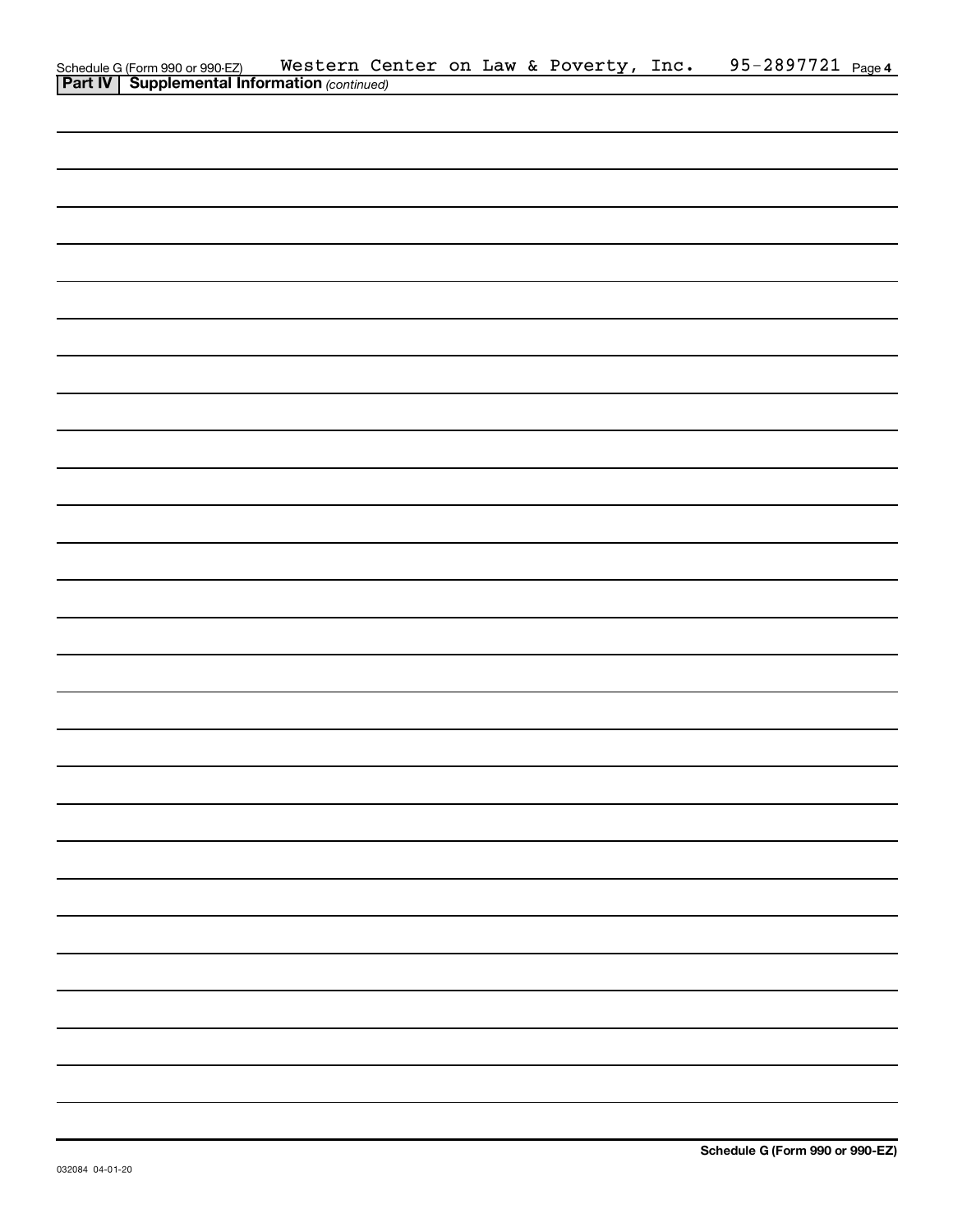|        | <b>Compensation Information</b><br><b>SCHEDULE J</b>                                |                                                                                                                        |                                       |                            |     | OMB No. 1545-0047            |  |
|--------|-------------------------------------------------------------------------------------|------------------------------------------------------------------------------------------------------------------------|---------------------------------------|----------------------------|-----|------------------------------|--|
|        | (Form 990)<br>For certain Officers, Directors, Trustees, Key Employees, and Highest |                                                                                                                        |                                       |                            |     |                              |  |
|        |                                                                                     | <b>Compensated Employees</b><br>Complete if the organization answered "Yes" on Form 990, Part IV, line 23.             |                                       | 2020                       |     |                              |  |
|        | Department of the Treasury                                                          | Attach to Form 990.                                                                                                    |                                       | <b>Open to Public</b>      |     |                              |  |
|        | Internal Revenue Service                                                            | Go to www.irs.gov/Form990 for instructions and the latest information.                                                 |                                       | Inspection                 |     |                              |  |
|        | Name of the organization                                                            |                                                                                                                        | <b>Employer identification number</b> |                            |     |                              |  |
|        |                                                                                     | Western Center on Law & Poverty,<br>Inc.                                                                               |                                       | 95-2897721                 |     |                              |  |
| Part I |                                                                                     | <b>Questions Regarding Compensation</b>                                                                                |                                       |                            |     |                              |  |
|        |                                                                                     |                                                                                                                        |                                       |                            | Yes | No                           |  |
| 1a     |                                                                                     | Check the appropriate box(es) if the organization provided any of the following to or for a person listed on Form 990, |                                       |                            |     |                              |  |
|        |                                                                                     | Part VII, Section A, line 1a. Complete Part III to provide any relevant information regarding these items.             |                                       |                            |     |                              |  |
|        | First-class or charter travel                                                       | Housing allowance or residence for personal use                                                                        |                                       |                            |     |                              |  |
|        | Travel for companions                                                               | Payments for business use of personal residence                                                                        |                                       |                            |     |                              |  |
|        |                                                                                     | Health or social club dues or initiation fees<br>Tax indemnification and gross-up payments                             |                                       |                            |     |                              |  |
|        |                                                                                     | Discretionary spending account<br>Personal services (such as maid, chauffeur, chef)                                    |                                       |                            |     |                              |  |
|        |                                                                                     |                                                                                                                        |                                       |                            |     |                              |  |
|        |                                                                                     | <b>b</b> If any of the boxes on line 1a are checked, did the organization follow a written policy regarding payment or |                                       |                            |     |                              |  |
|        |                                                                                     |                                                                                                                        |                                       | 1b                         |     |                              |  |
| 2      |                                                                                     | Did the organization require substantiation prior to reimbursing or allowing expenses incurred by all directors,       |                                       |                            |     |                              |  |
|        |                                                                                     | trustees, and officers, including the CEO/Executive Director, regarding the items checked on line 1a?                  |                                       | $\mathbf{2}$               |     |                              |  |
|        |                                                                                     |                                                                                                                        |                                       |                            |     |                              |  |
| 3      |                                                                                     | Indicate which, if any, of the following the organization used to establish the compensation of the organization's     |                                       |                            |     |                              |  |
|        |                                                                                     | CEO/Executive Director. Check all that apply. Do not check any boxes for methods used by a related organization to     |                                       |                            |     |                              |  |
|        |                                                                                     | establish compensation of the CEO/Executive Director, but explain in Part III.                                         |                                       |                            |     |                              |  |
|        | Compensation committee                                                              | Written employment contract                                                                                            |                                       |                            |     |                              |  |
|        |                                                                                     | $\lfloor \underline{X} \rfloor$ Compensation survey or study<br>Independent compensation consultant                    |                                       |                            |     |                              |  |
|        | $ \mathbf{X} $ Form 990 of other organizations                                      | $\lfloor \underline{X} \rfloor$ Approval by the board or compensation committee                                        |                                       |                            |     |                              |  |
|        |                                                                                     |                                                                                                                        |                                       |                            |     |                              |  |
| 4      |                                                                                     | During the year, did any person listed on Form 990, Part VII, Section A, line 1a, with respect to the filing           |                                       |                            |     |                              |  |
|        | organization or a related organization:                                             |                                                                                                                        |                                       |                            |     |                              |  |
| а      |                                                                                     | Receive a severance payment or change-of-control payment?                                                              |                                       | 4a                         |     | x<br>$\overline{\textbf{x}}$ |  |
| b      |                                                                                     |                                                                                                                        |                                       | 4b                         |     | X                            |  |
| c      |                                                                                     |                                                                                                                        |                                       | 4c                         |     |                              |  |
|        |                                                                                     | If "Yes" to any of lines 4a-c, list the persons and provide the applicable amounts for each item in Part III.          |                                       |                            |     |                              |  |
|        |                                                                                     |                                                                                                                        |                                       |                            |     |                              |  |
|        |                                                                                     | Only section 501(c)(3), 501(c)(4), and 501(c)(29) organizations must complete lines 5-9.                               |                                       |                            |     |                              |  |
|        |                                                                                     | For persons listed on Form 990, Part VII, Section A, line 1a, did the organization pay or accrue any compensation      |                                       |                            |     |                              |  |
|        | contingent on the revenues of:                                                      |                                                                                                                        |                                       |                            |     | х                            |  |
|        |                                                                                     | a The organization? <b>Entitation</b> 2008 Communication of the organization of the organization?                      |                                       | 5a                         |     | х                            |  |
|        |                                                                                     |                                                                                                                        |                                       | 5b                         |     |                              |  |
|        |                                                                                     | If "Yes" on line 5a or 5b, describe in Part III.                                                                       |                                       |                            |     |                              |  |
|        |                                                                                     | 6 For persons listed on Form 990, Part VII, Section A, line 1a, did the organization pay or accrue any compensation    |                                       |                            |     |                              |  |
|        | contingent on the net earnings of:                                                  |                                                                                                                        |                                       |                            |     |                              |  |
|        |                                                                                     | a The organization? <b>Process and Construction Construction</b> and The organization?                                 |                                       | 6a                         |     | х<br>х                       |  |
|        |                                                                                     |                                                                                                                        |                                       | 6b                         |     |                              |  |
|        |                                                                                     | If "Yes" on line 6a or 6b, describe in Part III.                                                                       |                                       |                            |     |                              |  |
|        |                                                                                     | 7 For persons listed on Form 990, Part VII, Section A, line 1a, did the organization provide any nonfixed payments     |                                       |                            |     |                              |  |
|        |                                                                                     |                                                                                                                        |                                       | 7                          |     | х                            |  |
|        |                                                                                     | 8 Were any amounts reported on Form 990, Part VII, paid or accrued pursuant to a contract that was subject to the      |                                       |                            |     |                              |  |
|        |                                                                                     |                                                                                                                        |                                       | 8                          |     | х                            |  |
| 9      |                                                                                     | If "Yes" on line 8, did the organization also follow the rebuttable presumption procedure described in                 |                                       |                            |     |                              |  |
|        |                                                                                     |                                                                                                                        |                                       | 9                          |     |                              |  |
|        |                                                                                     | LHA For Paperwork Reduction Act Notice, see the Instructions for Form 990.                                             |                                       | Schedule J (Form 990) 2020 |     |                              |  |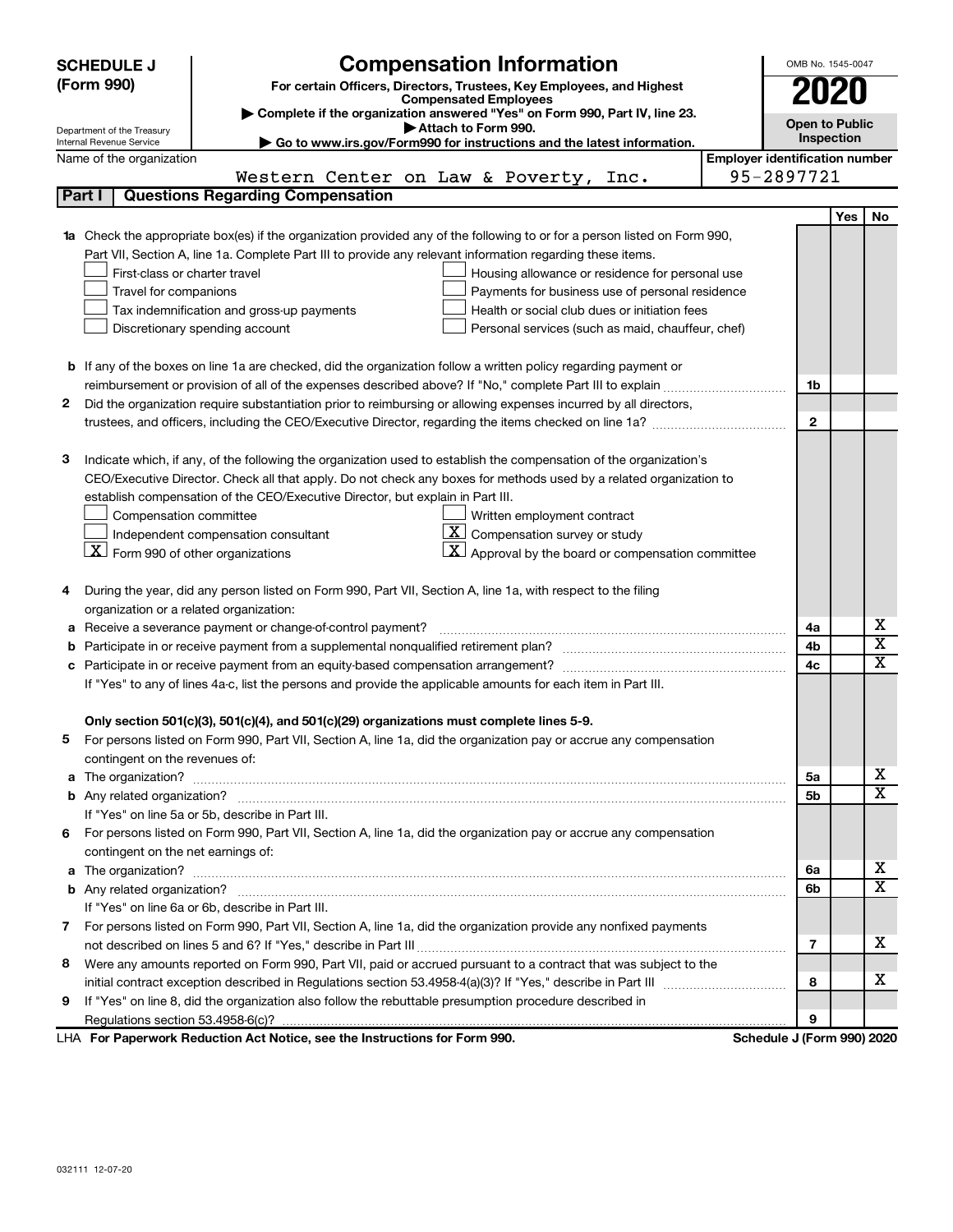## Part II | Officers, Directors, Trustees, Key Employees, and Highest Compensated Employees. Use duplicate copies if additional space is needed.

For each individual whose compensation must be reported on Schedule J, report compensation from the organization on row (i) and from related organizations, described in the instructions, on row (ii). Do not list any individuals that aren't listed on Form 990, Part VII.

Note: The sum of columns (B)(i)-(iii) for each listed individual must equal the total amount of Form 990, Part VII, Section A, line 1a, applicable column (D) and (E) amounts for that individual.

| (A) Name and Title          |                              |                          | (B) Breakdown of W-2 and/or 1099-MISC compensation |                                           | (C) Retirement and             | (D) Nontaxable              | (E) Total of columns | (F) Compensation                                           |  |  |
|-----------------------------|------------------------------|--------------------------|----------------------------------------------------|-------------------------------------------|--------------------------------|-----------------------------|----------------------|------------------------------------------------------------|--|--|
|                             |                              | (i) Base<br>compensation | (ii) Bonus &<br>incentive<br>compensation          | (iii) Other<br>reportable<br>compensation | other deferred<br>compensation | benefits                    | $(B)(i)-(D)$         | in column (B)<br>reported as deferred<br>on prior Form 990 |  |  |
| Richard Rothschild<br>(1)   | (i)                          | 156, 162.                | $\overline{0}$ .                                   | $\overline{0}$ .                          | $\overline{\mathfrak{o}}$ .    | 7,000.                      | 163, 162.            | 18,547.                                                    |  |  |
| Director of Litigation      | (ii)                         | $\overline{0}$ .         | $\overline{0}$ .                                   | $\overline{\mathfrak{o}}$ .               | σ.                             | $\overline{0}$ .            | $\overline{0}$ .     | $\overline{0}$ .                                           |  |  |
| Michael Herald<br>(2)       | (i)                          | 152, 556.                | $\overline{0}$ .                                   | σ.                                        | $\overline{0}$ .               | 5,000.                      | 157,556.             | 3,686.                                                     |  |  |
| Director of Policy Advocacy | (ii)                         | $\overline{0}$ .         | σ.                                                 | $\overline{\mathfrak{o}}$ .               | $\overline{0}$ .               | $\overline{\mathfrak{o}}$ . | $\overline{0}$ .     | $\overline{0}$ .                                           |  |  |
|                             | $\qquad \qquad \textbf{(i)}$ |                          |                                                    |                                           |                                |                             |                      |                                                            |  |  |
|                             | (ii)                         |                          |                                                    |                                           |                                |                             |                      |                                                            |  |  |
|                             | $\qquad \qquad \textbf{(i)}$ |                          |                                                    |                                           |                                |                             |                      |                                                            |  |  |
|                             | (i)                          |                          |                                                    |                                           |                                |                             |                      |                                                            |  |  |
|                             | (i)                          |                          |                                                    |                                           |                                |                             |                      |                                                            |  |  |
|                             | (i)                          |                          |                                                    |                                           |                                |                             |                      |                                                            |  |  |
|                             | $\qquad \qquad \textbf{(i)}$ |                          |                                                    |                                           |                                |                             |                      |                                                            |  |  |
|                             | (ii)                         |                          |                                                    |                                           |                                |                             |                      |                                                            |  |  |
|                             | $\qquad \qquad \textbf{(i)}$ |                          |                                                    |                                           |                                |                             |                      |                                                            |  |  |
|                             | (ii)                         |                          |                                                    |                                           |                                |                             |                      |                                                            |  |  |
|                             | (i)                          |                          |                                                    |                                           |                                |                             |                      |                                                            |  |  |
|                             | (ii)                         |                          |                                                    |                                           |                                |                             |                      |                                                            |  |  |
|                             | $(\sf{i})$                   |                          |                                                    |                                           |                                |                             |                      |                                                            |  |  |
|                             | (ii)                         |                          |                                                    |                                           |                                |                             |                      |                                                            |  |  |
|                             | $(\sf{i})$<br>(ii)           |                          |                                                    |                                           |                                |                             |                      |                                                            |  |  |
|                             | (i)                          |                          |                                                    |                                           |                                |                             |                      |                                                            |  |  |
|                             | (ii)                         |                          |                                                    |                                           |                                |                             |                      |                                                            |  |  |
|                             | $(\sf{i})$                   |                          |                                                    |                                           |                                |                             |                      |                                                            |  |  |
|                             | (ii)                         |                          |                                                    |                                           |                                |                             |                      |                                                            |  |  |
|                             | $(\sf{i})$                   |                          |                                                    |                                           |                                |                             |                      |                                                            |  |  |
|                             | (i)                          |                          |                                                    |                                           |                                |                             |                      |                                                            |  |  |
|                             | (i)                          |                          |                                                    |                                           |                                |                             |                      |                                                            |  |  |
|                             | (ii)                         |                          |                                                    |                                           |                                |                             |                      |                                                            |  |  |
|                             | (i)                          |                          |                                                    |                                           |                                |                             |                      |                                                            |  |  |
|                             | (ii)                         |                          |                                                    |                                           |                                |                             |                      |                                                            |  |  |
|                             | $(\sf{i})$                   |                          |                                                    |                                           |                                |                             |                      |                                                            |  |  |
|                             | (ii)                         |                          |                                                    |                                           |                                |                             |                      |                                                            |  |  |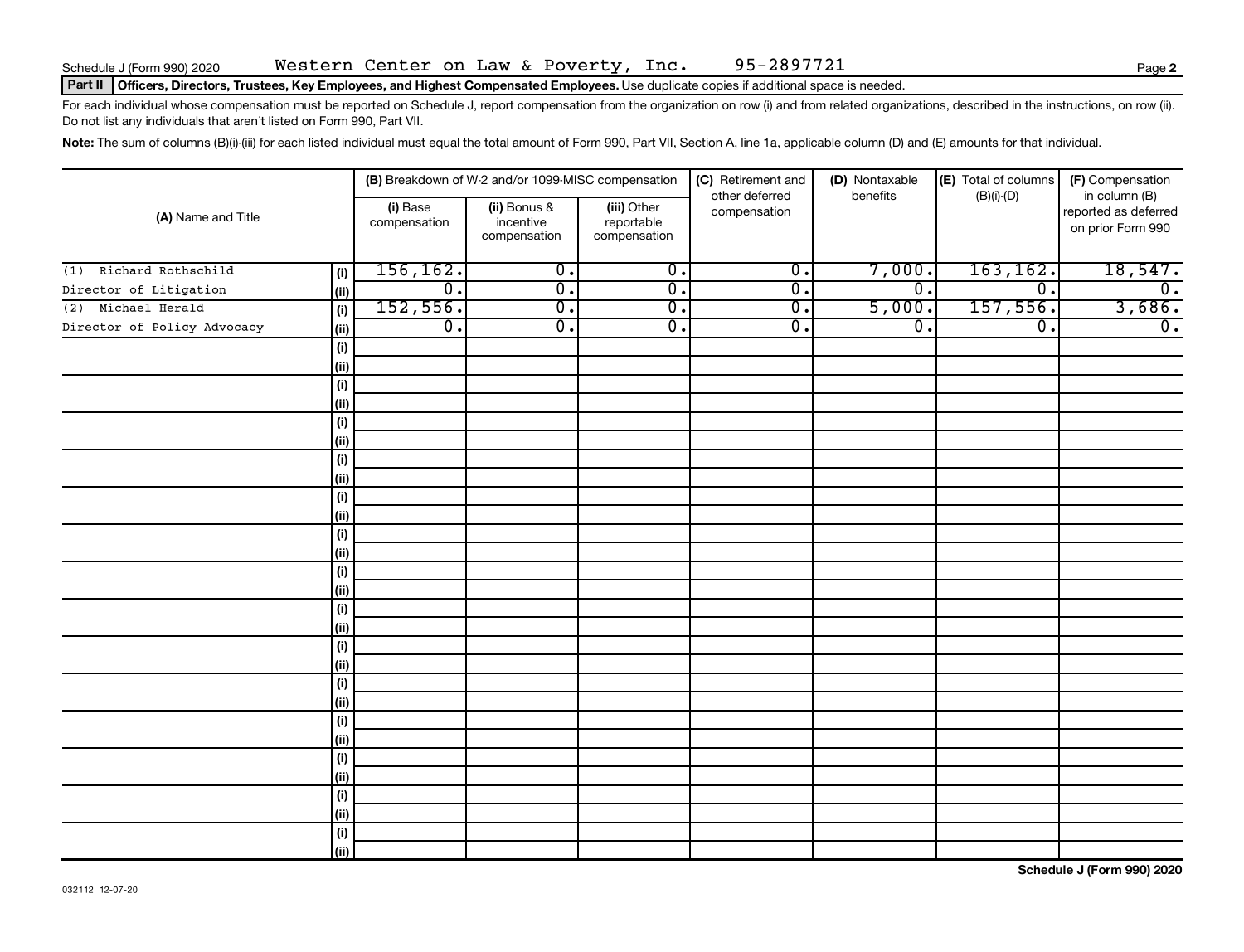## **Part III Supplemental Information**

Provide the information, explanation, or descriptions required for Part I, lines 1a, 1b, 3, 4a, 4b, 4c, 5a, 5b, 6a, 6b, 7, and 8, and for Part II. Also complete this part for any additional information.

Part I, Line 3:

In determining the compensation of the organization's officers and key

employees, the Board and its designees reviewed comparable data,

deliberated and made a final decision.

**Schedule J (Form 990) 2020**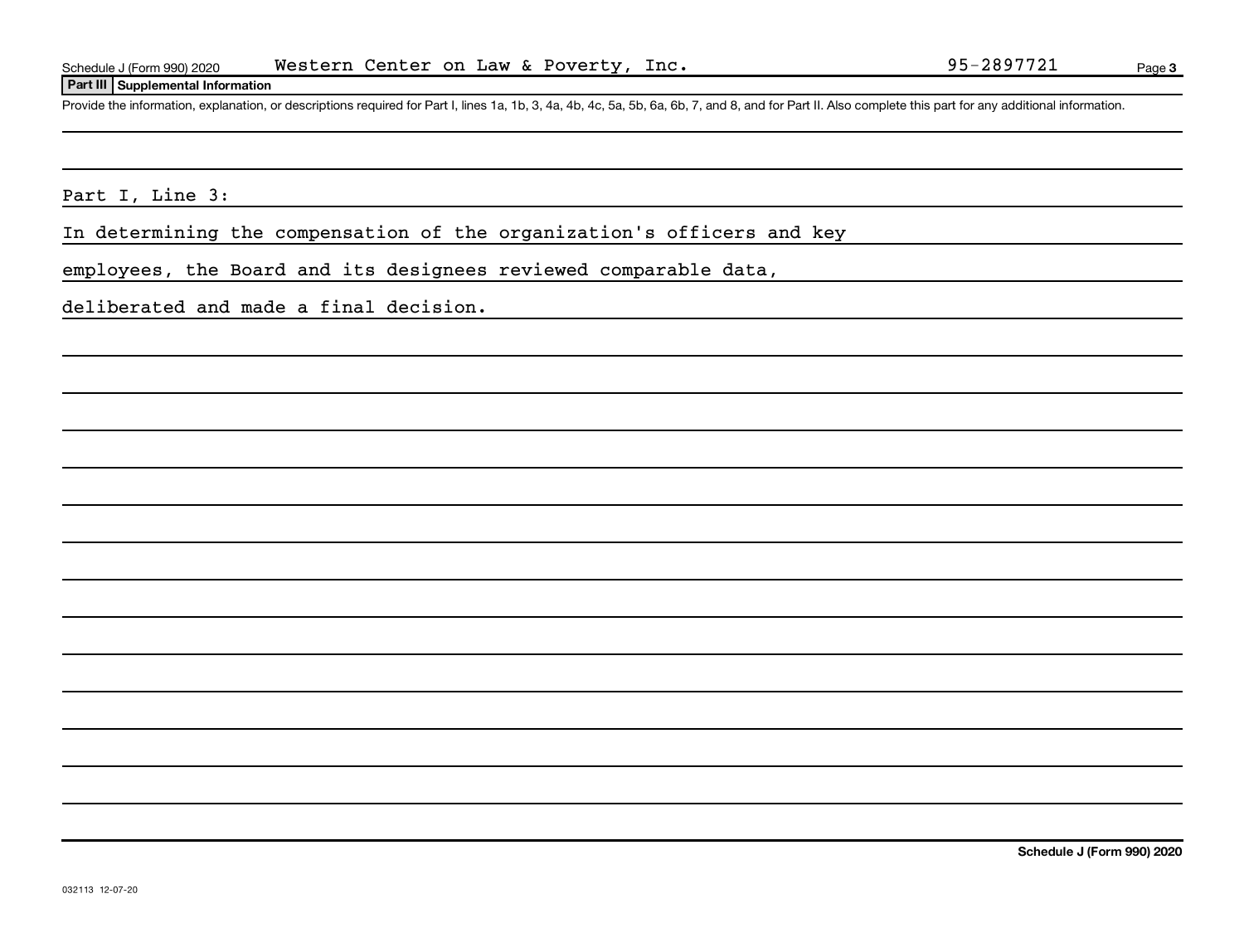**(Form 990 or 990-EZ)**

Department of the Treasury Internal Revenue Service Name of the organization

**Complete to provide information for responses to specific questions on Form 990 or 990-EZ or to provide any additional information. | Attach to Form 990 or 990-EZ. | Go to www.irs.gov/Form990 for the latest information. SCHEDULE O Supplemental Information to Form 990 or 990-EZ 2020**<br>(Form 990 or 990-EZ) Complete to provide information for responses to specific questions on



Western Center on Law & Poverty, Inc. | 95-2897721

# Form 990, Part I, Line 1, Description of Organization Mission:

Californians.

Form 990, Part III, Line 4d, Other Program Services:

In all of our programs, WCLP actively seeks to promote racial equity in

California. We forcefully challenge, through our advocacy work,

structural racism embedded within public and private systems; work

collaboratively with legal services and other community based

organizations to ensure racial equity; and actively engage in regional

and national coalitions for racial equity.

Form 990, Part VI, Section B, line 11b:

The Form 990 is reviewed by Finance Management staff; then the Form 990 is disbursed to all Board Members for review prior to filing.

Form 990, Part VI, Section B, Line 12c:

The conflict of interest policy and disclosure form are distributed each

year to board members for review and submission.

Form 990, Part VI, Section B, Line 15:

In determining the compensation of the organization's officers and key

employees, the Board and its designees reviewed comparable data,

deliberated and made a final decision. To obtain comparability data, the

board examines outside organizations' activities, the positions'

responsibilities and requirements, the organizations' size and comparable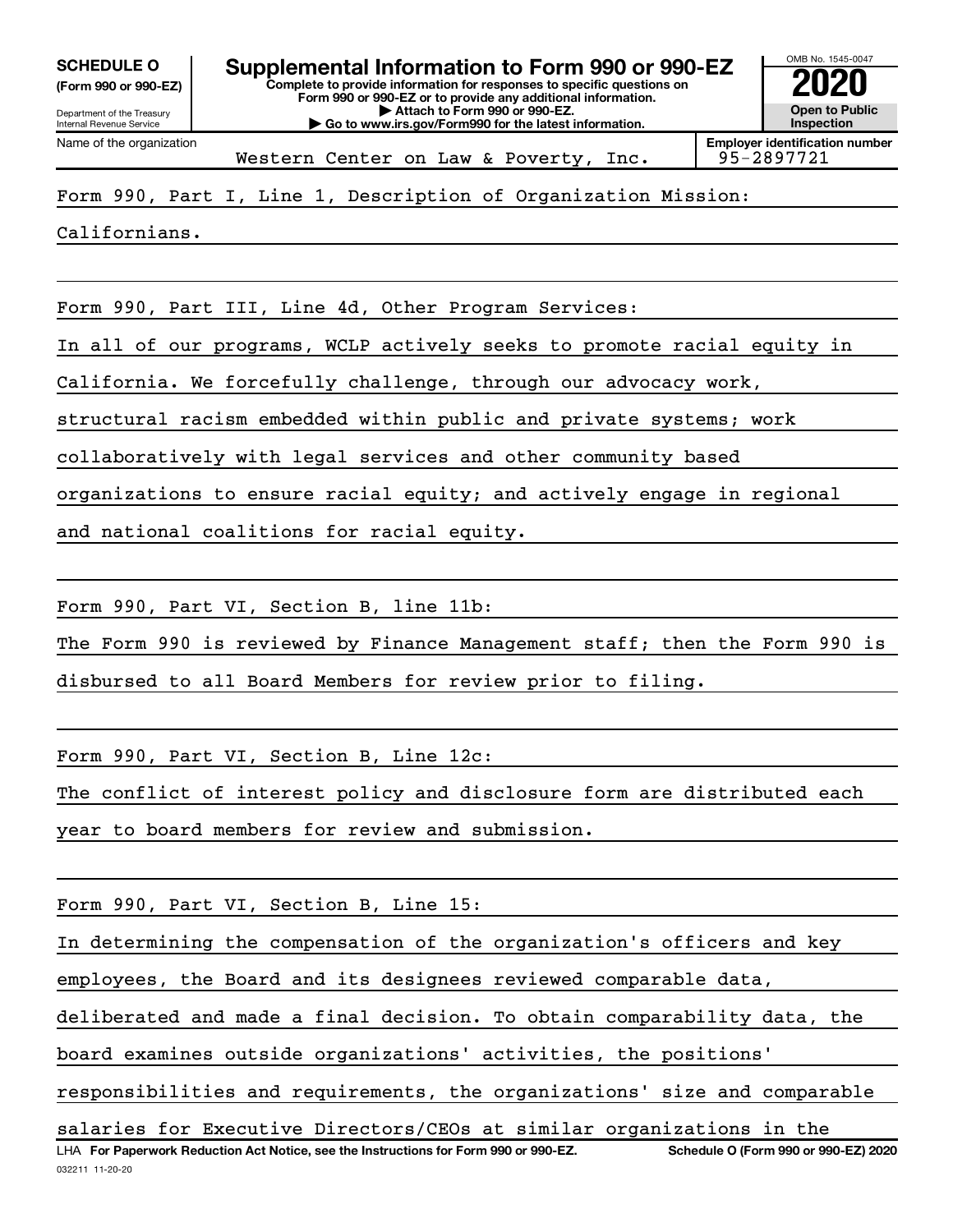| Schedule O (Form 990 or 990-EZ) 2020                                                                                                                                                                                              | Page 2                                |
|-----------------------------------------------------------------------------------------------------------------------------------------------------------------------------------------------------------------------------------|---------------------------------------|
| Name of the organization                                                                                                                                                                                                          | <b>Employer identification number</b> |
| Western Center on Law & Poverty, Inc.                                                                                                                                                                                             | 95-2897721                            |
| $\mathcal{C}$ , and the set of the set of the set of the set of the set of the set of the set of the set of the set of the set of the set of the set of the set of the set of the set of the set of the set of the set of the set |                                       |

nonprofit legal services and advocacy sector.

Form 990, Part VI, Section C, Line 18:

The Form 990 is also available on our website.

Form 990, Part VI, Section C, Line 19:

The organization makes documents available in accordance with the law.

Effects of COVID-19 on the organization and community

WCLP responded immediately to the Pandemic and seamlessly transitioned

to a remote work environment that prioritizes employees' mental and

physical health and wellness by allowing for flexible work schedules.

Our communities faced many challenges, including the ongoing,

disproportionate impact of COVID-19 and its effects on health, housing,

education, and employment. In 2020, much of the work involved

protecting renters from eviction and getting healthcare coverage and

emergency food assistance to struggling Californians. Our advocates

worked tirelessly to make sure people with low incomes are protected in

California law, both during the pandemic and after.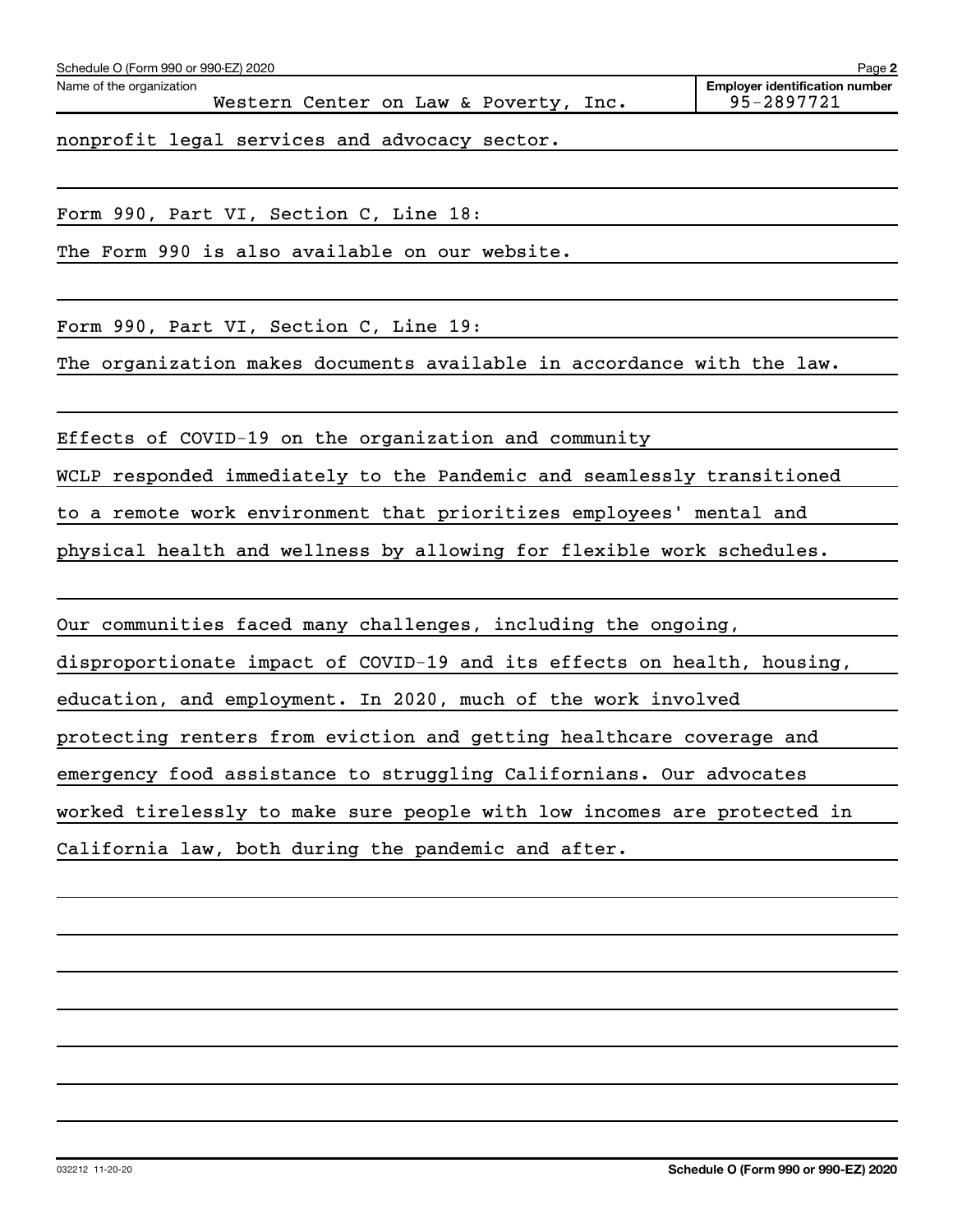| <b>SCHEDULE R</b><br>(Form 990)<br>Department of the Treasury<br>Internal Revenue Service | <b>Related Organizations and Unrelated Partnerships</b><br>Complete if the organization answered "Yes" on Form 990, Part IV, line 33, 34, 35b, 36, or 37.<br>Attach to Form 990.<br>Go to www.irs.gov/Form990 for instructions and the latest information. |                                                                                                                                                                              |                                                     |                                      |                                                          |                                               |                                                     |                                                            |  |  |
|-------------------------------------------------------------------------------------------|------------------------------------------------------------------------------------------------------------------------------------------------------------------------------------------------------------------------------------------------------------|------------------------------------------------------------------------------------------------------------------------------------------------------------------------------|-----------------------------------------------------|--------------------------------------|----------------------------------------------------------|-----------------------------------------------|-----------------------------------------------------|------------------------------------------------------------|--|--|
| Name of the organization                                                                  |                                                                                                                                                                                                                                                            | Western Center on Law & Poverty, Inc.                                                                                                                                        |                                                     |                                      |                                                          |                                               | <b>Employer identification number</b><br>95-2897721 |                                                            |  |  |
| Part I                                                                                    |                                                                                                                                                                                                                                                            | <b>Identification of Disregarded Entities.</b> Complete if the organization answered "Yes" on Form 990, Part IV, line 33.                                                    |                                                     |                                      |                                                          |                                               |                                                     |                                                            |  |  |
| (a)<br>Name, address, and EIN (if applicable)<br>of disregarded entity                    |                                                                                                                                                                                                                                                            | (b)<br>Primary activity                                                                                                                                                      | (c)<br>Legal domicile (state or<br>foreign country) | (d)<br>Total income                  | (e)<br>End-of-year assets                                |                                               | (f)<br>Direct controlling<br>entity                 |                                                            |  |  |
|                                                                                           |                                                                                                                                                                                                                                                            |                                                                                                                                                                              |                                                     |                                      |                                                          |                                               |                                                     |                                                            |  |  |
| Part II                                                                                   | organizations during the tax year.                                                                                                                                                                                                                         | Identification of Related Tax-Exempt Organizations. Complete if the organization answered "Yes" on Form 990, Part IV, line 34, because it had one or more related tax-exempt |                                                     |                                      |                                                          |                                               |                                                     |                                                            |  |  |
| (a)<br>Name, address, and EIN<br>of related organization                                  |                                                                                                                                                                                                                                                            | (b)<br>Primary activity                                                                                                                                                      | (c)<br>Legal domicile (state or<br>foreign country) | (d)<br><b>Exempt Code</b><br>section | (e)<br>Public charity<br>status (if section<br>501(c)(3) | (f)<br>Direct controlling<br>entity           | Yes                                                 | $(g)$<br>Section 512(b)(13)<br>controlled<br>entity?<br>No |  |  |
| Los Angeles, CA 90010                                                                     | WCLP Endowment Foundation - 20-2437819<br>3701 Wilshire Blvd., Suite 208                                                                                                                                                                                   | To support the activities<br>of Western Center on Law<br>and Poverty, Inc.                                                                                                   | California                                          | 501(c)3                              | Line 12a, I                                              | Western Center on<br>Law and Poverty,<br>Inc. | X                                                   |                                                            |  |  |
|                                                                                           |                                                                                                                                                                                                                                                            |                                                                                                                                                                              |                                                     |                                      |                                                          |                                               |                                                     |                                                            |  |  |
|                                                                                           | For Paperwork Reduction Act Notice, see the Instructions for Form 990.                                                                                                                                                                                     |                                                                                                                                                                              |                                                     |                                      |                                                          |                                               | Schedule R (Form 990) 2020                          |                                                            |  |  |

See Part VII for Continuations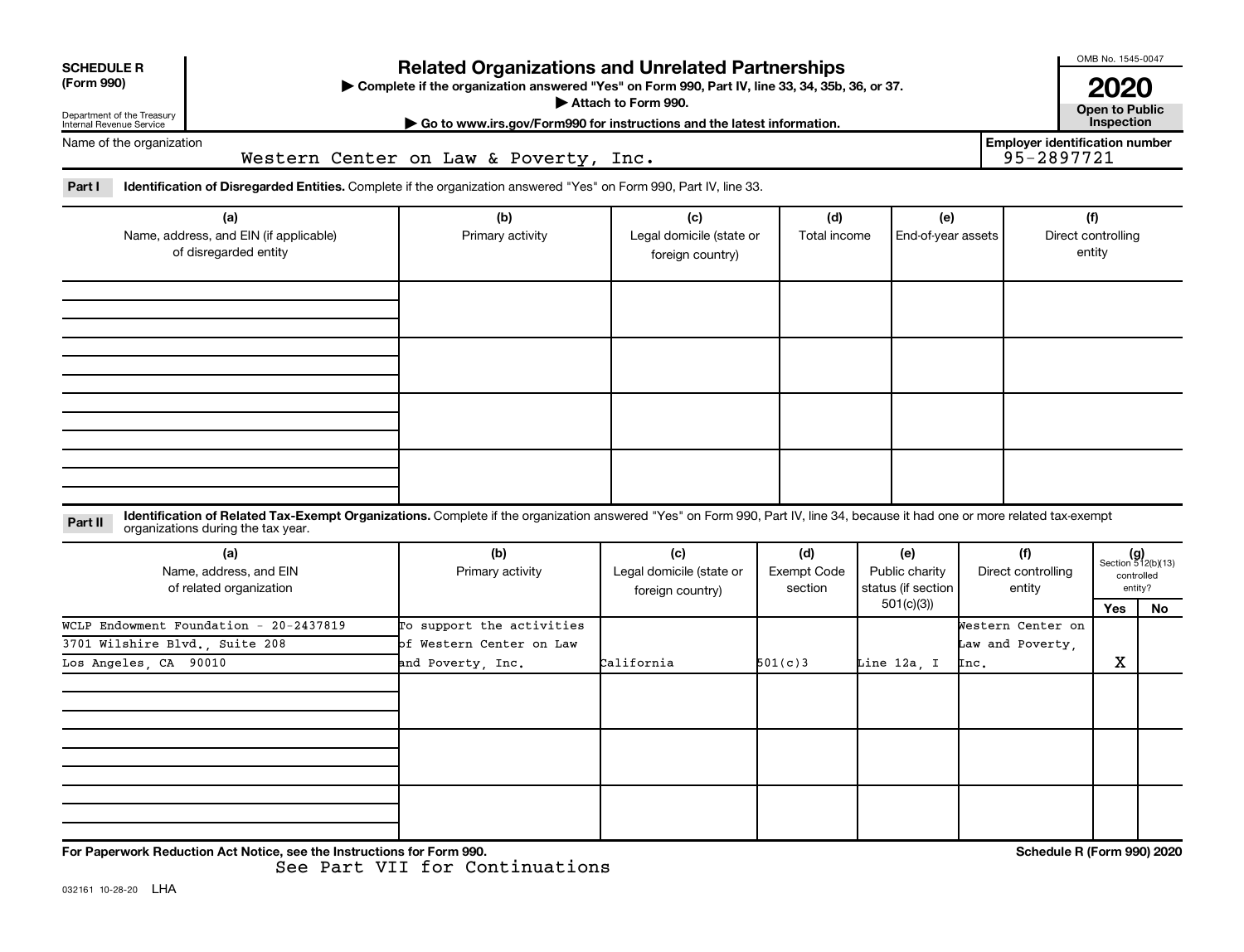**2**

Part III Identification of Related Organizations Taxable as a Partnership. Complete if the organization answered "Yes" on Form 990, Part IV, line 34, because it had one or more related<br>Read to the organizations tracted as organizations treated as a partnership during the tax year.

| organizations troated as a partnership dannig the tax year.                                                                                                                                                                                                                 |                  |                      |                              |                      |                                                                                            |  | (f)                                                 |        |                |                  |    |                                                                           |            |                       |                                                                                                                                   |  |
|-----------------------------------------------------------------------------------------------------------------------------------------------------------------------------------------------------------------------------------------------------------------------------|------------------|----------------------|------------------------------|----------------------|--------------------------------------------------------------------------------------------|--|-----------------------------------------------------|--------|----------------|------------------|----|---------------------------------------------------------------------------|------------|-----------------------|-----------------------------------------------------------------------------------------------------------------------------------|--|
| (a)<br>(b)                                                                                                                                                                                                                                                                  |                  | (d)<br>(c)           |                              |                      | (e)                                                                                        |  |                                                     | (g)    |                | (h)              |    | (i)                                                                       |            | (j)                   | (k)                                                                                                                               |  |
| Name, address, and EIN<br>of related organization                                                                                                                                                                                                                           | Primary activity | Legal<br>domicile    | Direct controlling<br>entity |                      |                                                                                            |  | Share of total<br>Share of<br>income<br>end-of-year |        |                | Disproportionate |    | Code V-UBI                                                                |            | General or Percentage |                                                                                                                                   |  |
|                                                                                                                                                                                                                                                                             |                  | (state or<br>foreign |                              |                      | Predominant income<br>(related, unrelated,<br>excluded from tax under<br>sections 512-514) |  |                                                     | assets |                |                  |    | amount in box<br>20 of Schedule<br>K-1 (Form 1065) Yes No<br>allocations? |            | managing ownership    |                                                                                                                                   |  |
|                                                                                                                                                                                                                                                                             |                  | country)             |                              |                      |                                                                                            |  |                                                     |        |                | Yes              | No |                                                                           |            |                       |                                                                                                                                   |  |
|                                                                                                                                                                                                                                                                             |                  |                      |                              |                      |                                                                                            |  |                                                     |        |                |                  |    |                                                                           |            |                       |                                                                                                                                   |  |
|                                                                                                                                                                                                                                                                             |                  |                      |                              |                      |                                                                                            |  |                                                     |        |                |                  |    |                                                                           |            |                       |                                                                                                                                   |  |
|                                                                                                                                                                                                                                                                             |                  |                      |                              |                      |                                                                                            |  |                                                     |        |                |                  |    |                                                                           |            |                       |                                                                                                                                   |  |
|                                                                                                                                                                                                                                                                             |                  |                      |                              |                      |                                                                                            |  |                                                     |        |                |                  |    |                                                                           |            |                       |                                                                                                                                   |  |
|                                                                                                                                                                                                                                                                             |                  |                      |                              |                      |                                                                                            |  |                                                     |        |                |                  |    |                                                                           |            |                       |                                                                                                                                   |  |
|                                                                                                                                                                                                                                                                             |                  |                      |                              |                      |                                                                                            |  |                                                     |        |                |                  |    |                                                                           |            |                       |                                                                                                                                   |  |
|                                                                                                                                                                                                                                                                             |                  |                      |                              |                      |                                                                                            |  |                                                     |        |                |                  |    |                                                                           |            |                       |                                                                                                                                   |  |
|                                                                                                                                                                                                                                                                             |                  |                      |                              |                      |                                                                                            |  |                                                     |        |                |                  |    |                                                                           |            |                       |                                                                                                                                   |  |
|                                                                                                                                                                                                                                                                             |                  |                      |                              |                      |                                                                                            |  |                                                     |        |                |                  |    |                                                                           |            |                       |                                                                                                                                   |  |
|                                                                                                                                                                                                                                                                             |                  |                      |                              |                      |                                                                                            |  |                                                     |        |                |                  |    |                                                                           |            |                       |                                                                                                                                   |  |
|                                                                                                                                                                                                                                                                             |                  |                      |                              |                      |                                                                                            |  |                                                     |        |                |                  |    |                                                                           |            |                       |                                                                                                                                   |  |
|                                                                                                                                                                                                                                                                             |                  |                      |                              |                      |                                                                                            |  |                                                     |        |                |                  |    |                                                                           |            |                       |                                                                                                                                   |  |
|                                                                                                                                                                                                                                                                             |                  |                      |                              |                      |                                                                                            |  |                                                     |        |                |                  |    |                                                                           |            |                       |                                                                                                                                   |  |
|                                                                                                                                                                                                                                                                             |                  |                      |                              |                      |                                                                                            |  |                                                     |        |                |                  |    |                                                                           |            |                       |                                                                                                                                   |  |
|                                                                                                                                                                                                                                                                             |                  |                      |                              |                      |                                                                                            |  |                                                     |        |                |                  |    |                                                                           |            |                       |                                                                                                                                   |  |
|                                                                                                                                                                                                                                                                             |                  |                      |                              |                      |                                                                                            |  |                                                     |        |                |                  |    |                                                                           |            |                       |                                                                                                                                   |  |
| Identification of Related Organizations Taxable as a Corporation or Trust. Complete if the organization answered "Yes" on Form 990, Part IV, line 34, because it had one or more related<br>Part IV<br>organizations treated as a corporation or trust during the tax year. |                  |                      |                              |                      |                                                                                            |  |                                                     |        |                |                  |    |                                                                           |            |                       |                                                                                                                                   |  |
| (a)                                                                                                                                                                                                                                                                         |                  |                      | (b)                          | (c)                  | (d)                                                                                        |  | (e)                                                 |        | (f)            |                  |    | (g)                                                                       |            | (h)                   |                                                                                                                                   |  |
| Name, address, and EIN                                                                                                                                                                                                                                                      |                  | Primary activity     |                              | egal domicile        | Direct controlling                                                                         |  | Type of entity                                      |        | Share of total |                  |    | Share of                                                                  | Percentage |                       | $\begin{array}{c} \textbf{(i)}\\ \text{Section}\\ 5\,12 \text{(b)} \text{(13)}\\ \text{controlled} \\ \text{entity?} \end{array}$ |  |
| of related organization                                                                                                                                                                                                                                                     |                  |                      |                              | (state or<br>foreign | entity                                                                                     |  | (C corp, S corp,                                    |        | income         |                  |    | end-of-year                                                               |            | ownership             |                                                                                                                                   |  |
|                                                                                                                                                                                                                                                                             |                  |                      |                              | country)             |                                                                                            |  | or trust)                                           |        |                |                  |    | assets                                                                    |            |                       | $Yes \mid No$                                                                                                                     |  |
|                                                                                                                                                                                                                                                                             |                  |                      |                              |                      |                                                                                            |  |                                                     |        |                |                  |    |                                                                           |            |                       |                                                                                                                                   |  |
|                                                                                                                                                                                                                                                                             |                  |                      |                              |                      |                                                                                            |  |                                                     |        |                |                  |    |                                                                           |            |                       |                                                                                                                                   |  |
|                                                                                                                                                                                                                                                                             |                  |                      |                              |                      |                                                                                            |  |                                                     |        |                |                  |    |                                                                           |            |                       |                                                                                                                                   |  |
|                                                                                                                                                                                                                                                                             |                  |                      |                              |                      |                                                                                            |  |                                                     |        |                |                  |    |                                                                           |            |                       |                                                                                                                                   |  |
|                                                                                                                                                                                                                                                                             |                  |                      |                              |                      |                                                                                            |  |                                                     |        |                |                  |    |                                                                           |            |                       |                                                                                                                                   |  |
|                                                                                                                                                                                                                                                                             |                  |                      |                              |                      |                                                                                            |  |                                                     |        |                |                  |    |                                                                           |            |                       |                                                                                                                                   |  |
|                                                                                                                                                                                                                                                                             |                  |                      |                              |                      |                                                                                            |  |                                                     |        |                |                  |    |                                                                           |            |                       |                                                                                                                                   |  |
|                                                                                                                                                                                                                                                                             |                  |                      |                              |                      |                                                                                            |  |                                                     |        |                |                  |    |                                                                           |            |                       |                                                                                                                                   |  |
|                                                                                                                                                                                                                                                                             |                  |                      |                              |                      |                                                                                            |  |                                                     |        |                |                  |    |                                                                           |            |                       |                                                                                                                                   |  |
|                                                                                                                                                                                                                                                                             |                  |                      |                              |                      |                                                                                            |  |                                                     |        |                |                  |    |                                                                           |            |                       |                                                                                                                                   |  |
|                                                                                                                                                                                                                                                                             |                  |                      |                              |                      |                                                                                            |  |                                                     |        |                |                  |    |                                                                           |            |                       |                                                                                                                                   |  |
|                                                                                                                                                                                                                                                                             |                  |                      |                              |                      |                                                                                            |  |                                                     |        |                |                  |    |                                                                           |            |                       |                                                                                                                                   |  |
|                                                                                                                                                                                                                                                                             |                  |                      |                              |                      |                                                                                            |  |                                                     |        |                |                  |    |                                                                           |            |                       |                                                                                                                                   |  |
|                                                                                                                                                                                                                                                                             |                  |                      |                              |                      |                                                                                            |  |                                                     |        |                |                  |    |                                                                           |            |                       |                                                                                                                                   |  |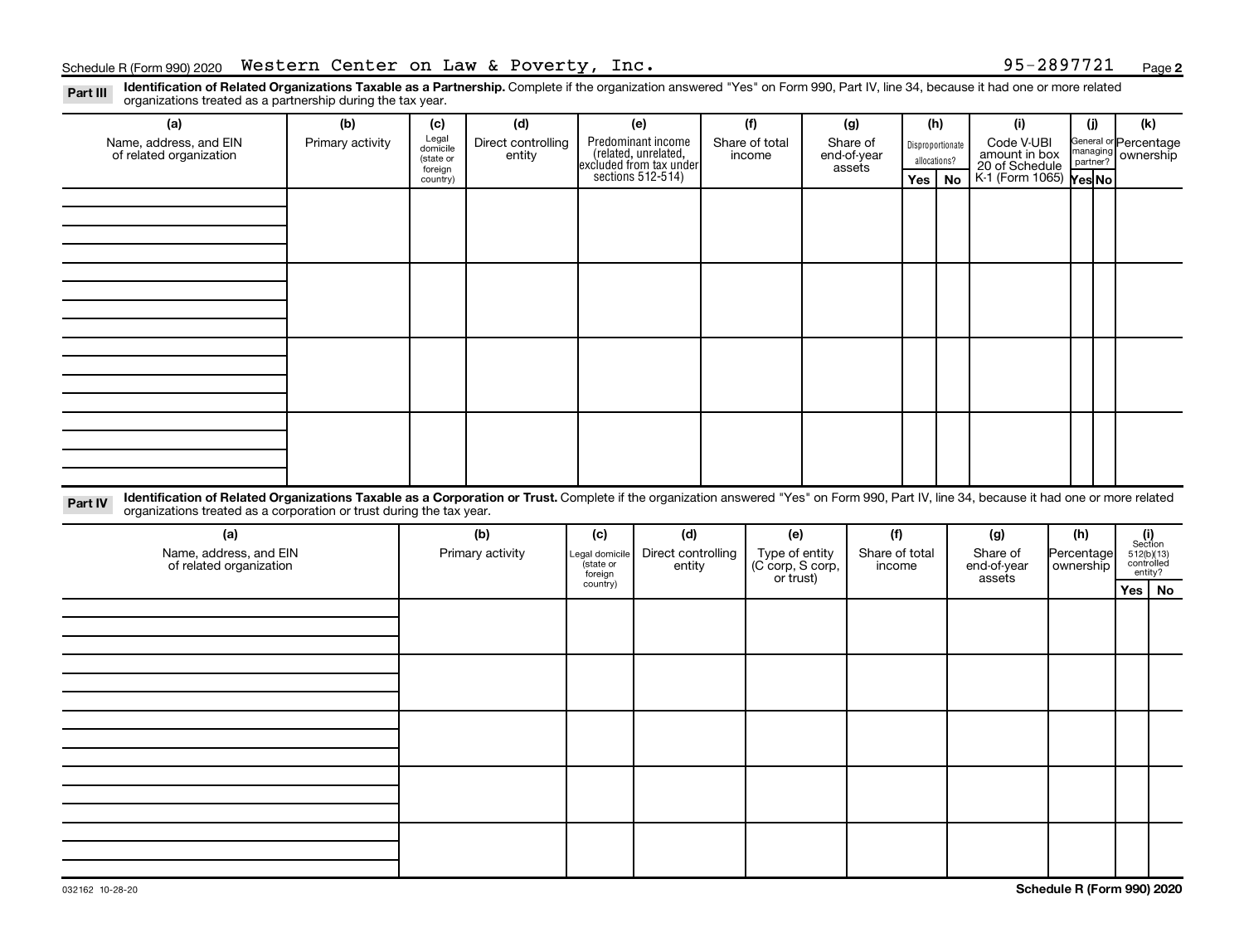# Schedule R (Form 990) 2020 Page Western Center on Law & Poverty, Inc. 95-2897721

Part V Transactions With Related Organizations. Complete if the organization answered "Yes" on Form 990, Part IV, line 34, 35b, or 36.

|                                                                                                                                                                                                                               | Note: Complete line 1 if any entity is listed in Parts II, III, or IV of this schedule.                                                                                                                                        |   |                  |  |                 | Yes                     | No                                                 |  |  |
|-------------------------------------------------------------------------------------------------------------------------------------------------------------------------------------------------------------------------------|--------------------------------------------------------------------------------------------------------------------------------------------------------------------------------------------------------------------------------|---|------------------|--|-----------------|-------------------------|----------------------------------------------------|--|--|
|                                                                                                                                                                                                                               | During the tax year, did the organization engage in any of the following transactions with one or more related organizations listed in Parts II-IV?                                                                            |   |                  |  |                 |                         |                                                    |  |  |
|                                                                                                                                                                                                                               |                                                                                                                                                                                                                                |   |                  |  | 1a              |                         | $\overline{\mathbf{X}}$<br>$\overline{\mathbf{x}}$ |  |  |
|                                                                                                                                                                                                                               |                                                                                                                                                                                                                                |   |                  |  |                 |                         |                                                    |  |  |
|                                                                                                                                                                                                                               |                                                                                                                                                                                                                                |   |                  |  |                 |                         |                                                    |  |  |
|                                                                                                                                                                                                                               |                                                                                                                                                                                                                                |   |                  |  |                 |                         |                                                    |  |  |
| e Loans or loan guarantees by related organization(s) manufaction contracts and an account of the contract of the contract or contract or contract or contract or contract or contract or contract or contract or contract or |                                                                                                                                                                                                                                |   |                  |  |                 |                         |                                                    |  |  |
|                                                                                                                                                                                                                               |                                                                                                                                                                                                                                |   |                  |  |                 |                         |                                                    |  |  |
|                                                                                                                                                                                                                               | Dividends from related organization(s) [111] manufactured contracts and all the contracts are contracted as a contract of the contract of the contract of the contract of the contract of the contract of the contract of the  |   |                  |  | 1f              |                         | X                                                  |  |  |
|                                                                                                                                                                                                                               | Sale of assets to related organization(s) www.assettion.com/www.assettion.com/www.assettion.com/www.assettion.com/www.assettion.com/www.assettion.com/www.assettion.com/www.assettion.com/www.assettion.com/www.assettion.com/ |   |                  |  | 1g              |                         | $\overline{\texttt{x}}$<br>$\overline{\texttt{x}}$ |  |  |
|                                                                                                                                                                                                                               | h Purchase of assets from related organization(s) manufactured content to content the content of the content of the content of the content of the content of the content of the content of the content of the content of the c |   |                  |  |                 |                         |                                                    |  |  |
|                                                                                                                                                                                                                               | Exchange of assets with related organization(s) www.array.com/www.array.com/www.array.com/www.array.com/www.array.com/www.array.com/www.array.com/www.array.com/www.array.com/www.array.com/www.array.com/www.array.com/www.ar |   |                  |  |                 |                         |                                                    |  |  |
|                                                                                                                                                                                                                               |                                                                                                                                                                                                                                |   |                  |  |                 |                         | $\overline{\mathbf{x}}$                            |  |  |
|                                                                                                                                                                                                                               |                                                                                                                                                                                                                                |   |                  |  |                 |                         | X                                                  |  |  |
|                                                                                                                                                                                                                               |                                                                                                                                                                                                                                |   |                  |  |                 |                         |                                                    |  |  |
|                                                                                                                                                                                                                               |                                                                                                                                                                                                                                |   |                  |  |                 |                         |                                                    |  |  |
|                                                                                                                                                                                                                               |                                                                                                                                                                                                                                |   |                  |  |                 |                         |                                                    |  |  |
|                                                                                                                                                                                                                               | n Sharing of facilities, equipment, mailing lists, or other assets with related organization(s) marror manufactured material contents and the state of facilities, equipment, mailing lists, or other assets with related orga |   |                  |  |                 |                         |                                                    |  |  |
|                                                                                                                                                                                                                               | o Sharing of paid employees with related organization(s) manufactured content to the content of the content of the content of the content of the content of the content of the content of the content of the content of the co |   |                  |  | 10 <sub>o</sub> | $\overline{\textbf{X}}$ |                                                    |  |  |
|                                                                                                                                                                                                                               |                                                                                                                                                                                                                                |   |                  |  |                 |                         |                                                    |  |  |
|                                                                                                                                                                                                                               |                                                                                                                                                                                                                                |   |                  |  | 1p              |                         | X                                                  |  |  |
|                                                                                                                                                                                                                               |                                                                                                                                                                                                                                |   |                  |  | 1q              |                         | $\overline{\textbf{x}}$                            |  |  |
|                                                                                                                                                                                                                               |                                                                                                                                                                                                                                |   |                  |  |                 |                         |                                                    |  |  |
|                                                                                                                                                                                                                               |                                                                                                                                                                                                                                |   |                  |  | 1r              |                         | х                                                  |  |  |
|                                                                                                                                                                                                                               |                                                                                                                                                                                                                                |   |                  |  | 1s              |                         | $\overline{\texttt{x}}$                            |  |  |
|                                                                                                                                                                                                                               | If the answer to any of the above is "Yes," see the instructions for information on who must complete this line, including covered relationships and transaction thresholds.                                                   |   |                  |  |                 |                         |                                                    |  |  |
|                                                                                                                                                                                                                               | (b)<br>(d)<br>(a)<br>Name of related organization<br>(c)<br>Transaction<br>Amount involved<br>Method of determining amount involved<br>type (a-s)                                                                              |   |                  |  |                 |                         |                                                    |  |  |
|                                                                                                                                                                                                                               | (1) The WCLP Endowment Foundation                                                                                                                                                                                              | C | 230,000. At cost |  |                 |                         |                                                    |  |  |

| $\cdot$ $\cdot$ |  |  |
|-----------------|--|--|
| (2)             |  |  |
| (3)             |  |  |
| (4)             |  |  |
| (5)             |  |  |
| (6)             |  |  |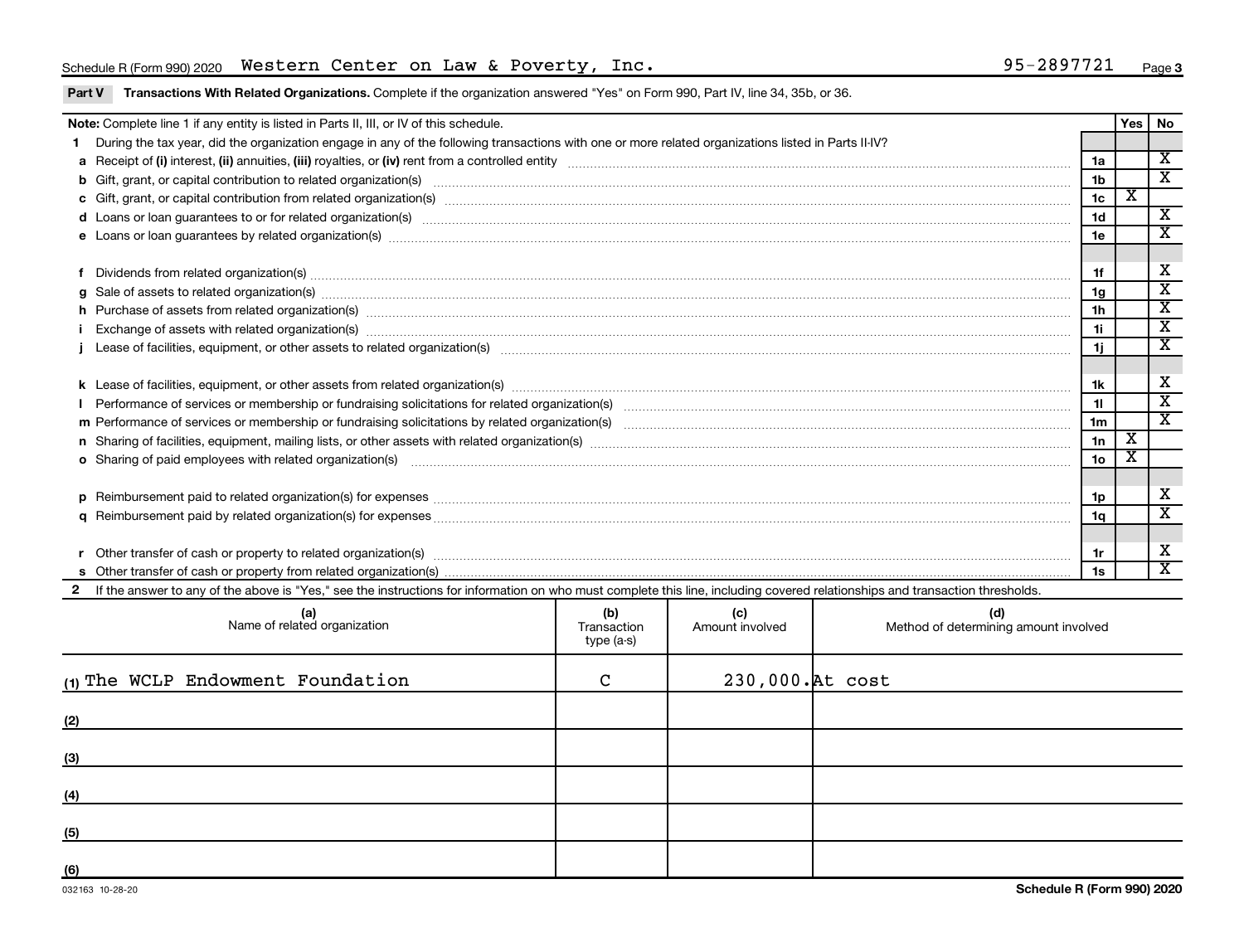# Schedule R (Form 990) 2020 Page Western Center on Law & Poverty, Inc. 95-2897721

### Part VI Unrelated Organizations Taxable as a Partnership. Complete if the organization answered "Yes" on Form 990, Part IV, line 37.

Provide the following information for each entity taxed as a partnership through which the organization conducted more than five percent of its activities (measured by total assets or gross revenue) that was not a related organization. See instructions regarding exclusion for certain investment partnerships.

| (a)<br>Name, address, and EIN<br>of entity | . ت<br>(b)<br>Primary activity | (c)<br>Legal domicile<br>(state or foreign<br>country) | (d)<br>Predominant income<br>(related, unrelated,<br>excluded from tax under<br>sections 512-514) | (e)<br>Are all<br>partners sec.<br>$501(c)(3)$<br>orgs.?<br>Yes No | (f)<br>Share of<br>total<br>income | (g)<br>Share of<br>end-of-year<br>assets | (h)<br>Dispropor-<br>tionate<br>allocations?<br>Yes No | (i)<br>Code V-UBI<br>amount in box 20 managing<br>of Schedule K-1<br>(Form 1065)<br>$\overline{V}$ ves No | (i)<br>Yes NO | $(\mathsf{k})$ |
|--------------------------------------------|--------------------------------|--------------------------------------------------------|---------------------------------------------------------------------------------------------------|--------------------------------------------------------------------|------------------------------------|------------------------------------------|--------------------------------------------------------|-----------------------------------------------------------------------------------------------------------|---------------|----------------|
|                                            |                                |                                                        |                                                                                                   |                                                                    |                                    |                                          |                                                        |                                                                                                           |               |                |
|                                            |                                |                                                        |                                                                                                   |                                                                    |                                    |                                          |                                                        |                                                                                                           |               |                |
|                                            |                                |                                                        |                                                                                                   |                                                                    |                                    |                                          |                                                        |                                                                                                           |               |                |
|                                            |                                |                                                        |                                                                                                   |                                                                    |                                    |                                          |                                                        |                                                                                                           |               |                |
|                                            |                                |                                                        |                                                                                                   |                                                                    |                                    |                                          |                                                        |                                                                                                           |               |                |
|                                            |                                |                                                        |                                                                                                   |                                                                    |                                    |                                          |                                                        |                                                                                                           |               |                |
|                                            |                                |                                                        |                                                                                                   |                                                                    |                                    |                                          |                                                        |                                                                                                           |               |                |
|                                            |                                |                                                        |                                                                                                   |                                                                    |                                    |                                          |                                                        |                                                                                                           |               |                |

**Schedule R (Form 990) 2020**